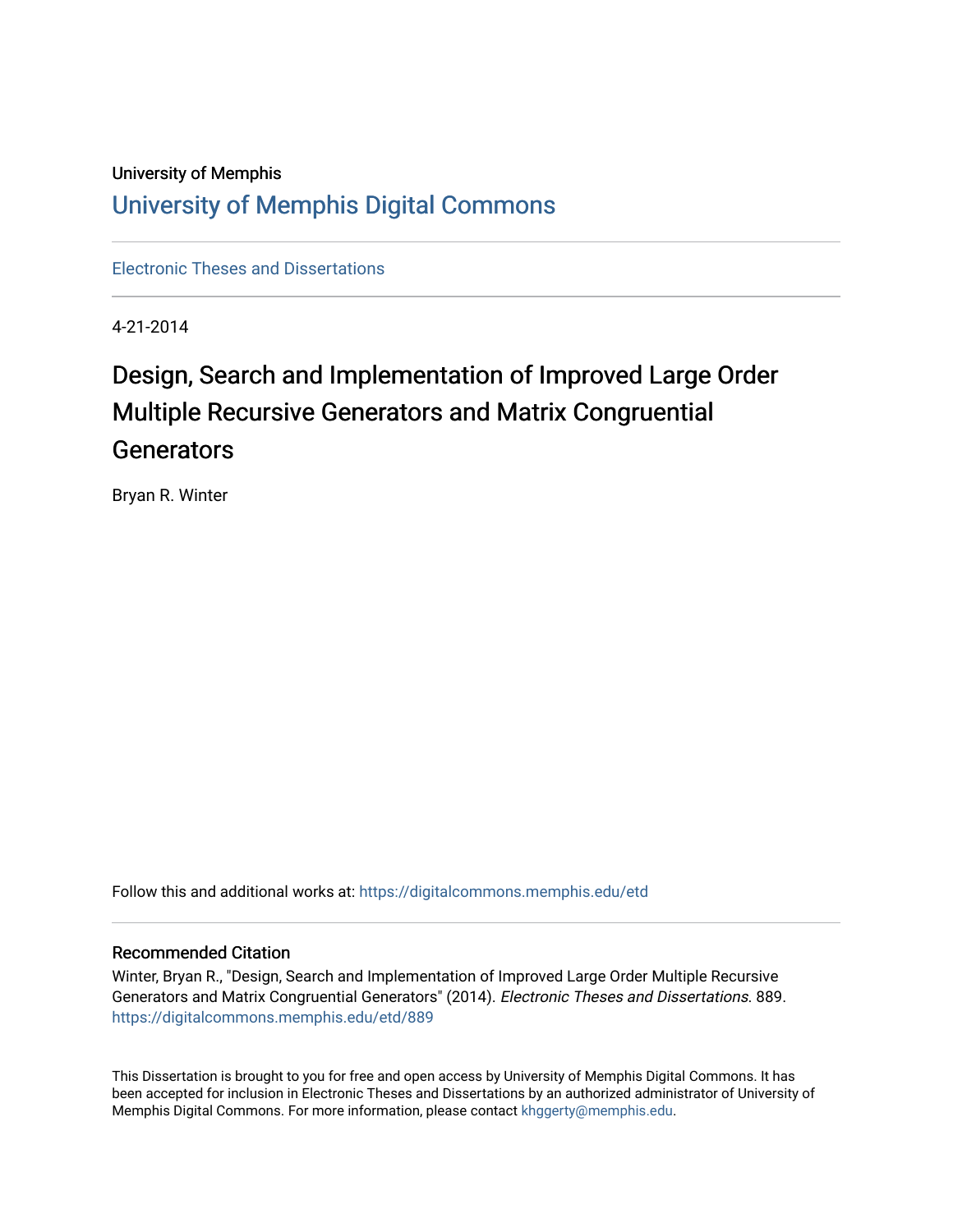#### DESIGN, SEARCH AND IMPLEMENTATION OF IMPROVED LARGE ORDER MULTIPLE RECURSIVE GENERATORS AND MATRIX CONGRUENTIAL GENERATORS

by

Bryan R. Winter

A Dissertation

Submitted in Partial Fulfillment of the

Requirements for the Degree of

Doctor of Philosophy

Major: Mathematical Sciences

The University of Memphis

May, 2014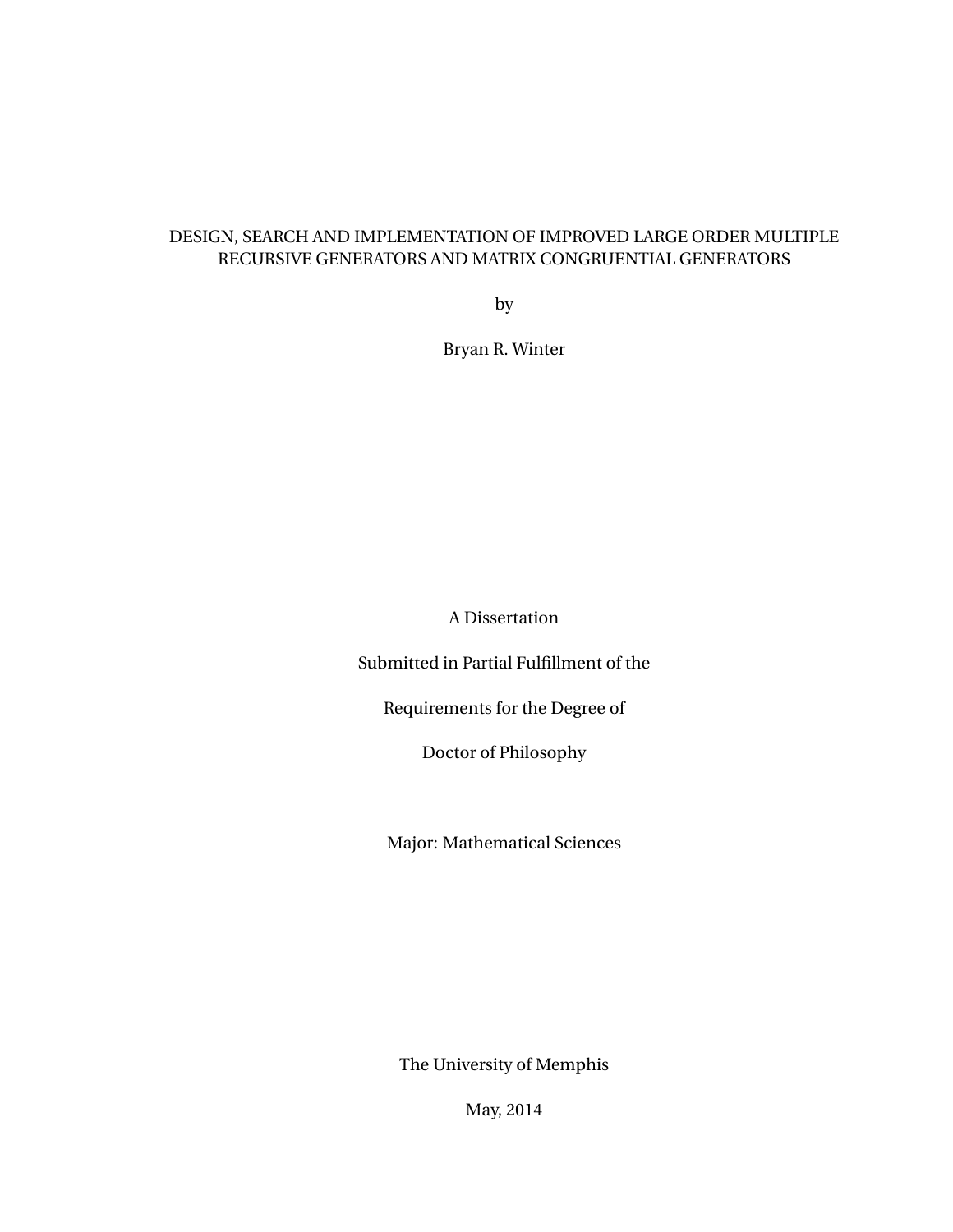#### **DEDICATION**

I would like to dedicate this manuscript to my loving father, Michael R. Winter, who passed away August 14, 2013. I would also like to dedicate it to my wife, Julie, my two sons, Colin and Corbin, my soon-to-be born daughter, Caroline, and any future children. I worked toward this and completed it thinking of you.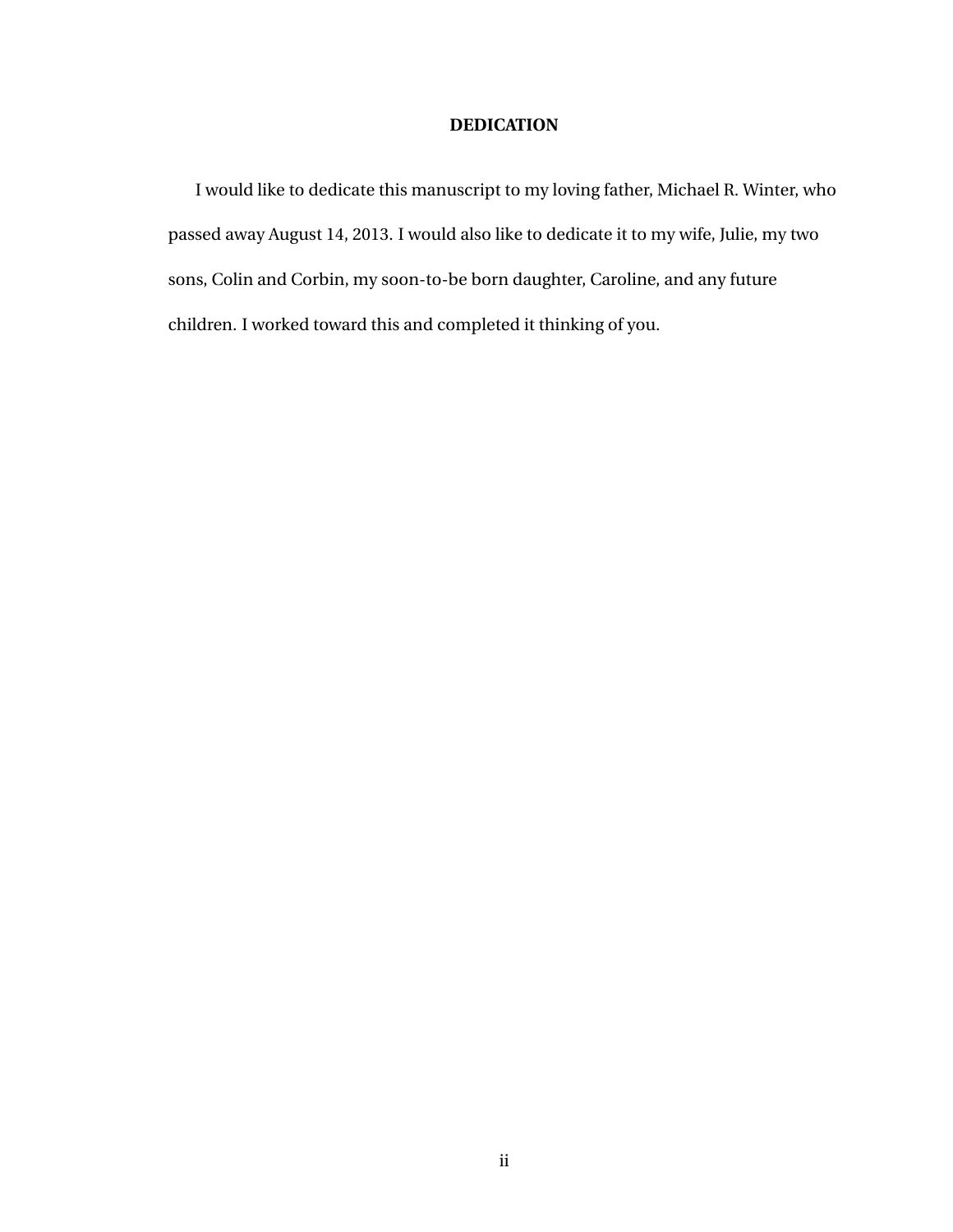#### **ACKNOWLEDGMENTS**

I would like to thank Dr. Lih-Yuan Deng for showing me to climb directly up the mountain instead of going around, for investing in me, for countless hours of guidance, and for unwavering patience in stating and restating the facts for however long it took me to internalize them. To my committee members: Dr. E. Olusegun George, Dr. Dale Bowman Armstrong, and Dr. Su Chen, thank you for your time and valuable suggestions. I would also like to thank Dr. Paul Balister for his tutorial on the spectral test minimization problem and LLL algorithm.

To my mother, Bleeka Owens, and late father, Michael Winter, thank you for the early empowerment that I can do anything that I set my mind to do and for teaching me to work diligently until a job is done. This confidence and tenacity were exactly what I needed to complete this dissertation and the research behind it. To my mother, my mother-in-law, Cheryl Willis, father-in-law, Alan Willis, and several other family members and friends, thank you for countless hours of playing with the boys and filling in gaps so that I could remain engaged in my studies. To my father and brother, Lee Winter, thank you for countless hours of car repair (on my 22-year-old Saturn) when I could not afford the time to slow down and make the repairs myself. To Rusty Wheelington, Ed.D., thank you for encouraging me to get a Ph.D. in statistics.

To my children, thank you for being patient with me and sacrificing countless hours of playtime. To my wife, thank you for believing in me, for supporting me at home, and for holding the rock while I worked towards this manuscript. Most of all, to Providence, thank You for teaching me to fear You and walk in Your ways.

iii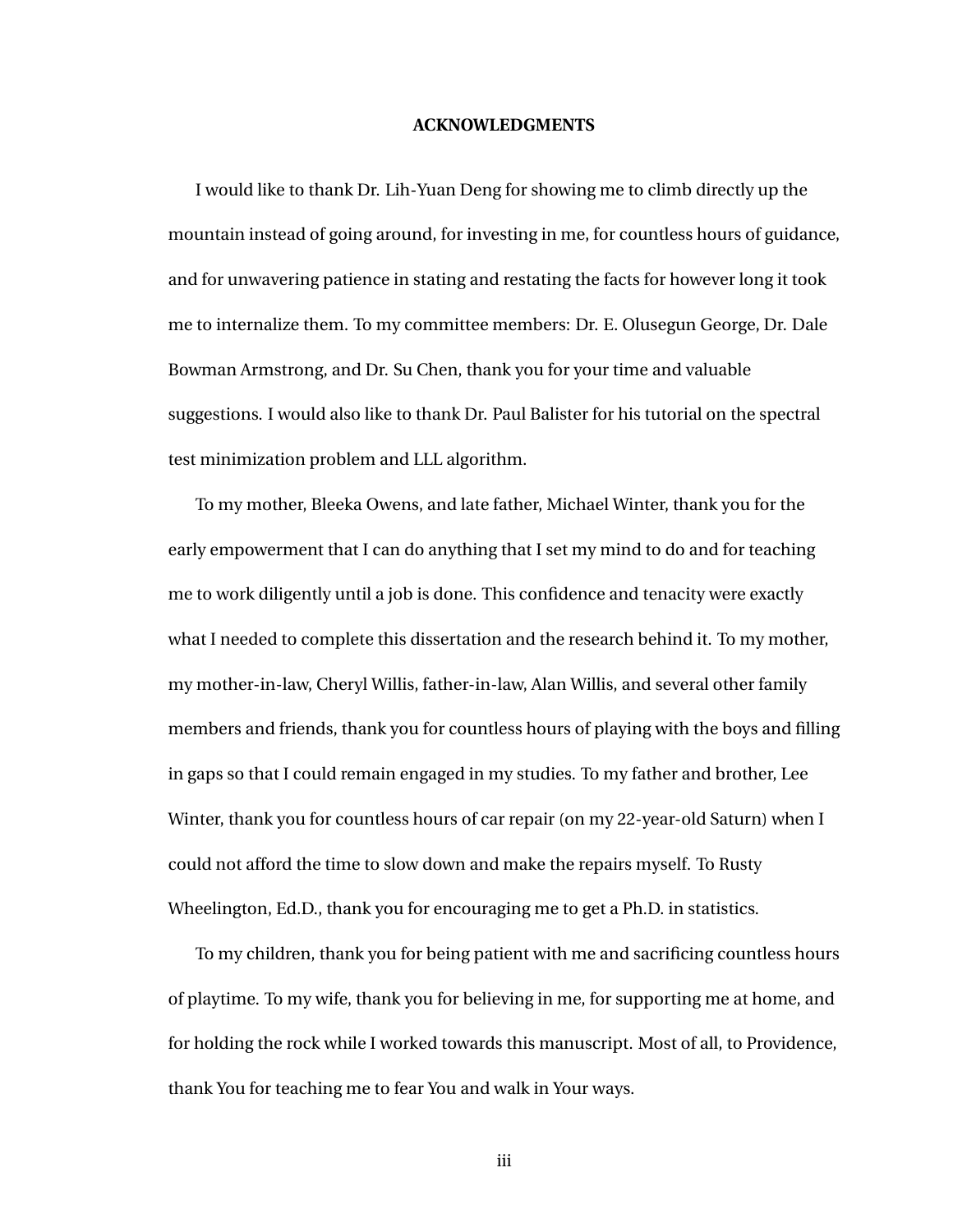#### **ABSTRACT**

Winter, Bryan Ross. Ph.D. The University of Memphis. May, 2014. Design, Search and Implementation of Improved Large Order Multiple Recursive Generators and Matrix Congruential Generators. Major Professor: Dr. Lih-Yuan Deng.

Large order, maximum period multiple recursive generators (MRGs) with few nonzero terms (e.g., DX-*k*-*s* generators) have become popular in the area of computer simulation. They are efficient, portable, have a long period, and have the nice property of high-dimensional equi-distribution. The latter two properties become more advantageous as *k* increases. The performance on the spectral test, a theoretical test that provides some measure of uniformity in dimensions beyond the MRG's order *k*, could be improved by choosing multipliers that yield a better spectral test value. We propose a new method to compute the spectral test which is simple, intuitive, and efficient for some special classes of large order MRGs. Using this procedure, we list "better" FMRG-*k* and DX-*k*-*s* generators with respect to performance on the spectral test.

Even so, MRGs with few nonzero terms do not perform as well with respect to the spectral test as MRGs with many nonzero terms. However, MRGs with many nonzero terms can be inefficient or lack a feasible parallelization method, i.e., a method of producing substreams of (pseudo) random numbers that appear independent. To implement these MRGs efficiently and in parallel, we can use an equivalent recursion from another type of generator, the matrix congruential generator (MCG), a *k*-dimensional generalization of a first order linear recursion where the multipliers are embedded in a *k* ×*k* matrix. When MRGs are used to construct MCGs and the recursion of the MCG is implemented *k* at a time for a *k*-dimensional vector sequence, then the MCG mimics *k* copies of a MRG in parallel with different starting seeds. Therefore, we propose a method for efficiently finding MRGs with many nonzero terms from an MRG with few nonzero terms and then give an efficient and parallel MCG implementation of these MRGs with many nonzero terms. This method works best for moderate order *k*.

iv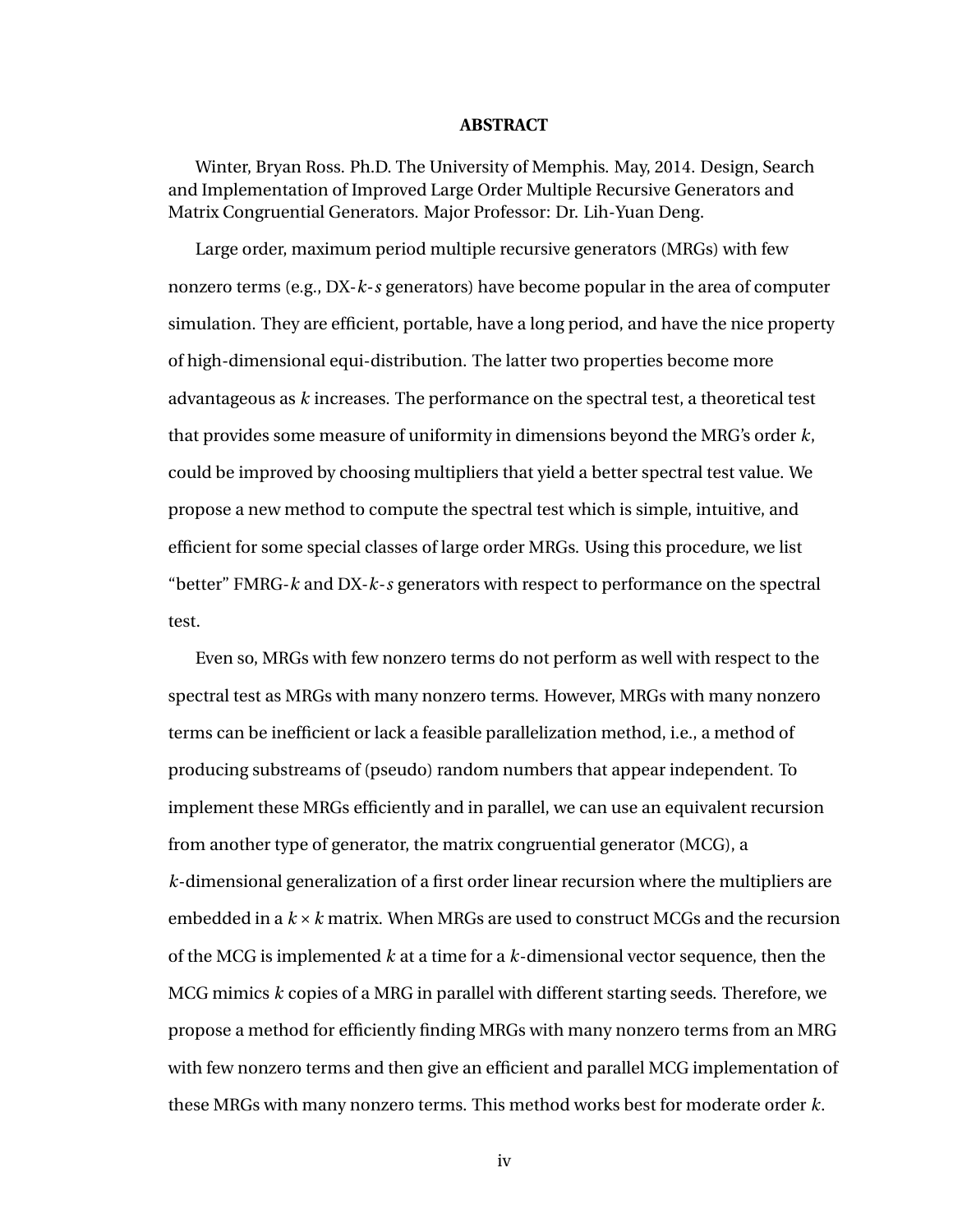For large order MRGs with many nonzero terms, we propose a special class called DW-*k*. This special class has a characteristic polynomial that yields many nonzero terms and corresponds to an efficient and parallel MCG implementation.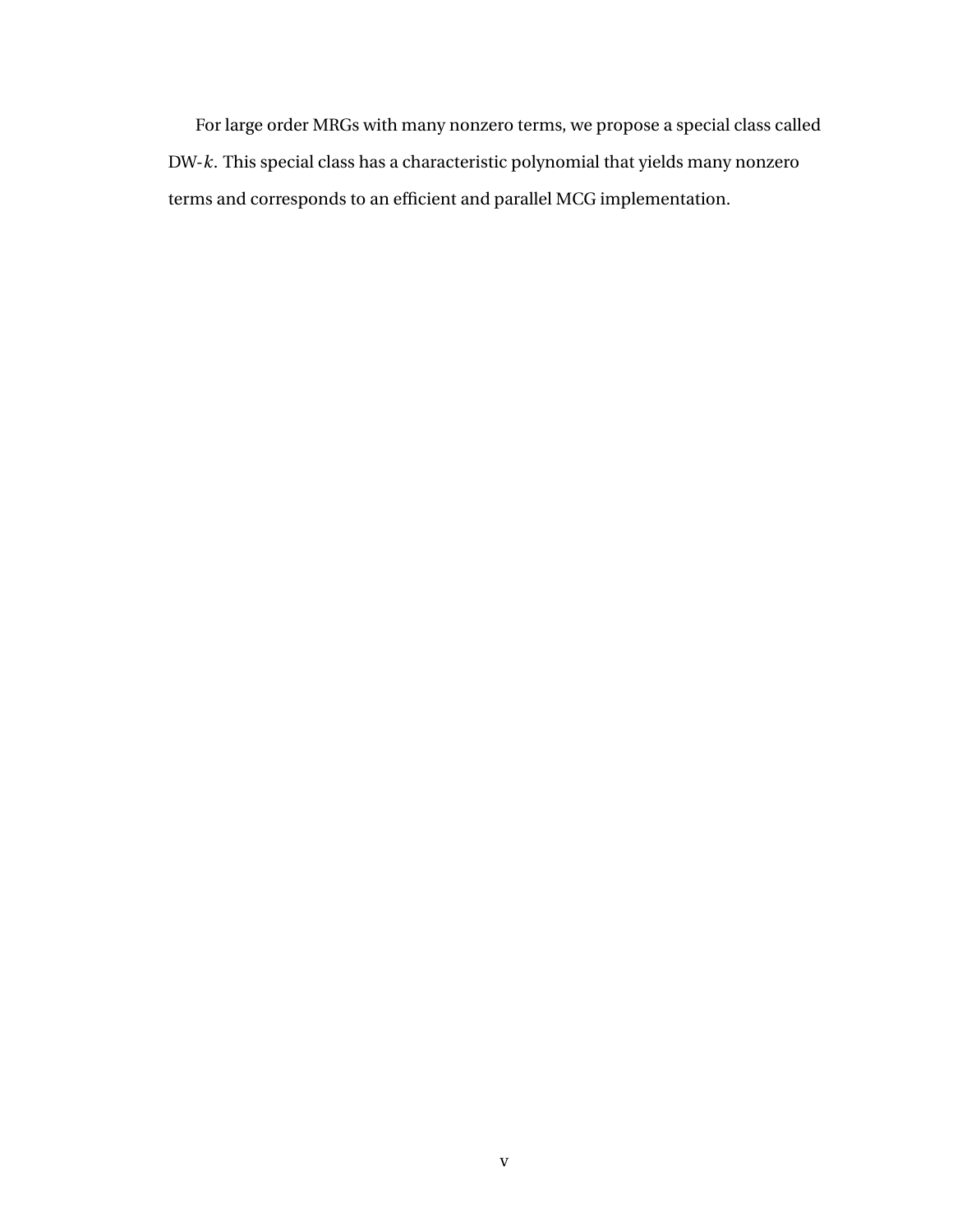# **Contents**

<span id="page-6-0"></span>

|          | <b>List of Tables</b><br>viii |                                                                                            |              |  |  |  |
|----------|-------------------------------|--------------------------------------------------------------------------------------------|--------------|--|--|--|
|          |                               | 1 Introduction                                                                             | $\mathbf{1}$ |  |  |  |
| $\bf{2}$ | <b>Literature Review</b>      |                                                                                            |              |  |  |  |
|          | 2.1                           |                                                                                            | 5            |  |  |  |
|          |                               |                                                                                            | 5            |  |  |  |
|          | 2.3                           | Development of Multiple Recursive Generators                                               | 7            |  |  |  |
|          |                               | 2.4 Equi-distribution Property and the Spectral Test                                       | 9            |  |  |  |
|          |                               |                                                                                            | 13           |  |  |  |
|          | 2.6                           | Efficiently Implementing Generators in $MRG(k, p)$ with Few Nonzero Terms 14               |              |  |  |  |
|          | 2.7                           | Running MRG $(k, p)$ in Parallel $\ldots \ldots \ldots \ldots \ldots \ldots \ldots \ldots$ | 18           |  |  |  |
|          | 2.8                           | Some Connections between MRGs and Matrix Congruential Generators                           |              |  |  |  |
|          |                               |                                                                                            | 24           |  |  |  |
| 3        |                               | <b>Spectral Tests For Some Large Order Multiple Recursive Generators</b>                   | 28           |  |  |  |
|          | 3.1                           |                                                                                            | 28           |  |  |  |
|          |                               | 3.2 Spectral Tests for Multiple Recursive Generators                                       | 30           |  |  |  |
|          | 3.3                           | Using Basis Reduction to Compute the Spectral Test for $t > k$                             | 37           |  |  |  |
|          | 3.4                           |                                                                                            | 43           |  |  |  |
|          | 3.5                           | List of better FMRG- $k$ and DX- $k$ -s generators                                         | 48           |  |  |  |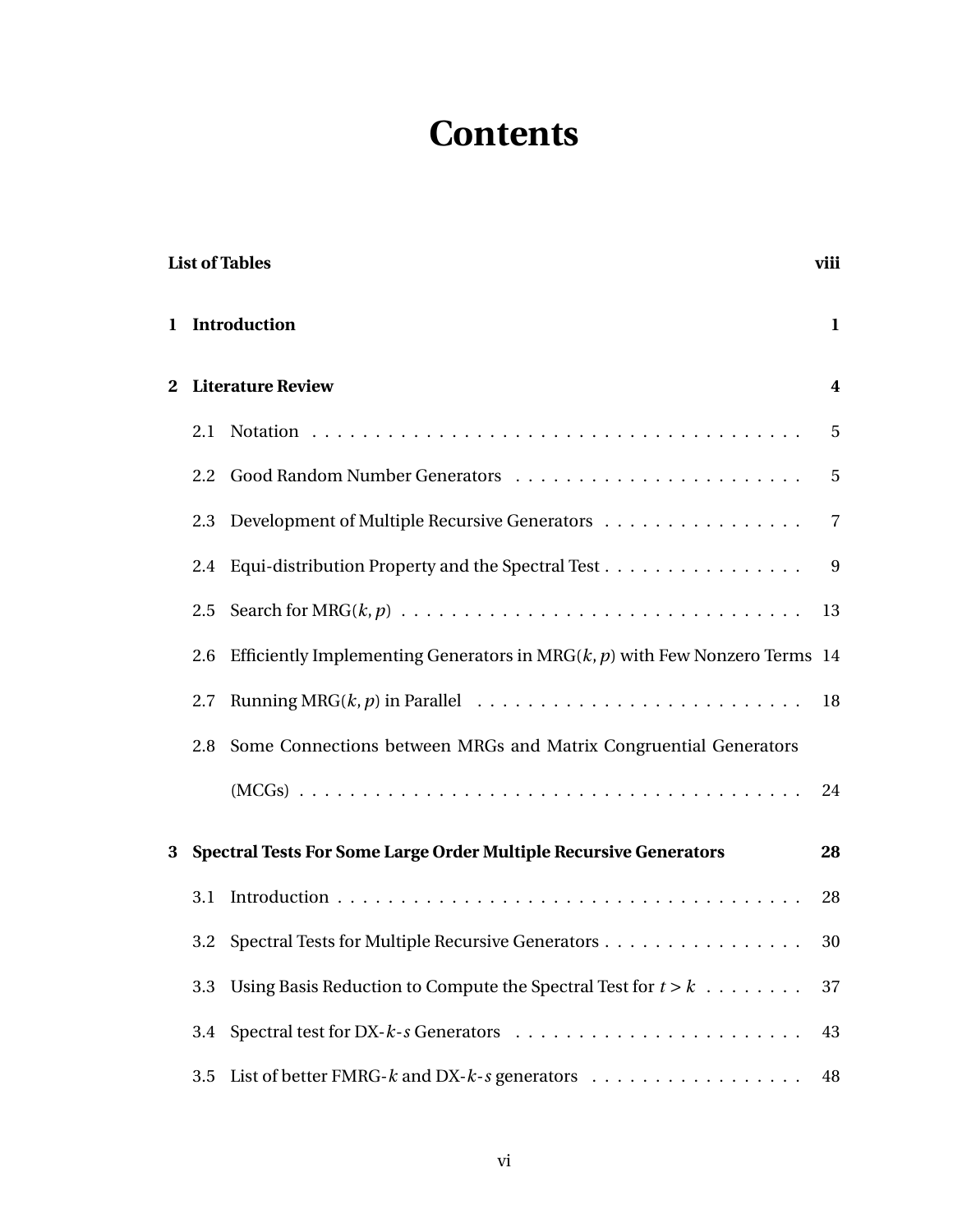| 4 |                                                                                  | Efficient and Parallel Implementation of General Multiple Recursive Genera-  |    |  |  |
|---|----------------------------------------------------------------------------------|------------------------------------------------------------------------------|----|--|--|
|   | tors with Many Nonzero Terms                                                     |                                                                              |    |  |  |
|   |                                                                                  |                                                                              | 55 |  |  |
|   |                                                                                  | 4.2 Finding Numerous MRGs with Many Nonzero Terms                            | 57 |  |  |
|   | 4.3                                                                              | Efficient and Parallel MCG Implementation of $MRG(k, p)$                     | 58 |  |  |
|   |                                                                                  | 4.4 Procedure to find and implement a general MRG with many nonzero terms 61 |    |  |  |
|   | 4.5                                                                              |                                                                              | 62 |  |  |
|   |                                                                                  |                                                                              |    |  |  |
| 5 | Design and Efficicent, Parallel Implementation of a Special Class of Large Order |                                                                              |    |  |  |
|   | <b>Multiple Recursive Generators with Many Nonzero Terms</b>                     |                                                                              |    |  |  |
|   | 5.1                                                                              |                                                                              | 69 |  |  |
|   |                                                                                  | 5.2 Design of DW-k: a new class of large order general MRGs                  | 70 |  |  |
|   | 5.3                                                                              | MCG Sharing Same Characteristic Polynomial as $DW-k$                         | 72 |  |  |
|   |                                                                                  | 5.4 Efficient and Parallel MCG Implementation of DW- $k$ 75                  |    |  |  |
|   | 5.5                                                                              |                                                                              | 77 |  |  |
|   | 5.6                                                                              |                                                                              | 82 |  |  |
|   | 5.7                                                                              |                                                                              | 84 |  |  |
|   | 5.8                                                                              |                                                                              | 88 |  |  |
| 6 |                                                                                  | Conclusion                                                                   | 89 |  |  |
|   | <b>References</b><br>91                                                          |                                                                              |    |  |  |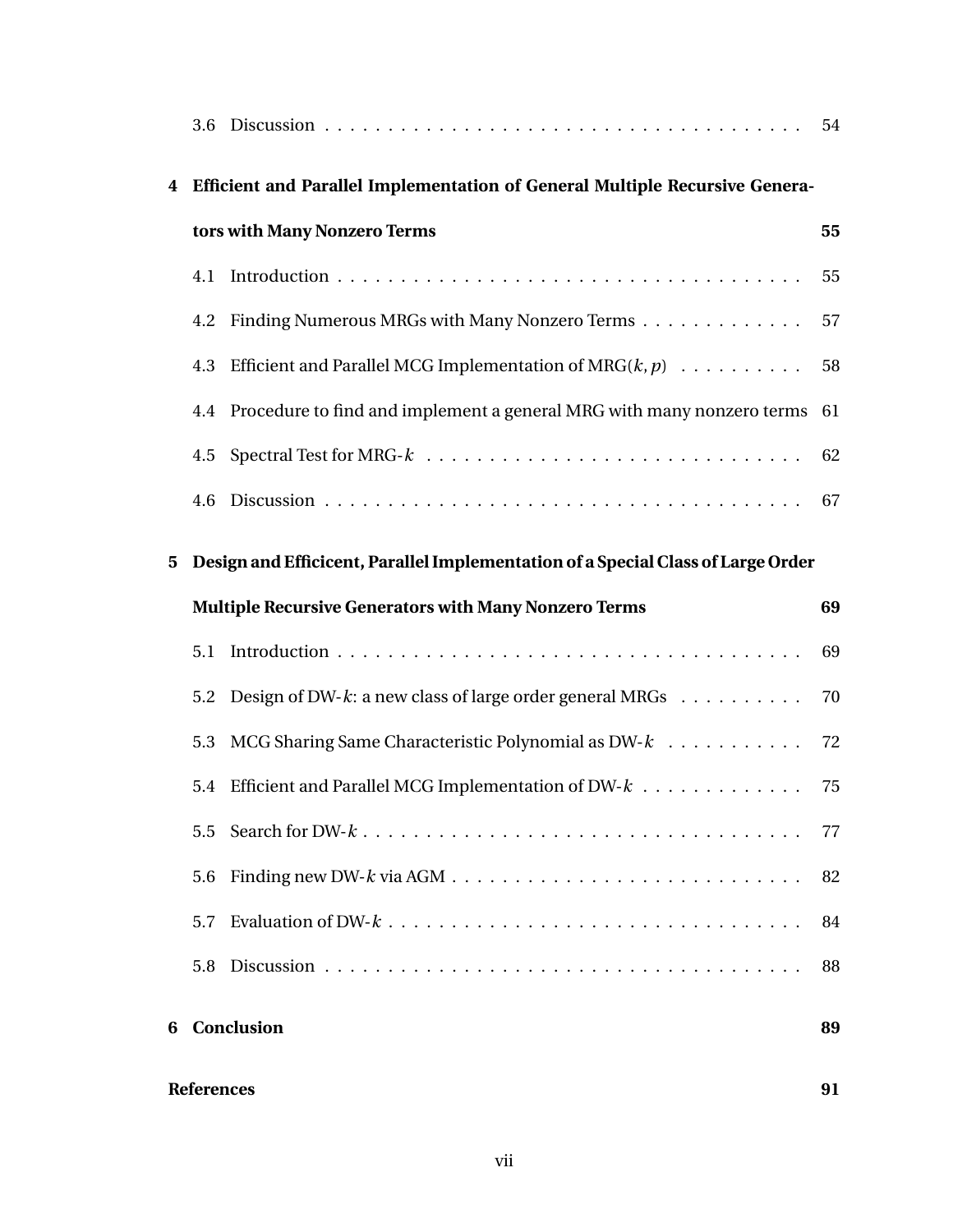# **List of Tables**

| $\mathbf{1}$   |                                                              | 50 |
|----------------|--------------------------------------------------------------|----|
| 2              | List of "better" FMRG- $k$ and DX- $k$ -2 (continued) 51     |    |
| 3              |                                                              |    |
| $\overline{4}$ | List of "better" DX- $k$ -3 and DX- $k$ -4 (continued)       | 53 |
| 5              |                                                              |    |
| 6              |                                                              |    |
| $\overline{7}$ | List of DW-k where $p = 2^{31} - w$ , k from 101 to 2003 80  |    |
| 8              | List of DW-k where $p = 2^{31} - w$ , k from 2111 to 4001 81 |    |
| 9              |                                                              |    |
| 10             |                                                              |    |
| 11             |                                                              |    |
| 12             |                                                              |    |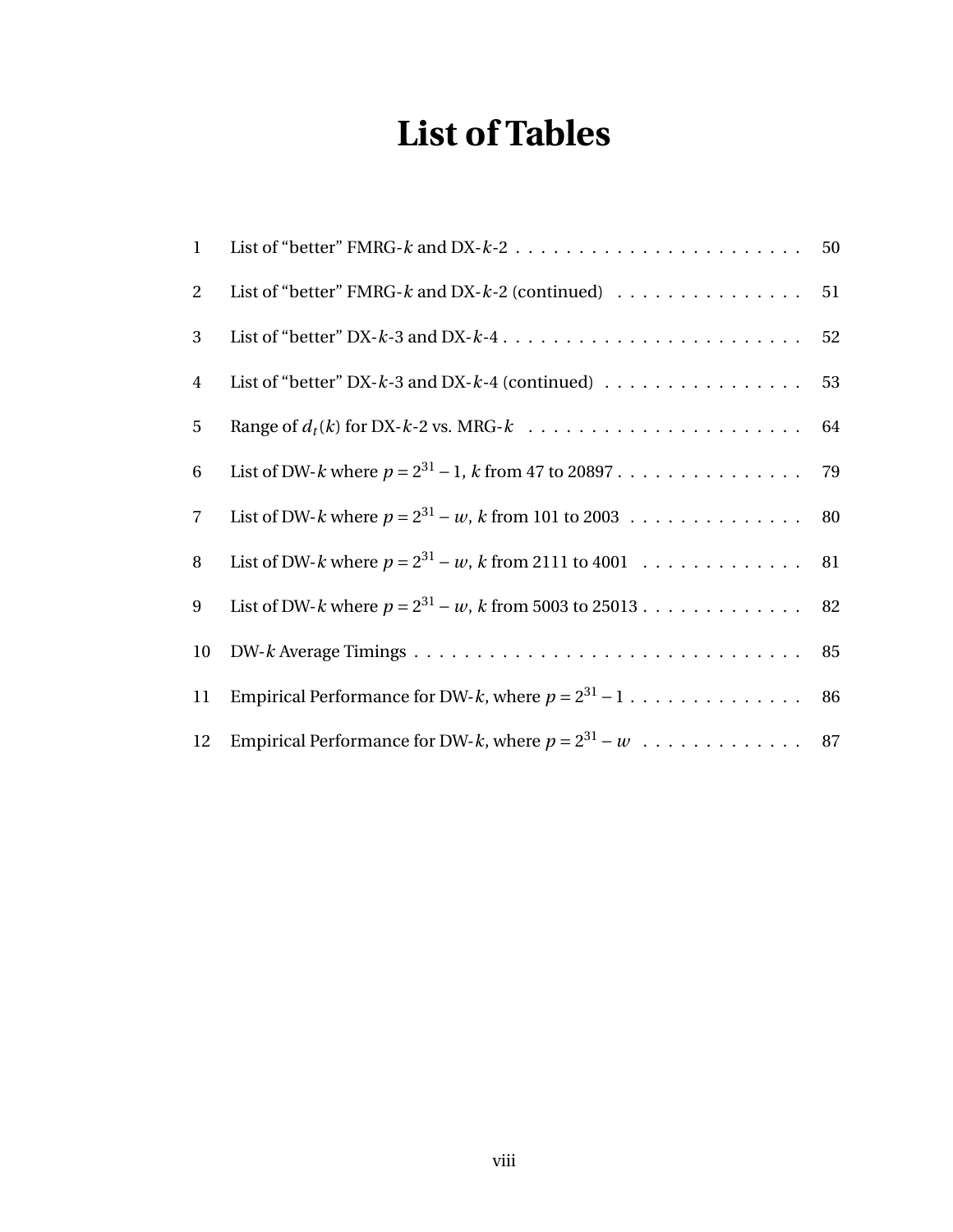# **Chapter 1**

# **Introduction**

<span id="page-9-0"></span>Good pseudo random number generators must be efficient, have sufficiently long periods, and have high-dimensional uniformity, that is, when taking *t* successive numbers at a time, these *t*-dimensional subsequences approximate a uniform distribution in a *t*-dimensional space. They must also have satisfactory empirical performance and a strong mathematical support. Furthermore, today's computing environment demands a good pseudo random number generator also have a method of parallelization, i.e., a method of producing substreams of pseudo random numbers that appear independent.

For a long time, the maximum period multiple recursive generator (MRG) has been thought to have many of the qualities of a good RNG except for efficiency and a feasible method of parallelization. The MRG generates pseudo random numbers sequentially with a *k*-th order linear recurrence under a prime modulus *p*. These generators have a strong statistical justification and excellent empirical performance. Furthermore, maximum-period MRGs have two very desirable properties: a huge period of  $p^k$  – 1 and the nice equi-distribution property over high dimensional spaces (up to order *k*). For a given modulus *p*, as order *k* increases, the large period and equi-distribution properties become more advantageous.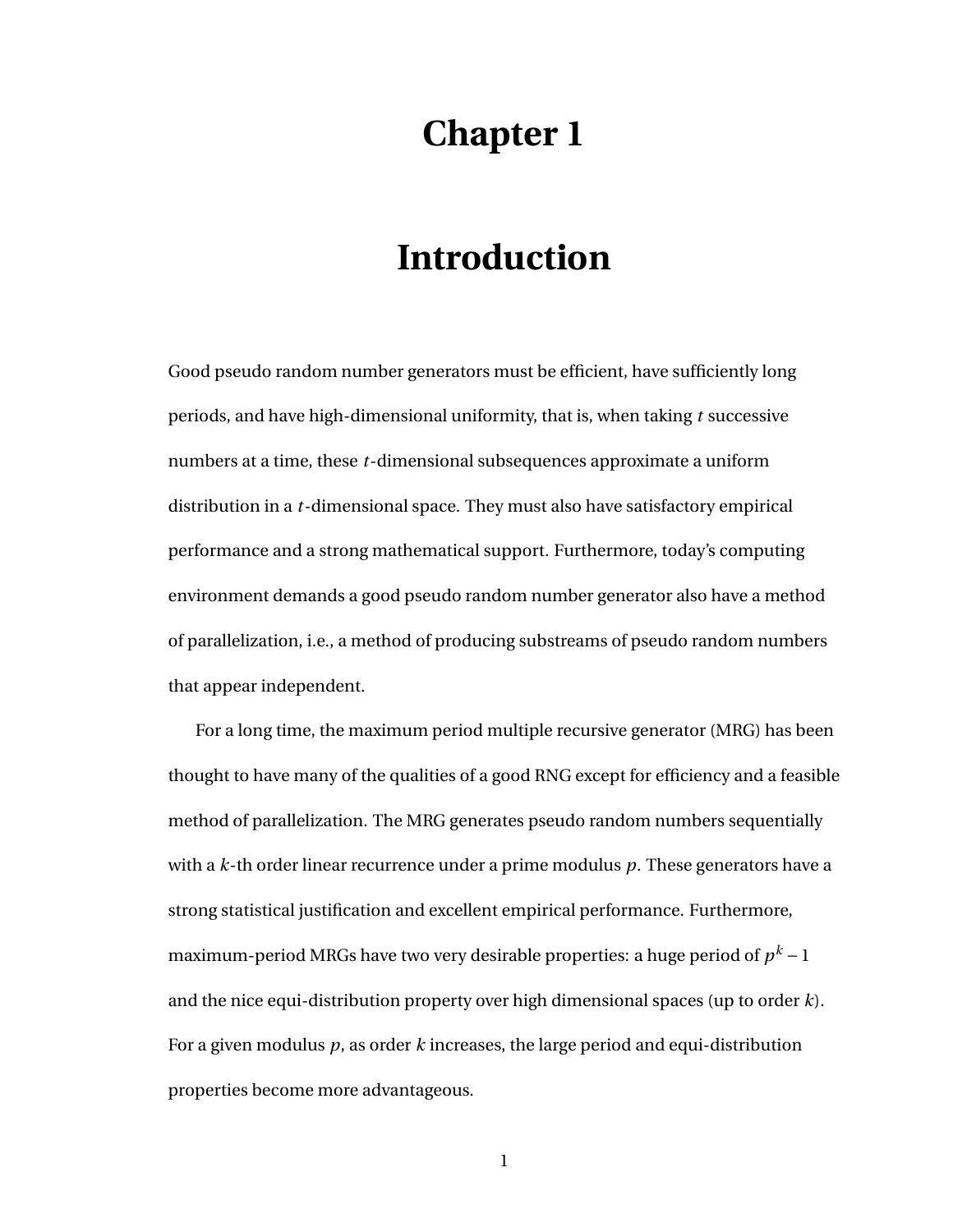However, finding a maximum-period MRG can be very time consuming for large order *k* and prime modulus *p*. Furthermore, even for moderate order *k*, efficiently implementing maximum period MRGs with many non-zero coefficients or implementing them in parallel is non-trivial. Most research in this area has tried to side-step these difficulties by searching and implementing MRGs with some special structure such that the linear recurrence can be implemented by an MRG with few non-zero terms. Fewer non-zero terms requires fewer costly multiplications when generating the recursion.

Therefore, large order, maximum period MRGs with few nonzero terms (e.g., DX-*k*-*s* generators) have become popular in the area of computer simulation. However, the performance on the spectral test, a theoretical test that provides some measure of uniformity in dimensions beyond the MRG's order *k*, could be improved by choosing multipliers that yield a better spectral test value. We propose a new method to compute the spectral test which is simple, intuitive, and efficient for some special classes of large order MRGs. Using this procedure, we list "better" FMRG-*k* and DX-*k*-*s* generators with respect to performance on the spectral test.

Even so, MRGs with few nonzero terms do not perform as well with respect to the spectral test as MRGs with many nonzero terms. However, MRGs with many nonzero terms can be inefficient or lack a feasible parallelization method. To implement these MRGs efficiently and in parallel, we can use an equivalent recursion from another type of generator, the matrix congruential generator (MCG), a *k*-dimensional generalization of a first order linear recursion where the multipliers are embedded in a *k* ×*k* matrix. When MRGs are used to construct MCGs and the recursion of the MCG is implemented

2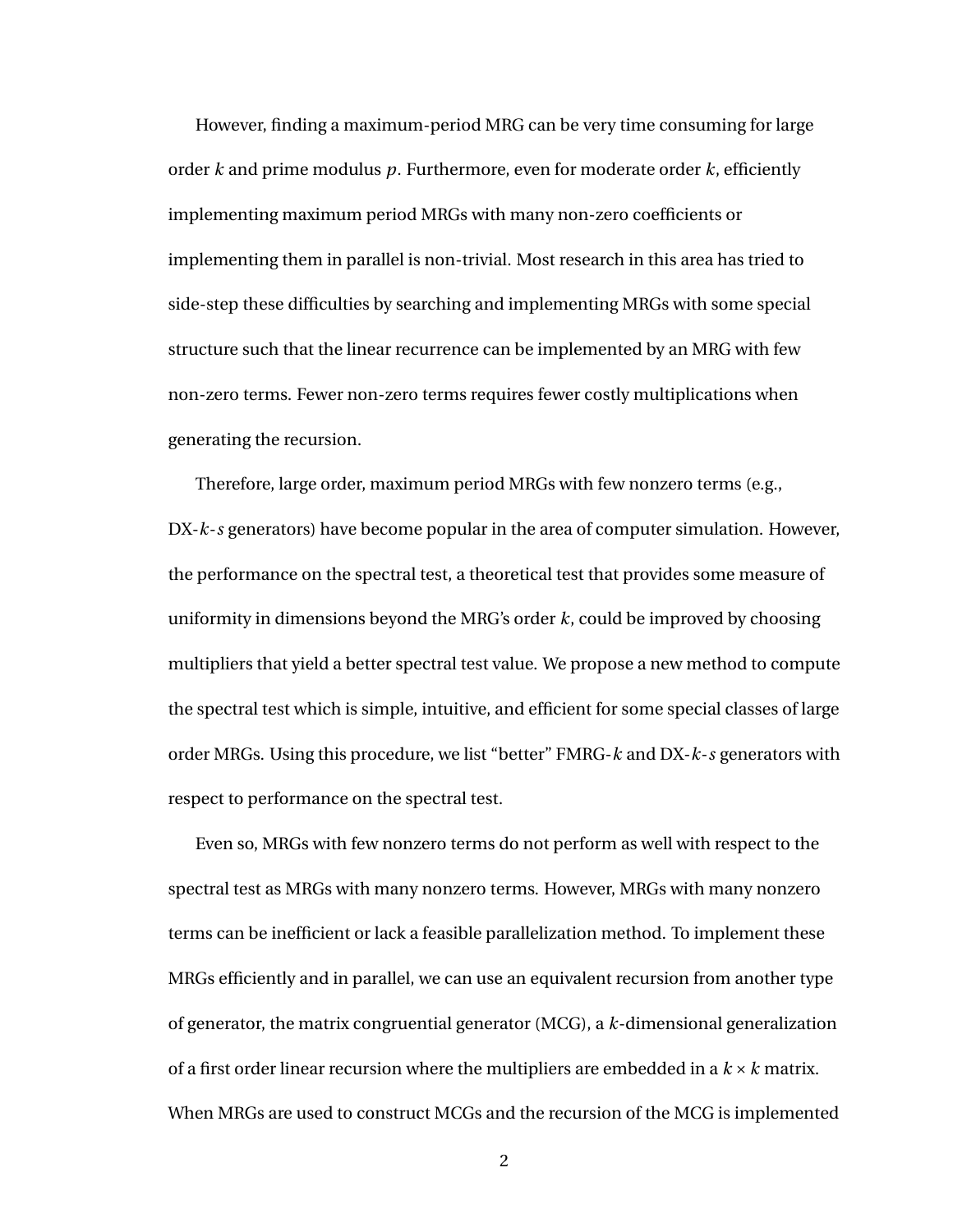*k* at a time for a *k*-dimensional vector sequence, then the MCG mimics *k* copies of a MRG in parallel with different starting seeds. Therefore, we propose a method for efficiently finding MRGs with many nonzero terms from an MRG with few nonzero terms and then give an efficient and parallel MCG implementation of these MRGs with many nonzero terms. This method works best for moderate order *k*.

For large order MRGs with many nonzero terms, we propose a special class called DW-*k*. This special class has a characteristic polynomial that yields many nonzero terms and corresponds to an efficient and parallel MCG implementation.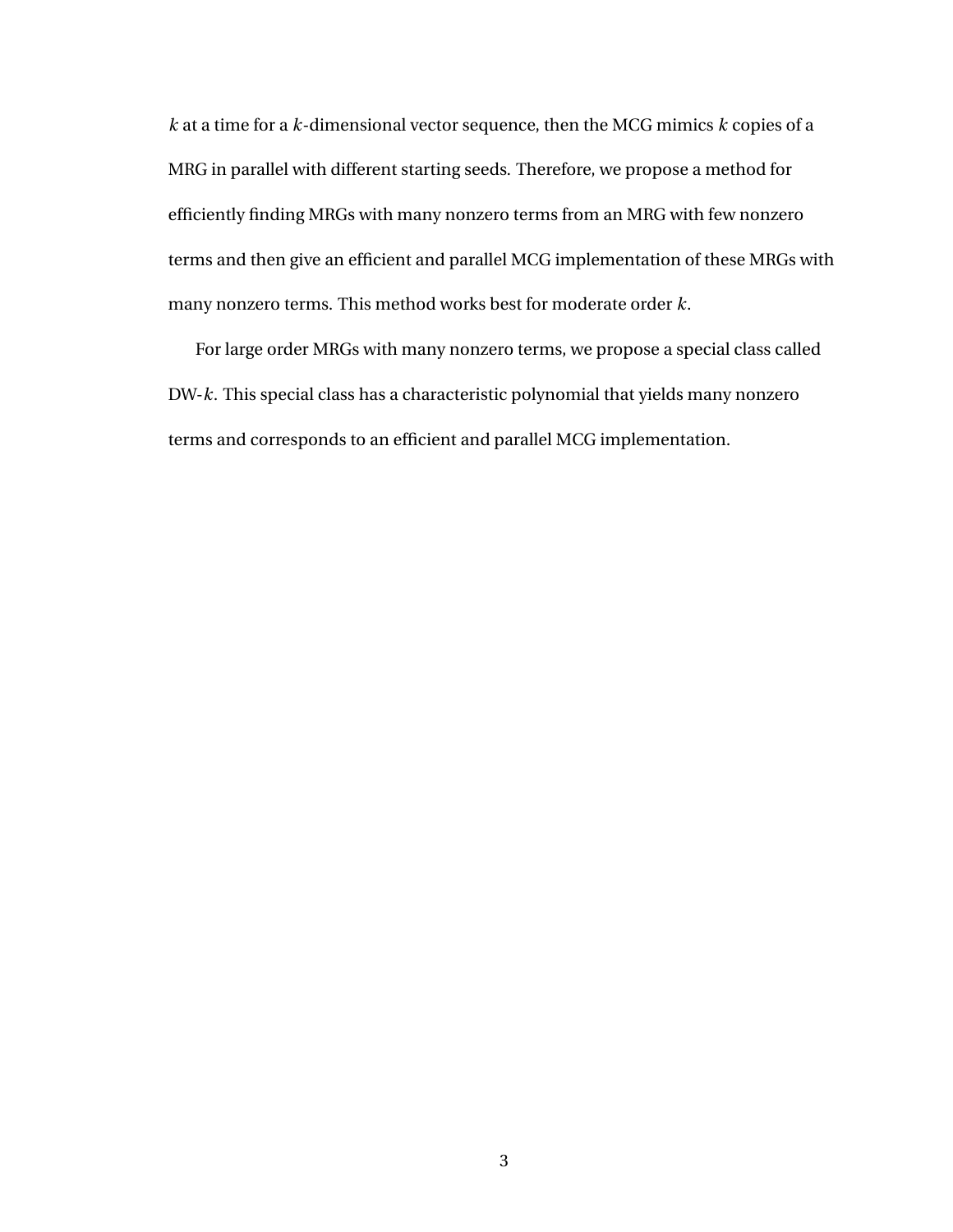# **Chapter 2**

# <span id="page-12-0"></span>**Literature Review**

<span id="page-12-1"></span>In this chapter, we will cover several developments in the research of the class of maximum period *k*-th order MRGs with prime modulus *p*, which this chapter denotes as MRG(*k*,*p*). Section [2.1](#page-12-1) describes notation that will be used throughout the chapter. Section [2.2](#page-13-0) will briefly discuss qualities of a "good" pseudo random number generator. Section [2.3](#page-15-0) briefly defines the multiple recursive generator (MRG) and some of its important characteristics. Section [2.4](#page-16-0) discusses the equi-distribution property and its relationship to the spectral test. Section [2.5](#page-20-0) includes a brief summary of how to search for generators in MRG(*k*,*p*). Included in this section are several references for generators in MRG(*k*,*p*) already found. Section [2.6](#page-22-0) details some generators in MRG(*k*,*p*) with few nonzero terms or generators in MRG(*k*,*p*) whose linear recurrence can be implemented with a higher-order maximum period MRG with few nonzero terms. Section [2.7](#page-26-0) lays out how generators in MRG(*k*,*p*) can be implemented for parallel simulation. Finally, Section [2.8](#page-32-0) describes two connections between generators in MRG $(k, p)$  and another kind of random number generator called the matrix congruential generator (MCG). These connections explain how generators in  $MRG(k, p)$  can be implemented with MCGs.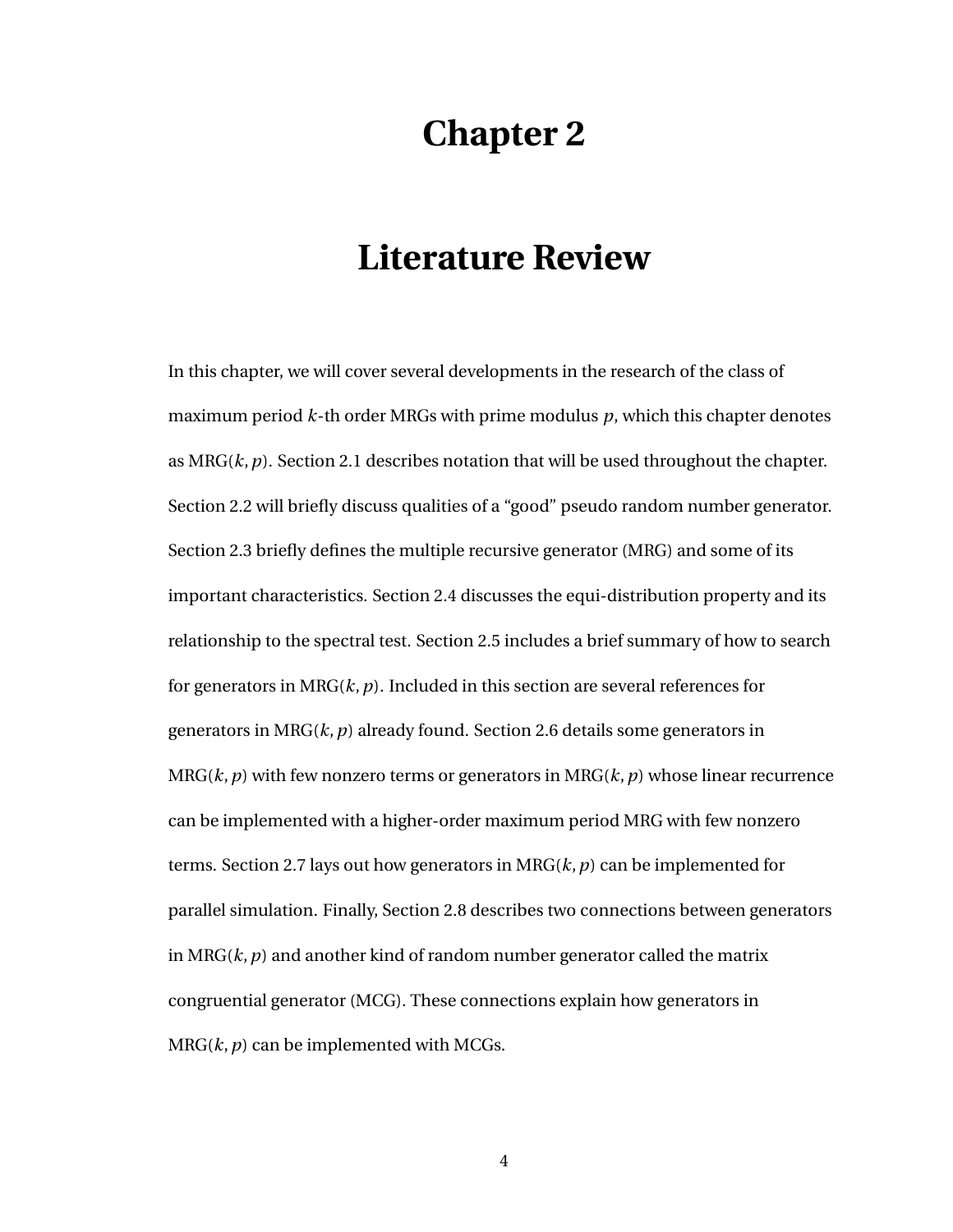## **2.1 Notation**

Throughout this chapter,  $p$  is a large prime number and  $\mathbb{Z}_p = \{0, 1, 2, ..., p-1\}$  denotes the finite field of *p* elements under the usual modulus operations of addition and multiplication.  $\mathbb{Z}_p^k$  and  $\mathbb{Z}_p^{k\times k}$  denotes the set of  $k$ -dimensional vectors and the set of  $k \times k$  matrices, respectively, with elements in  $\mathbb{Z}_p$ . As already stated, MRG( $k$ ,  $p$ ) denotes the class of maximum period *k*-th order MRGs with prime modulus *p*. The function  $\phi(x)$  denotes the Euler totient function, which gives the number of integers between 1 and *x* that are relatively prime to *x*.

#### <span id="page-13-0"></span>**2.2 Good Random Number Generators**

Several computer applications require a sequence of numbers that at least appear random. The examples are numerous: randomly sampling from a population, randomly assigning treatment(s) to subjects within a scientific experiment, simulating a probability distribution, and various statistical methods (for example, Monte Carlo methods or re-sampling methods). The majority of computers use some deterministic function to generate sequences of integers that appear as if they were from a sample of identically and independently distributed uniform random variables. Usually, these integers range from 0 to some integer  $p-1$  and are later transformed to integers between 0 and 1 so that the sequence appears to mimic a sample of random variables from the uniform  $U(0, 1)$  distribution.

Since the numbers are generated from a deterministic function, they are neither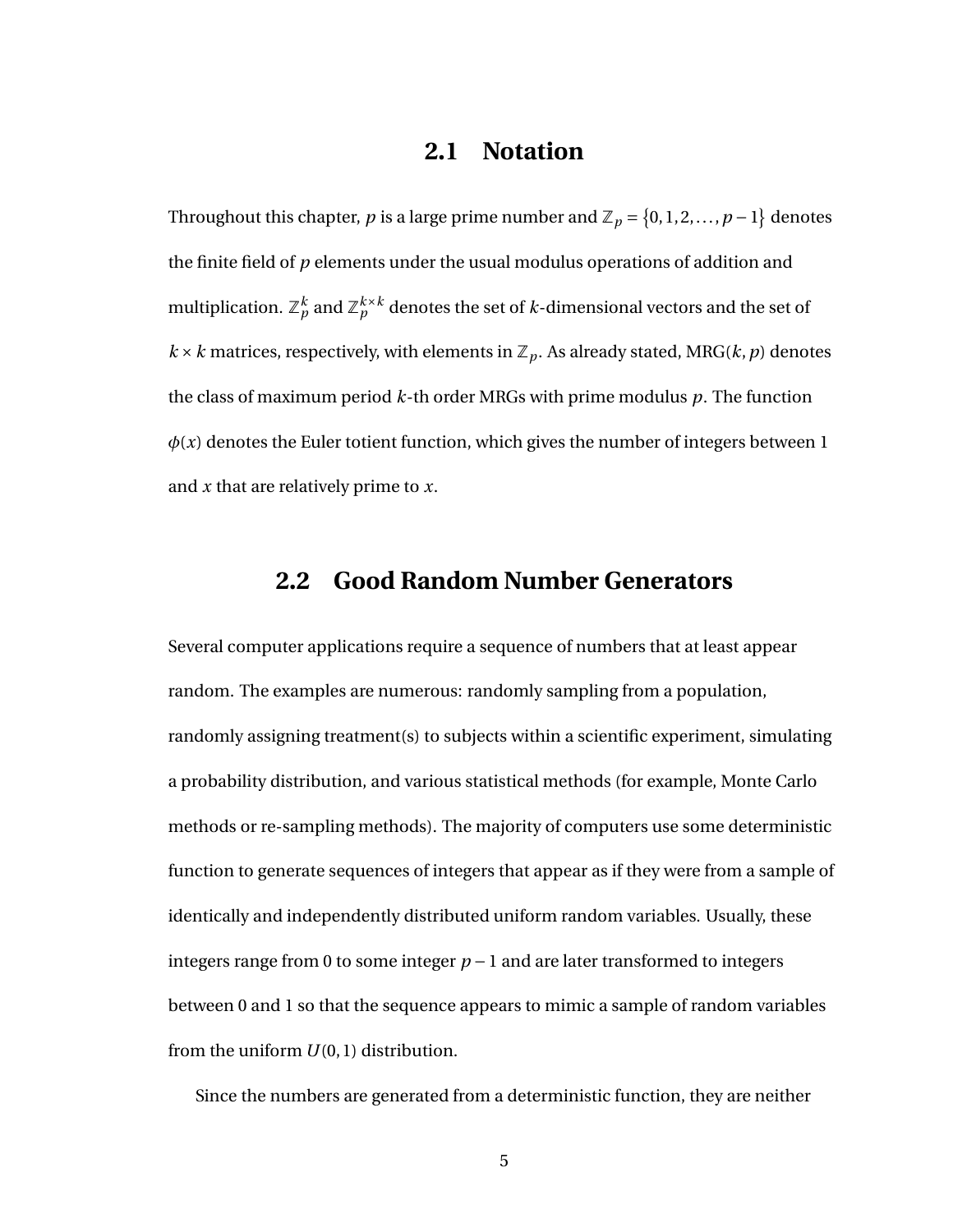truly random nor truly independent and are therefore called *pseudo random numbers* and the generating functions are called *pseudo random number generators*. For the remainder of this dissertation, we will leave off the word "pseudo," and simply call the generating functions *random number generators* (RNGs), which we will do from this point forward. Most RNGs are periodic in that they can only generate so many numbers in successive sequence before the sequence repeats. The length of this sequence prior to repeating is called the period length of the RNG.

Not all RNGs are created equal (see, e.g., Hellekalek, 1998). Good RNGs must be efficient, have sufficiently long periods, and have high-dimensional uniformity, that is, when taking *t* successive numbers at a time, these *t*-dimensional subsequences approximate a uniform distribution in a *t*-dimensional space. They must also have satisfactory empirical performance. Furthermore, today's computing environment demands a good RNG also have a method of parallelization, that is, a method to generate substreams of random numbers that appear independent.

Several decades have been invested in searching for the "best" RNGs. Early on, the system of linear congruential generators (LCGs) proposed by Lehmer (1951) was established as the RNG of choice. This first order linear recurrence is indeed one of the most efficient RNGs to date. The search for the "best" RNG (inevitably) led to the "minimal standard" LCG published in the widely cited paper *Random Number Generators: Good Ones are Hard to Find* by Park and Miller (1988). However, as a class, LCGs have poor empirical performance, short periods (by today's standards), and inadequate uniformity in higher dimensions. These properties and others have earned the LCG a reputation as an unsuitable generator for modern simulation. Though there

6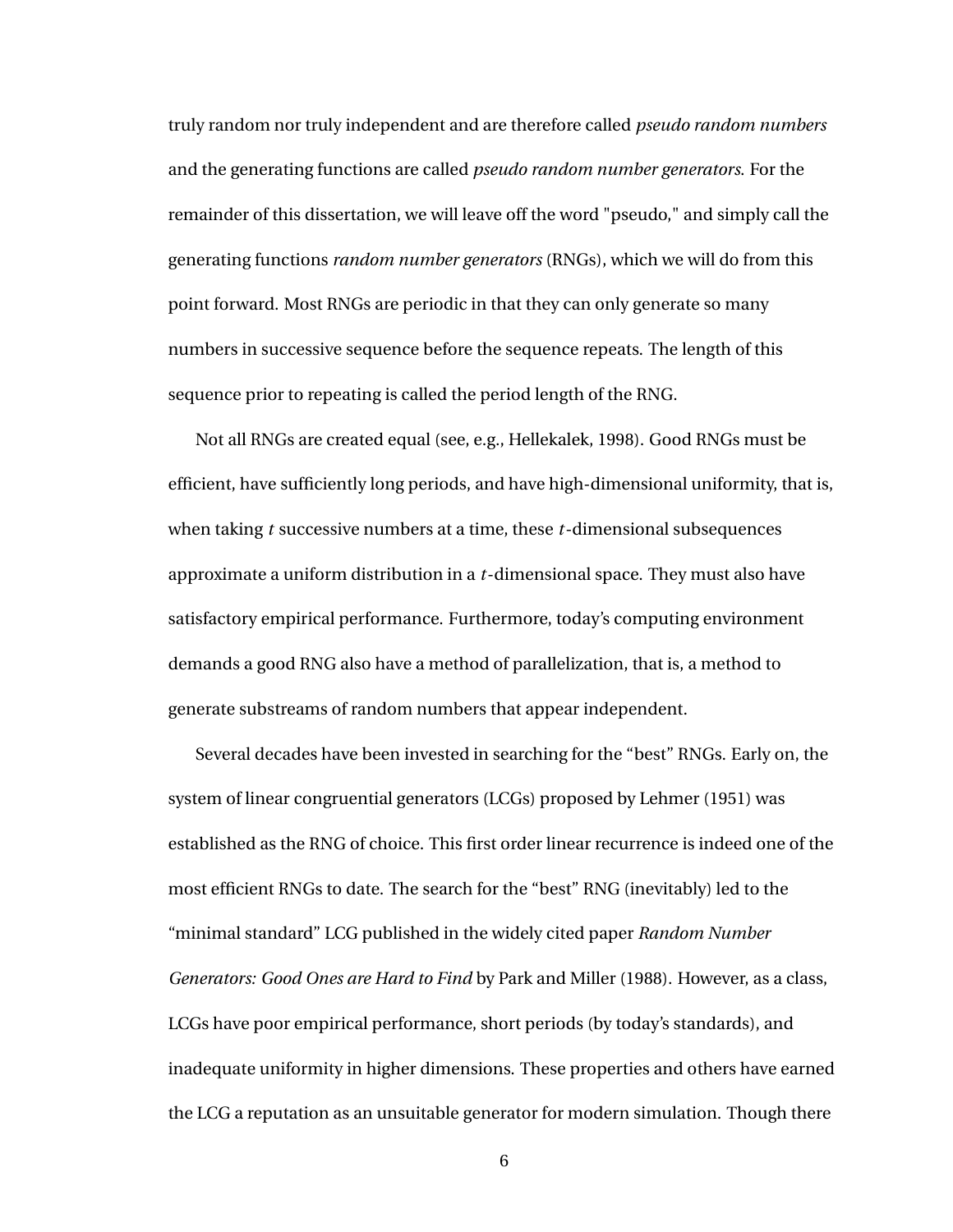has been some movement away from using the LCG as the default generator, it nonetheless remains firmly established in many software programs.

For a long time, the multiple recursive generator (MRG) has been thought by many as the great contender for replacing the entrenched LCG. The MRG generates pseudo random numbers sequentially with a *k*-th order linear recurrence under a prime modulus *p*. Maximum-period MRGs have two very desirable mathematical properties: an extremely long period of  $p^k-1$  and the nice equi-distribution property up to order *k*. MRGs also has a strong statistical justification (Deng & George, 1990; Deng et al., 1997) and excellent empirical performance (Deng, 2005; Deng et al., 2012a, 2012b; L'Ecuyer & Simard, 2007). Indeed, concerning the search for maximum period MRGs, Knuth (1998) said "all known evidence indicates that the result will be a very satisfactory source of random numbers."

<span id="page-15-0"></span>In the next section, we will discuss the development of maximum period MRGs.

## **2.3 Development of Multiple Recursive Generators**

The *k*-th order linear recurrence for a MRG can be defined as

<span id="page-15-1"></span>
$$
X_i = \alpha_1 X_{i-1} + \alpha_2 X_{i-2} + \dots + \alpha_k X_{i-k} \mod p, \quad i \ge k,
$$
 (2.1)

where  $\alpha_1, \alpha_2, \ldots, \alpha_k$  are integers in  $\mathbb{Z}_p$ ,  $\alpha_k \neq 0$ , and we can choose any *k* non-zero values as starting seeds,  $X_0 = (X_0, X_1, \dots, X_{k-1}) \neq (0, 0, \dots, 0)$ . We remark that when the order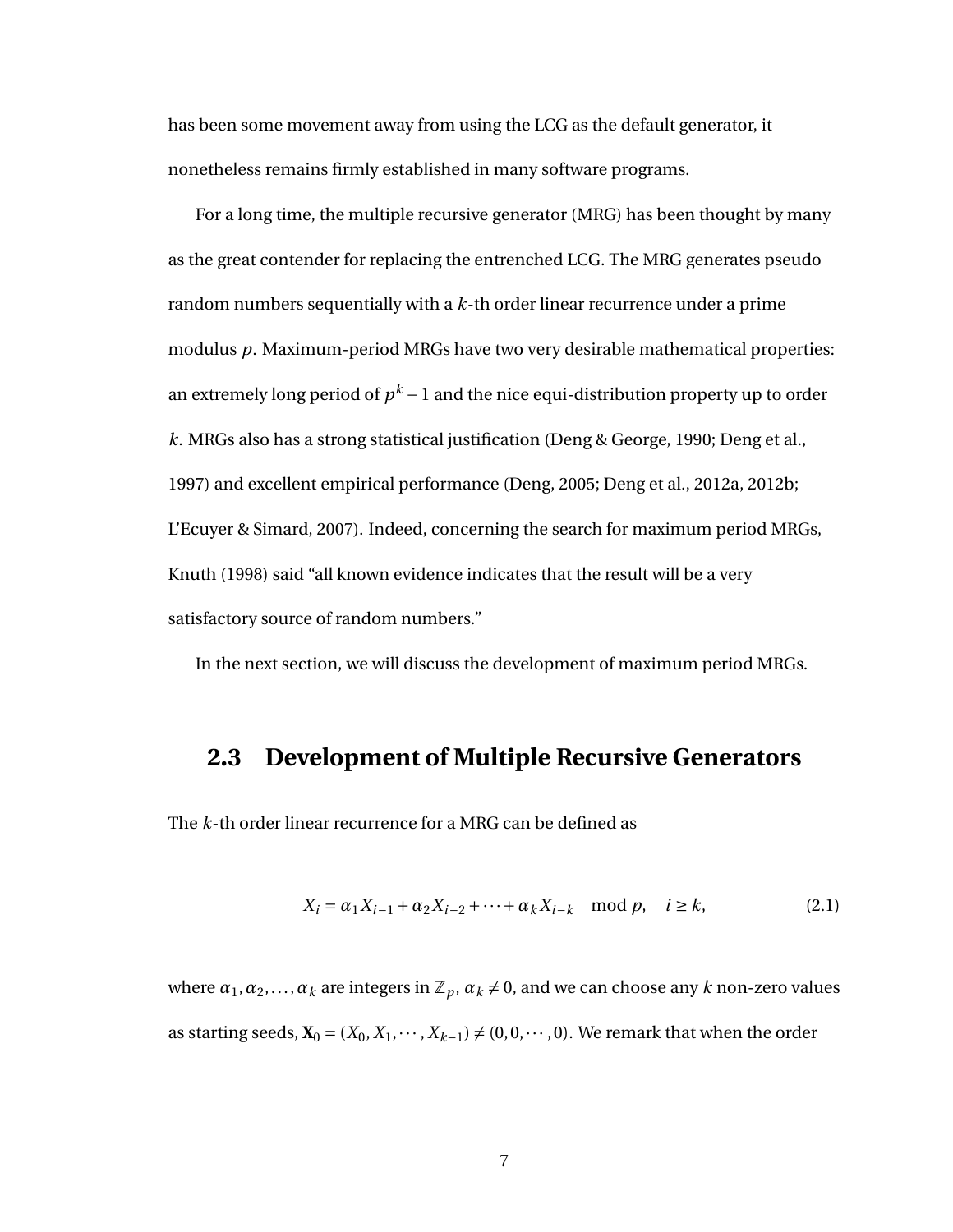$k = 1$ , the MRG reduces to a LCG:

$$
X_i = BX_{i-1} \mod p, \ i \ge 0.
$$
 (2.2)

As suggested in Deng and Xu (2003), the generated output *X<sup>i</sup>* can be transformed to *U<sup>i</sup>* in the interval (0, 1) by performing the additional operation  $U_i = (X_i + 0.5)/p$ .

Checking whether a MRG defined in [\(2.1\)](#page-15-1) has the maximum period  $p^k - 1$  is equivalent to checking whether its characteristic polynomial

<span id="page-16-1"></span>
$$
f(x) = x^{k} - \alpha_{1} x^{k-1} - \alpha_{2} x^{k-2} - \dots - \alpha_{k}
$$
 (2.3)

is a *k*-th degree primitive polynomial over  $\mathbb{Z}_p$  (see, e.g., L'Ecuyer, 1990). Alanen and Knuth (1964) and Knuth (1998) gave necessary and sufficient conditions for determining whether  $f(x)$  is primitive or not. Section [2.5](#page-20-0) will briefly describe how to search for generators in MRG(*k*,*p*).

<span id="page-16-0"></span>As stated in the previous section, generators in MRG(*k*,*p*) have strong statistical justification and excellent empirical performance. Over their extremely long period *p <sup>k</sup>* −1, generators in MRG(*k*,*p*) also have the equi-distribution property up to order *k*. In the next section, we will formerly define the equi-distribution property and will discuss its implications as it relates to the spectral test, an important theoretical test that provides some measure of uniformity in dimensions beyond the MRGs order *k*. In fact, when testing the quality of a random number generator with at linear recurrence, Knuth (1998) said that the spectral test "is by far the most powerful test known."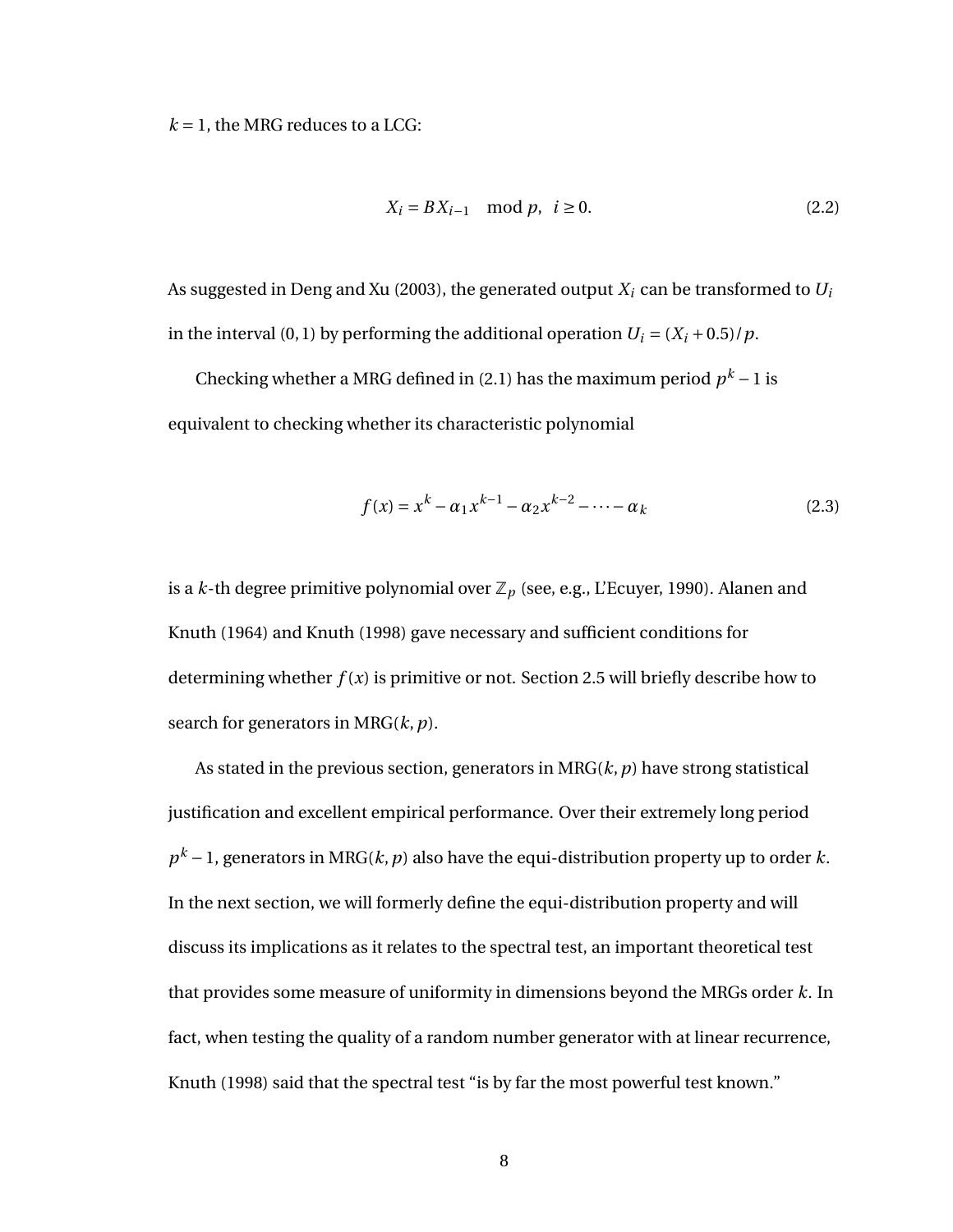### **2.4 Equi-distribution Property and the Spectral Test**

Generators in MRG(*k*,*p*) have the equi-distribution property up to order *k*, that is, over its entire period of  $p^k - 1$ , every  $t$ -tuple ( $1 \leq t \leq k$ ) of integers in  $\mathbb{Z}_p^t$  appears exactly the same number of times ( $p^{k-t}$ ), with the exception of the all-zero tuple which appears one time less (see, e.g., Lidl & Niederreiter, 1994, Theorem 7.43). We would expect a true *t*-dimensional multivariate uniform distribution to produce all  $p^t$  *t*-tuples in  $\mathbb{Z}_p^t$ with equal frequency for any dimension *t*. Therefore, as *k* increases, the period length and equi-distribution property become more advantageous. In fact, for  $t \leq k$ , large-order generators in MRG(*k*,*p*) are pretty close to an "ideal" generator: only the all-zero tuple is generated one less time than the other *t*-tuples.

Consider the successive sequences of output from a generator in MRG(*k*,*p*),  **for** *n* **= 0, 1, ···,** *ρ* **− 1 where** *ρ* **=** *p***<sup>***k***</sup> − 1 (the period** length).  $S_n$  is state of the MRG at step *n* and *t* is the number of variates generated beyond step *n*. Let *I* be a set of fixed, nonnegative integers. The set of integers  $I = \{0, 1, 2, 3, \ldots, t-1\}$  could be thought of as the indices selected from the state to create all the possible *t*-tuples over all steps *n* in the period of the MRG. Note that the number of elements in each tuple is *t*, because the number of indices in *I* are equal to *t*.

This index *I* does not necessarily have to be successive integers. More generally, we can consider any set of nonnegative integers  $I = \{j_1, j_2, ..., j_r\}$  where  $j_1 < j_2 < ... < j_r$ , *r* is the number indices in set *I*, and  $t = (j_r - j_1 + 1)$  is the number of variates generated beyond step *n*. Note that choosing numbers according to index set *I* generates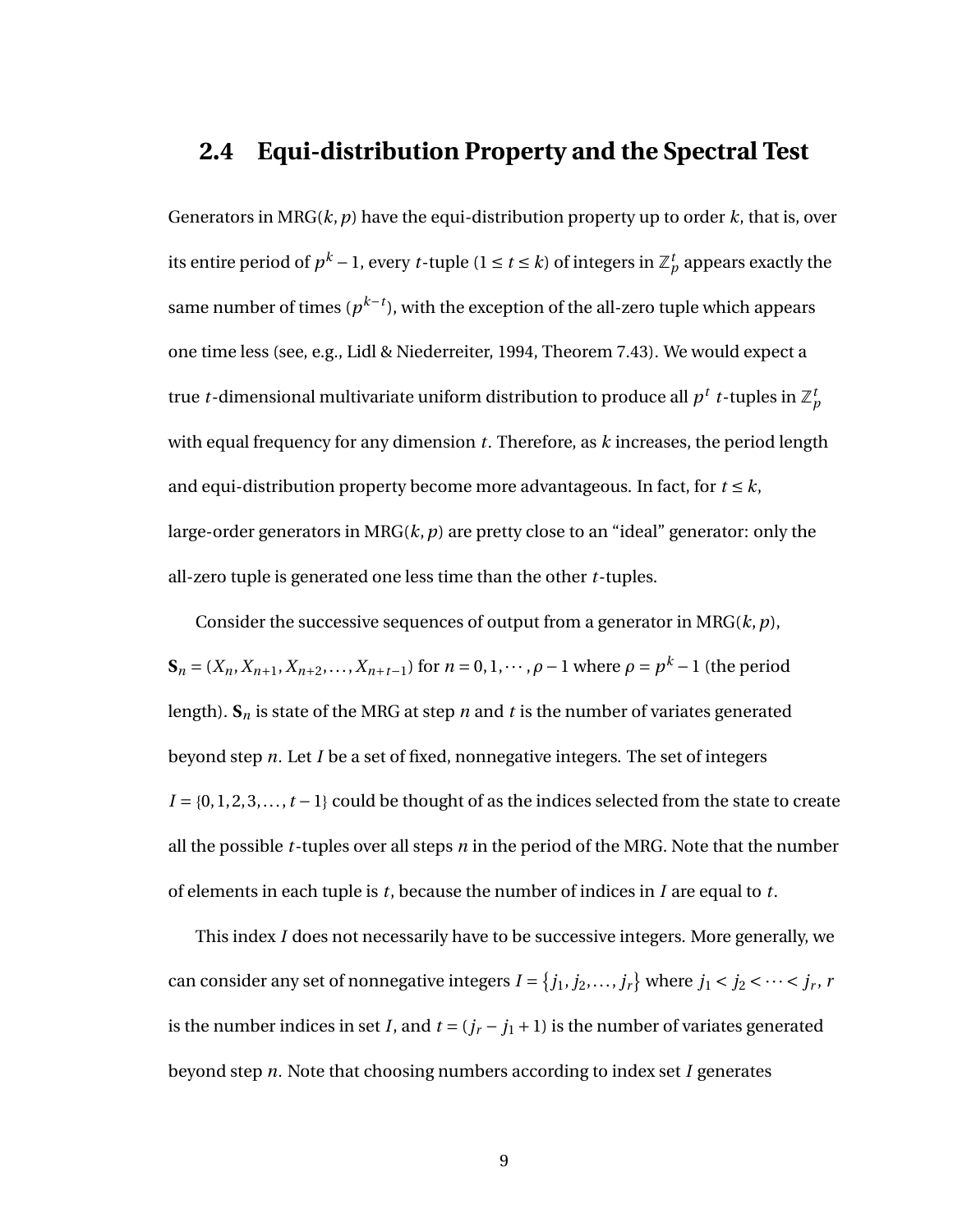*r* -tuples. To select the *r* -tuples, *t* numbers are generated beyond each step *n* of the MRG state  $S_n$ . Of these *t* numbers at each step, *r* numbers are selected according to index set *I*, that is, some numbers in  $S_n$  are selected and some are skipped.

Now consider the following set of all possible *r* -tuples that a maximum period MRG can generate from some general index  $I = \{j_1, j_2, \ldots, j_r\}$ 

$$
L_r(I) = \{(X_{n+j_1}, X_{n+j_2}, \cdots, X_{n+j_r}) | n = 0, 1, \cdots, \rho - 1\}.
$$
 (2.4)

According to the equi-distribution property, for *any* choice of *I* where  $j_r - j_1 < k$ , or equivalently,  $t = (j_r - j_1 + 1) \le k$ , every nonzero *r*-tuple will appear the same number of times in the lattice  $L_r(I)$ . However, when  $j_r - j_1 \ge k$ , that is,  $t = (j_r - j_1 + 1) > k$ , the equi-distribution property is impossible to achieve. Again, ideally, we would want to generate all  $p^t$  possible  $t$ -tuples in  $\mathbb{Z}_p^t$  with equal frequency over the period of the MRG and only choose *r* elements from those *t*-tuples according the index set *I*. However, generating all *t*-tuples is impossible, because the MRG can only generate  $p^k - 1$ numbers before the sequence repeats. Therefore, there will be many *t*-tuples, or subsequences, that the MRG can never generate and consequently, many *r* -tuples that can never be selected.

Geometrically, these *t*-tuples can be thought of as *t*-dimensional points or vectors such that  $L_t(I)$  forms a lattice of points in a *t*-dimensional space. Let  $\Lambda_t(I)$  be the scaling (by dividing element-wise by  $p$ ) of each  $t$ -tuple in  $L_t(I)$  to a lattice of points in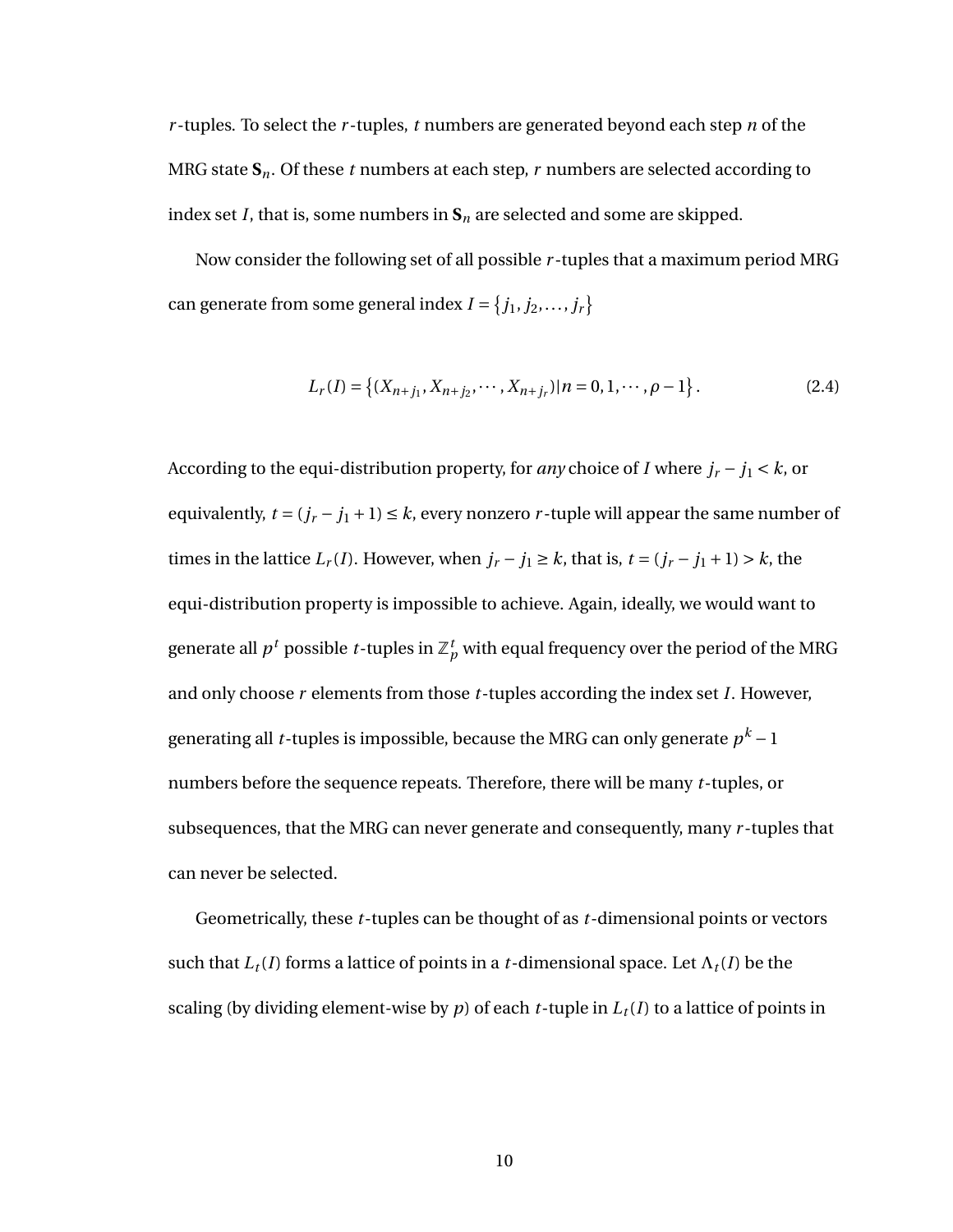$[0, 1)^t$ , that is, let

$$
\Lambda_t(I) = \left\{ \left( \frac{X_{n+j_1}}{p}, \frac{X_{n+j_2}}{p}, \cdots, \frac{X_{n+j_r}}{p} \right) | n = 0, 1, \cdots, \rho - 1 \right\}.
$$
 (2.5)

Like the well-known problem for the LCG (Marsaglia, 1968), when  $t > k$ , these *t*-dimensional points form a lattice in a *t*-dimensional hypercube where we can find several families of equidistant parallel (*t* −1)-dimensional hyperplanes to cover all the points in the lattice. The space between parallel hyperplanes represent all the *t*-tuples that the MRG could never produce.

The spectral test computes the largest distance between adjacent parallel hyperplanes among families of parallel hyperplanes that cover all the points (see, e.g., Knuth, 1998; L'Ecuyer, 1997). We will call this largest distance the spectral distance and denote it as *dt*(*k*), since the spectral distance is influenced by dimension *t* and order *k*. The spectral distance is a measure of uniform spread of the *t*-tuples across a *t*-dimensional space. A small spectral distance implies a more uniform spread of the *t*-tuples, or *t*-dimensional points, across the *t*-dimensional space. Therefore, a large  $d_t(k)$  is considered "bad," because a relative small number of parallel (*t* −1)-dimensional hyperplanes can cover all the *t*-dimensional points. Consequently, the MRG is said to have a "bad" lattice structure in dimension *t*. Clearly, if the dimension *t* is much larger than *k*, the spectral distance  $d_t(k)$  becomes so large that no MRG (of fixed order *k*) can be considered "good."

In Chapter [3,](#page-36-0) we will consider the problem of computing the spectral test for an MRG of order *k*, which we also call computing the spectral distance  $d_t(k)$  for  $t > k$ .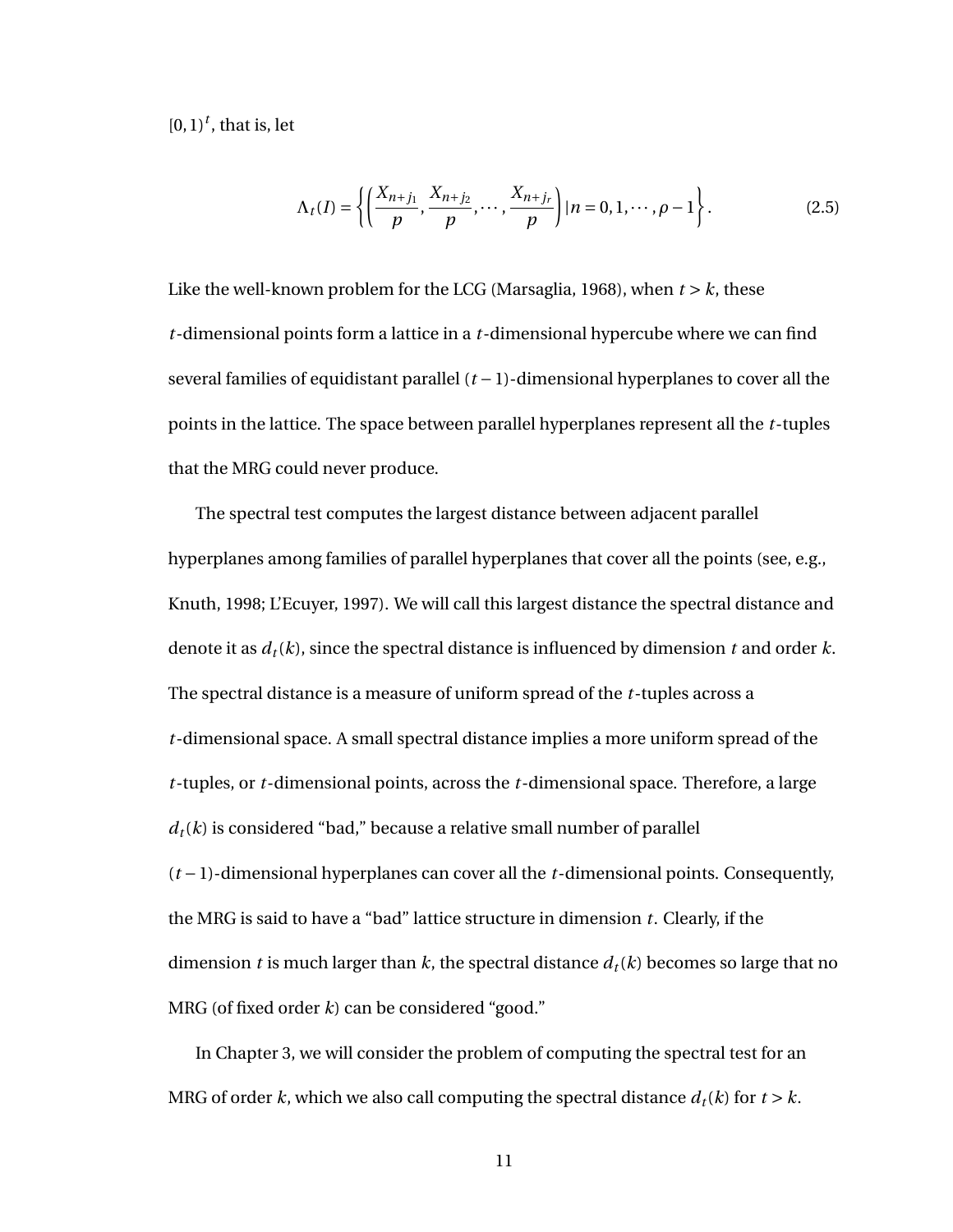Traditionally, the spectral distance  $d_t(k)$  is computed using a index set

*I* = {0, 1, 2, 3, ..., *t* − 1} of successive indices (see, e.g., Knuth, 1998). However, the spectral test can also be computed for more general index sets  $I$  =  $\{j_1, j_2, \ldots, j_r\}$  (see, e.g., L'Ecuyer, 1997). We remark that one can easily find a set of indices *J* such that the equi-distribution property cannot be achieved for an MRG.

For example, for the sake of generating efficiency, it is common to consider a MRG with few, say *s*, non-zero terms. Consider the following set of indices

$$
J = \{k - i \mid \alpha_i \neq 0, i = 1, 2, \cdots, k\} \cup \{k\}.
$$
 (2.6)

The set *J* will always contain  $r = s + 1$  indices where  $j_1 = 0$  and  $j_r = k$  such that  $t = (j_r - j_1 + 1) = k + 1$ . The other indices are merely *k* minus the index of the remaining nonzero multipliers *α<sup>i</sup>* . This set *J* was considered in L'Ecuyer and Touzin (2004), L'Ecuyer and Simard (2014), and Tang and Kao (2002). Generating (*s* +1)-tuples according to this sequence requires generating  $k + 1$  variates at each step *n* of the MRG state and then only choosing *s* +1 of the variates according the indices in *J*. Notice that this nonsuccessive or lacunary sequence is purposefully chosen to exploit the structure of the few nonzero terms. Furthermore, selecting the  $(s + 1)$ -tuples according to index set *J* essentially requires generating all possible (*k* +1)-tuples of which only *s* +1 elements are chosen. As explained above, under these conditions, the equi-distribution clearly cannot hold.

<span id="page-20-0"></span>In the next section, we will consider how to search for maximum period MRGs.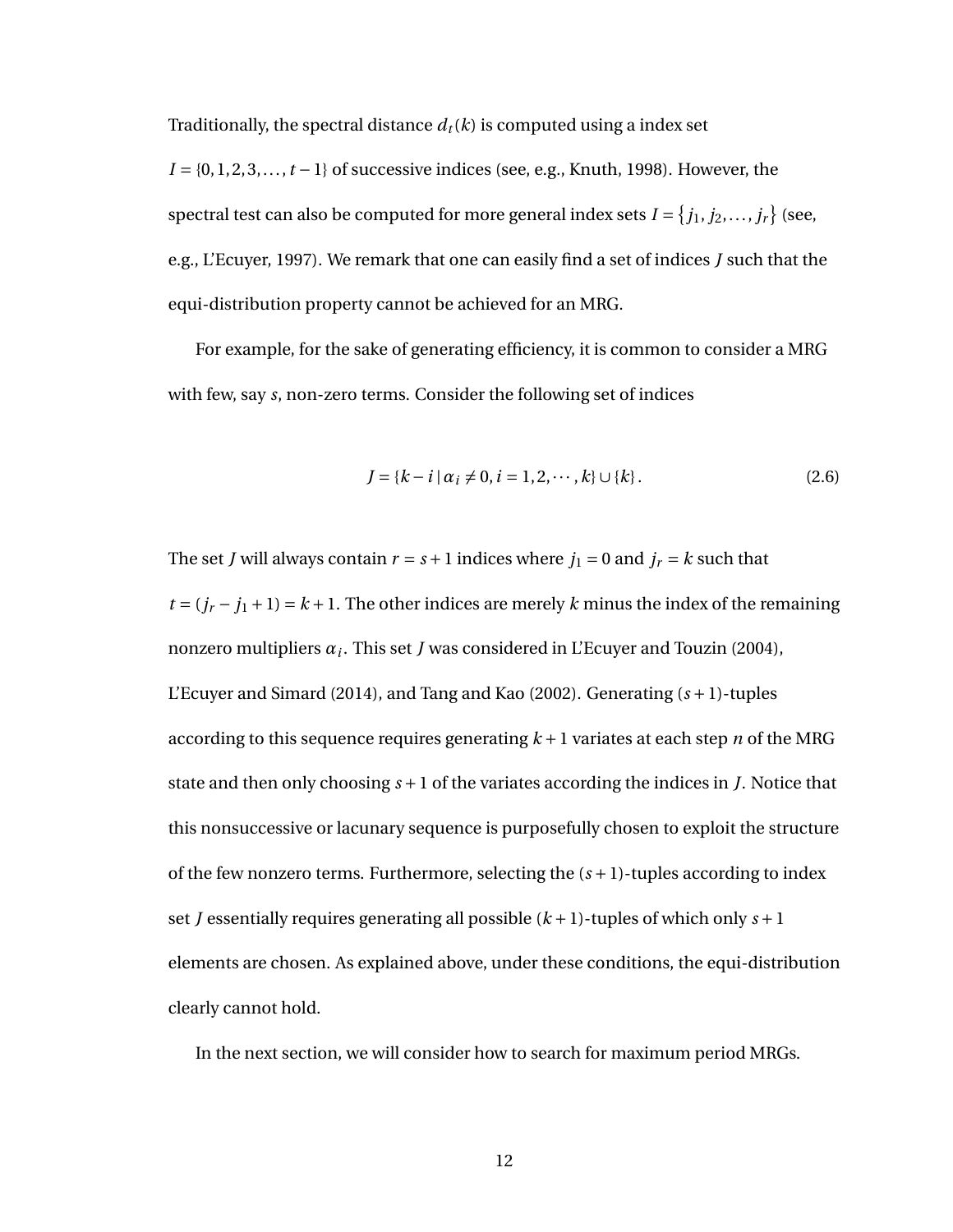## **2.5 Search for MRG(***k*,*p***)**

As previously stated, checking whether a MRG defined in [\(2.1\)](#page-15-1) belongs to the class MRG( $(k, p)$ ) is equivalent to checking whether its characteristic polynomial  $f(x)$  in [\(2.3\)](#page-16-1) is a *k*-th degree primitive polynomial over  $\mathbb{Z}_p.$  There are exactly  $\phi(p^k-1)/k$  primitive polynomials of degree *k* (see, e.g., Knuth, 1998). Therefore, *φ*(*p <sup>k</sup>* −1)/*k* is also the number of generators in MRG(*k*,*p*). Section [2.7](#page-26-0) states a theorem that explains how to find every generator in MRG( $k$ ,  $p$ ) from just one generator in MRG( $k$ ,  $p$ ).

A set of necessary and sufficient conditions under which  $f(x)$  is a primitive polynomial has been given in Alanen and Knuth (1964) and Knuth (1998). In order to apply these conditions, we need to find the complete factorization of  $R(k, p) = (p<sup>k</sup> - 1)/(p - 1)$  which can be hard when *k* or *p* is large. There are two common approaches to by-pass the difficulty of the factorization: (a) one can consider a prime order *k* and then find prime *p* such that  $R(k, p)$  is also a prime number, or (b) for a given  $p$ , say  $p = 2^{31} - 1$ , one can find  $k$  such that  $R(k, p)$  is (relatively) easy to factor, usually because  $R(k, p)$  has only one huge prime factor and the rest are (relatively) small prime factors.

For examples of the first approach, see L'Ecuyer, et al. (1993) for  $k \le 7$ , L'Ecuyer (1999) for *k* ≤ 13, Deng (2004) for several *k* ≤ 1511, Deng (2008) for several *k* ≤ 10007, and Deng et al. (2012a) for several  $k \le 25013$ . The largest period of the MRG found with this method is approximately  $10^{233361}$  with the property of equi-distribution up to 25013 dimensions. For examples of the second approach, see Deng and Xu (2003) for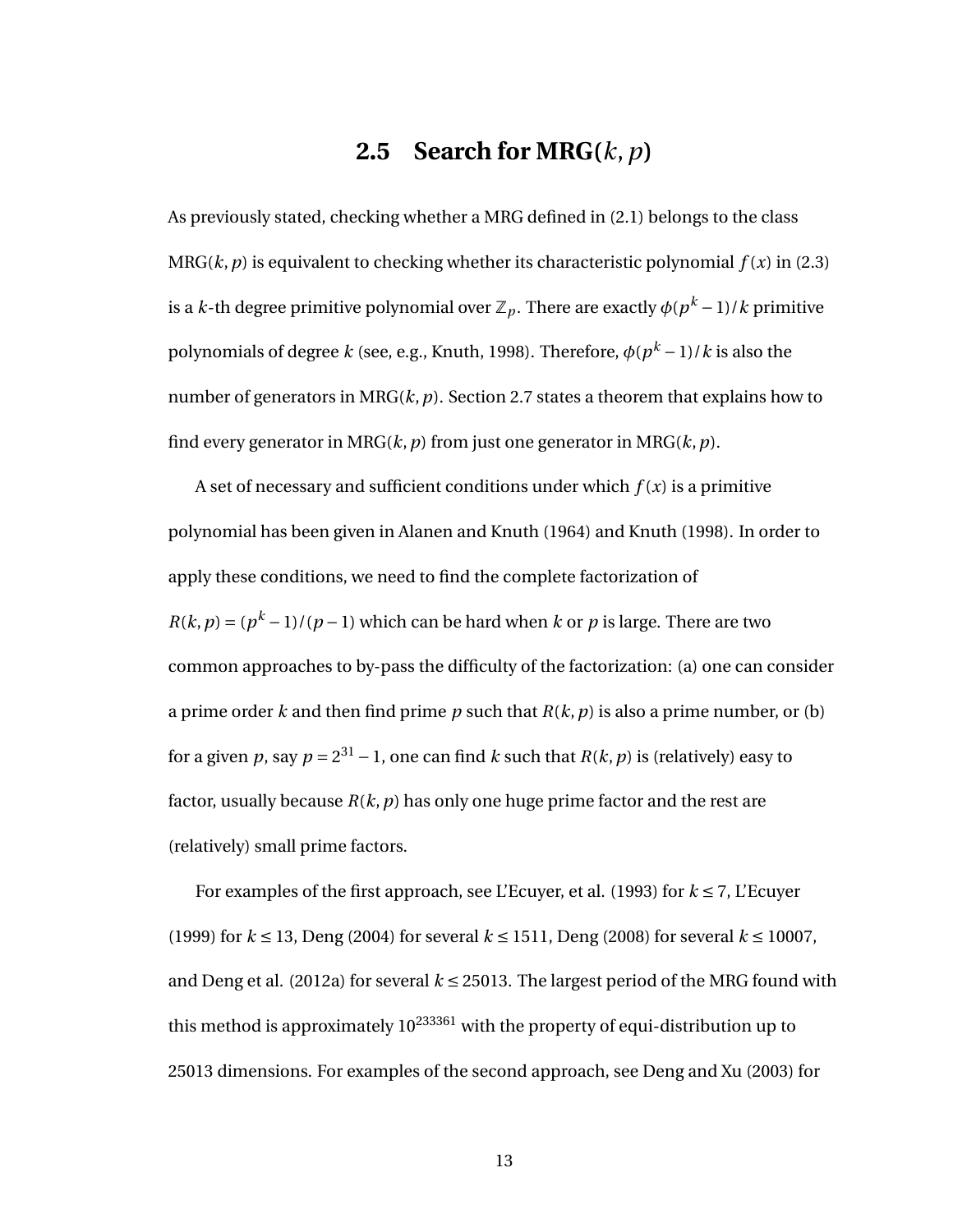*k* ∈ {102, 120}, Deng (2005) for *k* ∈ {47, 643, 1597}, and Deng et al. (2012b) for *k* ∈ {7499, 20897}. The largest period of the MRG found using this method is approximately  $10^{195009}$  with the property of equi-distribution up to 20897 dimensions.

# <span id="page-22-0"></span>**2.6 Efficiently Implementing Generators in MRG(***k*,*p***)**

## **with Few Nonzero Terms**

For even a moderate sized *k*, a generator in MRG(*k*,*p*) can be inefficient because it may require *k* multiplications to compute the next variate. Research in finding efficient generators in  $MRG(k, p)$  has generally involved finding those MRGs whose implementation only requires a small number of nonzero terms and thus, a small number of multiplications. Either the recursion in [\(2.1\)](#page-15-1) is restricted to few nonzero terms or many terms are allowed but the structure is simple enough such that there exists an equivalent higher-order recurrence with only a few number of nonzero terms. If the former, then the MRG is implemented directly; if the latter, then the MRG is implemented via an equivalent higher-order MRG with few nonzero terms. In this section, we describe both of these special classes of generators in MRG(*k*,*p*).

#### **Efficient MRGs with Only a Few Nonzero Terms**

To increase efficiency, several authors have suggested restricting the number of coefficients to a small number of nonzero terms (usually, two). For examples, see Grube (1973), Kao and Tang (1997a, 1997b), L'Ecuyer and Blouin (1988), L'Ecuyer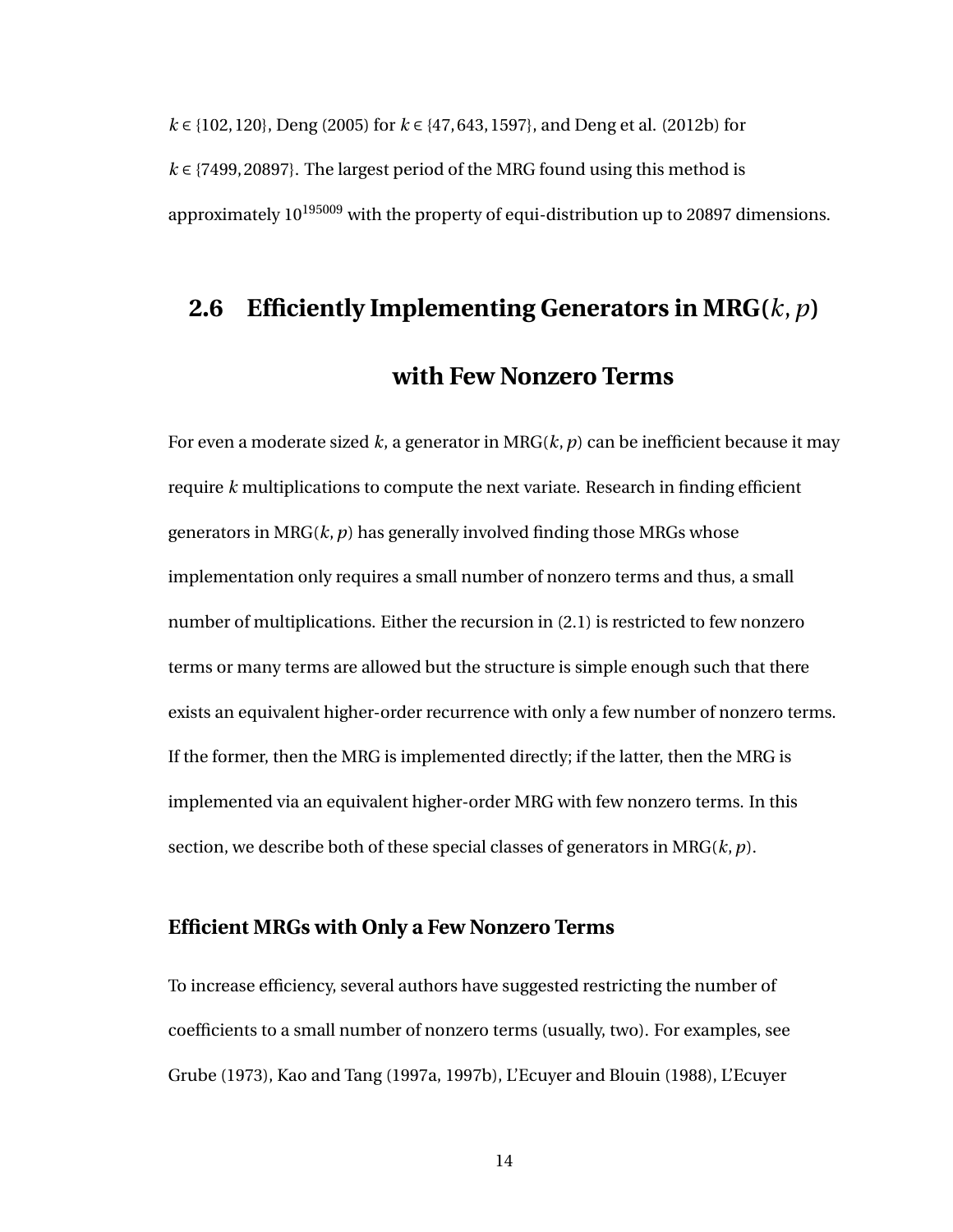(1990), L'Ecuyer et al. (1993). To further increase the generating efficiency, several special forms of the MRG recurrence requiring at most one multiplication per iteration were proposed. See Deng (2004), Deng (2005), Deng and Lin (2000), and Deng and Xu (2003). Specifically, Deng and Xu (2003) proposed the FMRG-*k* and DX-*k*-*s* generators:

• FMRG- $k$  ( $\alpha_t = 1, \alpha_k = B$ ):

<span id="page-23-0"></span>
$$
X_i = X_{i-1} + BX_{i-k} \mod p, \quad i \ge k. \tag{2.7}
$$

• DX- $k-2$  ( $\alpha_t = \alpha_k = B$ ):

<span id="page-23-1"></span>
$$
X_i = B(X_{i-1} + X_{i-k}) \mod p, \quad i \ge k.
$$
 (2.8)

• DX- $k-3$  ( $\alpha_t = \alpha_{k/2} = \alpha_k = B$ ):

<span id="page-23-2"></span>
$$
X_i = B(X_{i-1} + X_{i-[k/2]} + X_{i-k}) \mod p, \quad i \ge k.
$$
 (2.9)

• DX-k-4 
$$
(\alpha_t = \alpha_{\lceil k/3 \rceil} = \alpha_{\lceil 2k/3 \rceil} = \alpha_k = B)
$$
:

<span id="page-23-3"></span>
$$
X_i = B(X_{i-1} + X_{i-[k/3]} + X_{i-[2k/3]} + X_{i-k}) \mod p, \quad i \ge k,
$$
 (2.10)

where  $\lceil x \rceil$  is the ceiling function denoting the smallest integer  $\geq x$ . Some will note that FMRG-*k* has been previously denoted as DX-*k*-1. However, as noted in Deng and Xu (2003), FMRG-*k* does not formerly belong to the DX-*k*-*s* class and was only referred to as DX-*k*-1 for convenience. Technically, the class of DX-*k*-*s* generators should have *s* nonzero terms where each term shares the same multiplier *B*. As can be seen in [\(2.7\)](#page-23-0), FMRG-*k* strays from this design and as such the performance of FRMG-*k* does not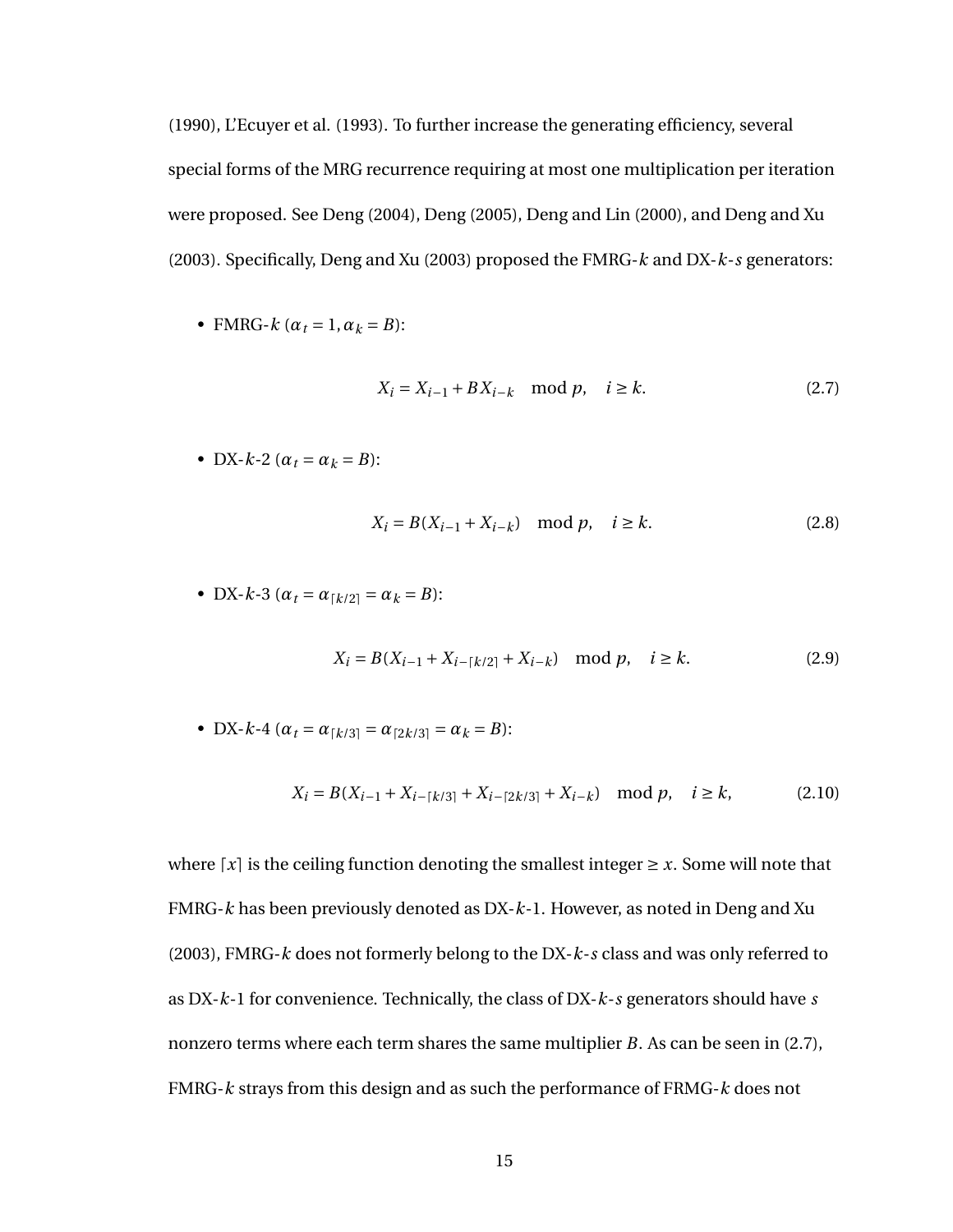necessarily generalize to the DX-*k*-*s* class. For the remainder of this dissertation, DX-*k*-*s* will refer only to those generators given in [\(2.8\)](#page-23-1), [\(2.9\)](#page-23-2), and [\(2.10\)](#page-23-3). FMRG-*k* will refer specifically to [\(2.7\)](#page-23-0).

Generators in  $MRG(k, p)$  with few nonzero terms in the generating equation can be very efficient. And several have performed very well when subjected to stringent empirical tests (Deng, 2008; Deng et al., 2012a, 2012b; L'Ecuyer & Simard, 2007). However, the spectral distance  $d_{k+1}(k)$  is worse than what would be expected from a MRG with many nonzero terms (Kao & Tang, 1997a). In Chapter [3,](#page-36-0) we discuss computing the spectral test for DX-*k*-*s* generators and observe a special property concerning the spectral test for this class.

# **MRGs with Many Nonzero Terms Efficiently Implemented with a Higher-Order Recurrence**

According to L'Ecuyer (1997), generators in MRG(*k*,*p*) with small spectral distances  $d_t(k)$  will necessarily have multipliers  $\alpha_1, \alpha_2, \ldots, \alpha_k$  in [\(2.1\)](#page-15-1) such that their sum of squares  $\sum_{i=1}^k \alpha_i^2$  $\frac{2}{i}$  is large. Therefore, Deng, Li, Shiau, and Tsai (2008) and Deng, Shiau, and Tsai (2009b) proposed special classes of generators in MRG(*k*,*p*) with many nonzero multipliers: DL-*k*-*t*, DS-*k*-*t*, and DT-*k*. A direct implementation of these special classes is inefficient, because several costly multiplications are required. Instead, these special classes have a simple structure across the multipliers such that an equivalent higher-order recurrence of a maximum period MRG with few nonzero terms can be utilized for an efficient implementation.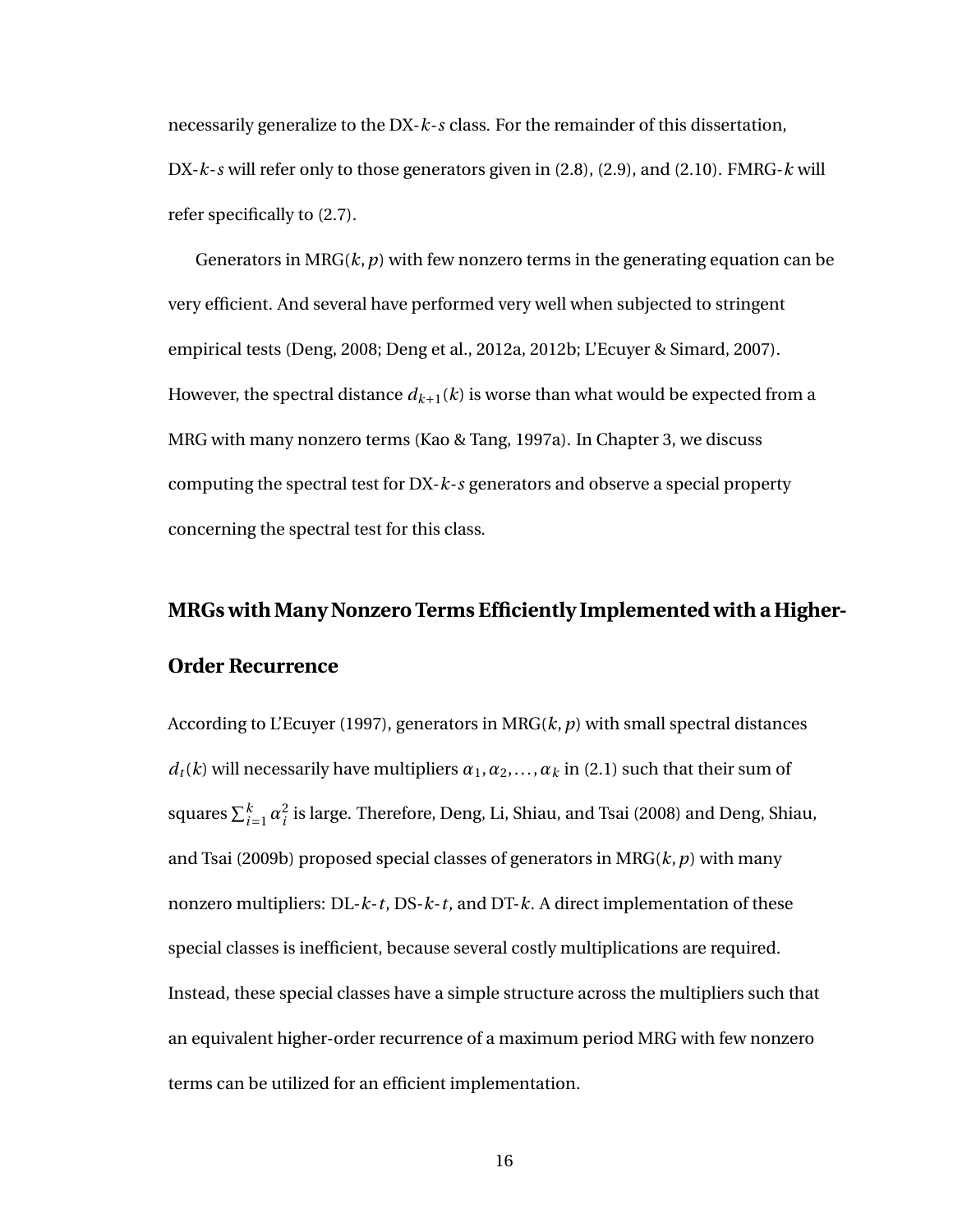• DL- $k$ -*t* ( $\alpha_i = B$  for  $i = 1, 2, ..., k$ ),  $1 \le t \le k$ ):

<span id="page-25-0"></span>
$$
X_i = B(X_{i-t} + X_{i-t-1} + \dots + X_{i-k}) \mod p, \quad i \ge k
$$
 (2.11)

efficiently implemented by

$$
X_i = X_{i-1} + B(X_{i-t} - X_{i-k-1}) \mod p, \quad i \ge k+1.
$$
 (2.12)

• DS- $k$ -*t* ( $\alpha_t = 0$ ,  $\alpha_i = B$  for  $i = 1, 2, ..., t - 1, t + 1, ..., k$ ),  $1 \le t < k$ :

<span id="page-25-1"></span>
$$
X_i = B \sum_{j=1, j \neq t}^{k} X_{i-j} \mod p
$$
 (2.13)

efficiently implemented by

$$
X_i = X_{i-1} + B(X_{i-1} - X_{i-t} + X_{i-t-1} - X_{i-k-1}) \mod p, \quad i \ge k+1.
$$
 (2.14)

• DT-k (
$$
\alpha_i = B^{k+1-i}
$$
 for  $i = 1, 2, ..., k$ ):

<span id="page-25-2"></span>
$$
X_i = (B^k X_{i-1} + B^{k-1} X_{i-2} + \dots + B X_{i-k}) \mod p, \quad i \ge k
$$
 (2.15)

efficiently implemented by

$$
X_i = ((B^{-1} + B^k)X_{i-1} - X_{i-k-1}) \mod p, \quad i \ge k+1
$$
 (2.16)

where  $D \equiv (B^{-1} + B^k)$  mod *p* can be pre-computed.

For the above generators,  $\mathbf{X}_0 = (X_0, X_1, \dots, X_{k-1})$  is the initial seed. Since the higher-order recursions additionally require  $X_k$  before initialization,  $X_k$  is computed from the recursion in [\(2.11\)](#page-25-0) for DL-*k*-*t*, from the recursion in [\(2.13\)](#page-25-1) for DS-*k*-*t*, and from the recursion in [\(2.15\)](#page-25-2) for DT-*k*. According to Kao and Tang (1997a), these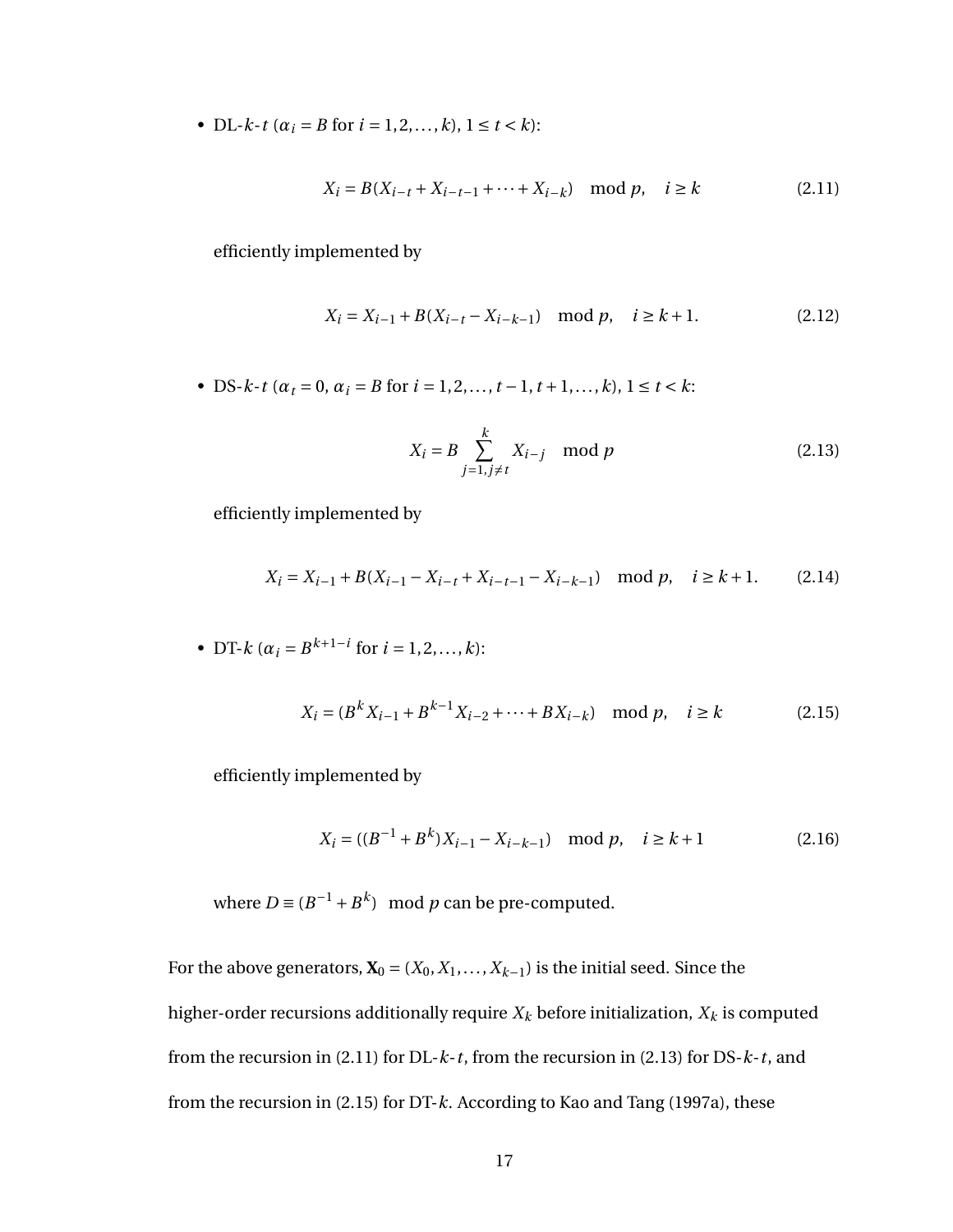<span id="page-26-0"></span>generators should have larger spectral distances in dimension  $k + 2$  than would be expected from a MRG with many nonzero terms, since the recursion corresponds to a  $(k+1)$ -th order MRG with few nonzero terms.

### **2.7 Running MRG(***k*,*p***) in Parallel**

To generate streams of random numbers that appear independent, there are currently two ways of running MRGs in parallel: (a) change the starting seeds or (b) change the multipliers (Deng et al., 2009a). The former uses only one generator in  $MRG(k, p)$  to generate each stream of random numbers; the goal of this method is to skip sufficiently far enough ahead in the large period of the MRG so that there is no overlap in the streams of random numbers. Thus, each starting seed is assigned to a different central processing unit (CPU), but the same generator in MRG(*k*,*p*) is used across CPUs. The latter allows each stream to come from a different MRG with the same order *k* and prime modulus *p*. Thus, each CPU receives its own unique maximum-period MRG.

Philosophically speaking, parallelization using one generator in MRG(*k*,*p*) with different starting seeds is a good strategy if the generator at hand is known to have excellent empirical performance and strong mathematical justification. For example, a general MRG without any special structure would be suitable for such a parallelization strategy. However, for a generator in MRG $(k, p)$  with some special structure, a flaw may exist that is not yet been discovered; if so, the entire parallel simulation could be compromised. In contrast, if each parallel CPU is given its own generator in MRG(*k*,*p*), then only a part of the parallel simulation would suffer if one of the MRGs were found

18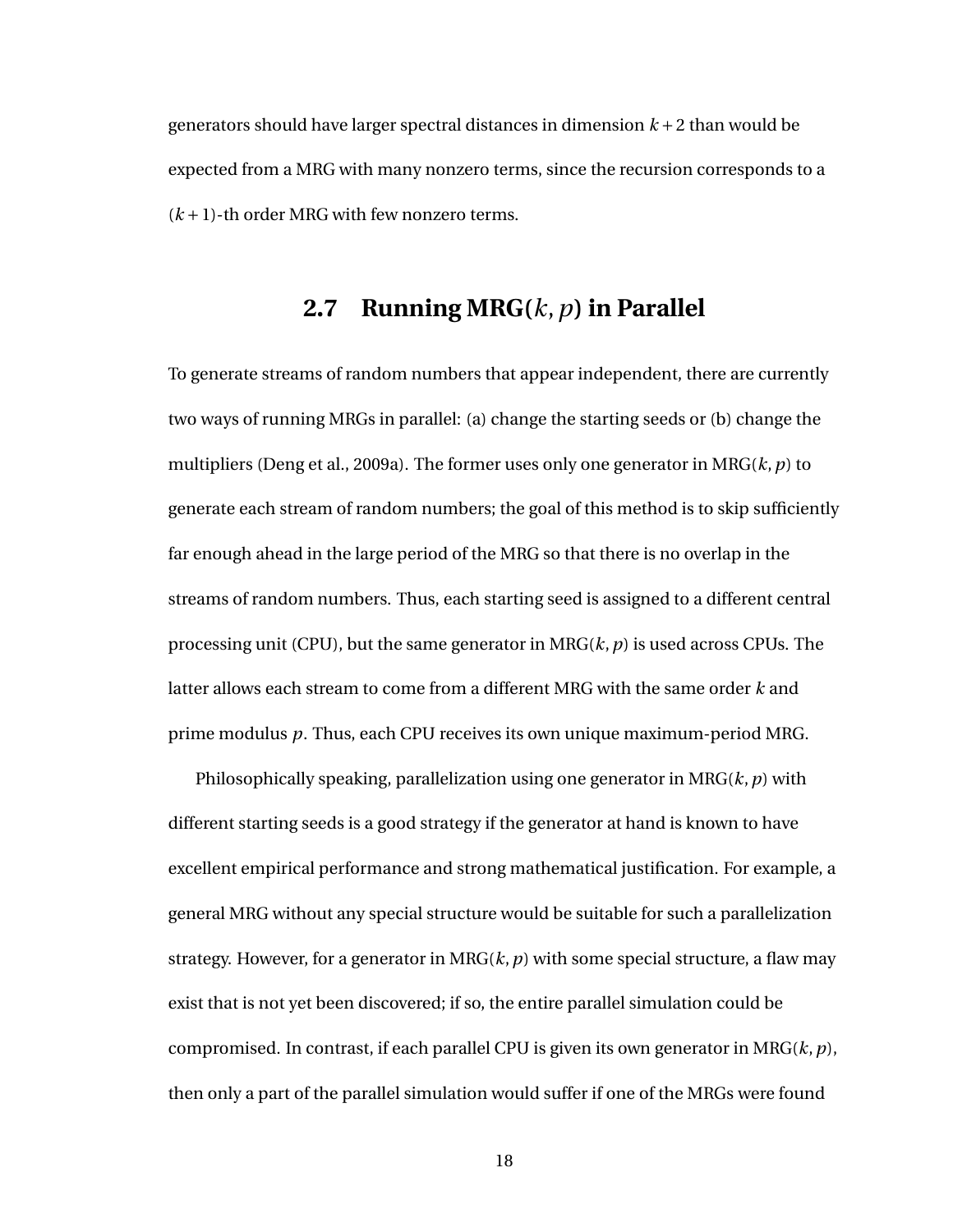to have some flaw. When choosing a parallelization strategy, these concepts should be kept in mind.

#### **Parallelization by Changing Starting Seeds for One MRG via Jump-Ahead**

For any generator in MRG( $k$ ,  $p$ ), the characteristic polynomial  $f(x)$  in [\(2.3\)](#page-16-1) always has a corresponding  $k \times k$  companion matrix  $M_f$  defined as

<span id="page-27-0"></span>
$$
\mathbf{M}_{f} = \begin{pmatrix} 0 & 1 & 0 & \dots & 0 \\ 0 & 0 & 1 & \dots & 0 \\ \vdots & \vdots & \vdots & \ddots & \vdots \\ 0 & 0 & 0 & \dots & 1 \\ \alpha_{k} & \alpha_{k-1} & \alpha_{k-2} & \dots & \alpha_{1} \end{pmatrix} .
$$
 (2.17)

Thus,  $f(x)$  can be rewritten as

$$
f(x) = \det(x\mathbf{I} - \mathbf{M}_f) \mod p.
$$
 (2.18)

Using this companion matrix, we can compute seeds that are sufficiently far apart within the period of the generator in MRG(*k*,*p*). As explained in Deng et al. (2009a), to compute a new seed vector,  $\mathbf{X}_{new0}$ , that is "*m*-apart" from the initial seed vector,  $X_{old0} = (X_0, X_1, \ldots, X_{k-1})$ , we can calculate

$$
\mathbf{X}_{new0} = \mathbf{M}_f^m \mathbf{X}_{old0} \mod p. \tag{2.19}
$$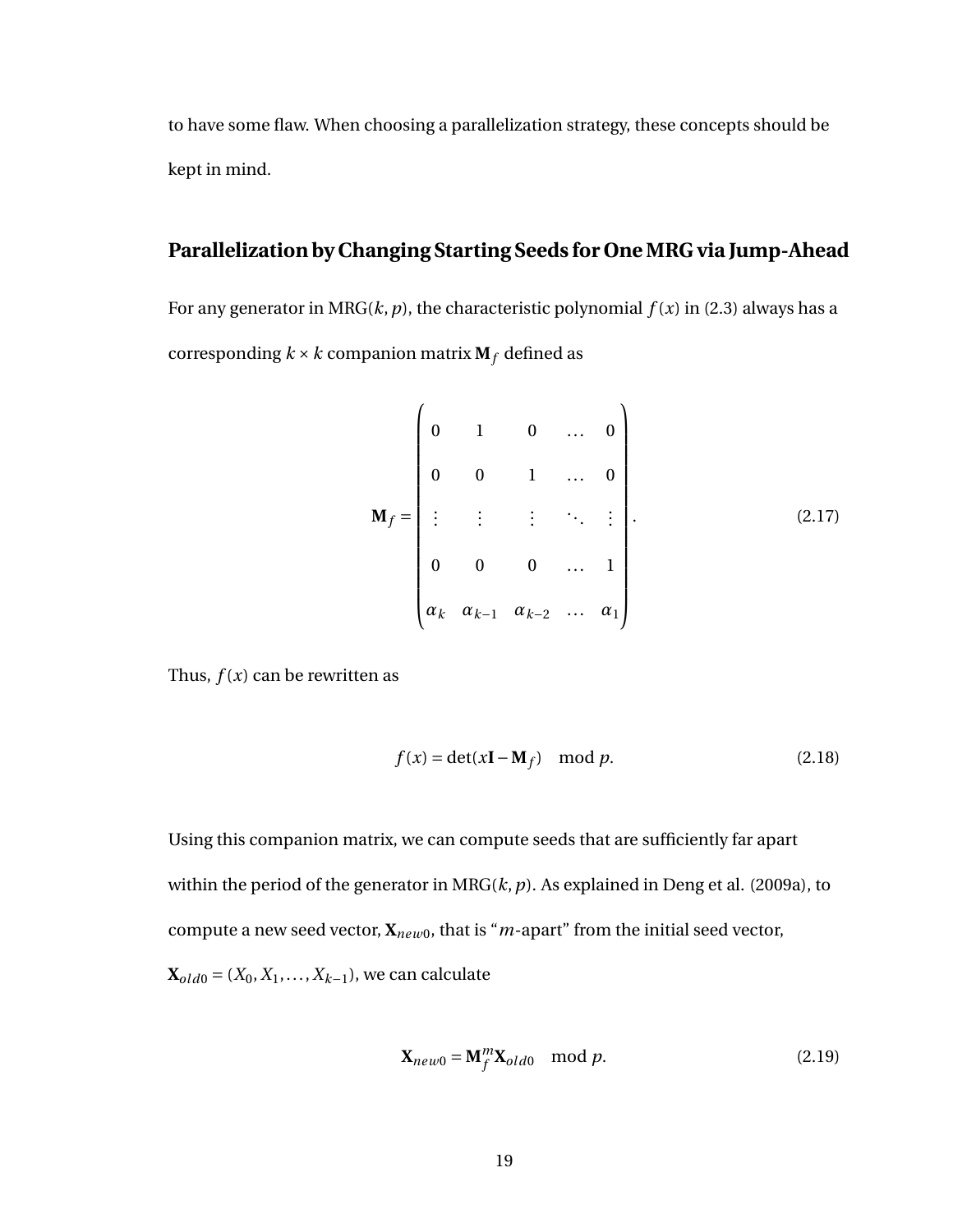Several seeds can be pre-computed and saved for later use. L'Ecuyer et al. (2002) use this jump-ahead technique in their set of software utilities. Clearly, this method becomes increasingly difficult for larger orders of *k*. This method is also not scalable; it requires the simulation scientist to pre-determine how many streams are needed for her parallel simulation. The more streams that are needed, the shorter each stream sequence must be. This limitation will be problematic for parallel simulations requiring many (or some unknown amount of) parallel CPUs where each CPU demands a very long sequence of random numbers.

#### **Parallelization by Creating Different MRGs On-demand via AGM**

Starting with a base generator in MRG(*k*,*p*), Deng (2004) proposed the Automatic Generation Method (AGM) to quickly find numerous generators in MRG(*k*,*p*) with the same number of nonzero multipliers as the base MRG. Therefore, if the base generator has few nonzero terms, then all the MRGs spawned from AGM will also have few nonzero terms. However, the spawned MRGs will (most likely) not share a multiplier even if the base generator does, which is the case when using a base generator from the DX-*k*-*s* class. Thus, spawned MRGs can be slightly less efficient than their base generator.

Deng (2004) showed that for any  $k$ -th degree primitive polynomial  $f(x)$  in [\(2.3\)](#page-16-1) with modulus  $p$  such that ( $p^k - 1$ )/( $p - 1$ ) is prime, a transformation of  $f(x)$  could be made such that the transformed polynomial is also a *k*-th degree primitive polynomial with the same number of nonzero coefficients. For any nonzero integer  $z \in \mathbb{Z}_p$ , the

20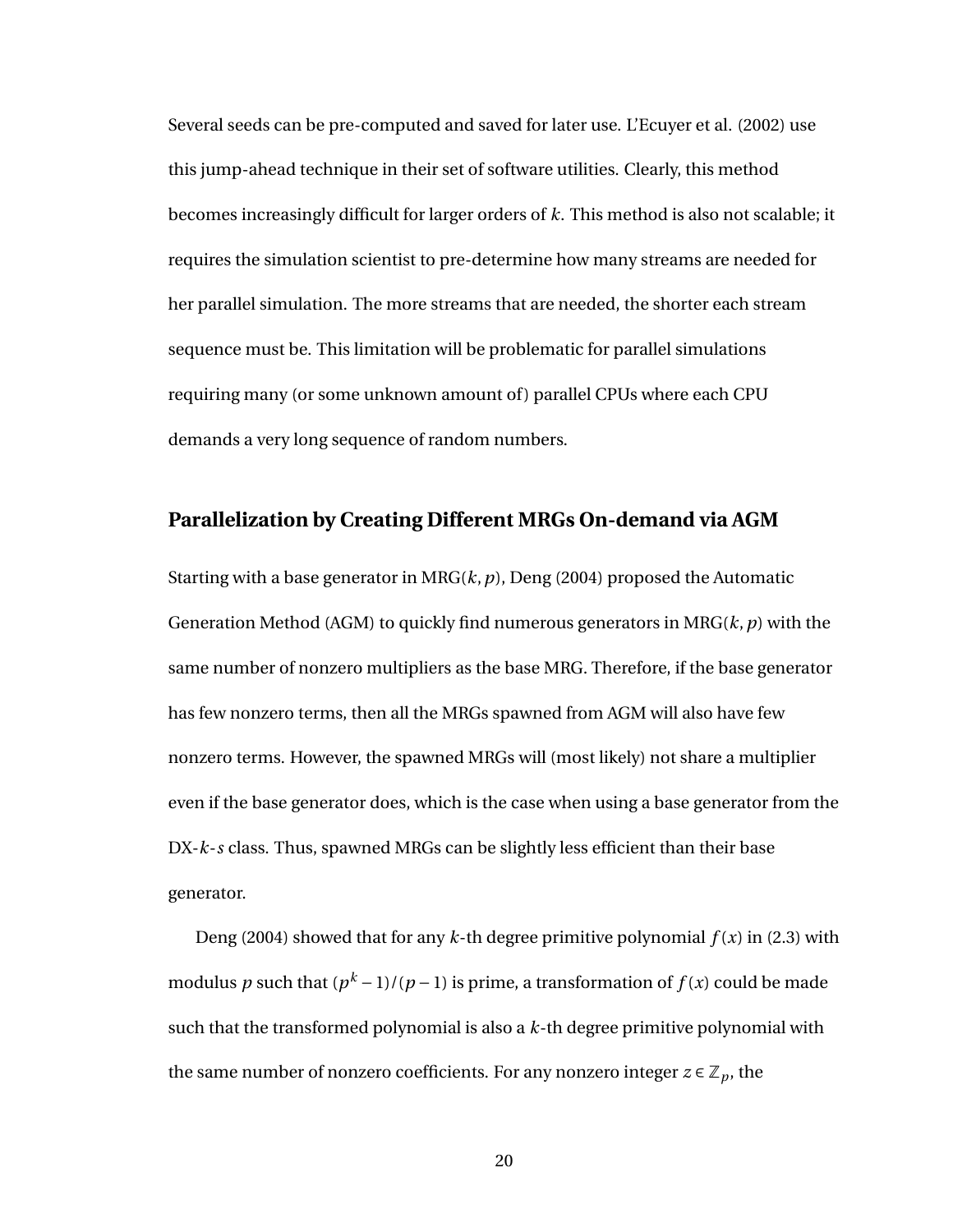transformation of  $f(x)$  is

$$
G(x) = z^{-k} f(zx) \mod p
$$
  
=  $x^{k} - G_1 x^{k-1} - G_2 x^{k-2} - \dots - G_k \mod p$ , (2.20)

where

$$
G_j = z^{-j} \alpha_j \mod p, \quad j = 1, 2, \dots, k,
$$

and  $G(x)$  is a  $k$ -th degree primitive polynomial only if  $G_k = z^{-k} \alpha_k$  is a primitive root modulo *p*. Since we know how many primitive roots exist, we also know that AGM can produce  $\phi(p-1)$  generators in MRG( $k, p$ ) from one base generator in MRG( $k, p$ ). Note also that the number of nonzero terms in the base generator is preserved in the spawned generators, because *G<sup>j</sup>* will be nonzero only when *α<sup>j</sup>* is nonzero.

Deng (2005) extended AGM to base generators in MRG(*k*,*p*) where *R*(*k*,*p*) was not necessarily prime. Deng et al. (2009a) improved AGM by adding conditions so that *z* was chosen distinctly and randomly while still ensuring that  $z^{-k}\alpha_k$  is a primitive root modulo *p*. Deng et al. (2009b) showed how AGM could be applied to DL-*k*-*t* and DT-*k* generators.

With this method, each CPU can be assigned its own, unique generator in MRG(*k*,*p*). Thus, the entire period of each MRG is available to its corresponding CPU. Since each CPU has a different generator in MRG(*k*,*p*), each CPU can have its own seed or the same seed can be given to all (or some subset of) the CPUs. Furthermore, this method is scalable. The simulation scientist does not need to know *a priori* the number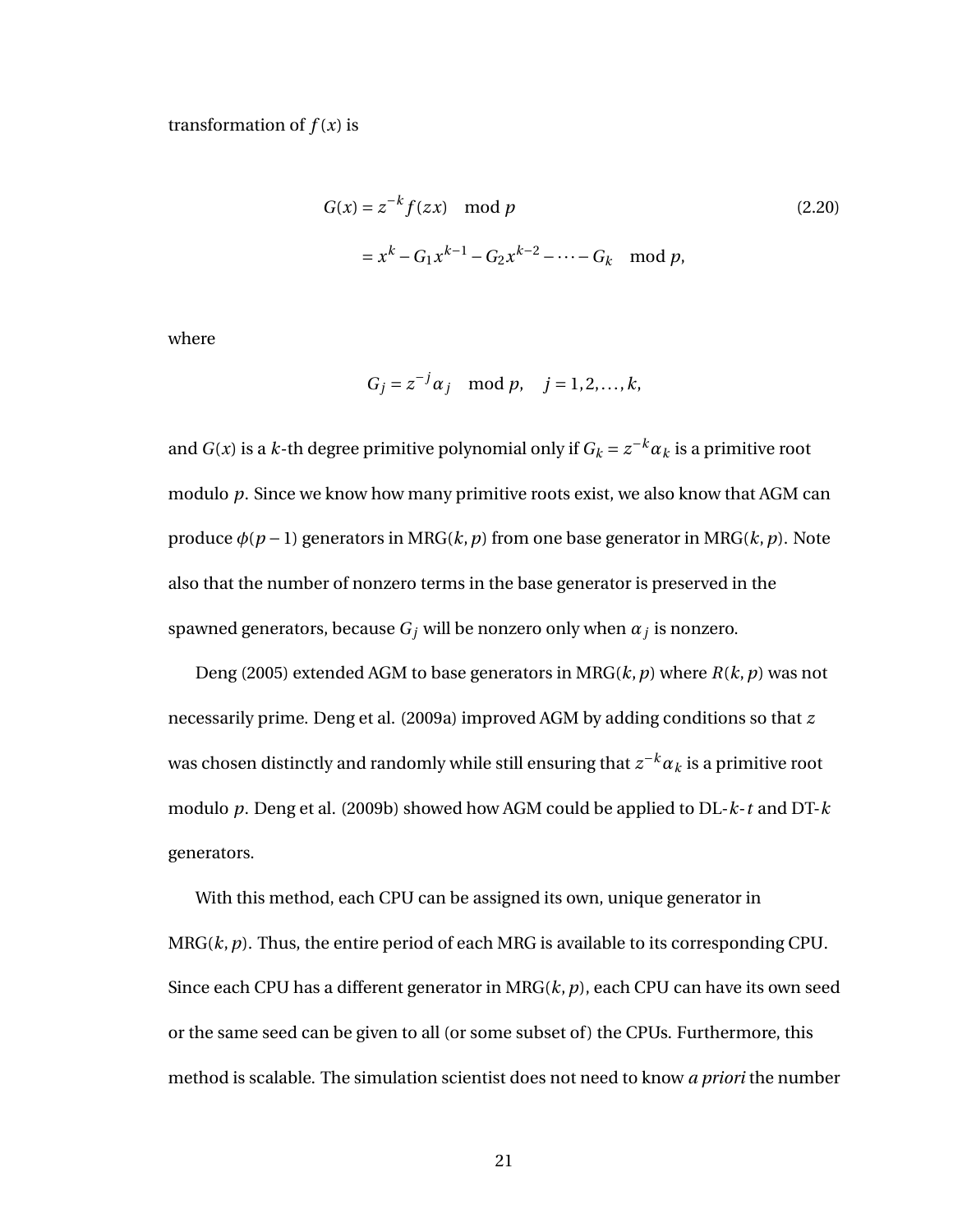CPUs needed for the simulation. As the simulation demands a new CPU, AGM can quickly find a new generator in MR $G(k, p)$  which can be assigned to the new CPU. If the base generator in MRG $(k, p)$  has few nonzero terms sharing the same multiplier, then the spawned MRGs will have the same number of nonzero terms but will not share the same multiplier. Thus, the spawned MRGs require a few more multiplications and will be slightly less efficient than the base MRG.

#### **Parallelization by Finding All MRGs for Fixed** *k***,** *p*

If we are not concerned about the number of nonzero coefficients, then we can quickly find all  $\phi(p^k-1)/k$  generators in MRG( $k,p$ ) without having to check the time-consuming conditions mentioned in Section [2.5.](#page-20-0) Since finding a *k*-th degree primitive polynomial modulo *p* is equivalent to finding a generator in MRG(*k*,*p*), the following theorem shows how to find all the generators in  $MRG(k, p)$  from one generator in MRG(*k*,*p*).

<span id="page-30-0"></span>**Theorem 1.** *Let f* (*x*) *in [\(2.3\)](#page-16-1) be a k-th degree primitive polynomial with companion matrix* **M***<sup>f</sup> as in [\(2.17\)](#page-27-0). Define*

$$
f_r(x) = \det(x\mathbf{I} - \mathbf{M}_f^r) \mod p. \tag{2.21}
$$

- *1.*  $f_r(x)$  *is a primitive polynomial if and only if r is relatively prime to*  $p^k 1$ *.*
- *2. For any k-th degree primitive polynomial h*(*x*)*, there exists r relatively prime to*  $p^k - 1$  *such that*  $h(x) = f_r(x) = \det(xI - M_f^r) \mod p$ .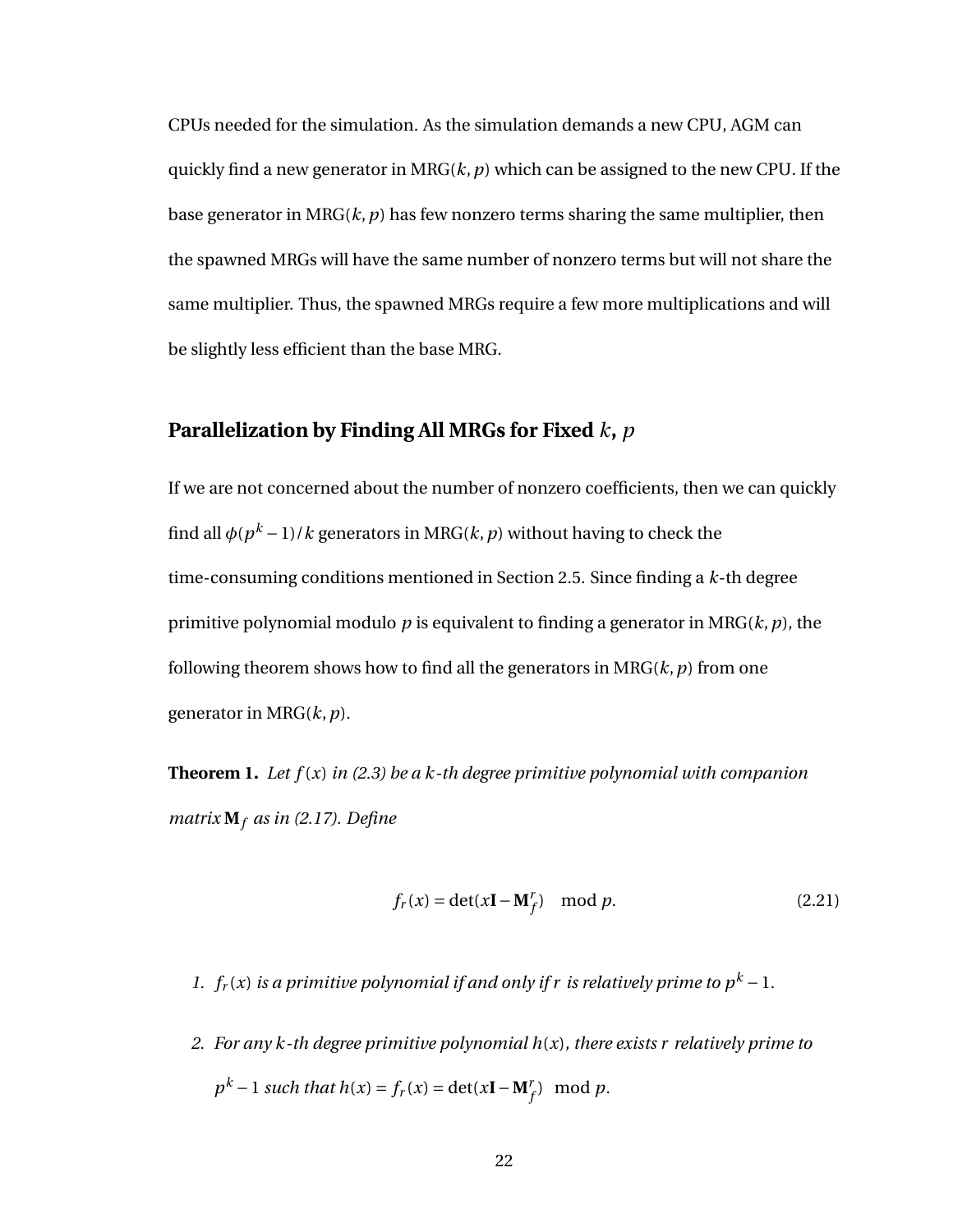*3.* If q, r are relative prime to  $p^k - 1$ , then the following conditions are equivalent:

(a) 
$$
f_r(x) = f_q(x)
$$
.

(b) 
$$
r = qp^i \mod (p^k - 1)
$$
, for some integer  $i \ge 0$ .

Theorem [1](#page-30-0) follows easily using arguments similar to those by Golomb (1967, Theorem 2, p. 78) and by Zierler (1959, Theorem 11).

The first part of this theorem shows once any primitive polynomial  $f(x)$  is found, a second one  $f_r(x)$  can be found by taking the companion matrix  $M_f$  of the first, raising it to a power  $r$  coprime to  $p^k - 1$ , and finding  $\det(x\mathbf{I} - \mathbf{M}_f^r)$  mod  $p$ . The next part of the theorem states that, in fact, each of the  $\phi(p^k-1)/k$  possible *k*-th degree primitive polynomials can found by using the companion matrix **M***<sup>f</sup>* from just one primitive polynomial  $f(x)$ . The last part of the theorem instructs that although all  $\phi(p^k-1)/k$ possible *k*-th degree primitive polynomials can found using one companion matrix  $\mathbf{M}_f$ , there are some integers  $q$  and  $r$  coprime to  $p^k-1$  that produce duplicate primitive polynomials (thus duplicate coefficients:  $\alpha_1, \alpha_2, \ldots, \alpha_k$ ), and these duplicate primitive polynomials will occur whenever *r* =  $qp^i \mod (p^k-1)$ , for some integer *i* ≥ 0.

The fact that all primitive polynomials can be generated from one primitive polynomial has been known for a long time. And it is perhaps self-evident that each of these unique MRGs could be assigned to a different CPU for a parallelization of independent sources of random numbers. However, we cannot control the number of nonzero coefficients that will result from Theorem [1.](#page-30-0) As *k* increases, the spawned MRGs become increasingly inefficient to implement directly, because a direct implementation may often require many multiplications.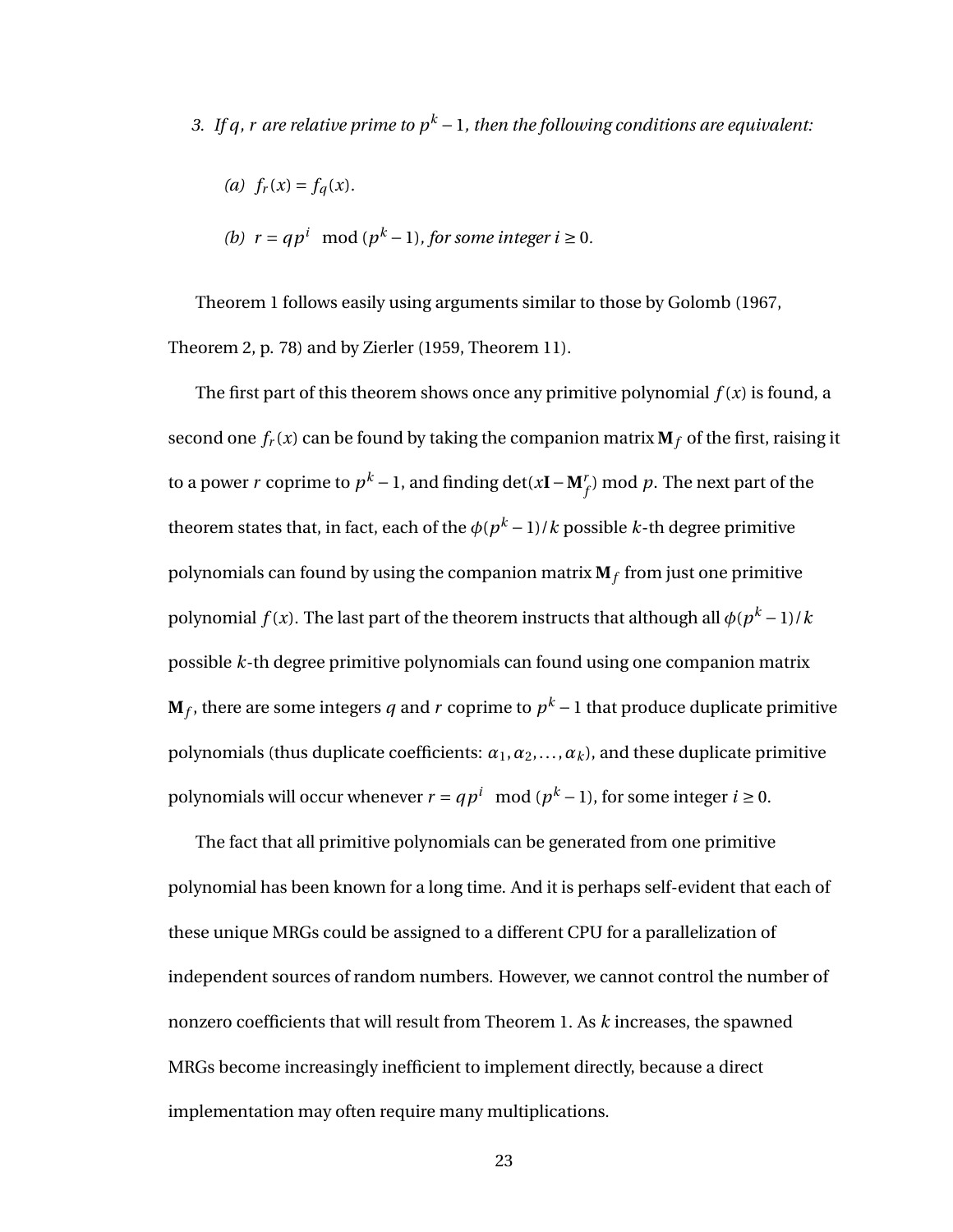<span id="page-32-0"></span>Nonetheless, this important theorem will be drawn upon in Chapter [4](#page-63-0) to produce an abundant source of general maximum period MRGs with many nonzero terms.

## **2.8 Some Connections between MRGs and Matrix**

## **Congruential Generators (MCGs)**

Grothe (1987) showed that the matrix congruential generator (MCG), a *k*-dimensional generalization of the first order linear recurrence where the multipliers are embedded in a  $k \times k$  matrix, can be constructed from a generator in MRG( $k$ ,  $p$ ). Then, using the Cayley-Hamilton theorem, Grothe (1987) showed that the MCG can be used to implement this maximum period MRG in parallel. We describe both of these connections next.

The MCG is a natural *k*-dimensional extension of the LCG:

<span id="page-32-1"></span>
$$
\mathbf{X}_{i} = \mathbf{B} \mathbf{X}_{i-1} \mod p, \quad i \ge 1
$$
\n(2.22)

where  $\mathbf{X}_i$  is a  $k$ -dimensional vector in  $\mathbb{Z}_p^k$  and the multiplier matrix  $\mathbf{B}$  is a  $k\times k$  matrix in  $\mathbb{Z}_p^{k\times k}.$  The characteristic polynomial of a MCG is defined as

$$
f_{\mathbf{B}}(x) = \det(x\mathbf{I} - \mathbf{B}) \mod p.
$$
 (2.23)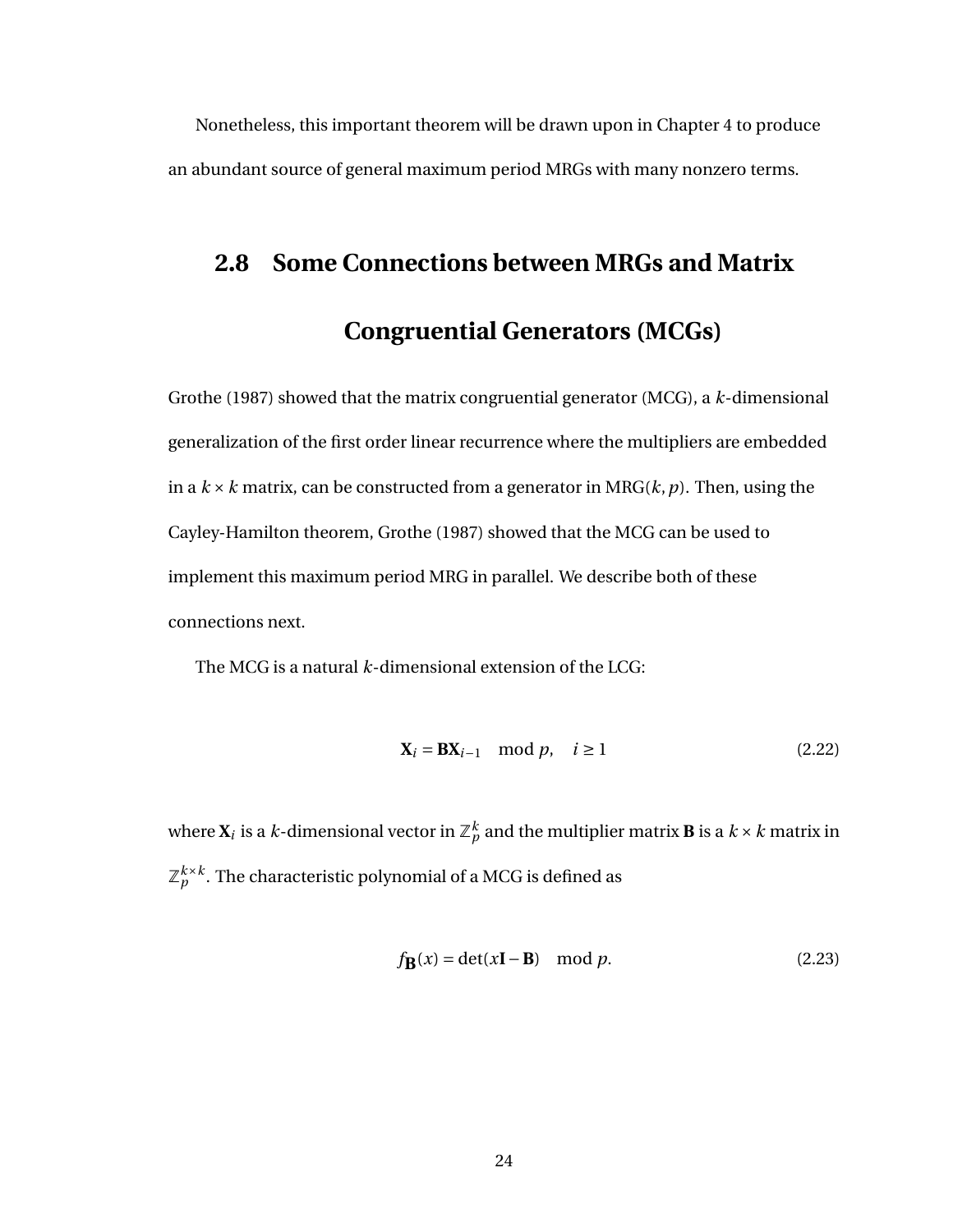An integer matrix  $\mathbf{B} \in \mathbb{Z}_p^{k \times k}$  has order  $n$  if

$$
n = \min_{j>0} \left\{ j : \mathbf{B}^j \mod p = \mathbf{I} \right\}.
$$

As a vector sequence ( $\mathbf{X}_i)_{i\geq 0}$ , a MCG has the maximum period of  $p^k$  – 1 *if and only if* the matrix **B** has the order of  $p^k-1.$  It is well known that **B** has the order of  $p^k-1$  *if and only if* its corresponding characteristic polynomial  $f_{\mathbf{B}}(x)$  defined in [\(2.23\)](#page-32-1) is a primitive polynomial.

As shown in Section [2.7,](#page-26-0) the primitive characteristic polynomial *f* (*x*) of a generator in MRG(*k*, *p*) can be rewritten as *f*(*x*) = det(*x***I**−**M***f*), where **M***f* is the companion matrix defined in [\(2.17\)](#page-27-0). This implies every companion matrix  $M_f$  of a generator in MRG(*k, p*) has order  $p^k - 1$ . Knowing this, Grothe (1987) proposed a class of MCGs with  $\mathbf{B} = \mathbf{T} \mathbf{M}_f \mathbf{T}^{-1}$ , where  $\mathbf{T}$  is an invertible  $k \times k$  matrix over  $\mathbb{Z}_p^{k \times k}$  and  $\mathbf{M}_f$  is the companion matrix to a generator in MRG(*k*,*p*). Hence, our first connection between MCGs and MRGs is that MCGs can be constructed from the companion matrix  $M_f$  of a generator in MRG(*k*, *p*). Since  $f_{\mathbf{B}}(x) = \det(x\mathbf{I} - \mathbf{T}\mathbf{M}_f\mathbf{T}^{-1}) = \det(x\mathbf{I} - \mathbf{M}_f) = f(x)$  over  $\mathbb{Z}_p$ , then the MCG shares the same characteristic polynomial as the generator in MRG(*k*,*p*).

Using the Cayley-Hamilton Theorem, Grothe (1987) gave a parallel MCG implementation of a generator in  $MRG(k, p)$  that shared the same primitive characteristic polynomial as the MCG. He showed that, when taken as a *k*-dimensional vector sequence  $(X_i)_{i \geq 0}$ , the MCG satisfies the following recursion

<span id="page-33-0"></span>
$$
\mathbf{X}_{i} = \alpha_{1}\mathbf{X}_{i-1} + \alpha_{2}\mathbf{X}_{i-2} + \dots + \alpha_{k}\mathbf{X}_{i-k} \mod p, \quad i \ge k.
$$
 (2.24)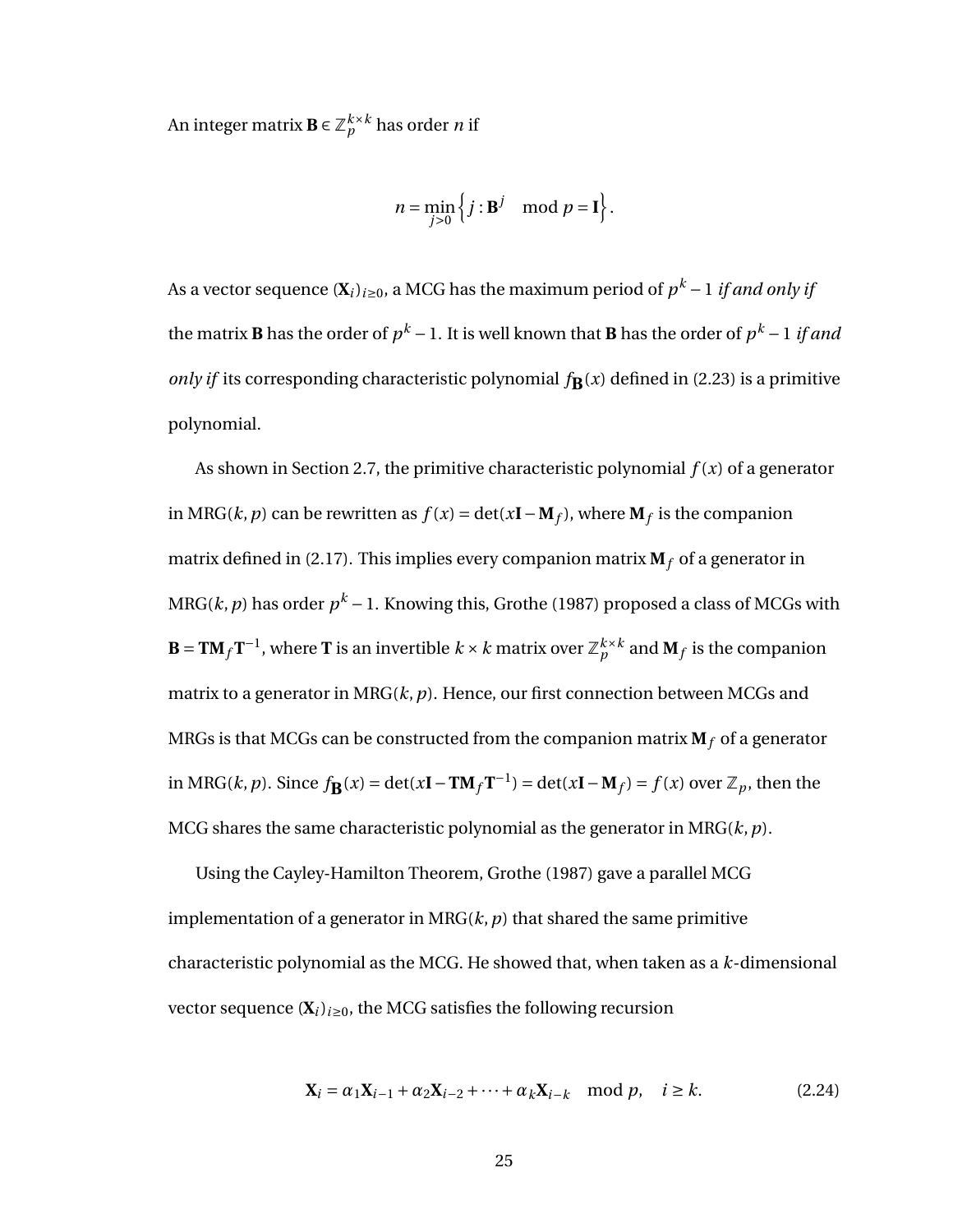Therefore, each of the *k* sequences taken from each of the *k* rows in [\(2.24\)](#page-33-0) can be viewed as *k* copies of the same MRG with different starting seeds. In other words, as a vector sequence, maximum period MCGs can be viewed as running *k* copies of a generator in MRG(*k*,*p*). This is our second connection.

Due to the equi-distribution property, every  $k$ -tuple of integers in  $\mathbb{Z}_p^k$  (except the all-zero tuple) appears exactly once. Hence, these *k* MRG sequences (with different starting seeds) are simply shifts within the same MRG cycle. Clearly, different choices of **T** will result in different shifts. Typically, due to the huge period length for MRG(*k*,*p*), a "random" choice of **T** tends to yield *k* sequences that are far apart in the MRG cycle. It can be shown that, on average, each of the *k* sequences will be about  $O((p^k-1)/k^2)$ numbers apart. With this in mind, we can consider a MCG as a parallel implementation of *k* copies of the same MRG with some "random" jump-ahead scheme.

From this parallel MCG implementation, it is important to choose matrix **T** such that the MCG's generating recursion is efficient. The matrix  $\mathbf{B} = \mathbf{T} \mathbf{M}_f \mathbf{T}^{-1}$  has  $O(k^2)$ nonzero terms which requires at most  $k^2$  multiplications to produce a single *k*-dimensional vector. On average, the number of multiplications needed per computed value is of the order  $O(k)$ . This is clearly not efficient.

If we choose **T** to be the identity matrix, then the MCG with multiplier matrix  **requires only** *k* **multiplications to produce a single** *k***-dimensional vector.** However, as a vector sequence, the first *k* −1 rows in [\(2.24\)](#page-33-0) are simple one-step shifts of each other, which is clearly unsuitable for parallel simulation. The last row, with all the *k* multiplications, is no more efficient than implementing the MRG directly.

In Chapter [4,](#page-63-0) we show how to dramatically increase the efficiency of the parallel

26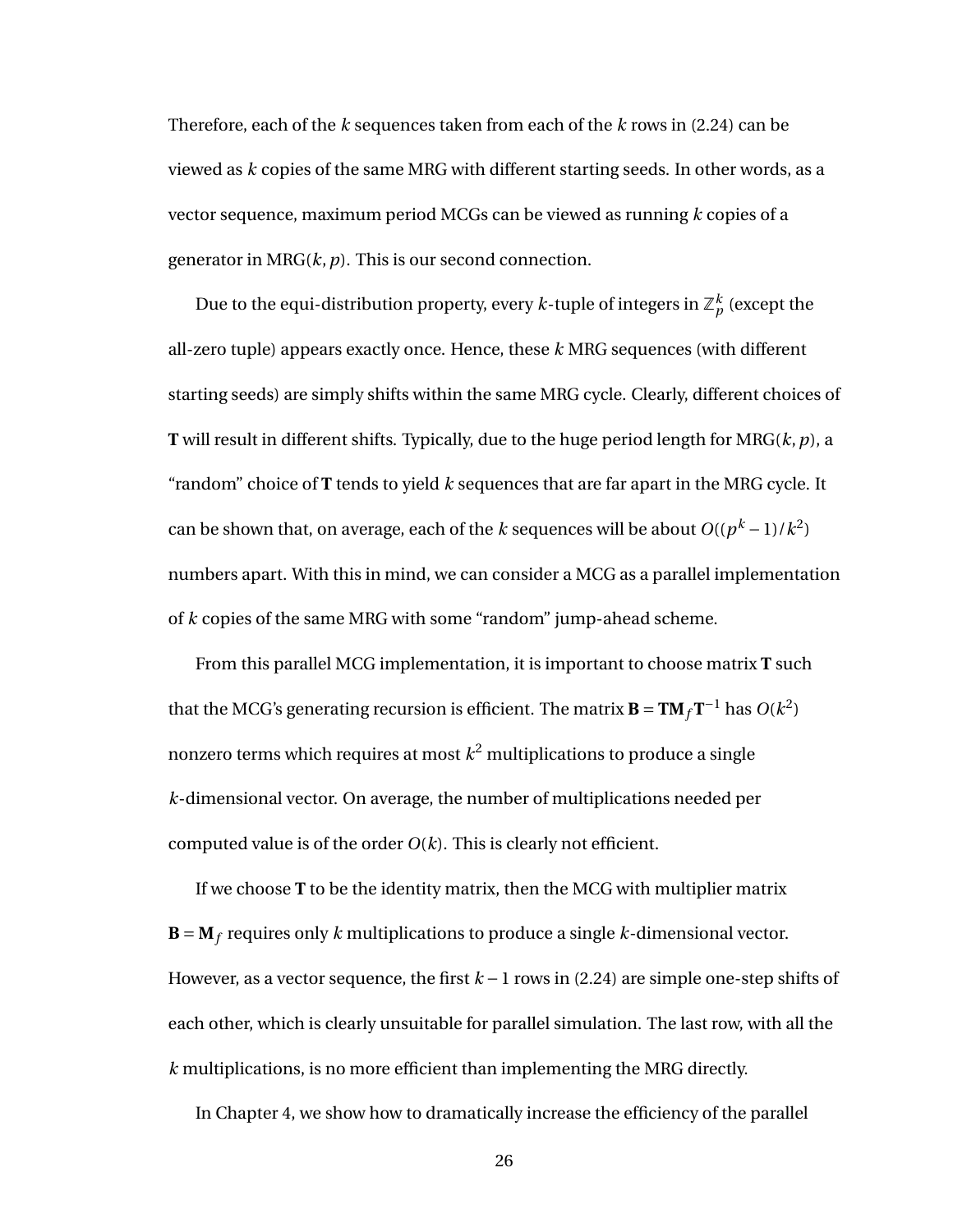MCG implementation. In Chapter [5,](#page-77-0) we give an efficient and parallel MCG implementation of a special class of large order maximum period MRGs with many nonzero terms.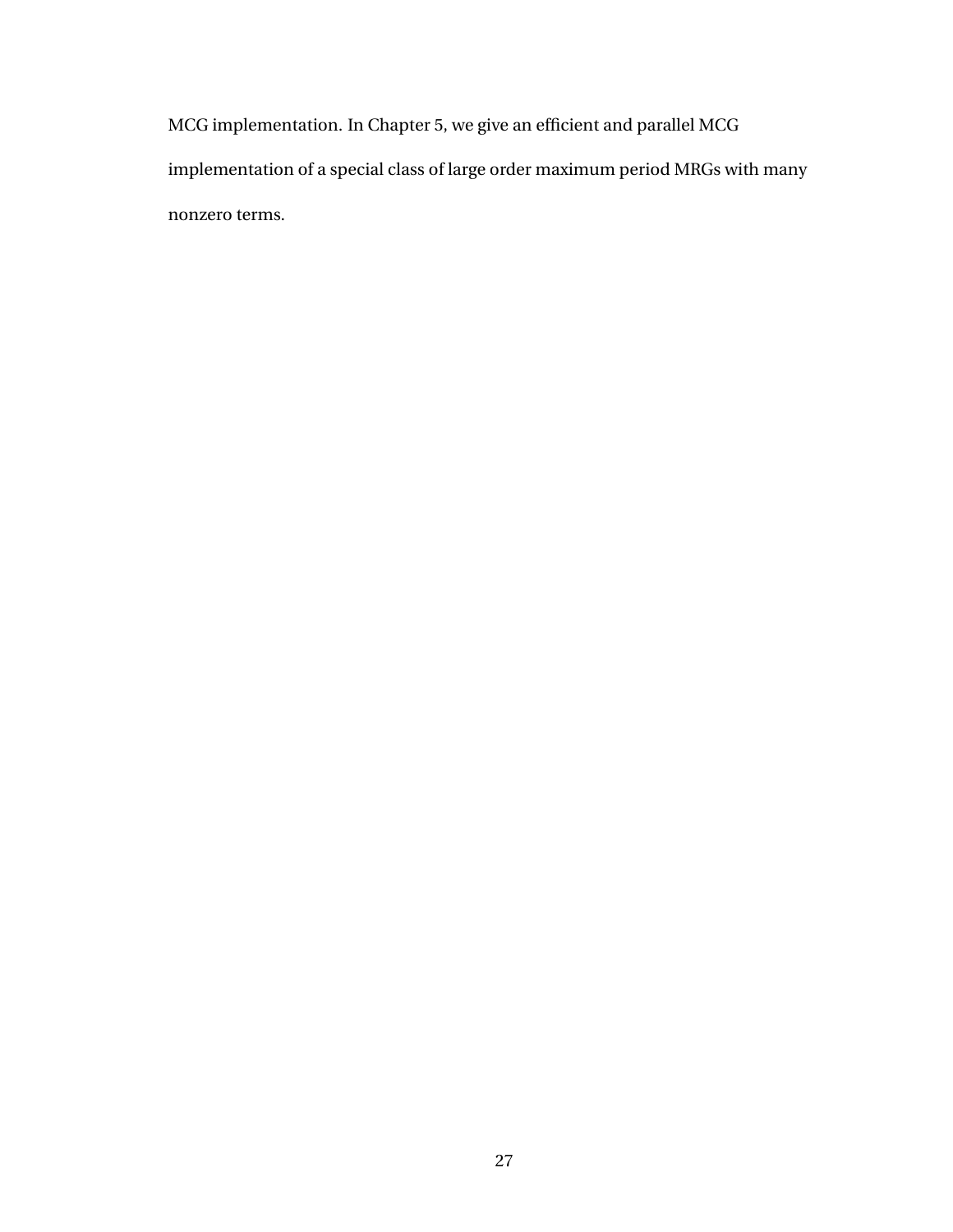# **Chapter 3**

# <span id="page-36-0"></span>**Spectral Tests For Some Large Order Multiple Recursive Generators**

# **3.1 Introduction**

Large order, maximum period multiple recursive generators (MRGs) (with few nonzero terms) have become popular in the area of computer simulation. They are efficient, portable, have a long period, and have the nice property of high-dimensional equi-distribution. Recently, several large order MRGs have been proposed in the literature. Of these specified generators, the performance on the spectral test, a theoretical test that provides some measure of uniformity in dimensions beyond the MRG's order *k*, could be improved by choosing multipliers that yield a better spectral test value. While there has been some published work on the problem of computing the spectral test, the procedure can be quite tedious and inefficient for large order MRGs. In this chapter, we propose a new method which is simple, intuitive, and efficient for some special classes of large order MRGs including the FMRG-*k* and DX-*k*-*s* generators. Using this procedure, we propose a list of "better" FMRG-*k* and DX-*k*-*s* generators with respect to performance on the spectral test.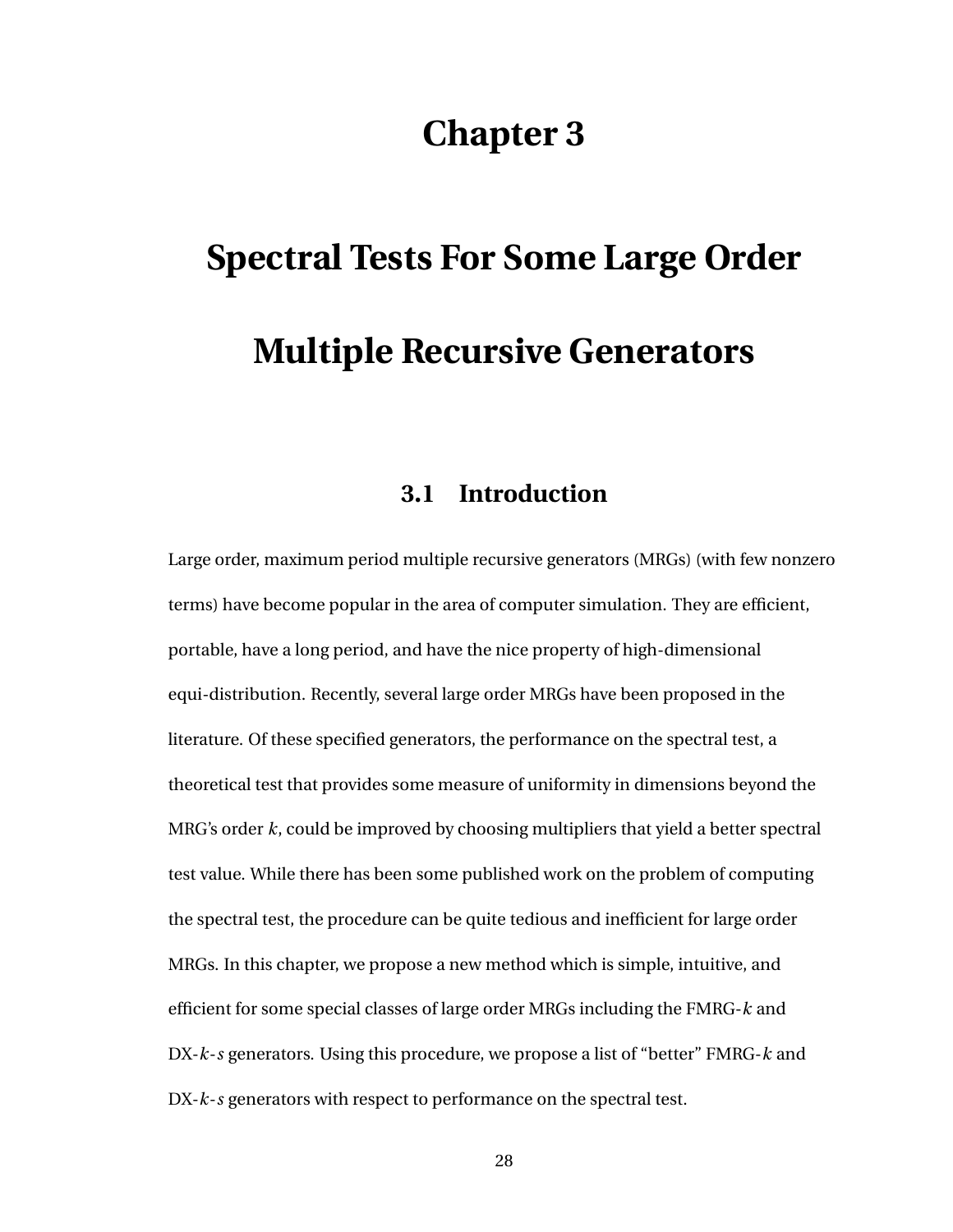In Section [3.2,](#page-38-0) we will give an intuitive, geometric method for computing the spectral test, an important theoretical test explained in Section [2.4.](#page-16-0) For computing the spectral test of an maximum period MRG in [\(2.1\)](#page-15-0) for one dimension beyond *k*, a simple algorithm is given. However, computing the spectral test for several dimensions beyond *k* requires a more sophisticated algorithm, which we give in Section [3.3.](#page-45-0) Using this algorithm to study FMRG-*k* and DX-*k*-*s* generators, we observed in Section [3.4](#page-51-0) that these special classes of MRG have a property that we term the consistency property, where some generators in this class maintain the same spectral test value for many dimensions beyond *k*. In Section [3.5,](#page-56-0) we tabulate several generators in FMRG-*k* and DX-*k*-*s* with spectral test values below a pre-specified cutoff and each possessing the consistency property.

#### **Notation**

Throughout this chapter, *p* is a large prime number and  $\mathbb{Z}_p = \{0, 1, 2, \dots, p - 1\}$  denotes the finite field of *p* elements under the usual modulus operations of addition and multiplication.  $\mathbb{Z}_p^k$  denotes the set of  $k$ -dimensional vectors with elements in  $\mathbb{Z}_p.$  For any integer *x*, we define

$$
[x]_p = \begin{cases} (x \bmod p), & \text{if } (x \bmod p) < p/2\\ (x \bmod p) - p, & \text{otherwise.} \end{cases} \tag{3.1}
$$

Therefore,  $[x]_p$  denotes the symmetric representation with respect to modulus  $p$  such that  $-p/2 < [x]_p < p/2$ . For a *t*-dimensional integer vector **x** = ( $x_1, x_2, \dots, x_t$ ), we define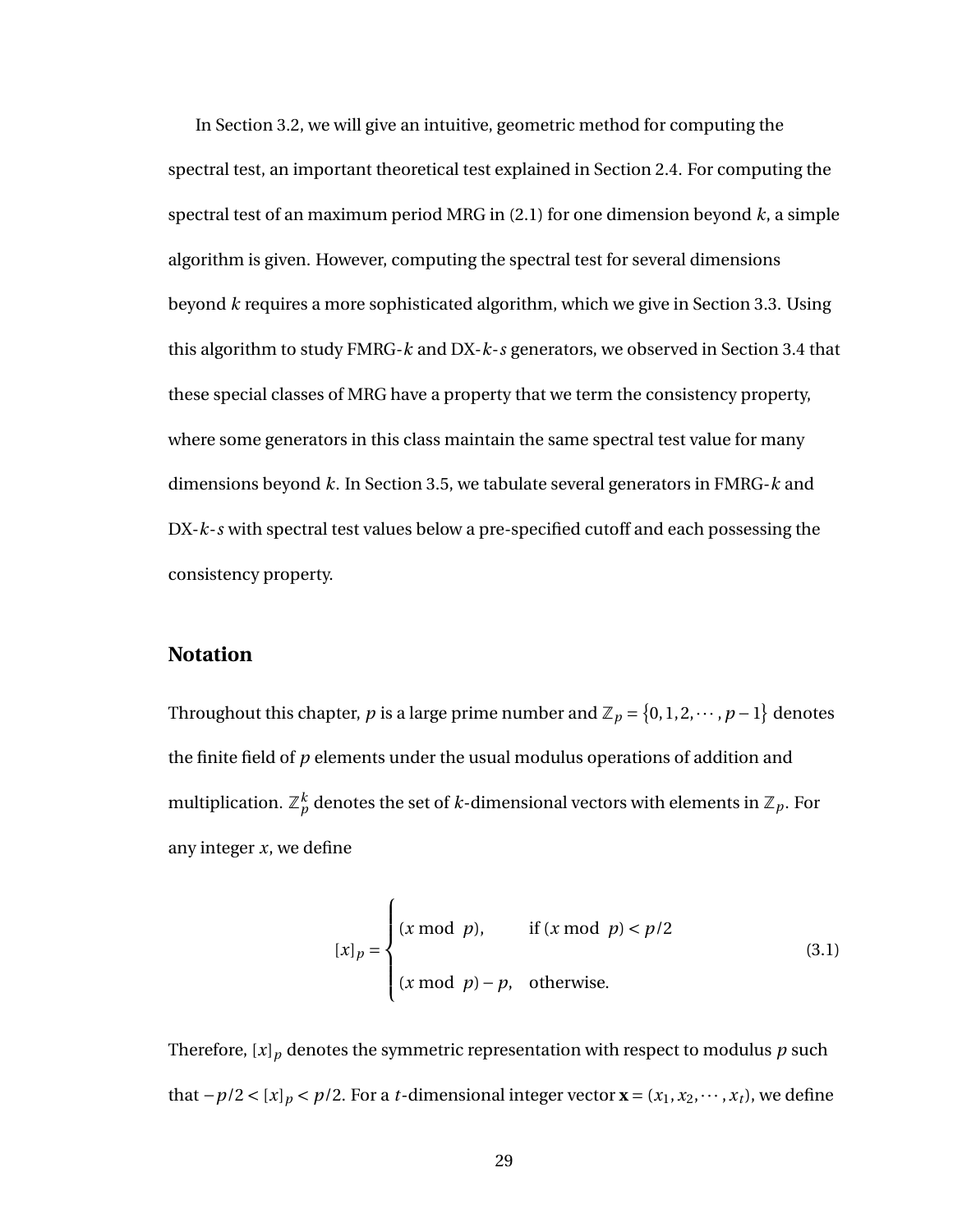$[\mathbf{x}]_p = ([x_1]_p, [x_2]_p, \cdots, [x_t]_p) \text{ and } ||\mathbf{x}||^2 = \sum_{i=1}^t x_i^2$  $\frac{2}{i}$ . All MRGs considered in this chapter are maximum period MRGs, that is, generators in MRG(k,p), where MRG(k,p) is the class of all maximum period MRGs of order *k* and modulus *p*.

### <span id="page-38-0"></span>**3.2 Spectral Tests for Multiple Recursive Generators**

In this section, we consider the problem of computing the spectral test for an MRG of order *k*. As explained in Section [2.4,](#page-16-0) the spectral distance  $d_t(k)$  is traditionally computed using successive indices in an index set  $I = \{0, 1, 2, 3, \ldots, t-1\}$  (see, e.g., Knuth, 1998). However, the spectral test can also be computed for nonsuccessive index set  $I = \{j_1, j_2, \ldots, j_r\}$  (see, e.g., L'Ecuyer, 1997). For the remainder of this chapter, we will only refer to the traditional spectral test or spectral distance  $d_t(k)$ .

Throughout this chapter, we will need to apply the symmetric modulo function  $[x]_p$ to some integers *x* for some minimization problems, and we will apply the regular modulo function for the computation of the next number  $X_i$  ( $i \geq k$ ) in the sequence for a MRG. Without loss of generality, for some "constant multiplier" *c* and for the MRG multipliers  $\alpha_1, \alpha_2, \ldots, \alpha_k$ , we will assume that they are expressed in "symmetric-modulus" format with their absolute value less than *p*/2.

In the next section, we will propose a simple, intuitive, and geometric interpretation of the spectral test as a minimization problem of finding a "normal vector" with the shortest length. Then in Section [3.3,](#page-45-0) we will outline a new method for computing the spectral test.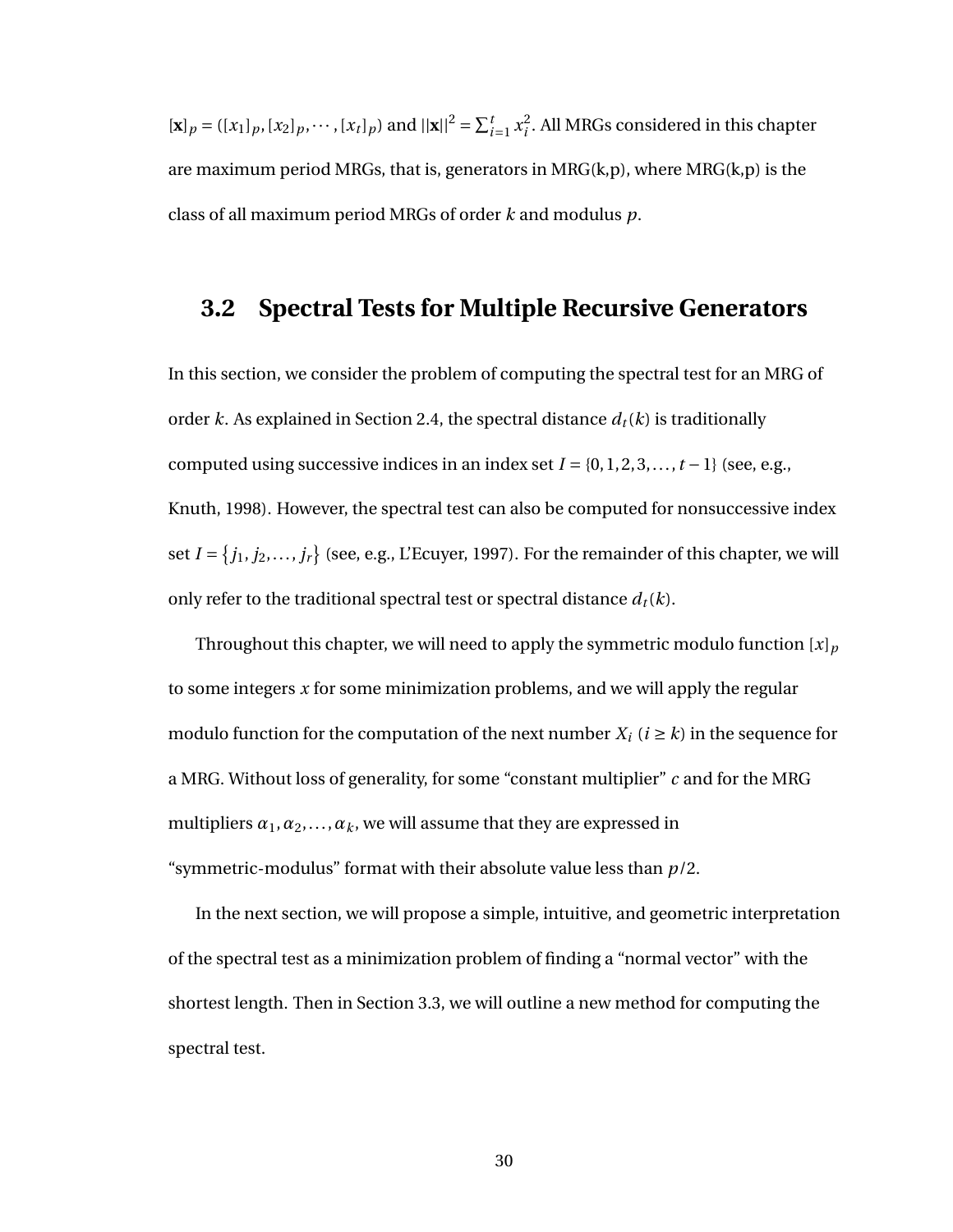#### **Computing the Spectral Test for LCGs**

To motivate our method of computing the spectral test for MRGs of order *k*, we will first start with computing the spectral distance  $d_2(1)$  for a LCG in [\(2.2\)](#page-16-1), which is the same as a MRG of order  $k = 1$ . The maximum period of a LCG is  $\rho = p - 1$ . Let  $\Lambda_2(I)$  in [\(2.5\)](#page-19-0) be the set of all successive (overlapping) pairs  $(X_n/p, X_{n+1}/p)$  for  $n = 0, 1, 2, \dots, \rho - 1$ . Clearly, the ordered pairs in  $\Lambda_2(I)$  can be covered by several parallel lines of  $Bx - y = r$ , where *x* corresponds to  $X_n/p$ , *y* corresponds to  $X_{n+1}/p$ , and *r* is the integer multiple of *p* such that  $BX_n - X_{n+1} = rp$ . The "normal vector" to these parallel lines is  $V = [B, -1]$ '. The distance between two adjacent parallel lines is  $\frac{1}{\|\mathbf{V}\|} = \frac{1}{\sqrt{1+B^2}}$ . Shorter  $||\mathbf{V}||$  imply a larger distance between some pair of adjacent parallel lines.

For an integer *c*, every generated output pair in  $L_2(I)$  will also satisfy the equation

$$
cX_i = [cB]_p X_{i-1} \bmod p.
$$

Hence, the points in lattice  $\Lambda_2(I)$  can also be covered by several parallel lines of  $[cB]_p x - cy = r$  with the corresponding "normal vector"  $N_c = [cV]_p = [[cB]_p, -c]$ . The distance between two adjacent parallel lines is  $1/||\mathbf{N}_c|| = \frac{1}{\sqrt{c^2+1}}$  $c^2 + [cB]_p^2$ . It is easy to see that ||[−*c***V**]*p*|| = ||[*c***V**]*p*||. Hence, we can restrict the range of *c* to 0 < *c* < *p*/2. Each *c* in this range will define a (not necessarily unique) family of parallel lines that cover all the points in  $\Lambda_2(I)$ . For each of these families, we can compute the distance between adjacent parallel lines  $1/||\mathbf{N}_c|| = \frac{1}{\sqrt{c^2+1}}$  $c^2 + [cB]_p^2$ use that family's "normal vector" **N***<sup>c</sup>* . To compute the spectral distance  $d_t(k)$ , we must find the value of  $c$  such that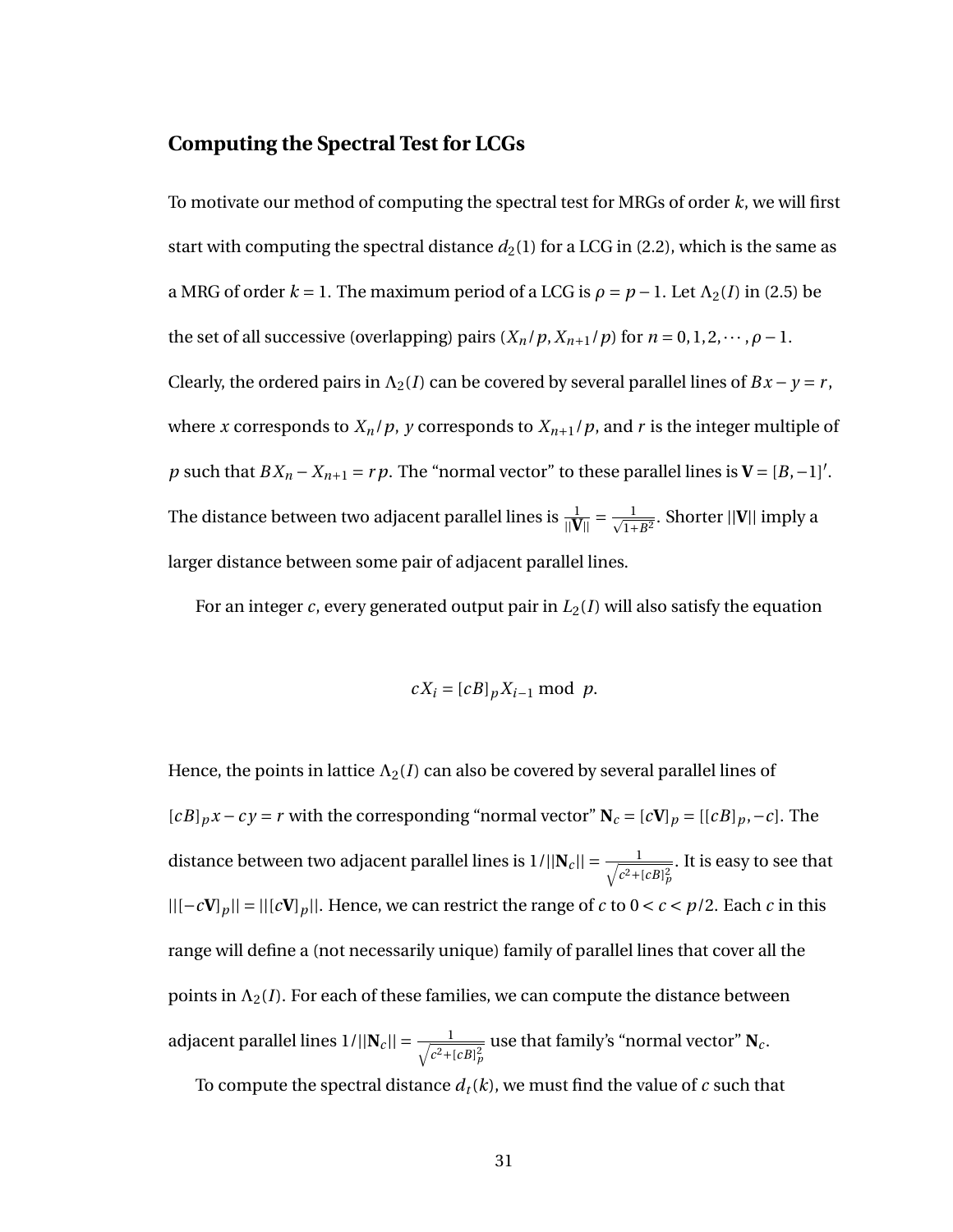$1/||\mathbf{N}_c|| = \frac{1}{\sqrt{c^2+1}}$  $c^2 + [cB]_p^2$ is the largest among all the families of parallel lines that cover all the points in  $\Lambda_2(I)$ . Equivalently, we can search for the value of *c* for such that  $||N_c||$  is the smallest among all the families of parallel lines.

#### **Simple Example for LCG**

For the purpose of illustration, in Figure [1](#page-41-0) we plot the successive, overlapping pairs from a LCG with multiplier  $B = 3$  and modulus  $p = 31$ , which we denote as LCG(3,31). Each subfigure in Figure [1](#page-41-0) represents a unique family of parallel lines that cover all the points in  $\Lambda_2(I)$ . Each subcaption gives the "normal vector"  $N_c = [cV]_p$  (and integer *c*) corresponding to that family. The family corresponding to integer  $c = 1$  in Figure [1a](#page-41-0) is the same for  $1 \leq c \leq 5$ ; therefore, we only include the plot for  $c = 1$ . Families corresponding to −*p*/2 < *c* < 0 are also duplicates of the families already shown in Figure [1.](#page-41-0) Clearly, the family corresponding to  $c = 1$  is the one with the largest spectral distance between adjacent, parallel lines. Consequently, it is also the family with the shortest "normal vector"  $N_1 = [1V]_p = (3, -1)$ .

#### **Computing the Spectral Test for MRGs**

#### **Spectral test for**  $t = k + 1$

Naturally, we can extend the above procedure for computing the spectral test (for dimension  $t = k + 1$ ) to a MRG of order *k* defined in [\(2.1\)](#page-15-0). First, consider  $L_{k+1}(I)$  in [\(2.4\)](#page-18-0)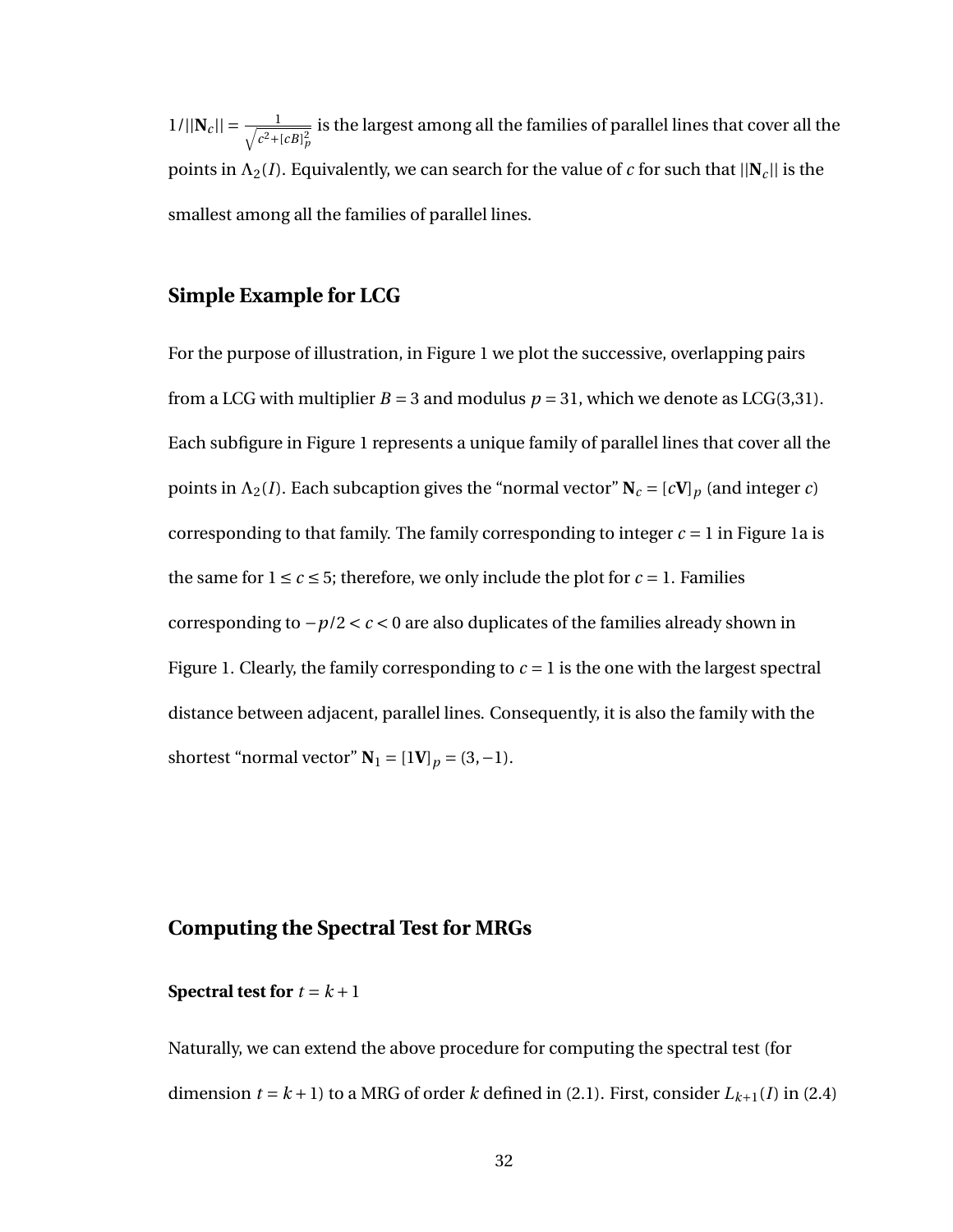<span id="page-41-0"></span>

Figure 1: Families of parallel lines covering successive, overlapping pairs from LCG(3,31) where every  $(k + 1)$ -tuple in  $L_{k+1}(I)$  in generated from a  $k$ -th ordered MRG. Next, note that the points in  $\Lambda_{k+1}(I)$  form a  $(k+1)$ -dimensional lattice over  $[0,1)^{k+1}$  where all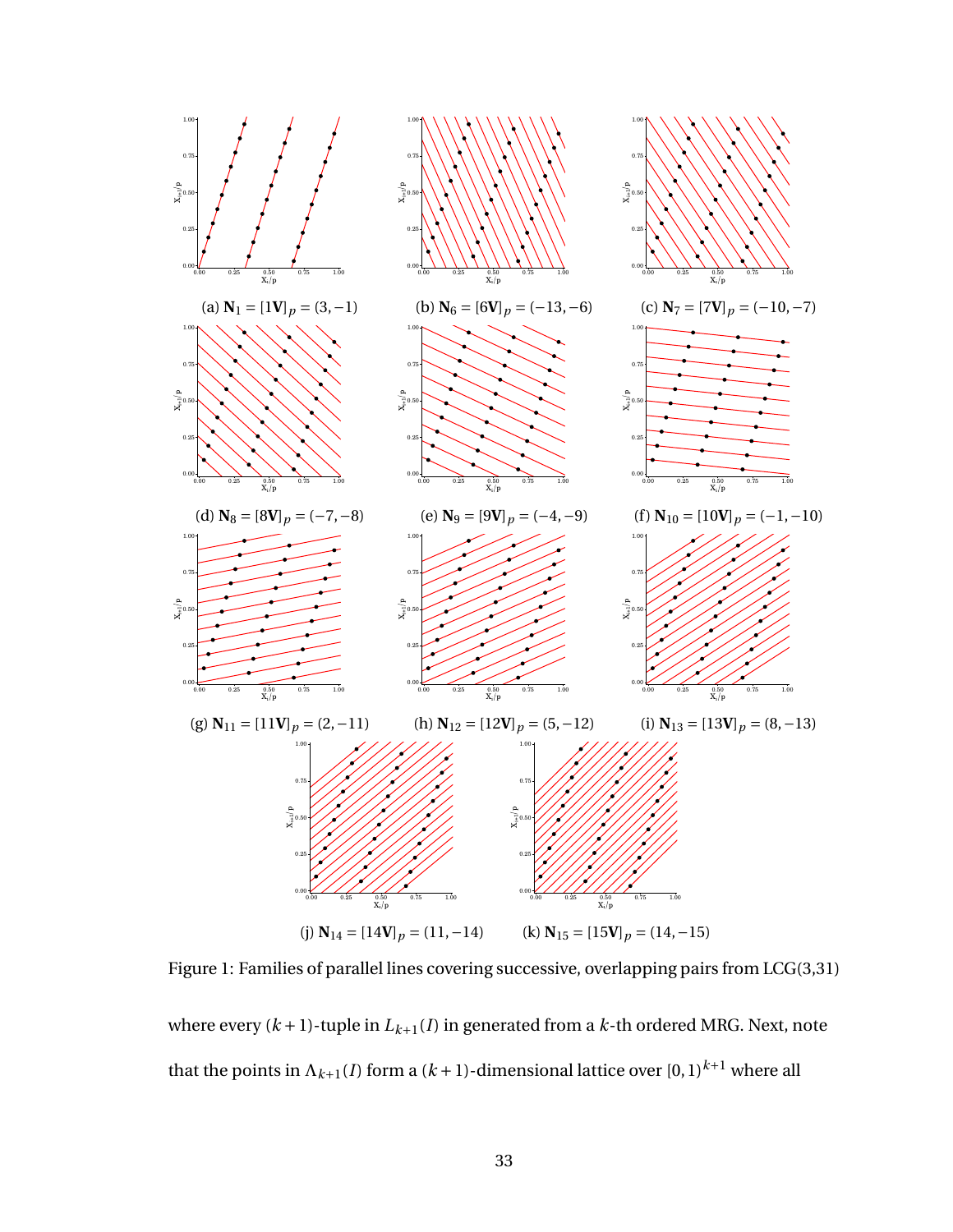these points can be covered by several parallel *k*-dimensional hyperplanes whose "normal vector" is

<span id="page-42-0"></span>
$$
\mathbf{V}=[\alpha_k,\alpha_{k-1},\cdots,\alpha_1,-1]'
$$

Clearly, for many integers c, every  $(k + 1)$ -tuple in  $L_{k+1}(I)$  will also satisfy the equation

$$
cX_i = ([c\alpha_1]_p X_{i-1} + \dots + [c\alpha_k]_p X_{i-k}) \bmod p, \ \ i \ge k.
$$

Hence, several families of parallel *k*-dimensional hyperplanes (associated with chosen *c*) can cover all the points in  $\Lambda_{k+1}(I)$ . For each family, the corresponding "normal" vector" is  $[cV]_p$ . We can find the shortest "normal vector"  $[cV]_p$ , by computing

$$
\nu_{k+1}^2(k) = \min_{c \neq 0} ||[c\mathbf{V}]_p||^2 = \min_{0 < c < p/2} \left( \sum_{i=1}^k [c\alpha_i]_p^2 + c^2 \right). \tag{3.2}
$$

Because of the symmetric property, we can limit our search space for *c* by half to 0 < *c* < *p*/2. A similar result is given in L'Ecuyer and Simard (2014), but the authors only applied it to MRGs with few nonzero terms and were only concerned with lacunary sequences dictated by the index set *J* in [\(2.6\)](#page-20-0). However, this minimization problem is true for MRGs in general and can be applied even to spectral tests of successive sequences.

Once  $v_{k+1}^2(k)$  is computed, the spectral distance for dimension  $k+1$  is given by

$$
d_{k+1}(k) = \frac{1}{\nu_{k+1}(k)}.
$$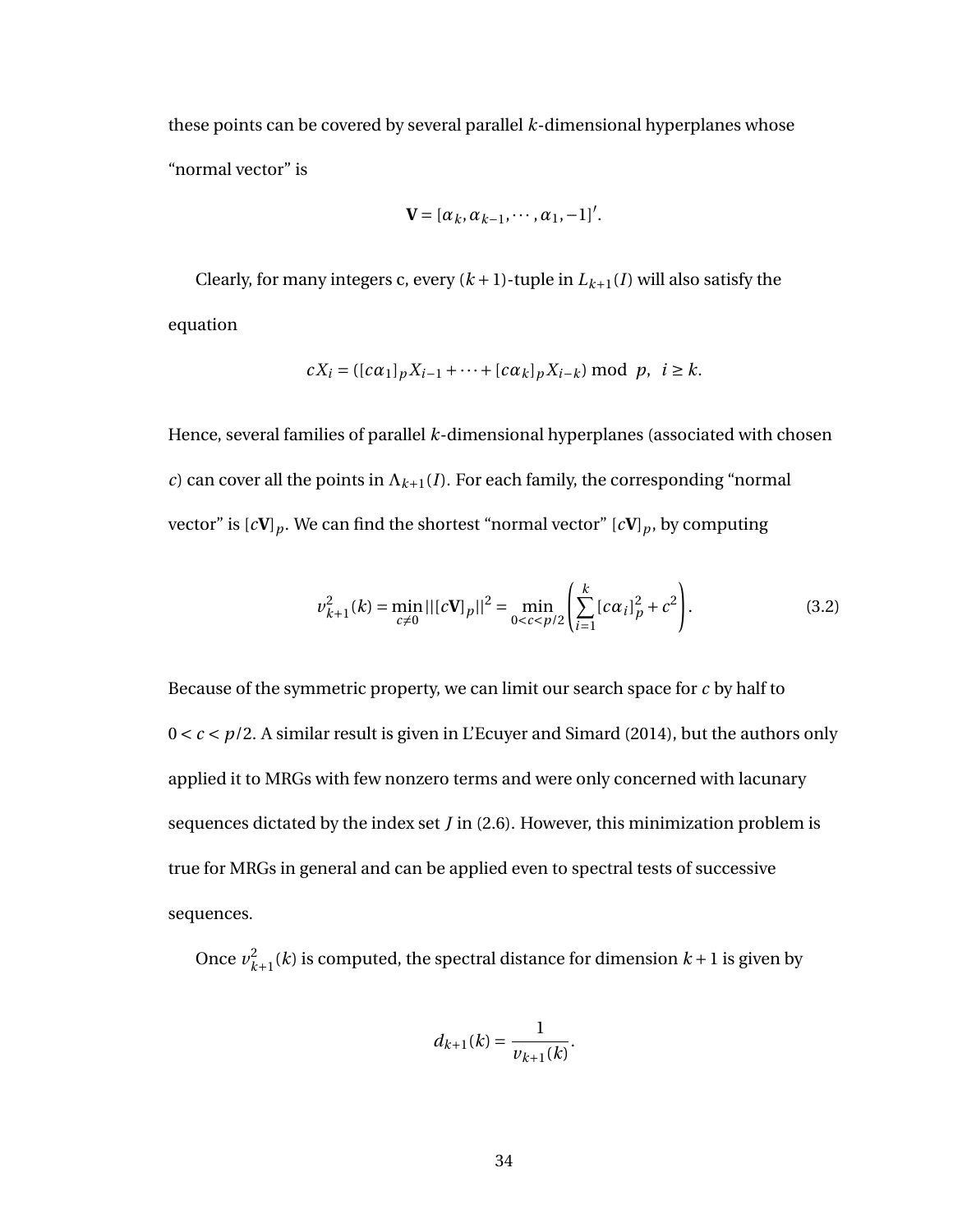For any dimension *t*, a large  $v_t(k)$  corresponds to a small  $d_t(k)$ , which implies more uniform coverage of the *t*-tuples. Therefore, for a given MRG of order  $k$ , we desire  $v_t(k)$ to be as large as possible.

Since computing the spectral test is primarily concerned with finding the "normal vector" with the shortest squared length,  $v_t^2(k)$ , for the rest of this chapter, we will focus on  $v_t^2(k)$  as the value representing the spectral test, where a larger  $v_t^2(k)$  is better. We will simply call  $v_t^2(k)$  the *spectral test value*.

To compute spectral test value  $v_{k+1}^2(k)$  for a MRG of order  $k$ , the following algorithm is straightforward.

# Algorithm to compute the spectral test value  $v_{k+1}^2(k)$  for a MRG of order  $k$

- 1. Initially, set  $v_{\text{min}}^2 = 1 + \sum_{i=1}^k \alpha_i^2$  with  $c = 1$ .
- 2. For  $c = 2, 3, \dots$ , do
	- (a) compute  $v_c^2 = c^2 + \sum_{i=1}^k [c\alpha_i]_p^2$
	- (b) if  $v_{\text{min}}^2 > v_c^2$ , then reset  $v_{\text{min}}^2 = v_c^2$ .
	- (c) if  $v_{\text{min}}^2 \le (c+1)^2$ , then break; else continue with next *c*;
- 3. Deliver  $v_{k+1}^2(k) = v_{\text{min}}^2$ .

This algorithm is simple to implement when calculating  $v_{k+1}^2(k)$  for a MRG of order  $k$ . However, as we will see next, it is not easy to generalize for dimensions larger than  $k+1$ .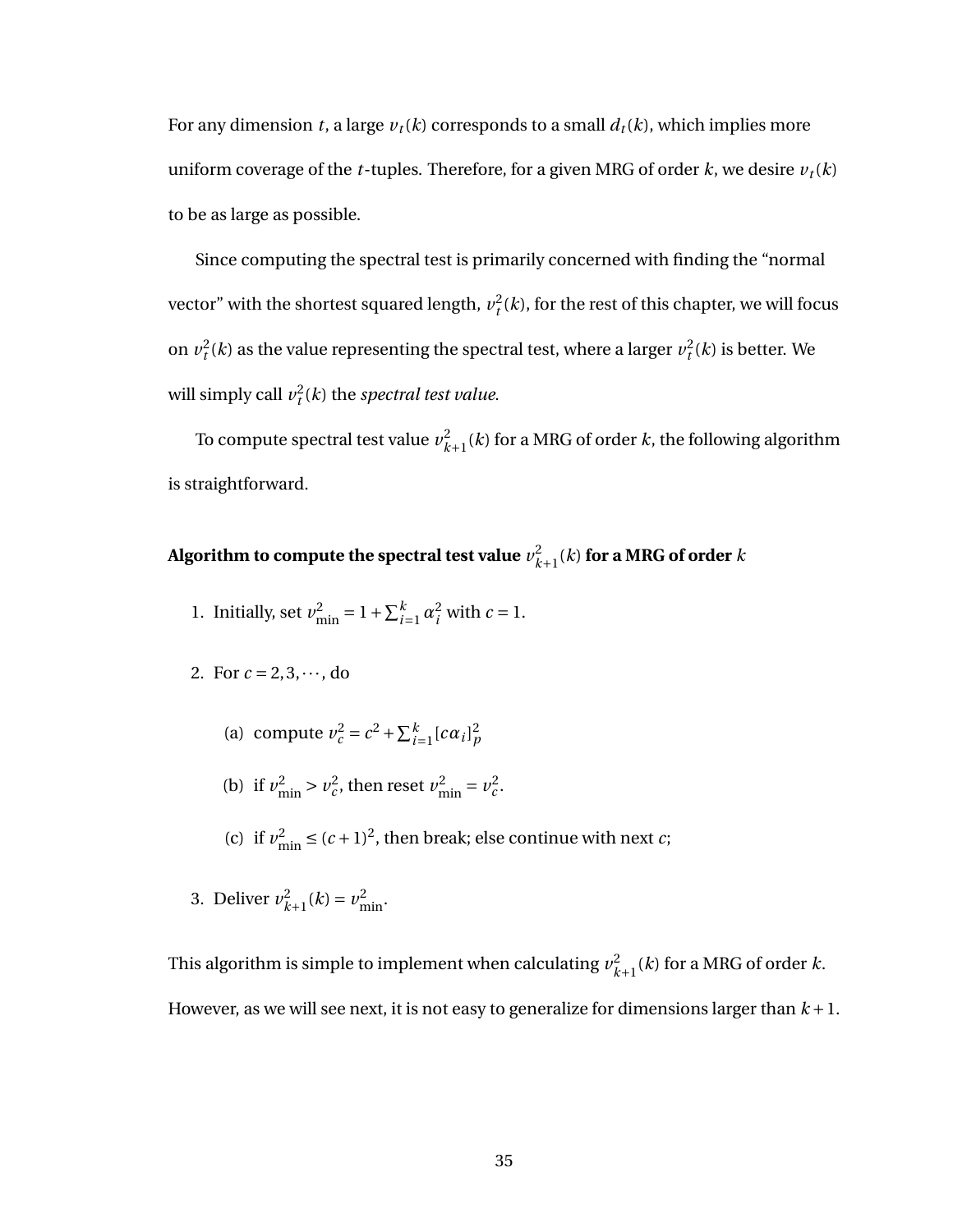#### **Spectral test for** *t* > *k*

In the previous section, the method for computing the spectral test value was to find the "normal vector" then set up the minimization problem which is simple enough to solve with a straightforward algorithm. We can extend this method to computing the spectral test in dimension  $t = k + d$  for some integer *d*, where *d* stands for dimensions added to  $k$  and not the spectral distance  $d_t(k)$ . However, as we will see, we will need a more sophisticated algorithm to solve the minimization problem.

First, we need to define *d* "normal" vectors of dimension *t*:

<span id="page-44-0"></span>
$$
\mathbf{V}_1 = [\alpha_k, \alpha_{k-1}, \cdots, \alpha_1, -1, 0, 0, \dots, 0]',
$$
  
\n
$$
\mathbf{V}_2 = [0, \alpha_k, \alpha_{k-1}, \cdots, \alpha_1, -1, 0, \dots, 0]',
$$
  
\n
$$
\vdots
$$
  
\n
$$
\mathbf{V}_d = [0, 0, \dots, 0, \alpha_k, \alpha_{k-1}, \cdots, \alpha_1, -1]',
$$
  
\n(3.3)

where  $V_{i+1}$  is merely a simple rotation of  $V_i$  for  $i = 1, 2, ..., d - 1$ . We then solve the following minimization problem

<span id="page-44-1"></span>
$$
\nu_{t=k+d}^2(k) = \min_{(c_1, c_2, \dots, c_d) \neq (0, 0, \dots, 0)} \left( \left| \left| \sum_{i=1}^d [c_i \mathbf{V}_i]_p \right| \right|^2 \right). \tag{3.4}
$$

The actual value of the minimization,  $v_t^2(k)$ , depends on the choices of the MRG's multipliers  $\alpha_1, \alpha_2, ..., \alpha_k$ . Clearly,  $v_{k+1}^2(k) \ge v_{k+2}^2(k) \ge ... \ge v_{k+d}^2(k)$ , that is, as we calculate spectral test values  $v_t^2(k)$  for dimensions *t* that are farther and farther away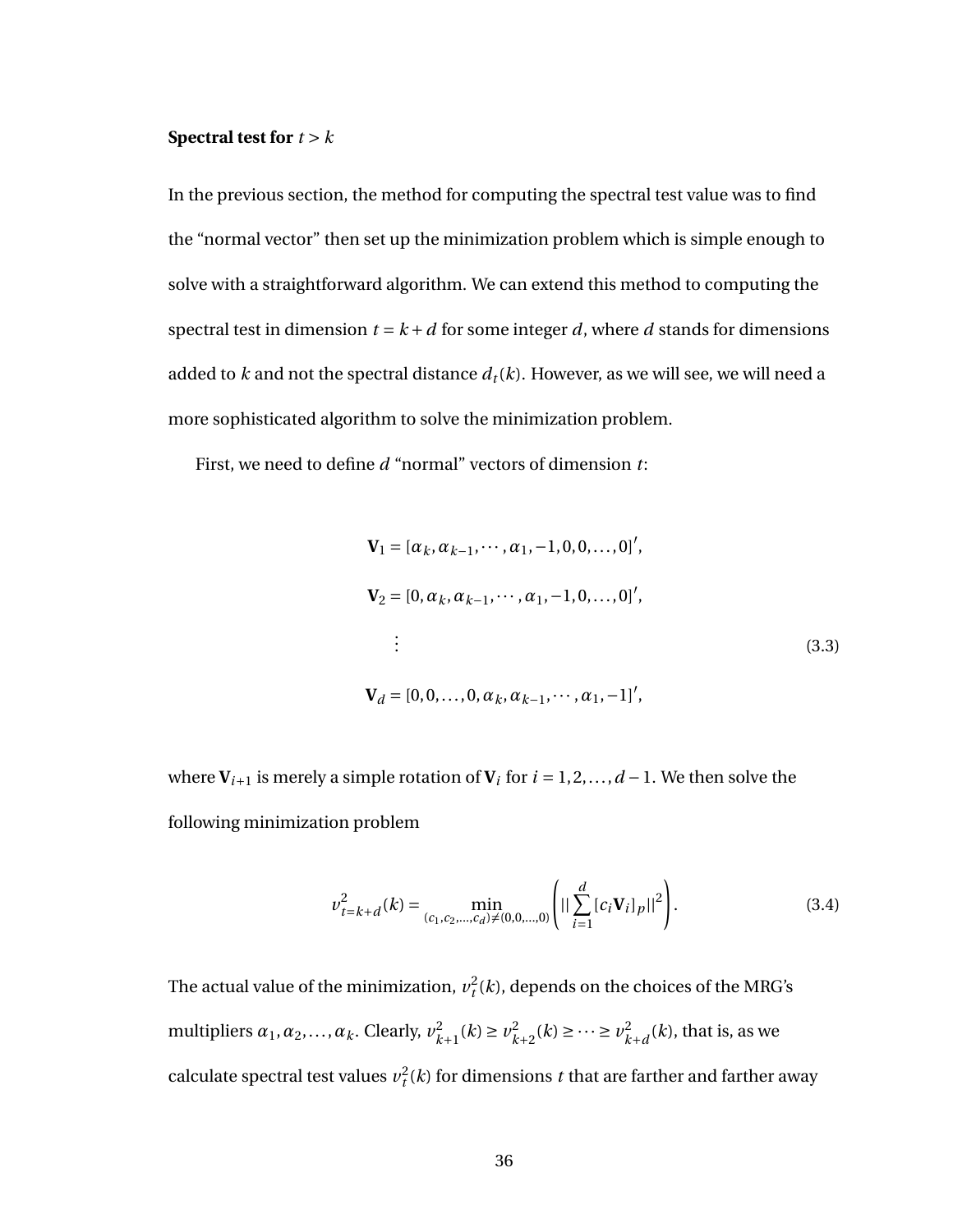from *k*, we expect the number of possible *t*-tuples that the MRG can produce to either stay the same or to get smaller. Solving this minimization problem becomes increasingly difficult for MRGs of larger order *k* or for large values of *d*. Even more difficult is searching for the "best" multipliers  $(a_i)$  such that  $v_t^2(k)$  is largest for a given order *k* and modulus *p*.

Computing the spectral test for MRGs can be thought of as equivalent to solving the above minimization problem. In the next section, using a basis reduction algorithm, we will give a new method for computing the spectral test. As we will explain, this method is easier to implement than the one currently used.

# <span id="page-45-0"></span>**3.3 Using Basis Reduction to Compute the Spectral Test**

# for  $t > k$

To solve the minimization problem of finding  $v_t^2(k)$  for some dimension  $t = k + d$ , we first create a matrix whose rows correspond to a lattice basis of "normal vectors". From this basis of "normal vectors", we can find another one whose basis vectors are relatively short and nearly "orthogonal." This process is called lattice basis reduction (see, e.g., Cohen, 1993). The vector with the shortest squared length will give the spectral value  $v_t^2(k)$ .

To perform this lattice basis reduction, we can use the help of the popular LLL Algorithm which was proposed by Lenstra, Lenstra and Lovász (1982). Essentially, the LLL Algorithm is an integer lattice version of Gram-Schmidt orthogonalization. Several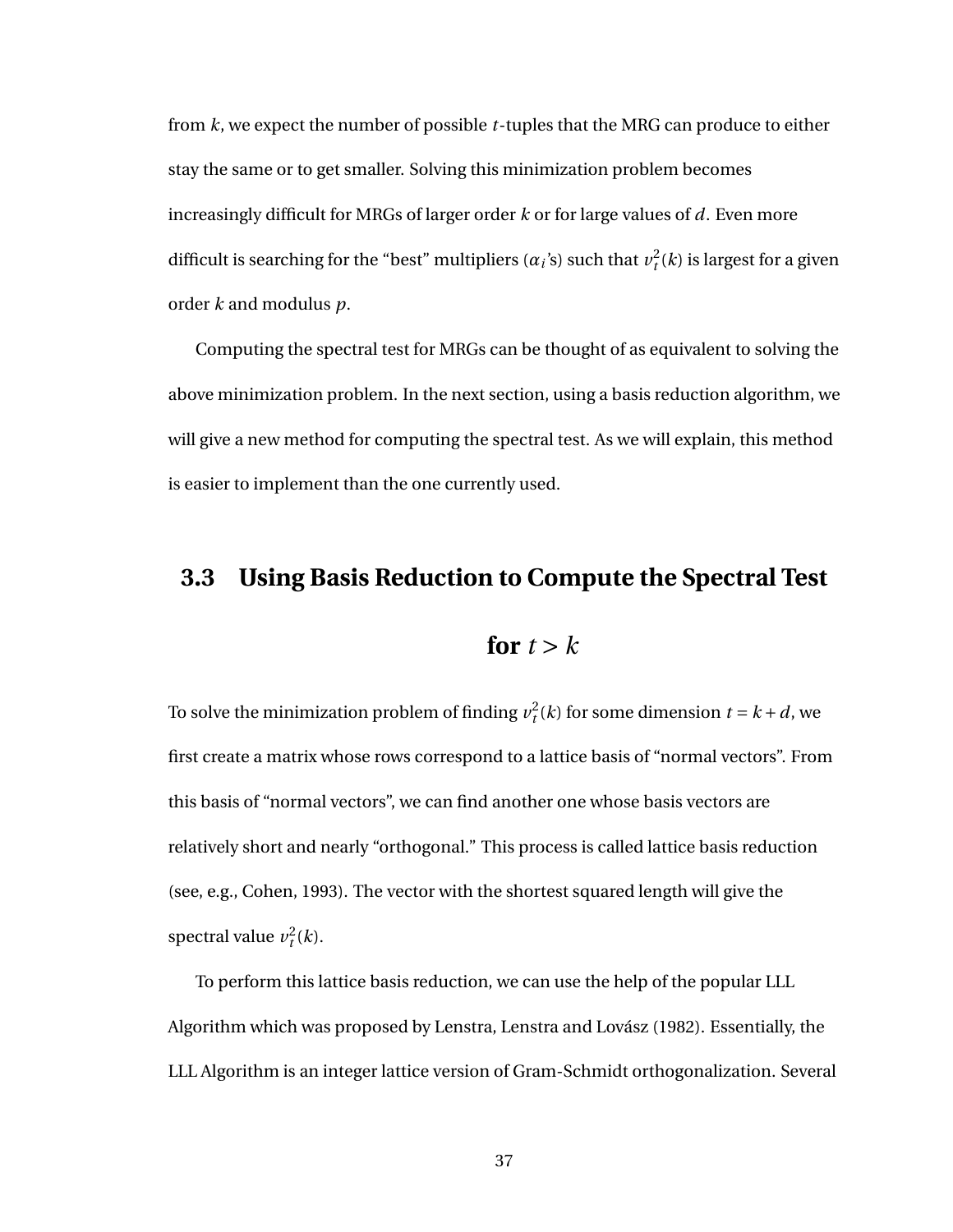LLL implementations are available in many software packages such as MAPLE, NTL and Sage. Entacher et al. (2002) used the LLL algorithm to compute the spectral test for the LCG. However, others (see, e.g., L'Ecuyer et al., 1993; L'Ecuyer & Couture, 1997) have used the Fincke-Pohst algorithm (Fincke & Pohst, 1985) to compute the spectral test. For discussion on differences between these two algorithms see Entacher et al. (2002) and the references cited there. Our below algorithm for finding  $v_{t=k+d}^2(k)$  can be used with either basis-reduction algorithm. In Section [3.3,](#page-47-0) we will discuss how our method for creating a matrix of basis (row) vectors differs from the current method in the preceding references.

# Algorithm for finding  $v_{t=k+d}^2(k)$

- 1. [Create the initial *d* normal vectors] Let  $V_1 = [\alpha_k, \alpha_{k-1}, \ldots, \alpha_1, -1, 0, \ldots, 0]^T$ , where its last *d* −1 entries are all zero. Compute the remaining *d* −1 normal vectors,  $\mathbf{V}_i = \mathbf{R}^{i-1}(\mathbf{V}_1)$ , for  $i = 2, 3, ..., d$ , where  $\mathbf{R}^{i-1}(\mathbf{V}_1)$  denotes  $i-1$  simple rotations of  $\mathbf{V}_1$ as shown in [\(3.3\)](#page-44-0).
- 2. [Creation of initial matrix.] Let  $M_0$  be an initial  $d \times t$  matrix whose  $d$  rows are  $V_1'$  $'_{1}$ **, V**<sub>2</sub>  $v_2', \cdots$ **V**<sup> $\prime$ </sup> *d* .
- 3. [Remove columns of zeros.] Remove any columns of zeros from the initial matrix  $M_0$ . Call the new matrix  $M_1$  whose dimensions will be  $d \times t^*$  , where  $t^*$  is the number columns left in the matrix. If there are no columns of only zeros in  $M_0$ , then  $t^* = t$  and  $M_1 = M_0$ .
- 4. [Create final matrix for basis reduction.] Let **M** be a  $t^* \times t^*$  matrix whose first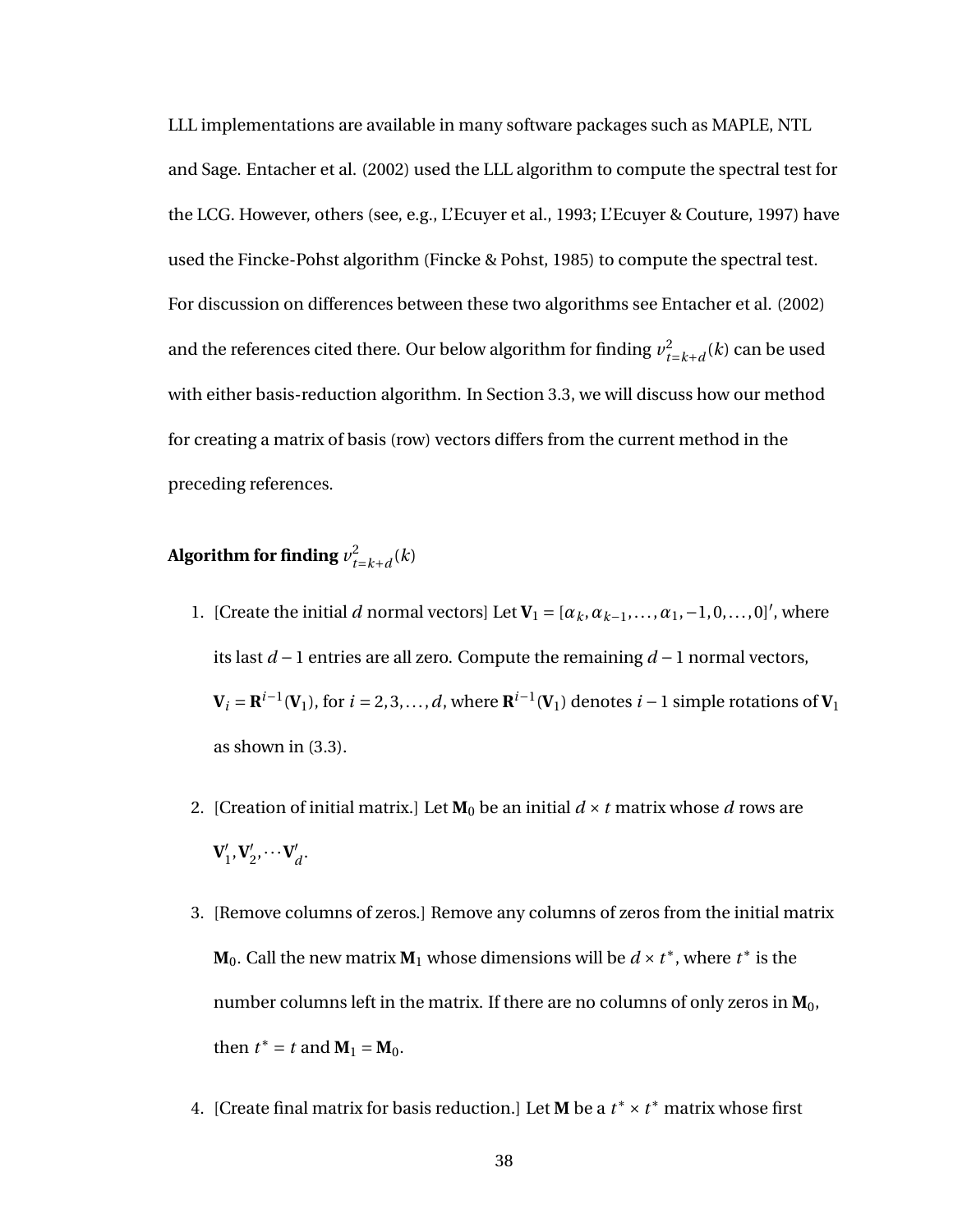$(t^* - d)$  rows are  $pe_{i(t^*)}$ , where  $p$  is the modulus,  $e_{i(t^*)}$  is the *i*-th unit vector of dimension  $t^*$ , and *i* corresponds to the row number  $i = 1, 2, ..., (t^* - d)$ . Let the remaining *d* rows correspond to the rows in  $M_1$ .

5. [Basis reduction.] Apply the LLL algorithm (or some other basis reduction procedure) to matrix **M** which yields a reduced matrix **M**<sup>∗</sup> = LLL(**M**). The spectral test value  $v_t^2(k)$  is squared length of the shortest row vector in  $\mathbf{M}^* .$ 

Together, Steps 1 and 2 create our initial  $d \times t$  matrix of "normal vectors" which are merely rotations of  $V_1$ . If any columns of zeros are present in  $M_0$ , then we remove them in Step 3, because the zero columns do not contribute to solving the minimization problem. Step 4 adds the necessary number of unit vectors (times *p*) such that **M** is a basis of "normal vectors." Finally, Step 5 uses LLL (or preferred algorithm) to reduce the basis **M** to **M**<sup>∗</sup> such that the shortest row vector in **M**<sup>∗</sup> yields the  $v_t^2(k)$ .

#### **Simple example for MRG**

To illustrate this algorithm, consider computing the spectral test for three dimensions beyond  $k = 5$  for the following small order MRG.

$$
X_i = \alpha_1 X_{i-1} + \alpha_2 X_{i-2} + \alpha_3 X_{i-3} + \alpha_4 X_{i-4} + \alpha_5 X_{i-5} \text{ mod } p, \quad i \ge 5.
$$
 (3.5)

The first corresponding "normal vector" will be

<span id="page-47-0"></span>
$$
\mathbf{V}_1 = [\alpha_5, \alpha_4, \alpha_3, \alpha_2, \alpha_1, -1, 0, 0]'
$$
\n(3.6)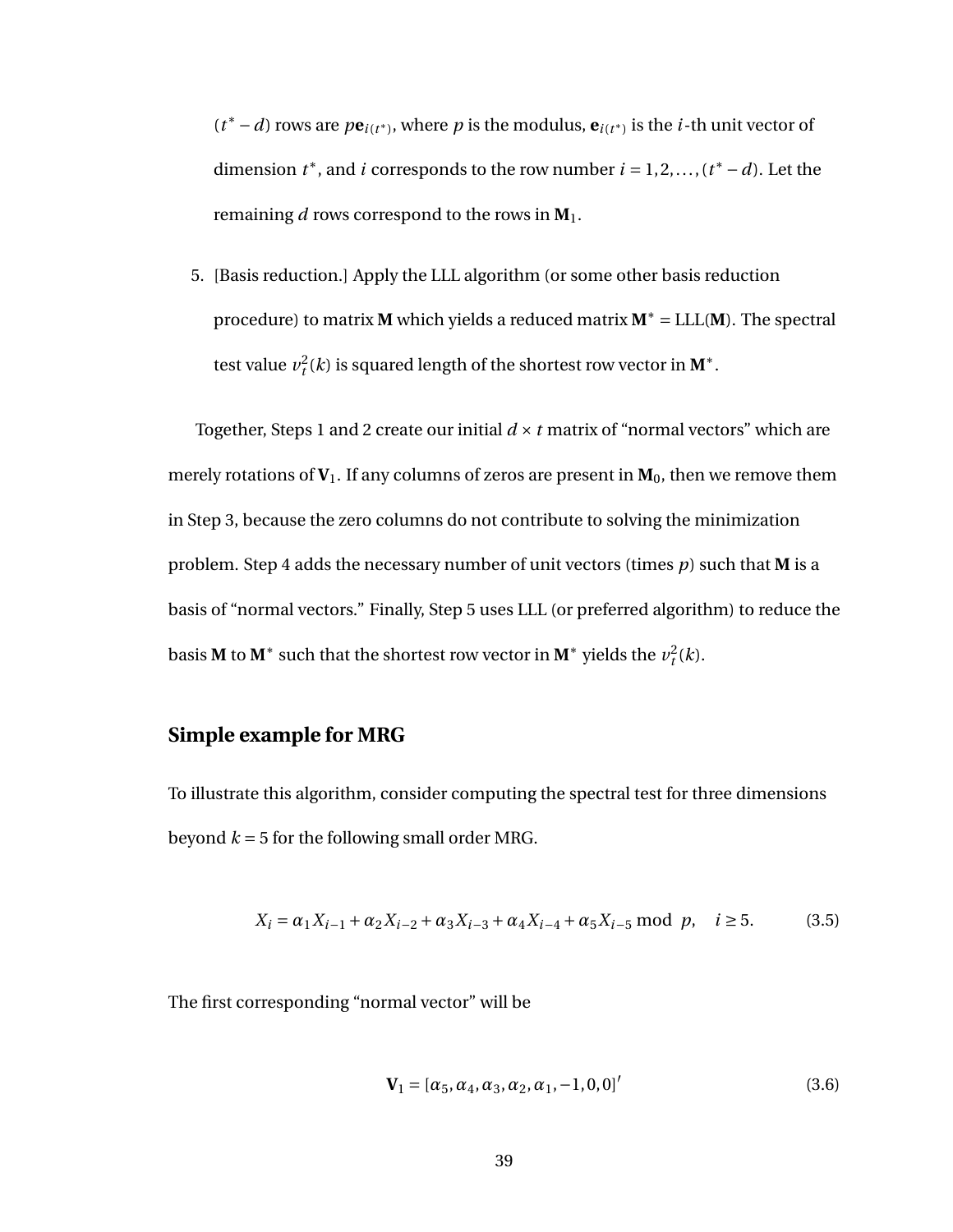$V_2$  and  $V_3$  can be easily found by rotating the elements in  $V_1$  once and twice,

respectively. Then we will have

$$
\mathbf{M}_0 = \begin{bmatrix} \alpha_5 & \alpha_4 & \alpha_3 & \alpha_2 & \alpha_1 & -1 & 0 & 0 \\ 0 & \alpha_5 & \alpha_4 & \alpha_3 & \alpha_2 & \alpha_1 & -1 & 0 \\ 0 & 0 & \alpha_5 & \alpha_4 & \alpha_3 & \alpha_2 & \alpha_1 & -1 \end{bmatrix}
$$

Since  $M_0$  has no columns of all zeros to remove, then  $M_1 = M_0$ . The final matrix to submit to LLL will be

**M** = *p* 0 0 0 0 0 0 0 0 *p* 0 0 0 0 0 0 0 0 *p* 0 0 0 0 0 0 0 0 *p* 0 0 0 0 0 0 0 0 *p* 0 0 0 *α*<sup>5</sup> *α*<sup>4</sup> *α*<sup>3</sup> *α*<sup>2</sup> *α*<sup>1</sup> −1 0 0 0 *α*<sup>5</sup> *α*<sup>4</sup> *α*<sup>3</sup> *α*<sup>2</sup> *α*<sup>1</sup> −1 0 0 0 *α*<sup>5</sup> *α*<sup>4</sup> *α*<sup>3</sup> *α*<sup>2</sup> *α*<sup>1</sup> −1 

This example showcases the simplicity of the above algorithm. For larger order MRGs (with many nonzero terms), a large matrix of basis vectors will need to be created. The above algorithm can create this rather efficiently. In contrast, creating a large matrix of basis vectors using the current method is very tedious as we will see in the next section.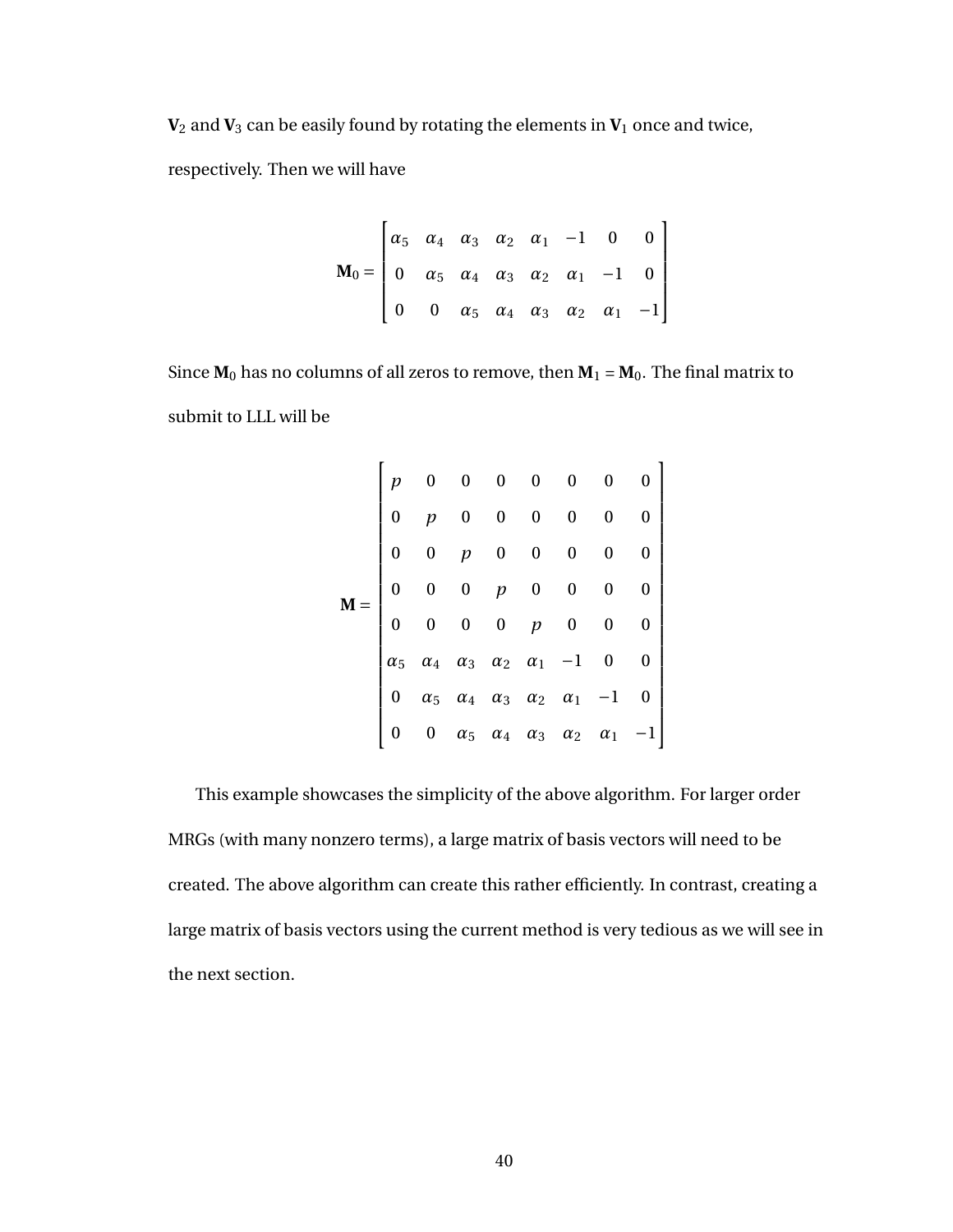#### **Comparison with Current Method**

Kao and Tang (1997a), Knuth (1981, 1998), L'Ecuyer (1997), and L'Ecuyer and Couture(1997) all use a similar method for computing the spectral test. Currently, the method for computing *t*-dimensional spectral tests for MRGs requires finding a dual basis of the lattice basis for  $L_t(I)$  (see, e.g., L'Ecuyer & Couture, 1997).

First, let **A** equal the transpose of the MRG's companion matrix in [\(2.17\)](#page-27-0)

$$
\mathbf{A} = \begin{bmatrix} 0 & 0 & \dots & 0 & \alpha_k \\ 1 & 0 & \dots & 0 & \alpha_{k-1} \\ 0 & 1 & \dots & 0 & \alpha_{k-2} \\ \vdots & \vdots & \ddots & \vdots & \vdots \\ 0 & 0 & \dots & 1 & \alpha_1 \end{bmatrix},
$$

and let  $[A]$ <sup>*i*</sup> *j* denote the *i j*<sup>th</sup> element of matrix **A**. Next, for  $t = k + d$ , we define  $(t \times t)$ matrix **V** whose rows are *t*-dimensional basis vectors of  $L_t(I) + p\mathbb{Z}^t$ , which is the periodic continuation of  $L_t(I)$  in [\(2.4\)](#page-18-0) with period  $p$ . Here,  $\mathbb{Z}^t$  denotes the  $t$ -dimensional vector whose elements are any integer in set of all integers  $\mathbb Z$ . The matrix **V** is defined as

$$
\mathbf{V} = \begin{bmatrix} 1 & 0 & \cdots & 0 & \alpha_k & [\mathbf{A}^2]_{1k} \bmod p & \cdots & [\mathbf{A}^d]_{1k} \bmod p \\ 0 & 1 & \cdots & 0 & \alpha_{k-1} & [\mathbf{A}^2]_{2k} \bmod p & \cdots & [\mathbf{A}^d]_{2k} \bmod p \\ \vdots & \vdots & \ddots & \vdots & \vdots & \vdots & \ddots & \vdots \\ 0 & 0 & \cdots & 1 & \alpha_1 & [\mathbf{A}^2]_{kk} \bmod p & \cdots & [\mathbf{A}^d]_{kk} \bmod p \\ 0 & 0 & \cdots & 0 & p & 0 & \cdots & 0 \\ 0 & 0 & \cdots & 0 & 0 & p & \cdots & 0 \\ \vdots & \vdots & \ddots & \vdots & \vdots & \vdots & \ddots & \vdots \\ 0 & 0 & \cdots & 0 & 0 & 0 & \cdots & p \end{bmatrix}
$$

.

From basis matrix **V** construct dual basis matrix **W** such that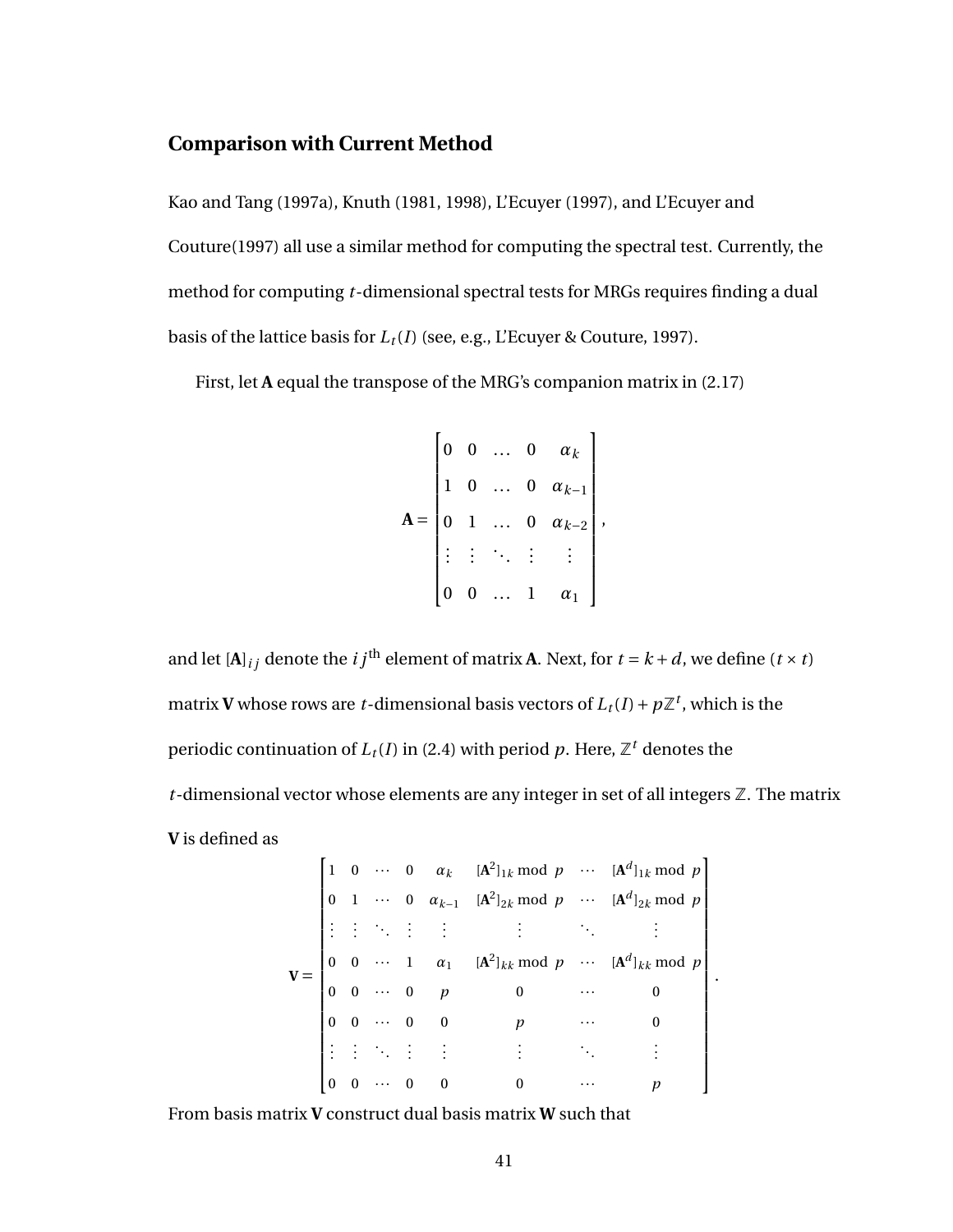$V'_i W_j = p *$  Kroenecker's  $\delta_{ij}$ 

$$
\mathbf{W} = \begin{bmatrix} p & 0 & \cdots & 0 & 0 & 0 & \cdots & 0 \\ 0 & p & \cdots & 0 & 0 & 0 & \cdots & 0 \\ \vdots & \vdots & \ddots & \vdots & \vdots & \vdots & \ddots & \vdots \\ 0 & 0 & \cdots & p & 0 & 0 & \cdots & 0 \\ \alpha_k & \alpha_{k-1} & \cdots & \alpha_1 & -1 & 0 & \cdots & 0 \\ [A^2]_{1k} \bmod p & [A^2]_{2k} \bmod p & \cdots & [A^2]_{kk} \bmod p & 0 & -1 & \cdots & 0 \\ \vdots & \vdots & \vdots & \ddots & \vdots & \vdots & \vdots & \ddots & \vdots \\ [A^d]_{1k} \bmod p & [A^d]_{2k} \bmod p & \cdots & [A^d]_{kk} \bmod p & 0 & 0 & \cdots & -1 \end{bmatrix}.
$$

Finally, solve the following minimization problem

$$
v_{k+d}^{2}(k) = \min_{(z_{1}, z_{2}, \ldots, z_{d}) \neq (0, 0, \ldots, 0)} \left( \left| \left| \sum_{i=1}^{d} z_{i} \mathbf{W}_{i} \right| (\text{mod } p) \right| \right|^{2} \right),
$$

where  $z_i \in \{-(p-1), ..., (p-1)\}$  and

$$
\mathbf{W}_1 = [\alpha_k, \alpha_{k-1}, \dots, \alpha_1, -1, 0, 0, \dots, 0]',
$$
\n
$$
\mathbf{W}_2 = [[\mathbf{A}^2]_{1k}, [\mathbf{A}^2]_{2k}, \dots, [\mathbf{A}^2]_{kk}, 0, -1, \dots, 0]'
$$
 (mod  $p$ ),\n
$$
\vdots
$$
\n
$$
\mathbf{W}_d = [[\mathbf{A}^d]_{1k}, [\mathbf{A}^d]_{2k}, \dots, [\mathbf{A}^d]_{kk}, 0, 0, \dots, -1]'
$$
 (mod  $p$ ).

When  $t = k + 1$ , the proposed method solves a similar minimization problem as the current method. For  $t > k + 1$ , the current procedure requires raising a  $k \times k$  matrix to a some power. When *k* is large, this procedure will be difficult to implement. Furthermore, the current method lacks an intuitive explanation for what is being minimized and how the minimization problem relates to the spectral test. Overall, our approach is similar, except we propose a simpler way to find the dual basis to the lattice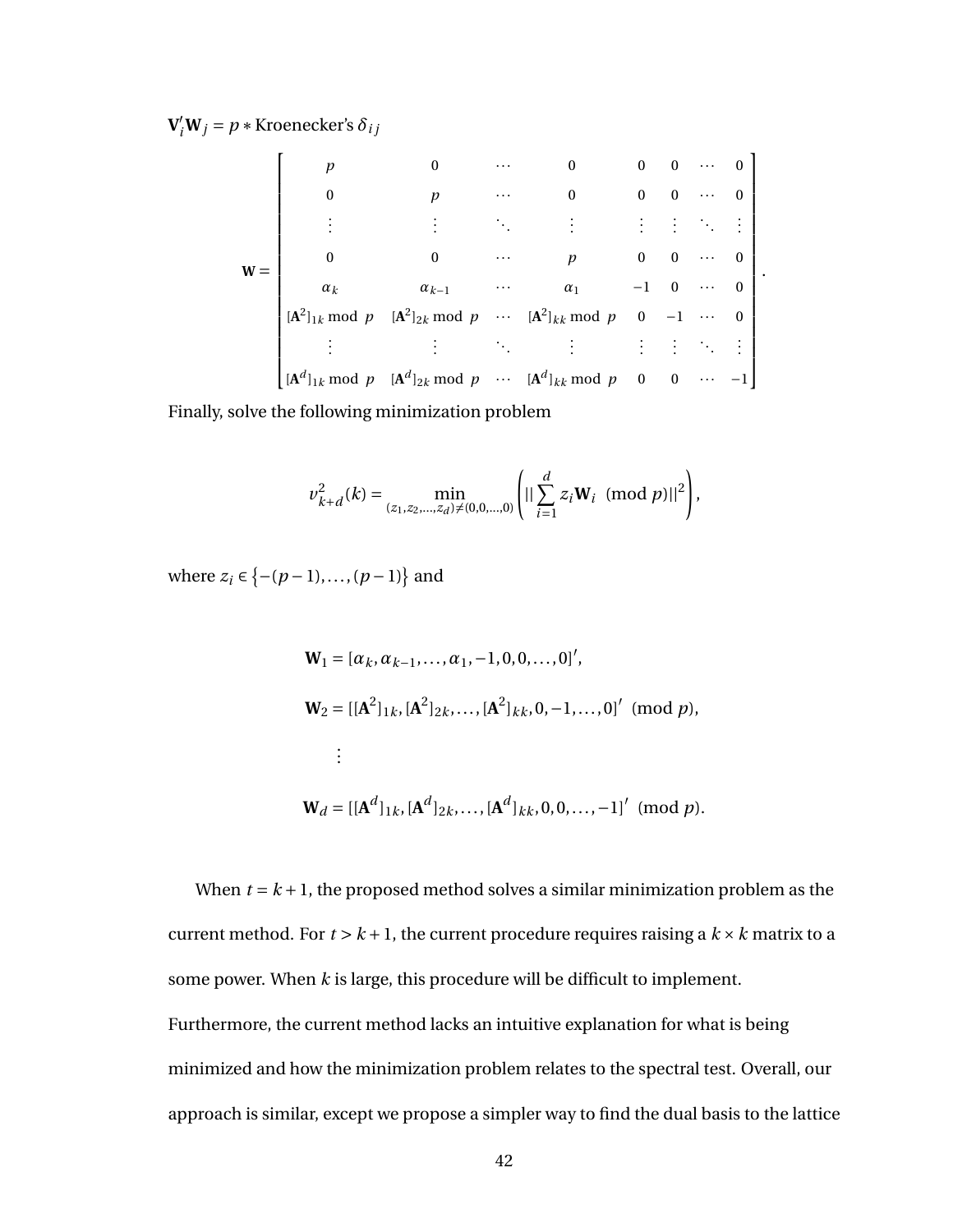<span id="page-51-0"></span>points  $L_t(I)$  in [\(2.4\)](#page-18-0). Lastly, as we will see in the next section, for some special classes of large order MRGs with few nonzero terms, the proposed method can be substantially more efficient.

# **3.4 Spectral test for DX-***k***-***s* **Generators**

As discussed in Chapter [2.6,](#page-22-0) FMRG-*k* was proposed by Deng and Lin (2000) and Deng and Xu (2003) proposed DX-*k*-*s* generators as two classes of portable, efficient, and maximum-period MRGs. For the DX-*k*-*s* class, *s* is the number of terms sharing the multiplier *B*.

#### **Spectral test for DX-***k*-*s* **when**  $t = k + 1$

When computing the spectral test value  $v_{k+1}^2(k)$  for FMRG-*k*, the "normal vector" **V** will consist of one entry of 1, one entry of B, and the rest zeros except the last entry which will be −1. For DX-*k*-*s* the "normal vector" **V** will consist of *s* entries of *B* and the rest zeros except for the final entry which will be −1.

Thus, the minimization problem in [\(3.2\)](#page-42-0) can be further reduced. For FMRG-*k*, we have

<span id="page-51-1"></span>
$$
v_{k+1}^{2}(k) = \min_{0 < c < p/2} \left( [cB]_{p}^{2} + 2c^{2} \right)
$$

and for DX-*k*-*s*, we have

$$
\nu_{k+1}^2(k) = \min_{0 < c < p/2} \left( s[cB]_p^2 + c^2 \right). \tag{3.7}
$$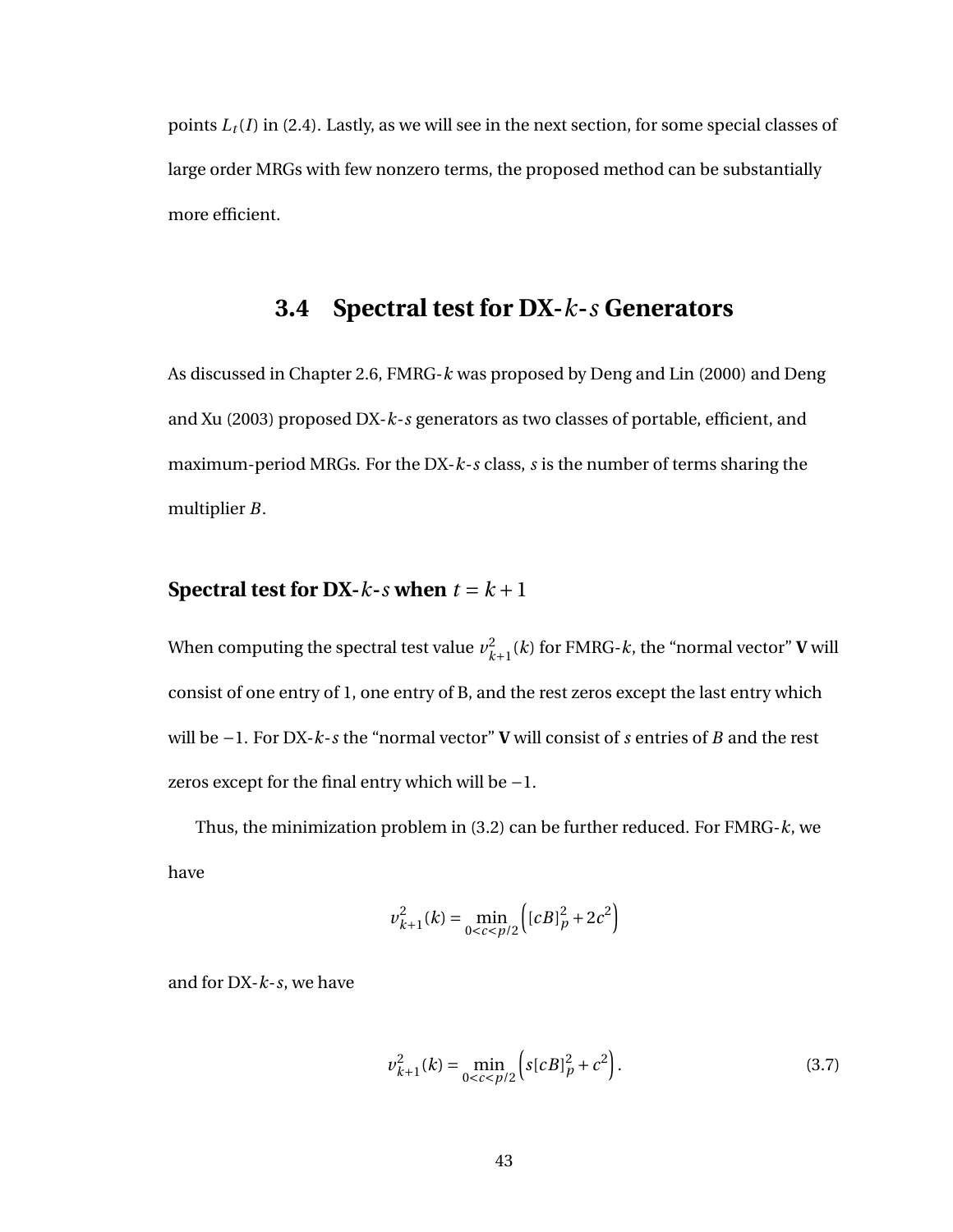For convenience, we will mainly discuss the minimization problem for DX-*k*-*s* in [\(3.7\)](#page-51-1). However, the results in this section that apply to DX-*k*-*s* generators will also apply to FMRG-*k* generators. Note that  $v_{k+1}^2(k)$  in [\(3.7\)](#page-51-1) depends only on the parameters *B* and *s*, not on the order *k*.

Note also that for LCG in [\(2.2\)](#page-16-1), we have a very similar form:

$$
v_2^2 = \min_{0 < c < p/2} \left( [cB]_p^2 + c^2 \right).
$$

The lattice structure for LCG has been studied extensively in the literature (see, e.g., Entacher et al., 2005; Sezgin 1996, 2004, 2006). From this extensive study, we know that the LCG with multiplier *B* tends to have a bad (small)  $v_2^2$  whenever *B* is close to the value of *pN*/*D* with small numerator *N* (see, e.g., Sezgin, 2004). The study of "bad" lattice structures for LCGs can also be useful to avoid choosing a bad multipliers *B* for FMRG-*k* and DX-*k*-*s* generators. We remark that for higher values of  $t = k + d$ , the lattice structure for a LCG is getting worse whereas the lattice structure for FMRG-*k* and DX-*k*-*s* generators remains steady as will be shown in Section [3.4.](#page-51-1) But first, we will need to show how to compute the (*k* +2)-dimensional spectral test value for DX-*k*-*s* generators which is similar for FMRG-*k* generators.

#### **Spectral test for DX-** $k$ - $s$  when  $t = k + 2$

For DX- $k$ -*s* generators, the minimization problem in [\(3.4\)](#page-44-1) for  $t = k + 2$  can be reduced to

$$
v_{k+2}^2(k) = \min_{(c_1, c_2) \neq (0, 0)} \Big( \left( s[c_1B]_p^2 + c_1^2 \right) + \left( s[c_2B]_p^2 + c_2^2 \right) - 2c_1[c_2B]_p \Big).
$$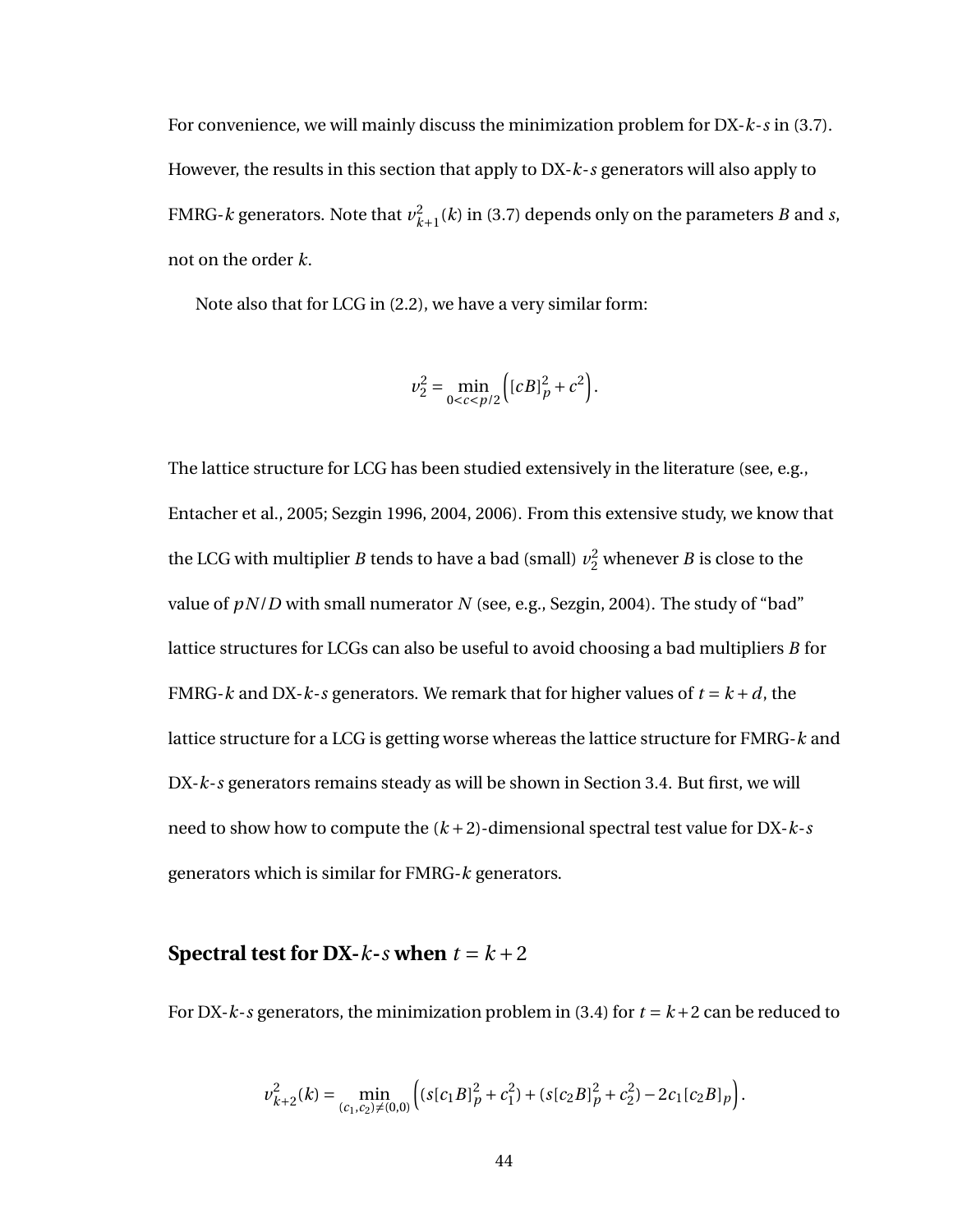Similar to the case for finding  $v_{k+1}^2(k)$ , it is pretty straight forward to solve this minimization problem. However, we can also compute  $v_{k+2}^2(k)$  using the algorithm given in Section [3.3.](#page-45-0)

#### **Simple Example for DX-***k***-2**

For example, consider a DX-*k*-2 generator for some *k*. The normal vectors will be

$$
\mathbf{V}_1 = [B, 0, 0, \dots, 0, B, -1, 0]'
$$
  

$$
\mathbf{V}_2 = [0, B, 0, 0, \dots, 0, B, -1]'
$$

where there are many zeros between *B*'s. Therefore, there will be many zero columns in **M**<sup>0</sup> that we can remove resulting in

$$
\mathbf{M}_1 = \begin{bmatrix} B & 0 & B & -1 & 0 \\ 0 & B & 0 & B & -1 \end{bmatrix}
$$

whose number of columns have been drastically reduced from the initial matrix  $M_0$ , especially if *k* was large. Next, to compute  $v_{k+2}^2(k)$ , we simply apply LLL to the much smaller matrix  $\mathbf{r}$  $\mathbf{I}$ 

$$
\mathbf{M} = \begin{bmatrix} p & 0 & 0 & 0 & 0 \\ 0 & p & 0 & 0 & 0 \\ 0 & 0 & p & 0 & 0 \\ B & 0 & B & -1 & 0 \\ 0 & B & 0 & B & -1 \end{bmatrix}.
$$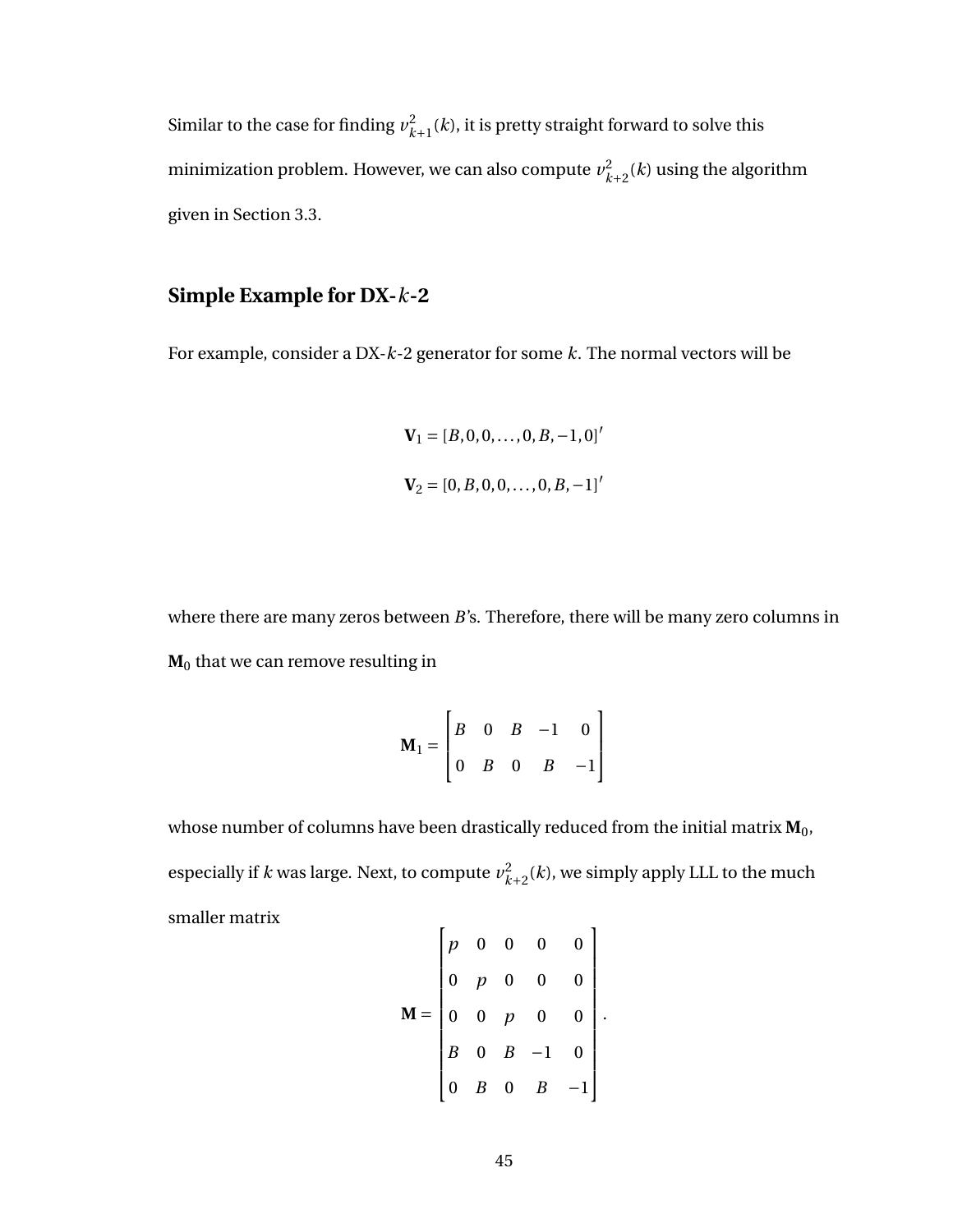Thus, the special structure of DX-*k*-*s* generators allows us to compute the spectral test efficiently for even large orders of *k*. As we will show next, this special structure also allows for another special property.

#### **Consistency property for DX-***k***-***s*

As noted earlier,  $v_{k+1}^2(k) \ge v_{k+2}^2(k)$  for any MRG of order *k*. For many (but not all) DX-*k*-*s* generators with multiplier *B* and *k* not too small, we have observed that

$$
v_{k+1}^2(k) = v_{k+2}^2(k).
$$

We will call this property the *consistency* of the spectral test value for the DX generators. As a simple experiment, we randomly selected 5000 *B*'s as possible multipliers for the DX- $k$ -*s* generators. For  $s = 2$ , 82.92% of the DX- $k$ -2 generators had the consistency property. For DX-*k*-3, 96.24% of the generators had this property. For DX-*k*-4 generators, all 5000 generators had the consistency property. Since there are (rare) exceptions, it is impossible to have a general theory. However, we can provide some intuitive explanations for these observations:

- 1. For DX-*k*-*s* generators, two vectors  $[c_1V_1]_p$  and  $[c_2V_2]_p$  are "nearly" linearly "orthogonal" to each other because there is only one common entry with both nonzero values. The inner product between these two vectors  $[c_1V_1]_p$  and  $[c_2V_2]_p$  $i$ s −2 $c_1[c_2B]_p$ .
- 2. The value of  $v_{k+2}^2(k)$  can be further reduced if we can choose  $c_1$  and  $c_2$  so that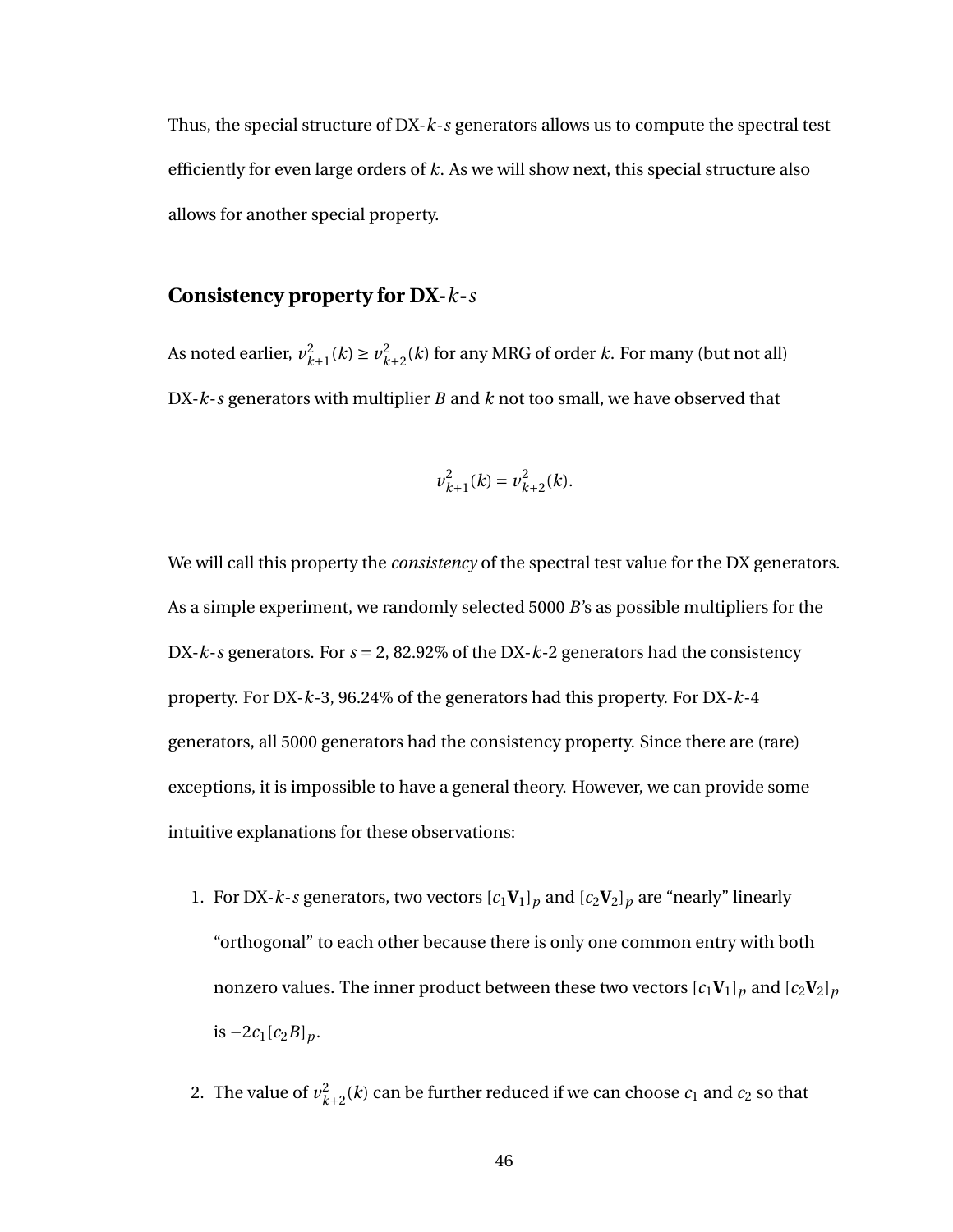$-2c_1[c_2B]_p$  is a small enough negative number so that  $2c_1[c_2B]_p > s[c_1B]_p^2 + [c_1]_p^2$ or  $2c_1[c_2B]_p > s[c_2B]_p^2 + [c_2]_p^2$ . As *s* changes from 2 to 3 or 4, the "chance" of finding such  $c_1$  and  $c_2$  is greatly reduced. This is consistent with our empirical finding above where the percentage of DX-*k*-*s* with  $v_{k+2}^2(k) < v_{k+1}^2(k)$  decreased as *s* increased, i.e, the percentage DX-*k*-*s* where  $v_{k+2}^2(k) < v_{k+1}^2(k)$  was 17.08% for  $s = 2, 3.76\%$  for  $s = 3$ , and 0% for  $s = 4$ . Clearly, the actual percentages could vary if we performed the above simple experiment with a different sample of multipliers *B*.

3. Geometrically speaking, for any two vectors, **V** and **W**,  $||\mathbf{V}+\mathbf{W}||^2$  can be smaller than  $||{\bf V}||^2$  and  $||{\bf W}||^2$  only when the "angle" between two vectors is larger than 90 degrees. Since the two vectors  $[c_1V_1]_p$  and  $[c_2V_2]_p$  are almost "orthogonal" for DX generators, it is harder to find  $c_1$  and  $c_2$  such that  $||(c_1 \mathbf{V}_1)_p + (c_2 \mathbf{V}_2)_p||^2$  is shorter than  $||[c_1 \mathbf{V}_1]_p||^2$  or  $||[c_2 \mathbf{V}_2]_p||^2$ , where  $v_{k+2}^2(k)$  corresponds to minimizing  $||[(c_1 \mathbf{V}_1]_p + (c_2 \mathbf{V}_2)_p||^2$  with respect to some  $(c_1, c_2)$  and  $v_{k+1}^2(k)$  is the same as minimizing  $\frac{|c_1 V_1|_p|^2}{\sqrt{2}}$  with respect to  $c_1$  or, equivalently, the same as minimizing  $||[c_2 \mathbf{V}_2]_p||^2$  with respect to  $c_2$ .

We remark that some FMRG-*k* generators also exhibit the consistency property, and this can be seen by using similar arguments listed above. When computing the spectral test value  $v_{k+3}^2(k)$  for MRGs of order  $k$ , we would expect the following decreasing property for the spectral values:

$$
\nu_{k+1}^2(k) \ge \nu_{k+2}^2(k) \ge \nu_{k+3}^2(k).
$$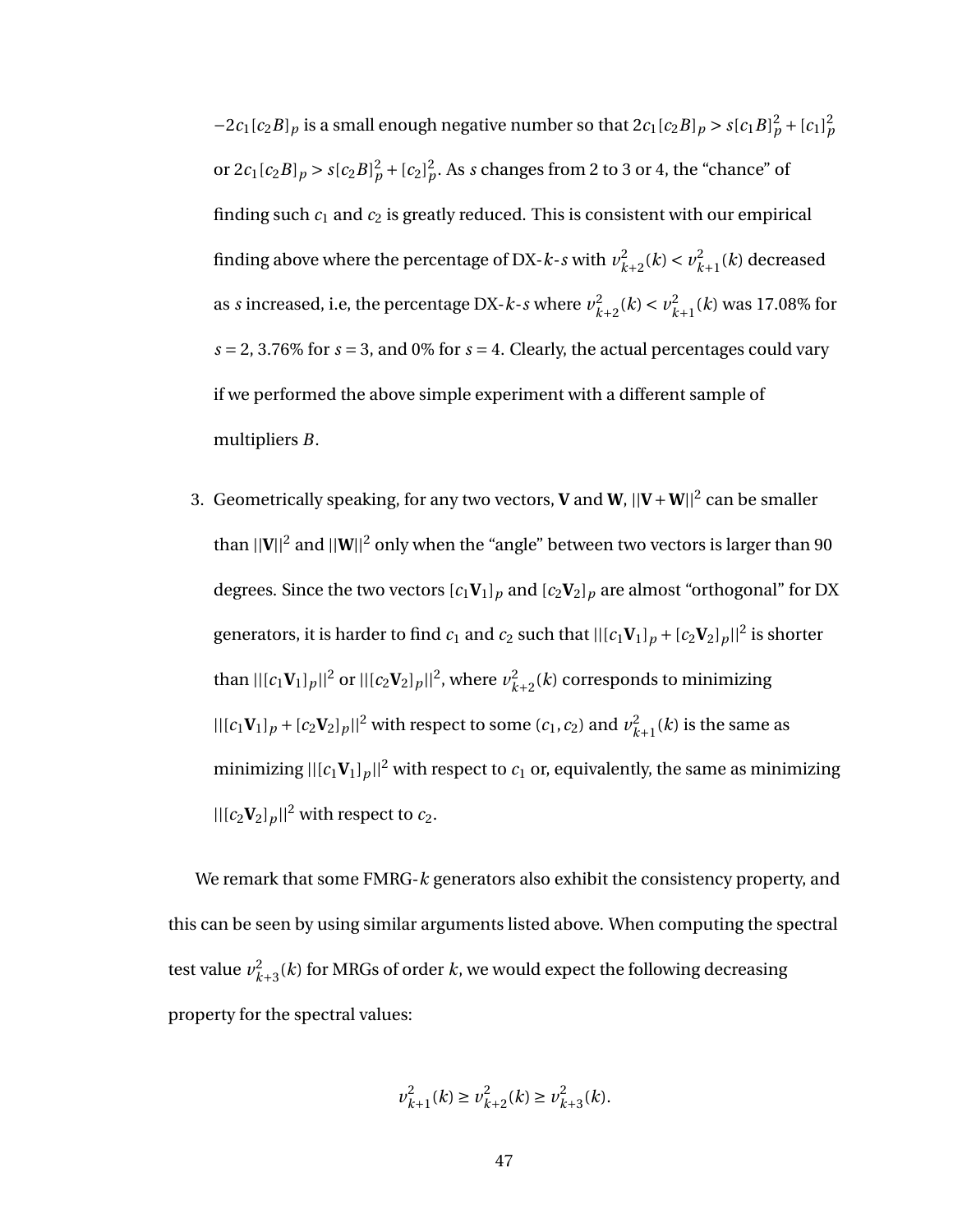Using the same geometric arguments, however, the consistency property extends to  $v_{k+3}^2(k)$  for DX-*k*-*s* generators. Indeed, among the 5000 *B*'s tested, there is 100% "consistency" between the values of  $v_{k+2}^2(k)$  and  $v_{k+3}^2(k)$  for all DX-*k*-*s* generators. In fact, the consistency property is expected to hold for  $v^2_{k+d}(k)$  for several dimensions beyond *k* until there is a change in relative relationship on the "angles" (inner-products) among these vectors of  $V_1, V_2, \ldots, V_d$ .

For several dimensions beyond *k*, MRGs with the consistency property will have the exact same spectral value. Therefore, MRGs with the consistency property are easier to rank for a given order *k* (and modulus *p*). If a set of MRGs all have the consistency property, then the one with the best spectral test value in dimension  $k + 1$  will be the best for several dimensions beyond *k*. This is not true for MRGs in general where an MRG with the best spectral test value in dimension  $k+1$  can have a worse spectral value in dimension  $k+2$  (see, e.g., Knuth, 1998).

In the next section, we search for "better" FMRG-*k* and DX-*k*-*s* generators by screening for multipliers *B* such that the generator has a spectral test value smaller than a pre-specified cutoff and possesses the consistency property.

#### <span id="page-56-0"></span>**3.5 List of better FMRG-***k* **and DX-***k***-***s* **generators**

We use the proposed algorithm in Section [3.3](#page-45-0) to search for "better" FMRG-*k* and DX-*k*-*s* generators. Recently, Deng et al. (2012a, 2012b) found several FMRG-*k* and DX-*k*-*s* generators of large orders. While these generators have the equi-distribution property up to dimension *k*, several of these generators have poor spectral test values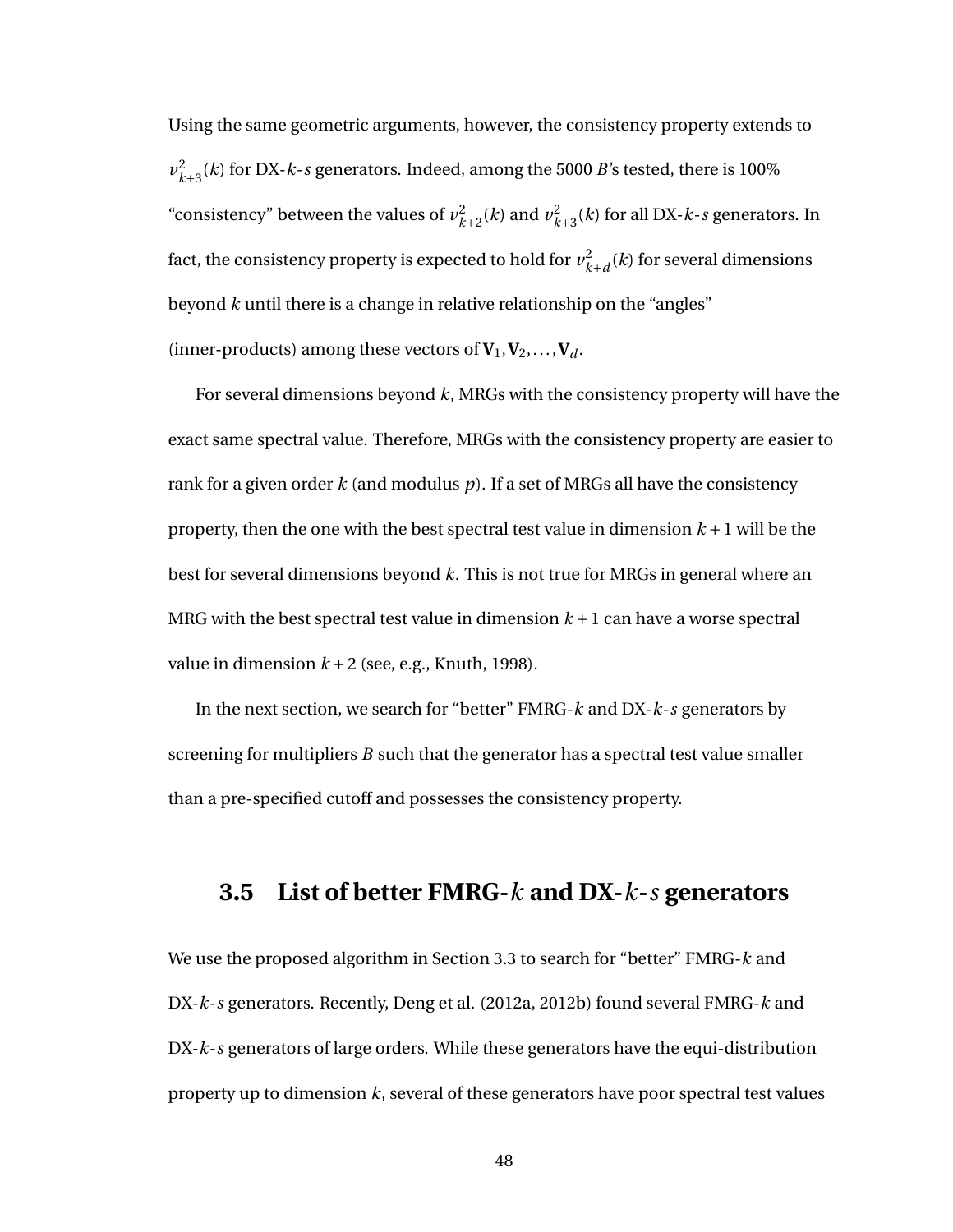for dimensions *t* beyond *k*. Using the algorithm in Section [3.3,](#page-45-0) we searched for a new set of FMRG- $k$  and DX- $k$ -*s* generators with reasonably good spectral distances  $d_{k+1}(k)$ . We remark that computing the spectral distance is much easier than finding a generator with the maximum period. Therefore, we first screened potential multipliers for a spectral distance  $d_{k+1}(k)$  below a pre-specified bound (say, 3e-05 or 2e-05) and verified that the generator possessed the consistency property. After passing these two checks, then we proceeded to check whether the generator had the maximum period using methods described in Deng et al. (2012a, 2012b). Table [1](#page-58-0) through Table [4](#page-61-0) list "better" FMRG-*k* and DX-*k*-*s* generators.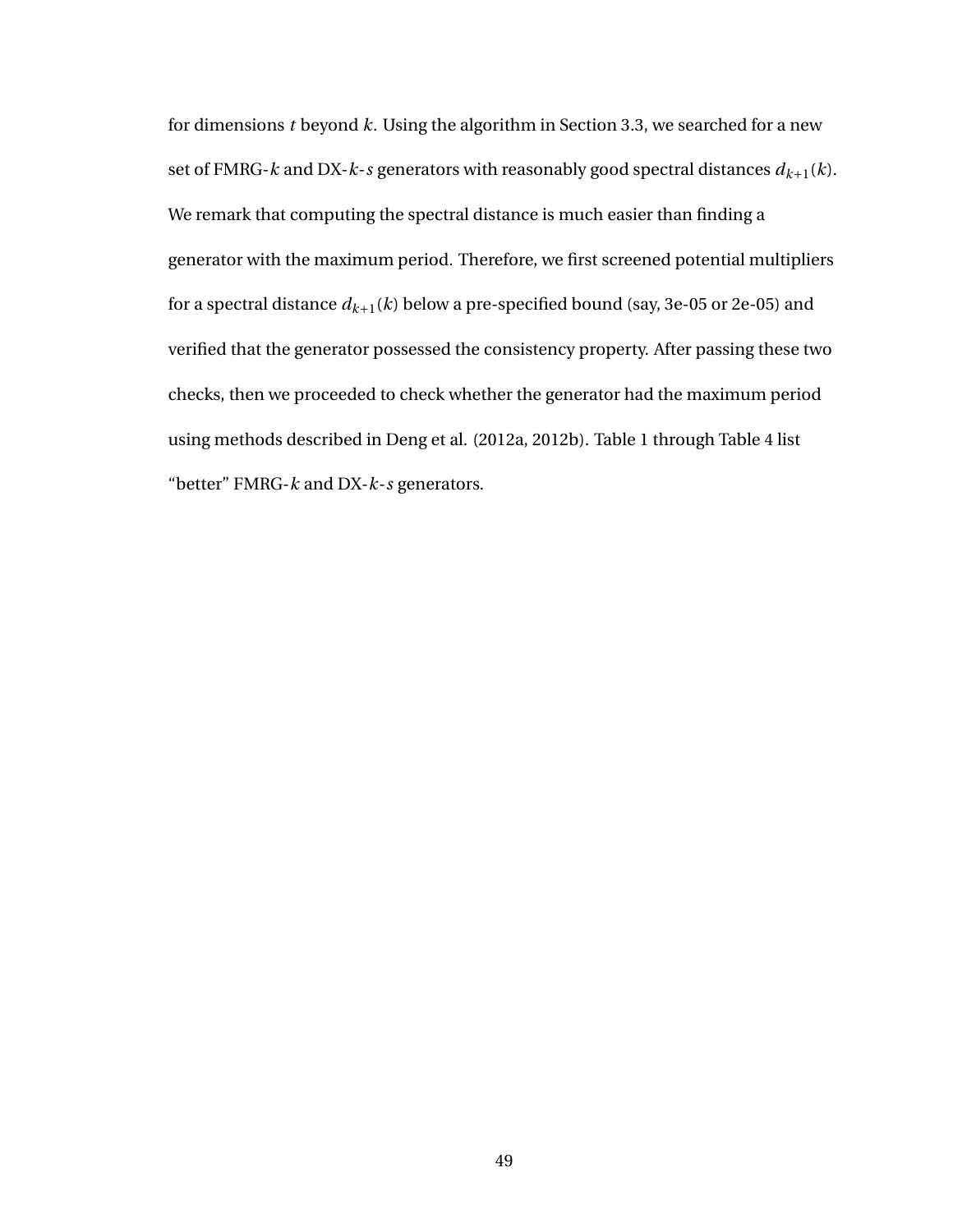<span id="page-58-0"></span>

| ≈                   | ₽          |                     |                                        | FMRG-k              |                                     |                    |                                         | $DX-k-2$           |                 |
|---------------------|------------|---------------------|----------------------------------------|---------------------|-------------------------------------|--------------------|-----------------------------------------|--------------------|-----------------|
|                     |            | $-2^{20}$<br>V<br>B | $d_{k+1}(k)$                           | $-2^{30}$<br>٧<br>B | $d_{k+1}(k)$                        | $2^{20}$<br>ν<br>B | $d_{k+1}(k)$                            | $2^{30}$<br>ν<br>B | $d_{k+1}(k)$    |
| 47                  | 214748364  | 1047527             | $1.87e-05$                             | 1073719468          | $2.24e-05$                          | 1047104            | $.98e-05$<br>$\overline{\phantom{0}}$   | 1073718369         | $1.90e-05$      |
| 643                 | 214748364  | 1047252             | $.91e-0.5$<br>$\overline{\phantom{0}}$ | 073718413           | $2.14e-05$                          | 1048207            | $2.00e-05$                              | 107369059          | $1.91e-05$      |
| 1597                | 214748364  | 016724              | $.22e-05$<br>$\sim$                    | 1073716054          | 1.94e-05                            | 777051             | $.90e - 05$<br>$\overline{\phantom{0}}$ | 4<br>107371847     | 1.97e-05        |
| 7499<br>20897       | 2147483647 | 967501              | $.91e-05$                              | 1073708416          | $2.16e-05$                          | 336838             | .87e-05<br>$\overline{\phantom{0}}$     | 5<br>107338182     | 1.84e-05        |
|                     | 2147483647 | 820866              | $.17e-05$<br>$\mathbf{c}$              | 1073616009          | <b>5e-05</b><br>Г.<br>$\sim$        | 1028880            | 57e-05<br>$\sim$                        | 1073658320         | $-28e-05$<br>۲Ö |
| 101                 | 2147400803 | 1047864             | $2.16e-05$                             | 1073678105          | $24e-05$<br>$\overline{\mathbf{C}}$ | 1048093            | $.90e - 05$                             | 1073677156         | $.99e - 05$     |
| 211                 | 2146642319 | 1047749             | $2.02e-05$                             | 07372171            | $1.97e-05$                          | 044526             | $.83e-05$                               | 1073719650         | $.81e-05$       |
|                     | 2147431103 | 1045846             | $1.87e-05$                             | 107369179           | $2.10e-05$                          | 047799             | $.92e - 05$                             | 1073692149         | $.99e-05$       |
| 401                 | 2147426459 | 1048196             | 2.14e-05                               | 1073689547          | $2.11e-05$                          | 1033380            | $.92e-05$                               | 1073689977         | 1.91e-05        |
| 503                 | 2147309159 | 1048331             | 2.14e-05                               | 1073720383          | $12e-05$<br>$\mathbf{a}$            | 1022698            | $.79e-05$                               | 1073679109         | $.84e-05$       |
| 601                 | 2146156163 | 1043822             | $.91e-05$                              | 073719452           | $1.92e-05$                          | 042172             | $.00e - 05$<br>$\overline{\mathsf{N}}$  | 1073712188         | $.96e-05$       |
| <b>Z01</b>          | 2147262983 | 1046874             | .86e-05                                | 1073717689          | $2.21e-05$                          | 040476             | .89e-05<br>89e-05                       | 1073680615         | $.82e-05$       |
| 809                 | 2145472859 | 1043034             | $.08e-05$<br>$\sim$                    | 1073719786          | $2.08e-05$                          | 985209             |                                         | ഥ<br>107370637     | $2.00e-05$      |
| 907                 | 2143082759 | 1046522             | 1.83e-05                               | 1073721128          | 2.14e-05                            | 1032051            | .98e-05                                 | 107371887          | 1.92e-05        |
| 1009                | 2145114779 | 1045259             | 2.15e-05                               | 1073716427          | 1.99e-05                            | 1014011            | $.95e - 05$                             | 107368301          | $.98e-05$       |
|                     | 2140167287 | 1045590             | $2.12e-05$                             | 073708831           | $2.04e-05$                          | 1028217            | 91e-05                                  | 1073718798         | $93e-05$        |
| $\frac{1103}{1301}$ | 2146369943 | 1044395             | 2.16e-05                               | 073711360           | $2.18e-05$                          | 1034308            | .86e-05                                 | 1073634611         | 96e-05          |
|                     | 2146412747 | 1038695             | $2.08e-05$                             | 1073714389          | $2.03e-05$                          | 1019650            | .91e-05<br>89e-05                       | 1073694173         | $.84e-05$       |
| 1409                | 2143163459 | 1023942             | $.89e-05$                              | 073721338           | $1.93e-05$                          | 1015803            |                                         | 1073653955         | $2.00e-05$      |
| 1511                | 2144712443 | 1027601             | $.91e-05$                              | 1073703279          | $2.16e-05$                          | 1033442            | $.99e - 05$                             | 1073711638         | $.96e - 05$     |
| 1601                | 2147114687 | 1048172             | $.15e-05$<br>$\sim$                    | 073706909           | 1.93e-05                            | 1030332            | $.93e - 05$                             | 1073631425         | $.89e-05$       |
| 1709                | 2146451207 | 1037856             | .96e-05                                | 073711506           | $2.17e-05$                          | 1001582            | $99e - 05$                              | 073379700          | $.99e - 05$     |
| 1801                | 2141694407 | 1026509             | $.22e-05$                              | 073702501           | 1.97e-05                            | 1040074            | $.99e-05$                               | 107368866          | $.93e-05$       |
| 1901                | 2147216327 | 1047198             | $.92e - 05$                            | 1073719969          | 1.76e-05                            | 1002056            | 88e-05                                  | 1073576432         | $.95e-05$       |
| 2003                | 2147438687 | 1040900             | 95e-05                                 | 073694634           | $02e-05$                            | 964935             | 86e-05                                  | 1073695597         | .84e-05         |
| 2111                | 2143947263 | 1048318             | $.90e - 0.5$                           | 073719627           | 1.96e-05                            | 1023929            | $.85e-05$                               | 1073516503         | $.84e-05$       |
| 2203                | 2141440559 | 1041675             | 89e-05                                 | 073709809           | $1.77e-05$                          | 1034145            | 88e-05                                  | 073687710          | $.95e-05$       |
| 2309                | 2147143463 | 1046953             | $.76e-0.5$                             | 073719650           | $2.16e-05$                          | 980142             | $79e-05$                                | 073716624          | $91e-05$        |
| 241                 | 2138227199 | 1046643             | $.05e-05$<br>$\sim$                    | 1073720277          | $2.02e-05$                          | 960701             | $.91e-0.5$                              | 1073681521         | .84e-05         |

Table 1: List of FMRG-k and DX-k-2 with  $B < 2^{20}$  and  $B < 2^{30}$  and their spectral distance  $d_{k+1}(k)$ Table 1: List of FMRG-*k* and DX-*k*-2 with  $B < 2^{20}$  and  $B < 2^{30}$  and their spectral distance  $d_{k+1}(k)$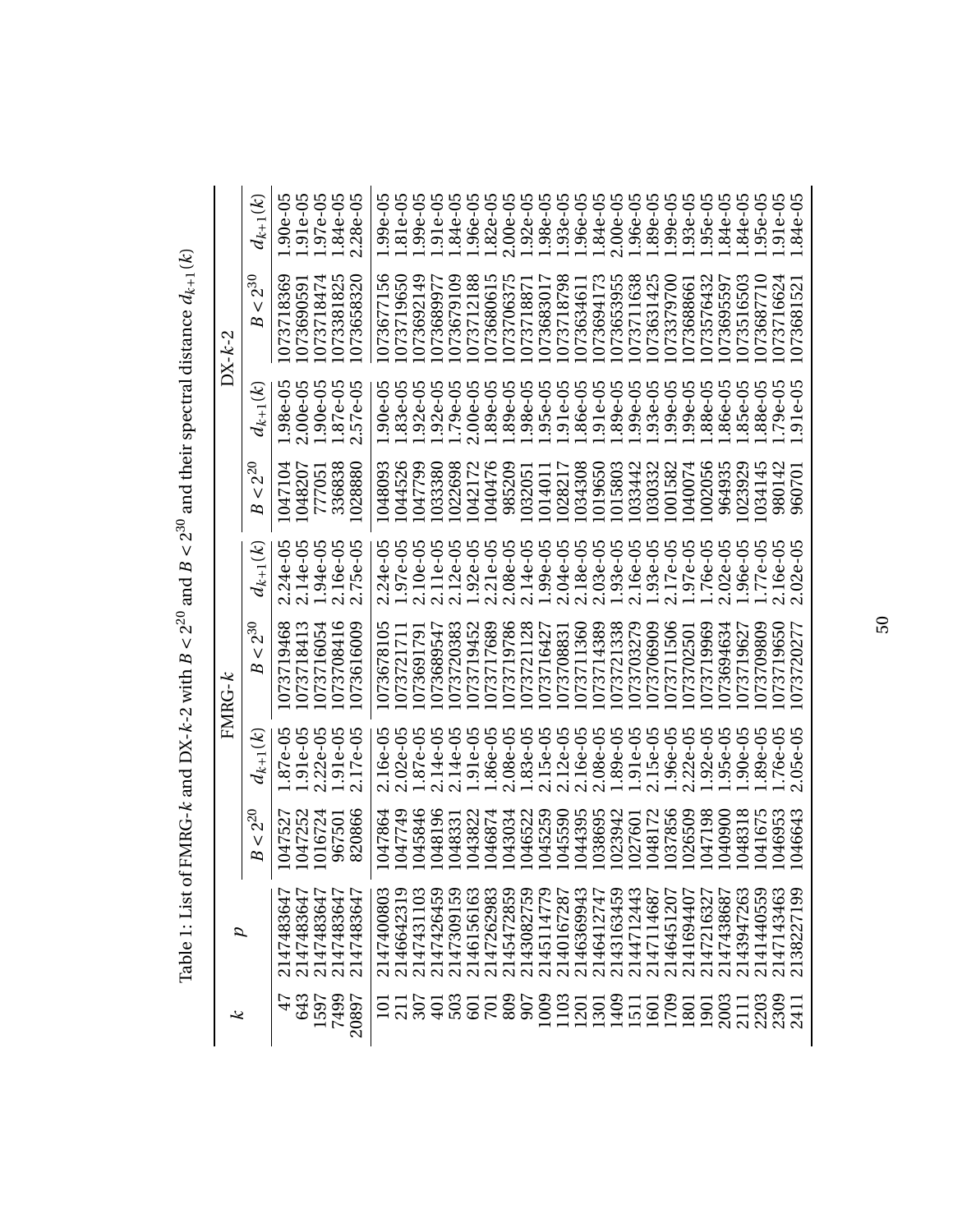| ⊻     |            |                         |                     | $FMRG-K$                |                            |                              |                                  | $DX - k - 2$            |              |
|-------|------------|-------------------------|---------------------|-------------------------|----------------------------|------------------------------|----------------------------------|-------------------------|--------------|
|       |            | $2^{20}$<br>$\vee$<br>B | $d_{k+1}(k)$        | $2^{30}$<br>$\vee$<br>B | $d_{k+1}(k)$               | $2^{\overline{2}}$<br>٧<br>B | $d_{k+1}(k)$                     | $2^{30}$<br>$\vee$<br>B | $d_{k+1}(k)$ |
| 2503  | 2133944399 | 1045562                 | $2.10e-05$          | 1073719199              | $1.90e-05$                 | 1039452                      | $1.87e-05$                       | 1073702140              | $1.92e-05$   |
| 2609  | 213867196  | 1032235                 | $2.15e-05$          | 1073719690              | $1.91e-05$                 | 921424                       | 1.94e-05                         | 1073719923              | $1.89e-05$   |
| 2707  | 2146370063 | 1048221                 | $1.80e-05$          | 1073697994              | $2.19e-05$                 | 923007                       | $2.00e-05$                       | 1073642864              | $1.99e-05$   |
| 2801  | 2146388039 | 1040902                 | $.07e-05$<br>$\sim$ | 1073721289              | $1.87e-05$                 | 1029014                      | 1.87e-05                         | 107371577               | $1.98e-05$   |
| 2903  | 2133427823 | 1048504                 | $1.97e-05$          | 1073720598              | $1.88e-05$                 | 620667                       | $2.00e-05$                       | 1073655527              | $.89e-05$    |
| 3001  | 2144425247 | 1048008                 | $2.18e-05$          | 1073693367              | $2.24e-05$                 | 973895                       | $.90e - 05$                      | 107353123               | $.85e-05$    |
| 3109  | 2140742519 | 1028657                 | 1.88e-05            | 1073702701              | $2.14e-05$                 | 842603                       | $.91e - 05$                      | 1073609758              | $.98e - 05$  |
| 3203  | 2142764759 | 1038126                 | $.19e-05$<br>$\sim$ | 1073707984              | $2.19e-05$                 | 1045174                      | $.83e-05$                        | 1073494301              | $.87e-05$    |
| 3301  | 2132602463 | 1029102                 | $.98e-05$           | 1073700259              | $2.21e-05$<br>$\mathbf{C}$ | 927480                       | $.94e-05$                        | 1073599925              | $.84e-05$    |
| 3407  | 2141240639 | 1025440                 | $.83e-0.5$          | 1073720463              | $1.85e-05$                 | 1036658                      | $.82e-05$                        | 1073570507              | $.97e-05$    |
| 3511  | 2146070687 | 1044201                 | $.76e-05$           | 1073699334              | $1.87e-05$                 | 931391                       | $.82e - 05$                      | 1073696749              | $.96e - 05$  |
| 3607  | 2146457063 | 1016279                 | $.02e-05$<br>$\sim$ | 1073716724              | $1.77e-05$                 | 1000578                      | $2.00e-05$                       | 1073593347              | $.98e - 05$  |
| 3701  | 2135907023 | 1025699                 | $21e-05$<br>C       | 1073715028              | $2.00e-05$                 | 1002227                      | $.98e - 05$                      | 1073619234              | $.86e - 05$  |
| 3803  | 2115425519 | 1012956                 | $.78e-0.5$          | 1073713780              | $2.07e-05$                 | 1044969                      | $.96e - 05$                      | 1073715220              | $.89e-05$    |
| 3907  | 2130101999 | 1017573                 | $.88e-05$           | 1073697705              | 1.84e-05                   | 980525                       | .96e-05                          | 1073545500              | $1.89e - 05$ |
| 4001  | 2143071167 | 1044560                 | $.85e-05$           | 1073666248              | $2.18e-05$                 | 694433                       | $.98e - 05$                      | 1073431583              | 1.99e-05     |
| 5003  | 2146224359 | 1033689                 | $.81e - 05$         | 1073727083              | $2.11e-05$                 | 1033485                      | $.47e - 05$<br>$\mathbf{\Omega}$ | 1073741516              | $2.14e-05$   |
| 6007  | 2137498943 | 1035429                 | 2.16e-05            | 1073737595              | 1.94e-05                   | 1015366                      | 1.84e-05                         | 1073682415              | 1.87e-05     |
| 7001  | 2146873559 | 1010706                 | 2.15e-05            | 1073709808              | $1.79e-05$                 | 954617                       | $2.69e - 05$                     | 1073720260              | $2.30e-05$   |
| 8009  | 2142326903 | 1041446                 | $.05e-05$<br>Ć      | 1073717208              | $2.46e-05$                 | 960779                       | 2.18e-05                         | 1073724902              | $2.35e-05$   |
| 9001  | 2140247399 | 1045508                 | $.37e-05$           | 073737583               | 2.44e-05                   | 1029903                      | $2.37e-05$                       | 1073682825              | $2.30e - 05$ |
| 0007  | 2147051903 | 954436                  | $.90e-05$           | 1073688561              | $2.09e-05$                 | 987064                       | $2.15e-05$                       | 1073702542              | $2.17e-05$   |
| .1003 | 2146207223 | 1006998                 | $93e-05$            | 1073664067              | 1.81e-05                   | 1047362                      | 2.74e-05                         | 1073730907              | 2.47e-05     |
| 12007 | 2109950867 | 990386                  | $2.75e-05$          | 073714070               | $.93e-05$                  | 879930                       | $2.13e-05$                       | 1073692289              | 2.41e-05     |
| 3001  | 2147191153 | 1034426                 | $06e-05$<br>c       | 1073566489              | $1.91e-05$                 | 827268                       | $.06e - 05$                      | 1073621150              | 2.34e-05     |
| 14009 | 2146857347 | 1046516                 | 66e-05              | 1073730141              | 2.74e-05                   | 1041819                      | $.20e-0.5$                       | 1073738204              | 13e-05       |
| 15013 | 2138487383 | 1030728                 | $98e-05$            | 1073724930              | $1.85e-05$                 | 993180                       | $2.13e-05$                       | 1073723417              | 1.93e-05     |
| 20011 | 212135170  | 938904                  | $.32e-05$           | 1073528611              | 2.44e-05                   | 687847                       | $2.24e-05$                       | 073460800               | $2.11e-05$   |
| 25013 | 2135944739 | 1007372                 | 1.91e-05            | 1073707771              | $2.06e-05$                 | 969323                       | $2.15e-05$                       | 1073692717              | 2.56e-05     |

Table 2: List of FMRG- $k$  and DX- $k$ -2 with  $B < 2^{20}$  and  $B < 2^{30}$  and their spectral distance  $d_{k+1}(k)$ Table 2: List of FMRG-*k* and DX-*k*-2 with  $B < 2^{20}$  and  $B < 2^{30}$  and their spectral distance  $d_{k+1}(k)$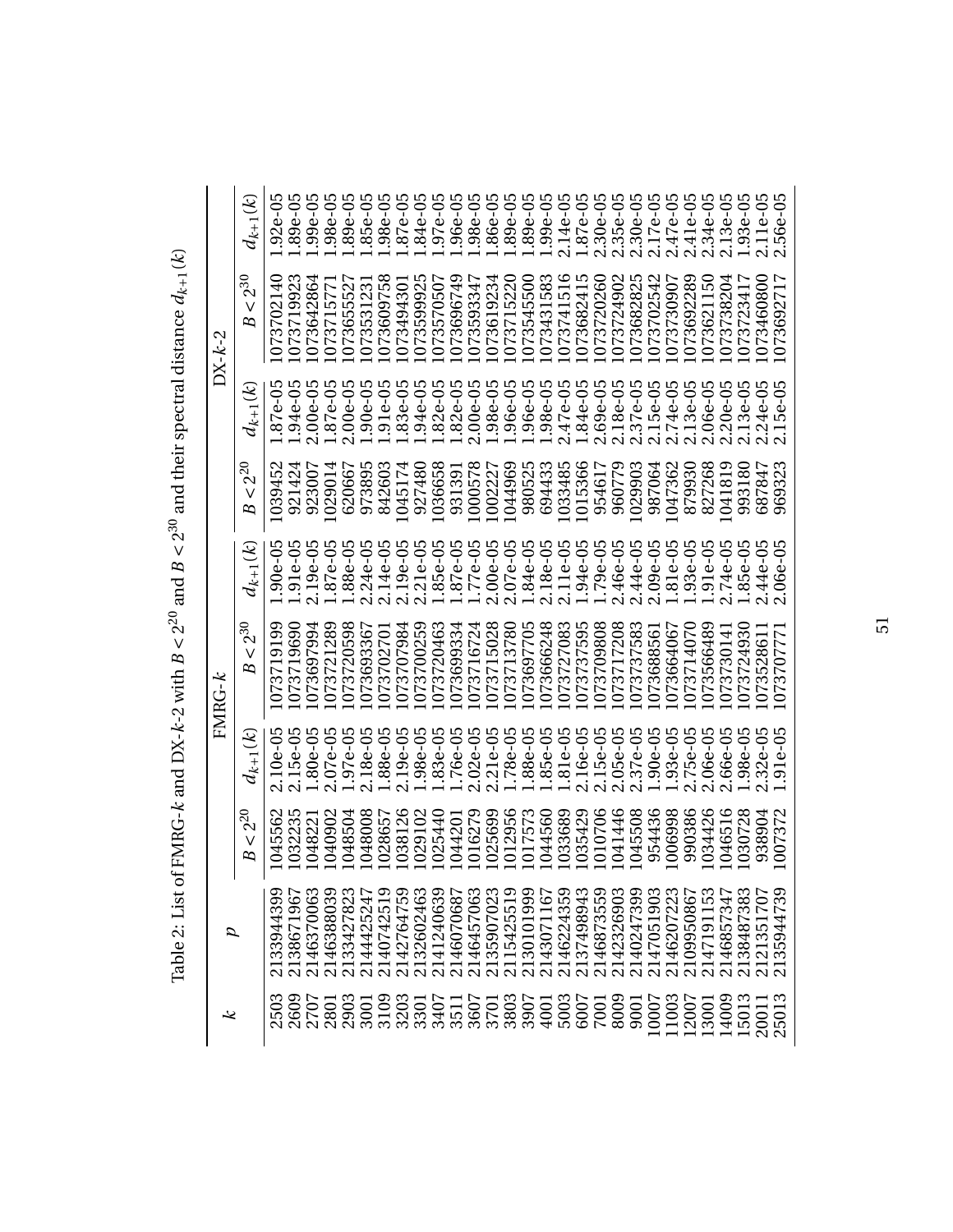|                                                                                                                                                                                                                               |          | $d_{k+1}(k)$             | $1.45e-05$ | 1.48e-05             | 1.49e-05   | 1.46e-05                               | 1.97e-05   | $1.49e-05$       | 1.48e-05       | 1.46e-05                  | 1.49e-05        | 1.50e-05                       | 1.49e-05       | 1.48e-05                     | 1.48e-05   | 1.46e-05       | 1.49e-05   | 1.46e-05   | 1.49e-05                                             | 1.48e-05               | 1.47e-05   | $1.50e-05$ | $1.47e-05$ | 1.45e-05    | 1.47e-05   | 1.48e-05          | $1.49e-05$ | l.47e-05       | 1.44e-05   | $1.46e - 05$        | 1.49e-05   |
|-------------------------------------------------------------------------------------------------------------------------------------------------------------------------------------------------------------------------------|----------|--------------------------|------------|----------------------|------------|----------------------------------------|------------|------------------|----------------|---------------------------|-----------------|--------------------------------|----------------|------------------------------|------------|----------------|------------|------------|------------------------------------------------------|------------------------|------------|------------|------------|-------------|------------|-------------------|------------|----------------|------------|---------------------|------------|
| with construction of the continuum of the control of the control of the control of the control of the control of the control of the control of the control of the control of the control of the control of the control of the | $DX-k-4$ | $2^{30}$<br>$\vee$<br>B  | 1073710999 | ∞<br>107363057       | 1073555198 | ∞<br>107288581                         | 1073718732 | 1073719687       | 1073716794     | 1073605522                | တ<br>107369517  | $\mathbf{\Omega}$<br>107368753 | 1073623410     | 1073712974                   | 1073687422 | 1073528220     | 1073606414 | 107366387  | 1073700353                                           | 1073675769             | 1073402202 | 107322261  | 1073511216 | 107357030   | 1073687233 | 1073402948        | 107308140  | 1073414834     | 107359972  | 1073633650          | 1073708619 |
|                                                                                                                                                                                                                               |          | $d_{k+1}(k)$             | $.50e-05$  | 1.46e-05             | 1.49e-05   | 1.83e-05                               | $-36e-05$  | $1.47e-05$       | 1.49e-05       | 1.49e-05                  | 1.43e-05        | 1.46e-05                       | 1.48e-05       | 1.43e-05                     | 1.50e-05   | 1.45e-05       | 1.45e-05   | $.49e-05$  | $.46e-05$                                            | 1.49e-05               | 1.47e-05   | 1.48e-05   | $.45e-05$  | $1.50e-05$  | 1.49e-05   | 1.44e-05          | 1.48e-05   | $.48e-05$      | $.49e-05$  | $.44e-05$           | $.47e-05$  |
|                                                                                                                                                                                                                               |          | $2^{19}$<br>$\vee$<br>B  | ഥ<br>50067 | 374621               | 351486     | 519708                                 | 514809     | 508951           | 522067         | 523974                    | 520121          | 484552                         | 515881         | 493716                       | 392650     | 467541         | 409391     | 443332     | 429035                                               | 263182<br>257155       |            | 504720     | 485162     | 158921      | 392186     | 193527            | 33799      | 511415         | 403080     | 240647              | 126843     |
| $\sim$ $\sim$ $\sim$ $\sim$                                                                                                                                                                                                   |          | $d_{k+1}(k)$             | $.64e-05$  | $1.62e-05$           | 1.73e-05   | $1.72e-05$                             | $2.14e-05$ | L.74e-05         | $1.66e-05$     | $1.72e-05$                | L.68e-05        | L.64e-05                       | 1.74e-05       | $1.72e-05$                   | 1.63e-05   | $1.72e-05$     | $1.68e-05$ | $.66e-05$  | $1.72e-05$                                           | $1.72e-05$             | $1.62e-05$ | 1.61e-05   | $.58e-05$  | $.70e-05$   | 1.61e-05   | $1.71e-05$        | $1.74e-05$ | $.72e-05$      | $.73e-05$  | $.74e-05$           | $.69e-05$  |
| ן<br>י                                                                                                                                                                                                                        | $DX-k-3$ | $-2^{30}$<br>$\vee$<br>B | 1073721764 | 1073720605           | 1073676583 | 1073512119                             | 1073546709 | 1073721359       | 1073716159     | 1073695949                | 1073683219      | 1073718398                     | 1073718565     | 1073705319                   | 1073718045 | 1073717140     | 1073713141 | 1073707666 | 1073708180                                           | 1073708245             | 1073662387 | 1073708454 | 1073695970 | 1073703115  | 1073710164 | 1073708038        | 1073697033 | 1073634269     | 1073649719 | 1073643091          | 1073696807 |
| $\frac{1}{2}$                                                                                                                                                                                                                 |          | $d_{k+1}(k)$             | $.71e-05$  | $1.71e-05$           | $.58e-05$  | $.67e-05$                              | $.81e-05$  | $1.73e-05$       | ഥ<br>$1.67e-0$ | $.73e-05$                 | $.55e-0.$       | $1.71e-05$                     | m<br>$1.70e-0$ | ഥ<br>$.65e-0$                | $.65e-05$  | $.67e-05$      | $.62e-05$  | $.71e-05$  | $.67e-05$                                            | $.62e-05$              | $.69e-05$  | $.73e-0.5$ | $.65e-05$  | $.66e - 05$ | $.67e-05$  | $.67e-05$         | $.74e-05$  | $.69e-05$      | $.70e-0.5$ | $.71e-05$           | $.65e-05$  |
|                                                                                                                                                                                                                               |          | $2^{19}$<br>$\vee$<br>B  | 52343      | 515035               | 494876     | 458125                                 | 88085      | 519060           | 524256         | 522571                    | 521532          | 517960                         | 516820         | 503998                       | 498800     | 496916         | 521562     | 499560     | 495592                                               | 518942                 | 523322     | 507002     | 427322     | 512537      | 505746     | 467917            | 519539     | 517247         | 463037     | 524185              | 497168     |
| י<br>נו<br>ייה ה                                                                                                                                                                                                              |          |                          | 21474836   | 47<br>77<br>21474836 |            | 2147483647<br>2147483647<br>2147483647 |            | 03<br>21474008   | 21466423       | $\frac{9}{2}$<br>21474311 | 888<br>21474264 | 21473091                       | 21461561       | 83<br>214726298<br>214547285 | BS.        | 59<br>21430827 | 21451147   |            | 2145114779<br>2140167287<br>2146369943<br>2146412747 | 214641274<br>214316345 | 59         | 21447124   | 21471146   | 21464512    | 21416944   | 22223<br>21472163 | 21474386   | 38<br>21439472 | 21414405   | 214714346           | 89         |
|                                                                                                                                                                                                                               | ぺ        |                          | 47         | 643                  | 1597       | 7499                                   | 20897      | $\overline{101}$ | 211            |                           |                 |                                |                | <b>433558</b>                |            | 907            | 1009       | 1103       | 1201                                                 | 1301                   | 1409       | 1511       | 1601       | 1709        | 1801       | <b>1901</b>       | 2003       |                |            | 211<br>2203<br>2411 |            |

Table 3: List of DX-k-3 and DX-k-4 with  $B < 2^{19}$  and  $B < 2^{30}$  and their spectral distance  $d_{k+1}(k)$ Table 3: List of DX-*k*-3 and DX-*k*-4 with  $B < 2^{19}$  and  $B < 2^{30}$  and their spectral distance  $d_{k+1}(k)$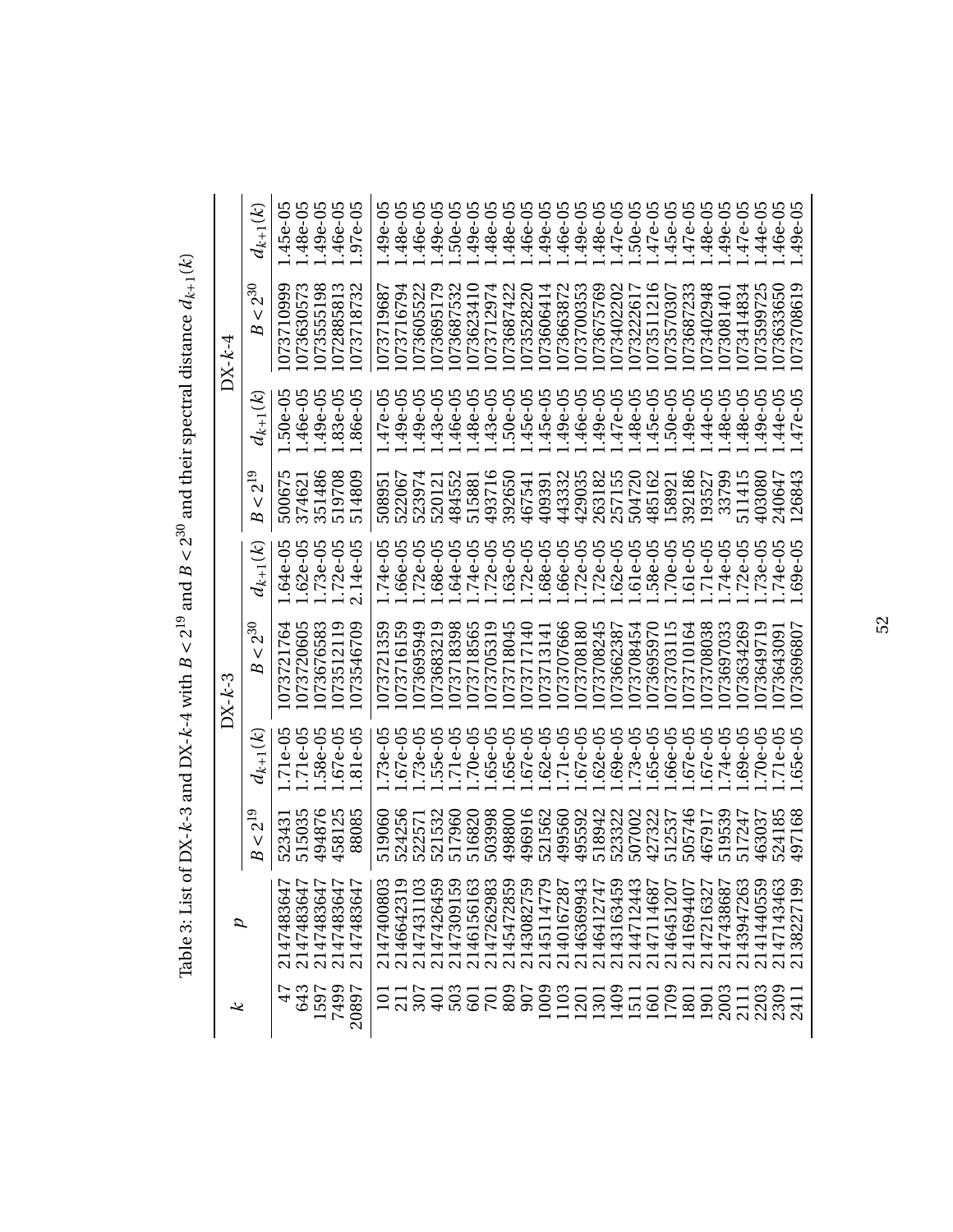|                                                                                                                                                                                                                                                                |                          |                        | $DX-k-3$                     |              |                          |              | $DX - k - 4$             |              |
|----------------------------------------------------------------------------------------------------------------------------------------------------------------------------------------------------------------------------------------------------------------|--------------------------|------------------------|------------------------------|--------------|--------------------------|--------------|--------------------------|--------------|
|                                                                                                                                                                                                                                                                | $\sim\!2^{19}$<br>B      | $d_{k+1}(\mathcal{K})$ | $2^{30}$<br>$\vee$<br>B      | $d_{k+1}(k)$ | $-2^{19}$<br>$\vee$<br>B | $d_{k+1}(k)$ | $-2^{30}$<br>$\vee$<br>B | $d_{k+1}(k)$ |
| $\begin{smallmatrix} 2133944399\\ 138671967\\ 16570063\\ 2146370063\\ 214425247\\ 214425247\\ 214425247\\ 214427647\\ 214637063\\ 214442524\\ 214074251\\ 214127647\\ 21407063\\ 214127647\\ 21407063\\ 21412405\\ 21412405\\ 21413907023\\ 2141390701\\ 2141$ | 469703                   | $.67e-05$              | 1073721366                   | $.63e-05$    | 429166                   | $.48e-05$    | 1073440776               | $.45e-05$    |
|                                                                                                                                                                                                                                                                | 478085                   | $.64e-05$              | $\mathbf{\sim}$<br>107365747 | $.61e-05$    | 493819                   | $.49e-05$    | 1073687130               | $.48e-05$    |
|                                                                                                                                                                                                                                                                | 52222                    | $.63e-05$              | 1073713190                   | 56e-05       | 465462                   | $.44e-05$    | 4<br>107357501           | $.49e-05$    |
|                                                                                                                                                                                                                                                                | 516134                   | $.61e-05$              | 1073665827                   | $.69e - 05$  | 470279                   | $.44e-05$    | 1073556130               | $.46e-05$    |
|                                                                                                                                                                                                                                                                | 499182                   | $.72e-05$              | 1073700199                   | $.70e-05$    | 504081                   | $.49e-05$    | 1073542942               | $.46e-05$    |
|                                                                                                                                                                                                                                                                | $\mathbf{\sim}$<br>52251 | .60e-05<br>.75e-05     | 1073620638                   | $.60e-05$    | 9837                     | $.47e-05$    | 1073610508               | $.50e-05$    |
|                                                                                                                                                                                                                                                                | 425914                   |                        | 1073572260                   | $.67e - 05$  | 164379                   | $.47e-05$    | 1073613673               | $.45e-05$    |
|                                                                                                                                                                                                                                                                | 502470                   | $.72e-05$              | 1073694874                   | $.71e-05$    | 516915                   | $.47e-05$    | 1073458794               | $.45e-05$    |
|                                                                                                                                                                                                                                                                | 375801                   | $.60e-05$              | 1073697276                   | $.71e-05$    | 455177                   | $.48e-05$    | 1073371940               | 1.50e-05     |
|                                                                                                                                                                                                                                                                | 419455                   | $.71e-05$              | 1073652217                   | $.66e-05$    | 483510                   | $.49e-05$    | 1073649297               | $.48e-05$    |
|                                                                                                                                                                                                                                                                | 486256                   | $.64e-05$              | 1073623359                   | $.65e-05$    | 479412                   | $.48e-05$    | 1073525158               | $.48e-05$    |
|                                                                                                                                                                                                                                                                | 515337                   | $.75e-0.5$             | 1073658421                   | $.65e-05$    | 485302                   | $.48e-05$    | 1073397131               | $.48e-05$    |
|                                                                                                                                                                                                                                                                | 421586                   | $.71e-0.5$             | 1073559996                   | $.60e-05$    | 447339                   | $.50e - 05$  | 1073428871               | $.49e-05$    |
|                                                                                                                                                                                                                                                                | 439856                   | $.64e-05$              | 1073631777                   | $.65e-05$    | 209040                   | $.44e-05$    | 1073455831               | $.49e-05$    |
|                                                                                                                                                                                                                                                                | 491181                   | $.62e - 05$            | 1073648923                   | 1.74e-05     | 131958                   | $.46e-05$    | 1073464874               | $.47e-05$    |
|                                                                                                                                                                                                                                                                | 481746                   | $.73e-0.5$             | 1073721166                   | 1.65e-05     | 520508                   | 1.50e-05     | 1072551829               | $.48e-05$    |
|                                                                                                                                                                                                                                                                | 479985                   | $2.00e-05$             | 1073727160                   | $2.00e-05$   | 483758                   | $2.11e-05$   | 1073729995               | $.55e-05$    |
|                                                                                                                                                                                                                                                                | 474028                   | 2.19e-05               | 1073719733                   | 1.64e-05     | 519501                   | $2.04e-05$   | 1073733401               | 1.60e-05     |
|                                                                                                                                                                                                                                                                | 512813                   | .58e-05                | 1073714433                   | $.91e-05$    | 499426                   | $2.09e-05$   | 1073735327               | 1.73e-05     |
|                                                                                                                                                                                                                                                                | 469107                   | $.95e-05$              | 1073638001                   | $.94e - 05$  | 489163                   | $2.10e-05$   | 1073719175               | $2.05e-05$   |
|                                                                                                                                                                                                                                                                | 507398                   | 1.96e-05               | 1073733156                   | $.78e-05$    | 375998                   | $.67e-05$    | 1073717006               | $2.05e-05$   |
|                                                                                                                                                                                                                                                                | 515671                   | $2.42e-05$             | 1073654940                   | $.80e-05$    | 493723                   | $.97e - 05$  | 1073713517               | $2.11e-05$   |
|                                                                                                                                                                                                                                                                | 468559                   | $.19e-05$<br>$\sim$    | 1073663378                   | $.85e-05$    | 474179                   | $.70e-05$    | 1073698910               | $.46e-05$    |
|                                                                                                                                                                                                                                                                | 382970                   | $.91e-0.5$             | 1073740063                   | $.68e-05$    | 521891                   | $.65e-05$    | 1073718486               | $.47e-05$    |
|                                                                                                                                                                                                                                                                | 352845                   | $.57e-05$              | 1073695479                   | $.63e-05$    | 38507                    | $.62e-05$    | 1073737394               | 1.54e-05     |
|                                                                                                                                                                                                                                                                | 380859                   | $.69e-05$              | 1073736613                   | 1.69e-05     | 467248                   | $.89e-05$    | 107368501                | 1.99e-05     |
|                                                                                                                                                                                                                                                                | 419740                   | $.34e-05$<br>C         | 073642398                    | 2.36e-05     | ∞<br>48113               | $.64e-05$    | 1073711351               | $2.22e-05$   |
|                                                                                                                                                                                                                                                                | 404150                   | $.82e - 05$            | 1073727681                   | $.88e - 05$  | 481952                   | $.89e-05$    | 1073717310               | 1.60e-05     |
|                                                                                                                                                                                                                                                                | 222202                   | $.82e - 05$            | 1073684077                   | 1.76e-05     | 490509                   | $.90e - 05$  | 1073565806               | $.53e-05$    |

<span id="page-61-0"></span>Table 4: List of DX-k-3 and DX-k-4 with  $B < 2^{19}$  and  $B < 2^{30}$  and their spectral distance  $d_{k+1}(k)$ Table 4: List of DX-*k*-3 and DX-*k-*4 with  $B < 2^{19}$  and  $B < 2^{30}$  and their spectral distance  $d_{k+1}(k)$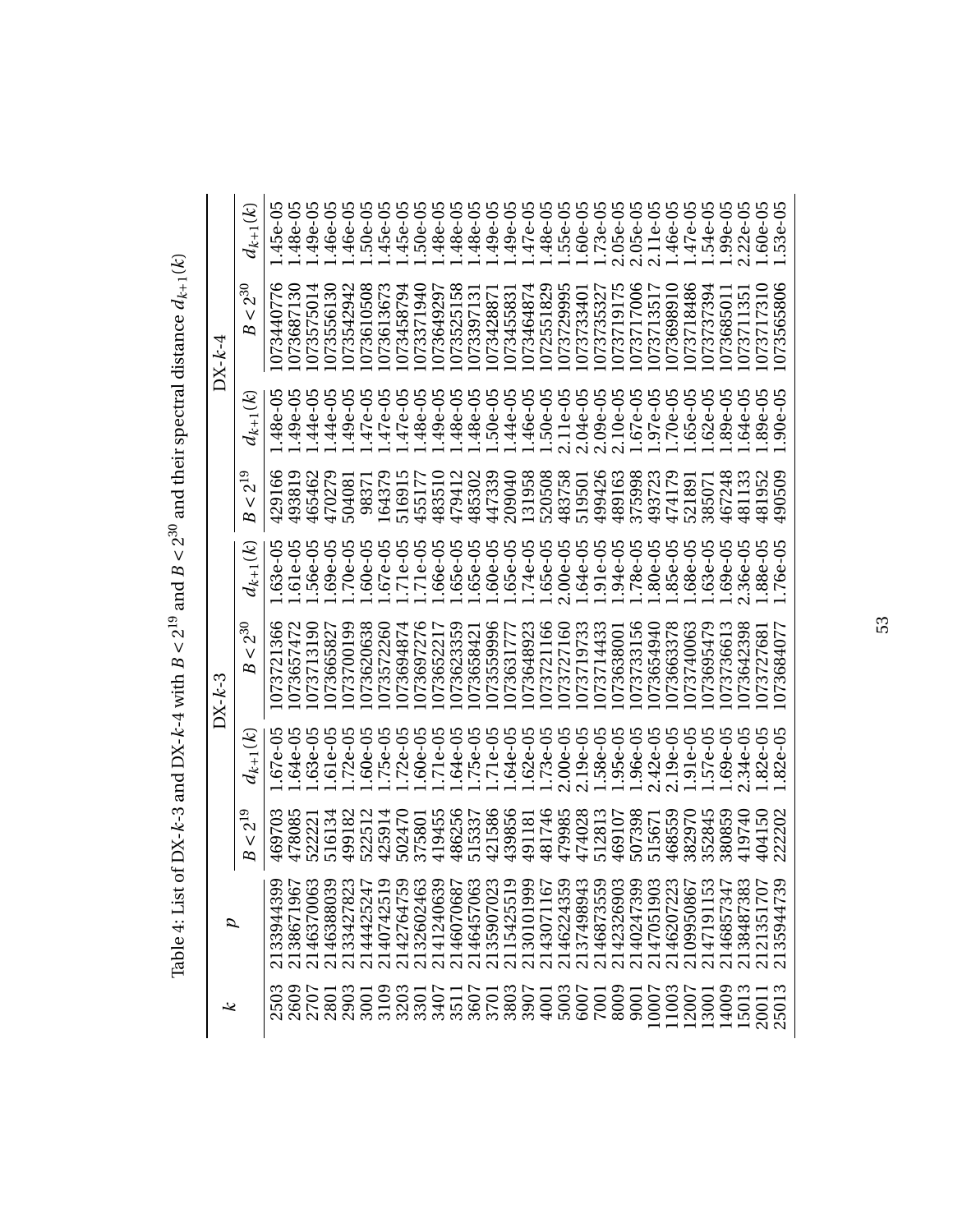# **3.6 Discussion**

Concerning testing the quality of a random number generators with a linear recurrence, Knuth (1998) said that the spectral test "is by far the most powerful test known." In this chapter, we give an intuitive, geometric explanation of how to compute the *t*-dimensional spectral test using "normal vectors" that are perpendicular to families of equidistant, parallel (*t* −1)-dimensional hyperplanes that cover all the *t*-dimensional lattice points, which are created by taking successive subsequences of output from the MRG. An algorithm is given in Section [3.3](#page-45-0) for computing the spectral test for MRGs. This algorithm is easy to implement and (for some special classes of large order MRGs with few nonzero terms) can be more efficient than the current method for computing the spectral test. Using this algorithm we observe that FMRG-*k* and DX-*k*-*s* generators have a consistency property where the spectral test value remains the same for several dimensions beyond *k*. We list "better" FMRG-*k* and DX-*k*-*s* generators that have the consistency property and relatively small spectral test values for their respective class and order *k*.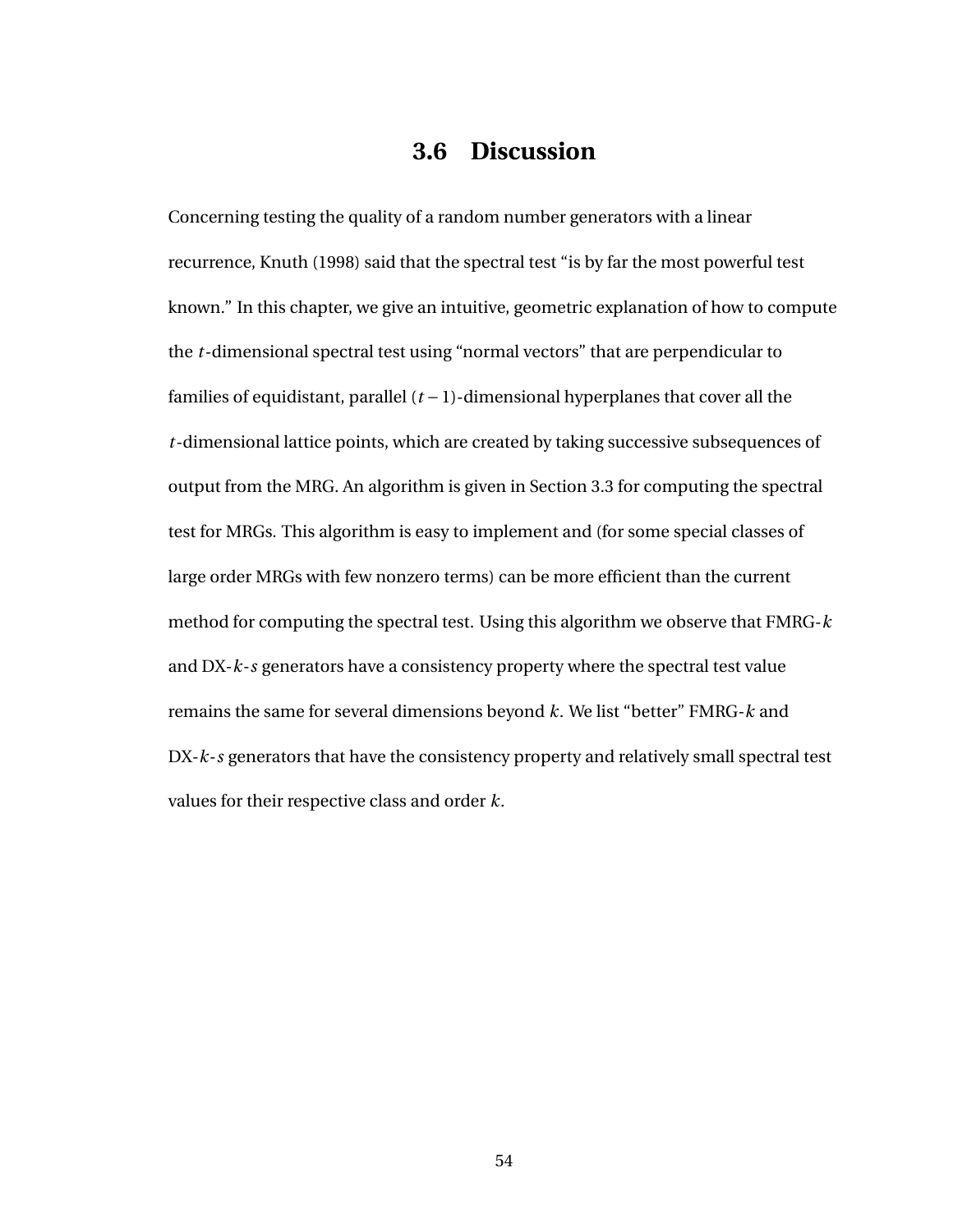# **Chapter 4**

# **Efficient and Parallel Implementation of General Multiple Recursive Generators with Many Nonzero Terms**

# **4.1 Introduction**

As explained in Section [2.2,](#page-13-0) maximum period MRGs are thought to be good random number generators. They have great empirical performance, strong statistical justification, long periods, and the equi-distribution up to order *k*. However, maximum period MRGs can be inefficient and difficult to implement in parallel. A direct implementation of the recursion could require up to *k* multiplications to produce one number. The general parallelization method in [\(2.19\)](#page-27-1) can be difficult for large *k* as it requires raising a *k* ×*k* matrix to some power. If the recursion requires up to *k* multiplications, then the AGM parallelization method in [\(2.20\)](#page-29-0) will require the same.

As we saw in Section [2.6,](#page-22-0) most research in this area has tried to side-step these difficulties by searching and implementing MRGs with some special structure such that the linear recurrence can be implemented by an MRG with few non-zero terms. Fewer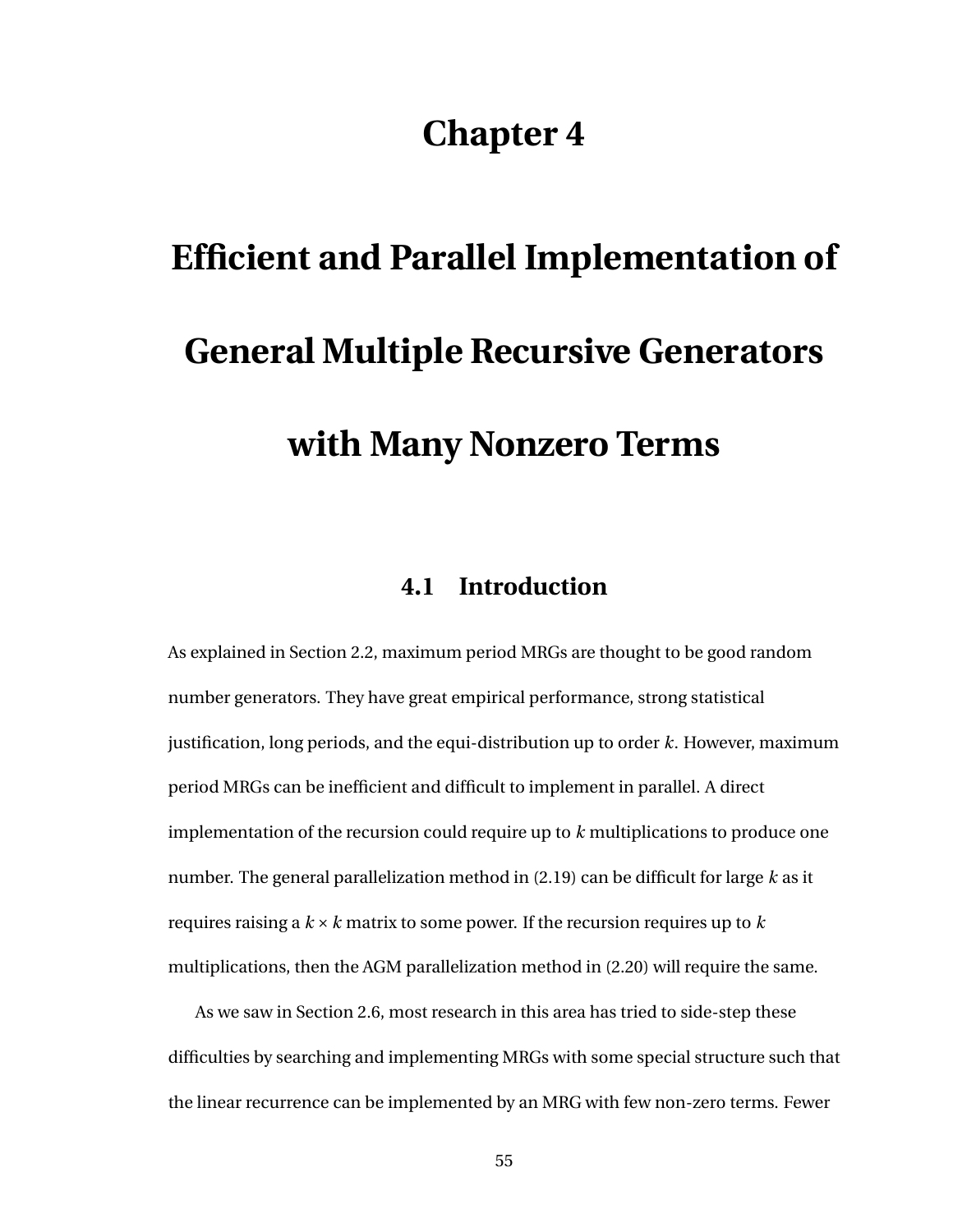non-zero terms requires fewer costly multiplications when generating the recursion. However, as Kao and Tang (1997) point out, MRGs with few nonzero have spectral distances  $d_{k+1}(k)$  that are worse than what is expected from MRGs with many nonzero terms. To have small spectral distances  $d_t(k)$  for dimension  $t > k$ , L'Ecuyer (1997) gave the necessary but not sufficient condition that the sum of squares of the MRG multipliers  $\alpha_1, \alpha_2, \ldots, \alpha_k$  in [\(2.1\)](#page-15-0) must be large.

By Theorem [1](#page-30-0) in Section [2.7,](#page-26-0) we can find numerous maximum period MRGs with many nonzero terms from the companion matrix  $M_f$  of one maximum period MRG, even if the starting MRG has few nonzero terms. However, without an efficient implementation of these MRGs, this fecund theorem has not frequently been drawn upon to find new general MRGs with many nonzero terms. As explained in Section [2.8,](#page-32-0) maximum period MCGs can be constructed from the companion matrix  $M_f$  of a maximum period MRG. Generating numbers *k* at a time from the recursion of a MCG contructed this way will yield a parallel implementation of the MRG. However, this parallel MCG implementation can be very inefficient (see Section [2.8\)](#page-32-0). In this chapter, we will describe a procedure to find numerous maximum period MRGs with many nonzero terms and give an efficient and parallel MCG implementation for these MRGs.

#### **Some Notation**

Throughout this chapter, we let *p* be a large prime number and  $\mathbb{Z}_p = \{0, 1, 2, \dots, p-1\}$ be the finite field of *p* elements under the usual modulus operations of addition and multiplication. We will use  $\mathbb{Z}_p^k$  and  $\mathbb{Z}_p^{k\times k}$  to denote the set of  $k$ -dimensional vectors and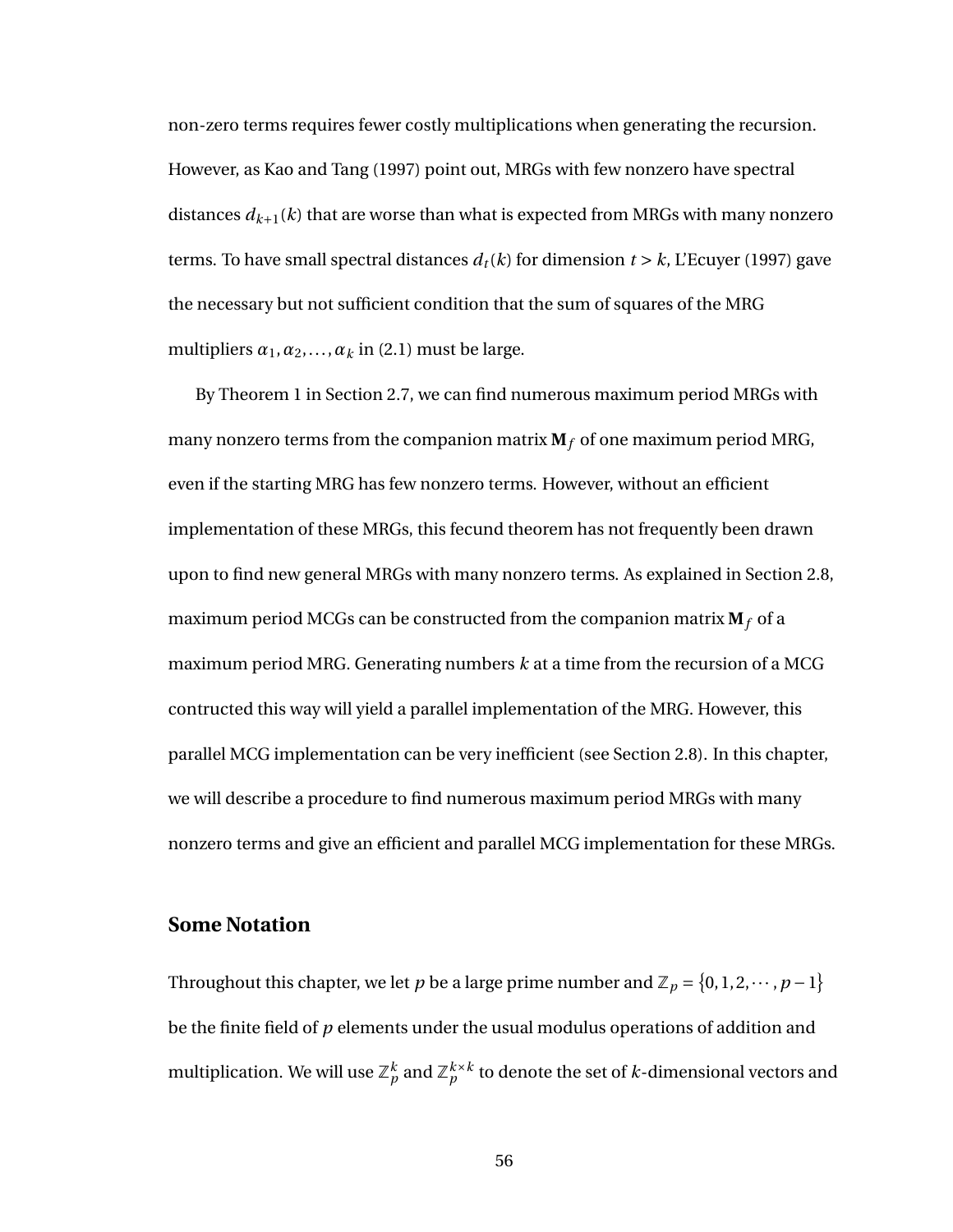the set of  $k \times k$  matrices, respectively, with elements in  $\mathbb{Z}_p$ . We let MRG( $k, p$ ) denote the class of maximum period  $k$ -th order MRGs with prime modulus  $p$ . We use  $\phi(x)$  to denote the Euler totient function, which gives number of integers between 1 and *x* that are relatively prime to *x*.

### **4.2 Finding Numerous MRGs with Many Nonzero Terms**

To use Theorem [1](#page-30-0) in Section [2.7,](#page-26-0) we need to start with a generator in MRG(*k*,*p*). Section [2.6](#page-22-0) lists many references to generators in MRG(*k*,*p*) with few nonzero terms whose primitive polynomials are already given. Starting with one of these primitive polynomials *f* (*x*), we can raise its corresponding companion matrix **M***<sup>f</sup>* to some power *r* with *r* coprime to  $p^k - 1$ , and find  $f_r(x) = \det(x\mathbf{I} - \mathbf{M}_f^r)$ . According to Theorem [1,](#page-30-0)  $f_r(x)$ is a primitive polynomial. The primitive polynomial  $f_r(x)$  will define a new generator in MRG(*k*,*p*). The resulting maximum period MRG is very likely to have many nonzero terms. Let MRG-*k* denote the class of generators in MRG(*k*,*p*) with many nonzero terms that are found using Theorem [1.](#page-30-0)

Now we need an efficient and parallel MCG implementation of MRG-*k*. In the next section, we will give such an implementation.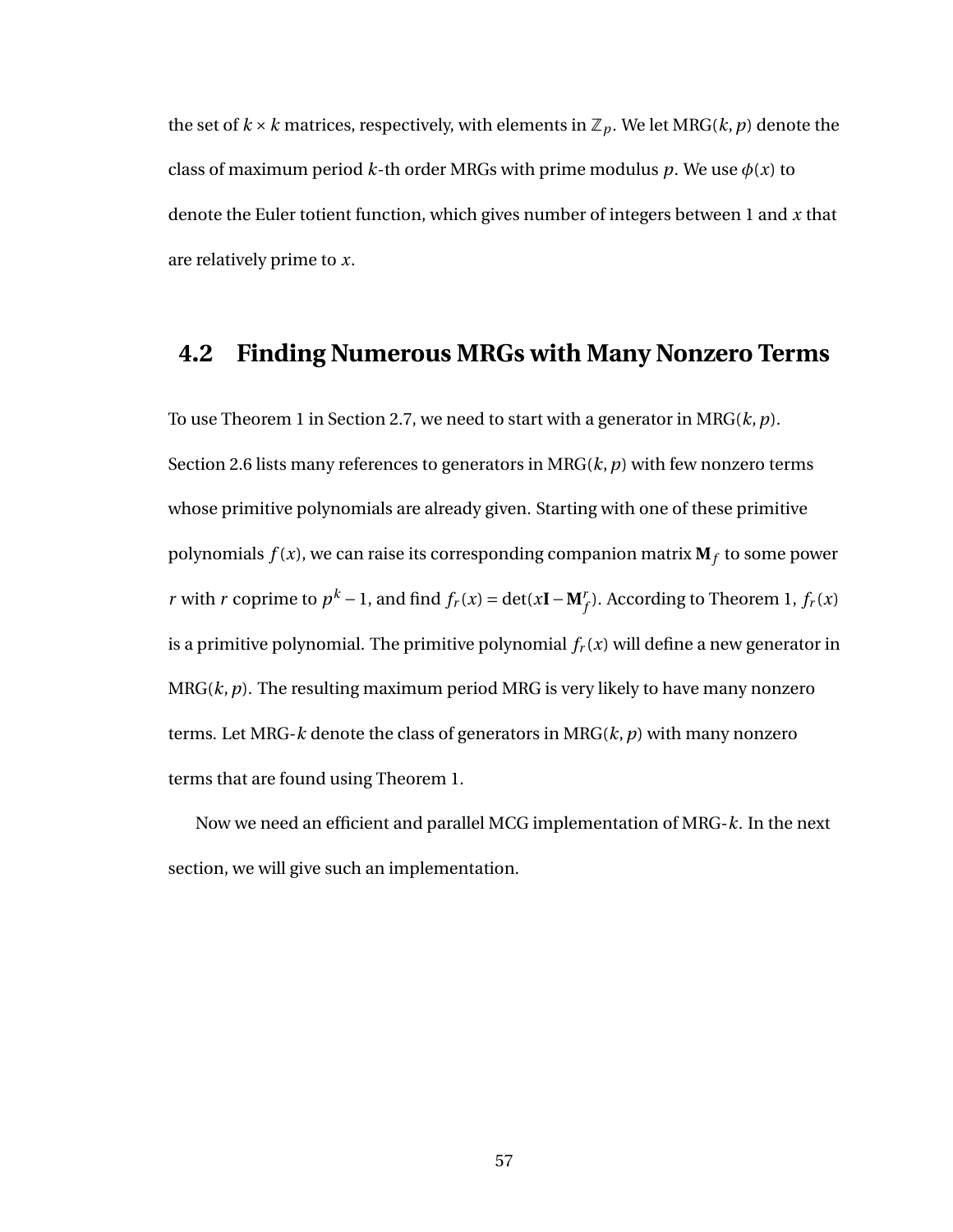# **4.3 Efficient and Parallel MCG Implementation of MRG(***k*,*p***)**

In this section, we will modify the parallel MCG implementation given in Section [2.8.](#page-32-0) The method requires constructing a MCG from a MRG-*k* such that the parallel MCG implementation is very efficient. Consider the companion matrix  $M_f$  corresponding to some generator in  $MRG(k, p)$  regardless of the number of nonzero terms. It is interesting to note that  $\mathbf{M}_f$  and its transpose  $\mathbf{M}'_f$  have the same characteristic polynomial, since  $\det(x\mathbf{I} - \mathbf{M}_f) = \det(x\mathbf{I} - \mathbf{M}'_f)$ , where

$$
\mathbf{M}'_f = \begin{pmatrix} 0 & 0 & \dots & 0 & \alpha_k \\ 1 & 0 & \dots & 0 & \alpha_{k-1} \\ 0 & 1 & \dots & 0 & \alpha_{k-2} \\ \vdots & \vdots & \ddots & \vdots & \vdots \\ 0 & 0 & \dots & 1 & \alpha_1 \end{pmatrix}.
$$

If we choose the invertible matrix **T** with the following form

<span id="page-66-0"></span>
$$
\mathbf{T} = \begin{pmatrix} t_1 & 0 & 0 & \dots & 0 \\ 0 & t_2 & 0 & \dots & 0 \\ 0 & 0 & t_3 & \dots & 0 \\ \vdots & \vdots & \vdots & \ddots & \vdots \\ 0 & 0 & 0 & \dots & t_k \end{pmatrix}
$$
(4.1)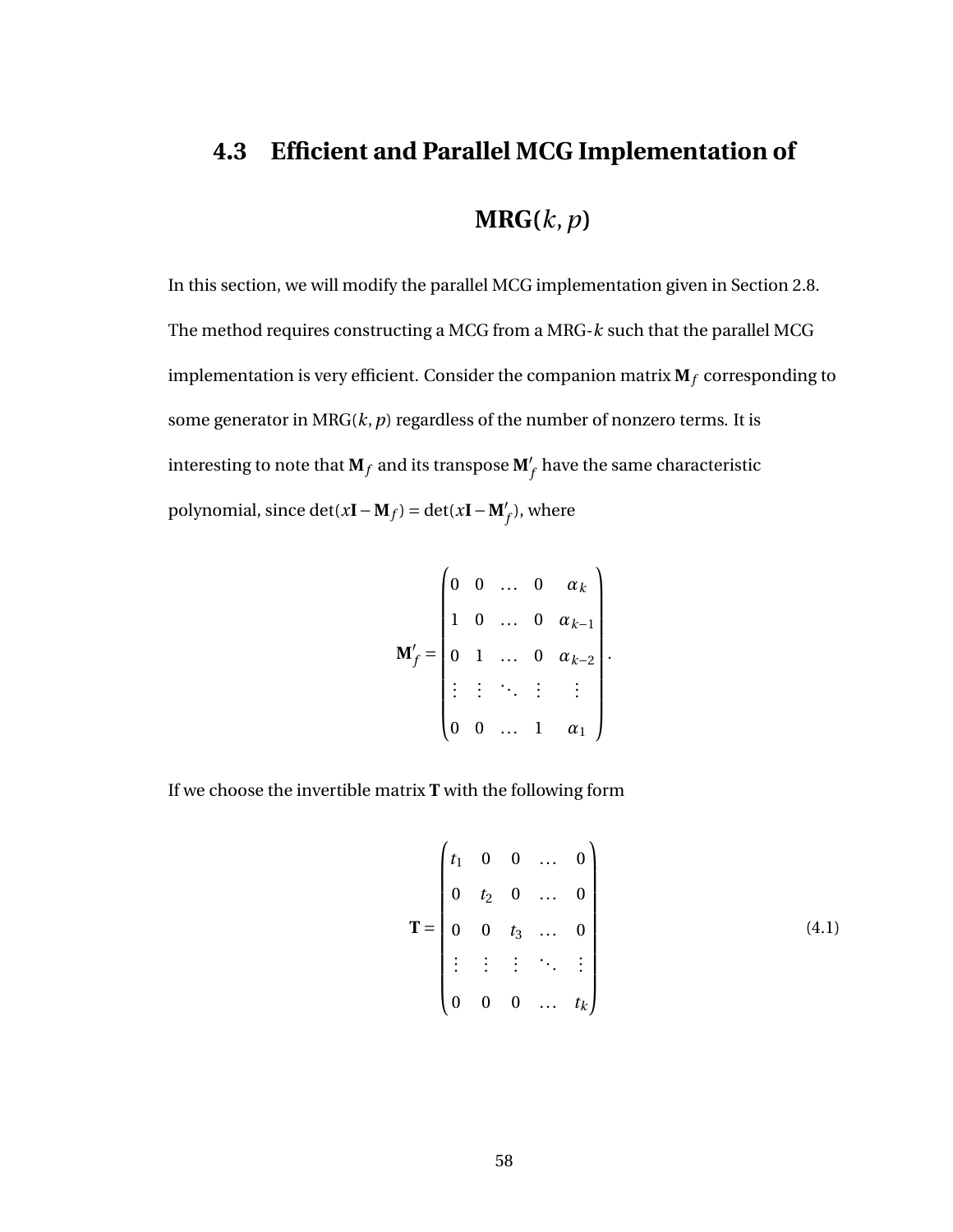and consider the multiplier matrix

<span id="page-67-1"></span>
$$
\mathbf{B} = \mathbf{T} \mathbf{M}'_f \mathbf{T}^{-1} = \begin{pmatrix} 0 & 0 & \dots & t_1/t_k \alpha_k \\ t_2/t_1 & 0 & \dots & t_2/t_k \alpha_{k-1} \\ 0 & t_3/t_2 & \dots & t_3/t_k \alpha_{k-2} \\ \vdots & \vdots & \ddots & \vdots \\ 0 & 0 & t_k/t_{k-1} & \alpha_1 \end{pmatrix} = \begin{pmatrix} 0 & \dots & 0 & \alpha_k^* \\ \gamma_1 & \dots & 0 & \alpha_{k-1}^* \\ 0 & \gamma_2 & 0 & \alpha_{k-2}^* \\ \vdots & \ddots & \vdots & \vdots \\ 0 & \dots & \gamma_{k-1} & \alpha_1^* \end{pmatrix}
$$
(4.2)

where

$$
\alpha_1^* = \alpha_1, \quad \alpha_{i+1}^* = (t_{k-i}/t_k)\alpha_{i+1}, \quad \gamma_i = t_{i+1}/t_i, \quad i = 1, 2, \ldots, (k-1),
$$

then the MCG recursion equation in [\(2.22\)](#page-32-1) can be rewritten as

<span id="page-67-0"></span>
$$
\begin{pmatrix} X_{i,1} \\ X_{i,2} \\ \vdots \\ X_{i,k} \end{pmatrix} = \begin{pmatrix} \alpha_k^* X_{i-1,k} \\ \gamma_1 X_{i-1,1} + \alpha_{k-1}^* X_{i-1,k} \\ \vdots \\ \gamma_{k-1} X_{i-1,k-1} + \alpha_1^* X_{i-1,k} \end{pmatrix} \mod p, \quad i \ge 1.
$$
 (4.3)

Each row in [\(4.3\)](#page-67-0) requires at most two multiplications. However, if there were *k* multipliers in **M***<sup>f</sup>* , a direct implementation of MRG-*k* would have require *k* multiplications. Clearly, this implementation is dramatically more efficient. We call this an efficient and parallel MCG implementation of a MRG-*k*. This implementation requires only 2*k* −1 multiplications to produce *k* numbers whereas a direct implementation with *k* multipliers would requires *k* <sup>2</sup> multiplications.

Since the *k*-dimensional vectors must be taken as a sequence  $(X_i)_{i\geq 0}$ , we must generate *k* numbers at a time and assign each number in sequence to one of *k* parallel processors, which is equivalent to assigning each of the *k* rows in [\(2.24\)](#page-33-0) to a different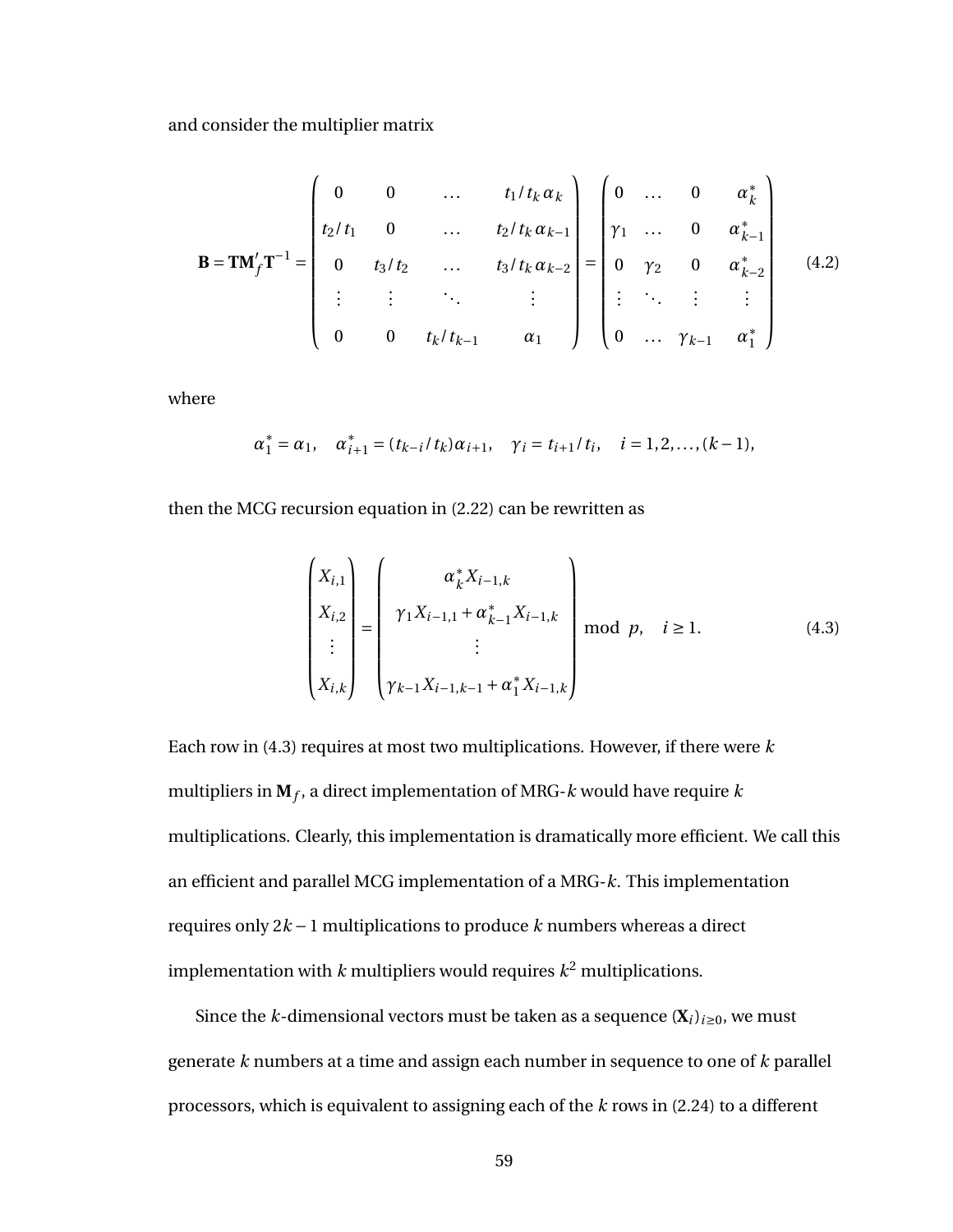CPU. However, we recommend always skipping the first element in [\(4.3\)](#page-67-0) and only assigning the remaining *k* −1 elements to one of *k* −1 processors. The reason being that  $X_{i,1}$  for  $i \ge 1$  is simply a multiplication of the previous number just computed. With this efficient and parallel MCG implementation, the *k* copies of the MRG will mimic some "random" jump-ahead scheme.

#### **Suggestion for Choices of T**

When choosing invertible matrix **T** = Diag( $t_1, t_2, ..., t_k$ ) in [\(4.1\)](#page-66-0), there are many selections that can be had by randomly choosing nonzero  $t_i$  for  $i = 1, 2, \dots, k$ . If one wants to create a program to choose the *t<sup>i</sup>* "randomly", perhaps, the following could be helpful. If we let  $g$  be a primitive root over  $\mathbb{Z}_p$ , then for any nonzero  $t_i$  in  $\mathbb{Z}_p$ , we can find an integer  $s_i$  such that  $t_i = g^{s_i} \mod p$ . Therefore, we can rewrite

$$
\alpha_1^* = \alpha_1, \quad \alpha_{i+1}^* = (t_{k-i}/t_k)\alpha_{i+1} = (g^{s_{k-i}-s_k})\alpha_{i+1} \mod p,
$$

$$
\gamma_i = t_{i+1}/t_i = g^{s_{i+1}-s_i} \mod p, \quad i = 1, 2, ..., (k-1).
$$

For the modulus  $p = 2^{31} - 1$ ,  $g = 7$  is the smallest primitive root, and  $g = 7^5 = 16807$  is the best known primitive root. If using a different modulus, then, of course, a different primitive root *g* could easily be found.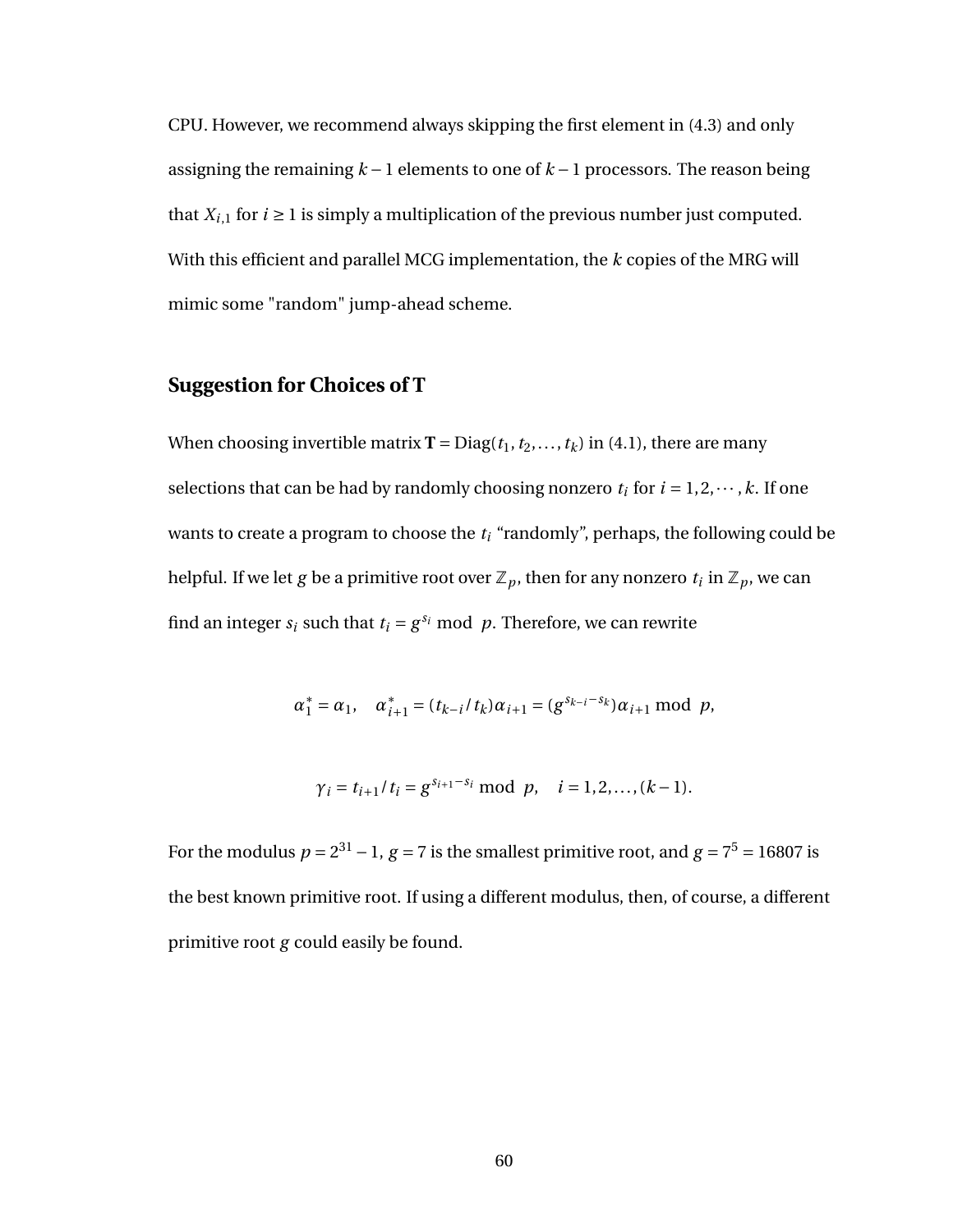# **4.4 Procedure to find and implement a general MRG with many nonzero terms**

The following procedure summarizes the previous two sections. Steps 1 and 2 show how to find MRG-*k* with many nonzero terms. Step 3 and 4 show how to implement MRG-*k* efficiently and in parallel.

- 1. Start with the primitive characteristic polynomial  $f(x)$  of a generator in MRG(*k*,*p*). Several references are given in Sections [2.5](#page-20-1) and [2.6.](#page-22-0)
- 2. Find the primitive polynomial  $f_r(x) = \det(x\mathbf{I} \mathbf{M}_f^r)$ , where  $\mathbf{M}_f$  is the companion matrix to  $f(x)$  and  $r$  is coprime to  $p^k-1.$  If  $f_r(x)$  has many nonzero terms, then let it be the corresponding characteristic polynomial to MRG-*k*. If not, then find  $f_r(x)$  for a new  $r$  coprime to  $p^k-1$  until it does have many nonzero terms.
- 3. Using companion matrix  $\mathbf{M}_{f_r}$  corresponding to  $f_r(x)$ , construct the MCG whose multiplier matrix is given in [\(4.2\)](#page-67-1) and implement its efficient recursion

$$
\begin{pmatrix} X_{i,1} \\ X_{i,2} \\ \vdots \\ X_{i,k} \end{pmatrix} = \begin{pmatrix} \alpha_k^* X_{i-1,k} \\ \gamma_1 X_{i-1,1} + \alpha_{k-1}^* X_{i-1,k} \\ \vdots \\ \gamma_{k-1} X_{i-1,k-1} + \alpha_1^* X_{i-1,k} \end{pmatrix} \mod p, \quad i \ge 1,
$$

where  $\alpha_1^* = \alpha_1$ ,  $\alpha_i^*$  $\gamma_{i+1}^* = (t_{k-i}/t_k)\alpha_{i+1}, \gamma_i = t_{i+1}/t_i$ , for  $i = 1, 2, ..., (k-1)$  and  $t_1, t_2, \ldots, t_k$  are diagonal elements of the invertible matrix **T** in [\(4.1\)](#page-66-0).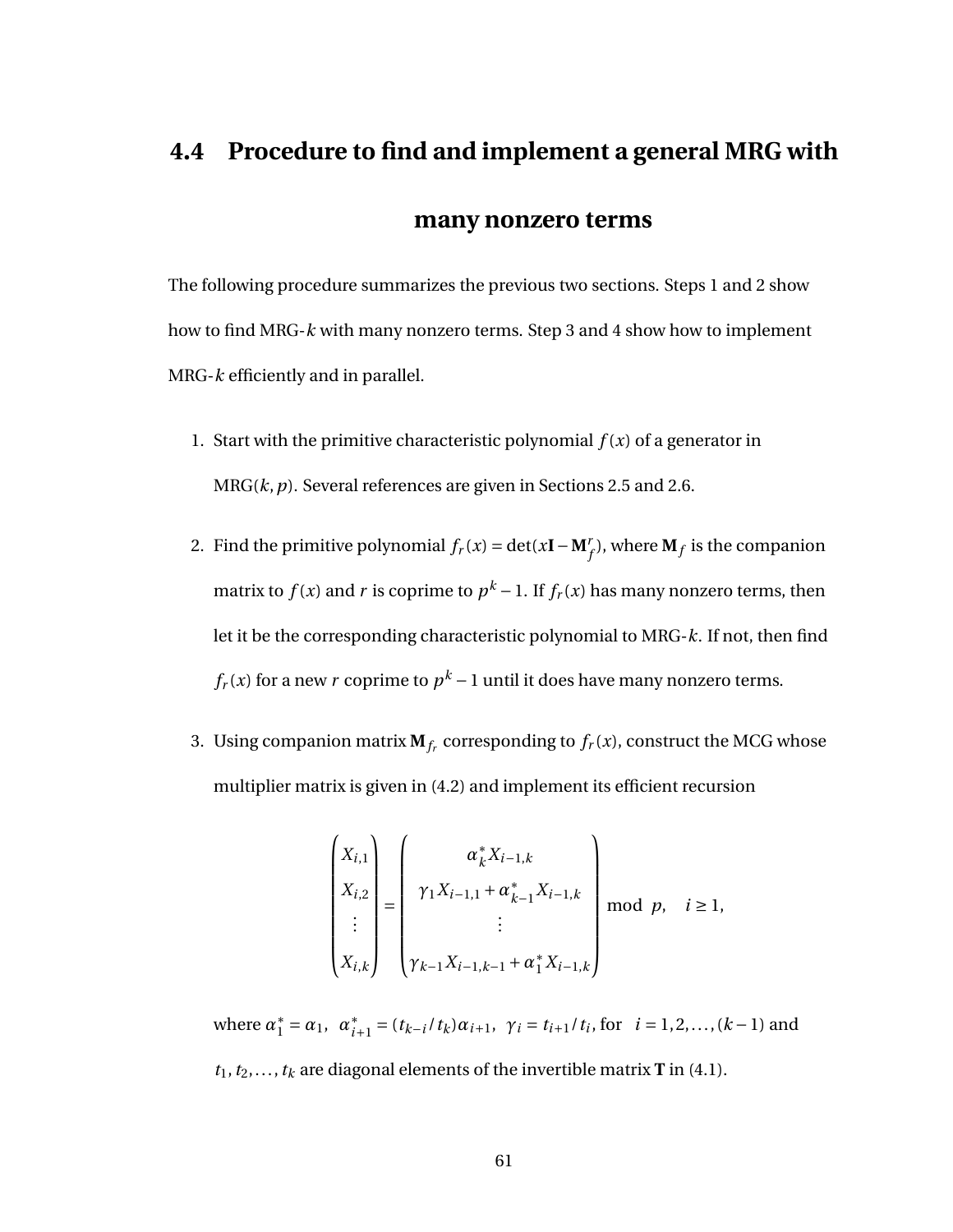4. Generate *k* numbers at a time, skip the first number, and assign the remaining *k* −1 numbers to one of *k* −1 processors.

# **4.5 Spectral Test for MRG-***k*

For this section, we only find MRG-*k* for small order *k*. Finding MRGs with larger order *k* requires raising a large  $k \times k$  matrix,  $M_f$ , to some power *r*, then finding  $f_r(x) = \det(x\mathbf{I} - \mathbf{M}_f^r)$ . Finally, the efficient and parallel MCG implementation requires that the 2*k* −1 multipliers be stored in a computer program. Finding MRG-*k* generators for larger order *k* is achievable, but computationally and programmatically cumbersome.

The traditional spectral test with successive indices (see Section [2.4\)](#page-16-0) has often been used to compare several generators in MRG(*k*,*p*) for a given order *k* and modulus *p* (see, e.g., Kao & Tang, 1997a; L'Ecuyer et al., 1993). However, we do not attempt to find the "best" generator in  $MRG(k, p)$ , because it is not yet clear how to rank which generators in MRG(*k*,*p*) are better than others for a given *k* and *p*. This is especially true for generators in MRG( $k$ ,  $p$ ) with orders  $k \geq 8$ . Nonetheless, we welcome more research in this area. For this chapter, we simply report spectral distances  $d_t(k)$ . Recall from Section [2.4,](#page-16-0) that smaller spectral distances  $d_t(k)$  for a given dimension t and order *k* are better.

Since we need a starting primitive polynomial to find several MRG-*k*generators for a given order *k*, we first found a generator in DX-*k*-2 for orders *k* = 5, 6,..., 24 and modulus  $p = 2^{31} - 1$  using methods described in Deng (2005). From these primitive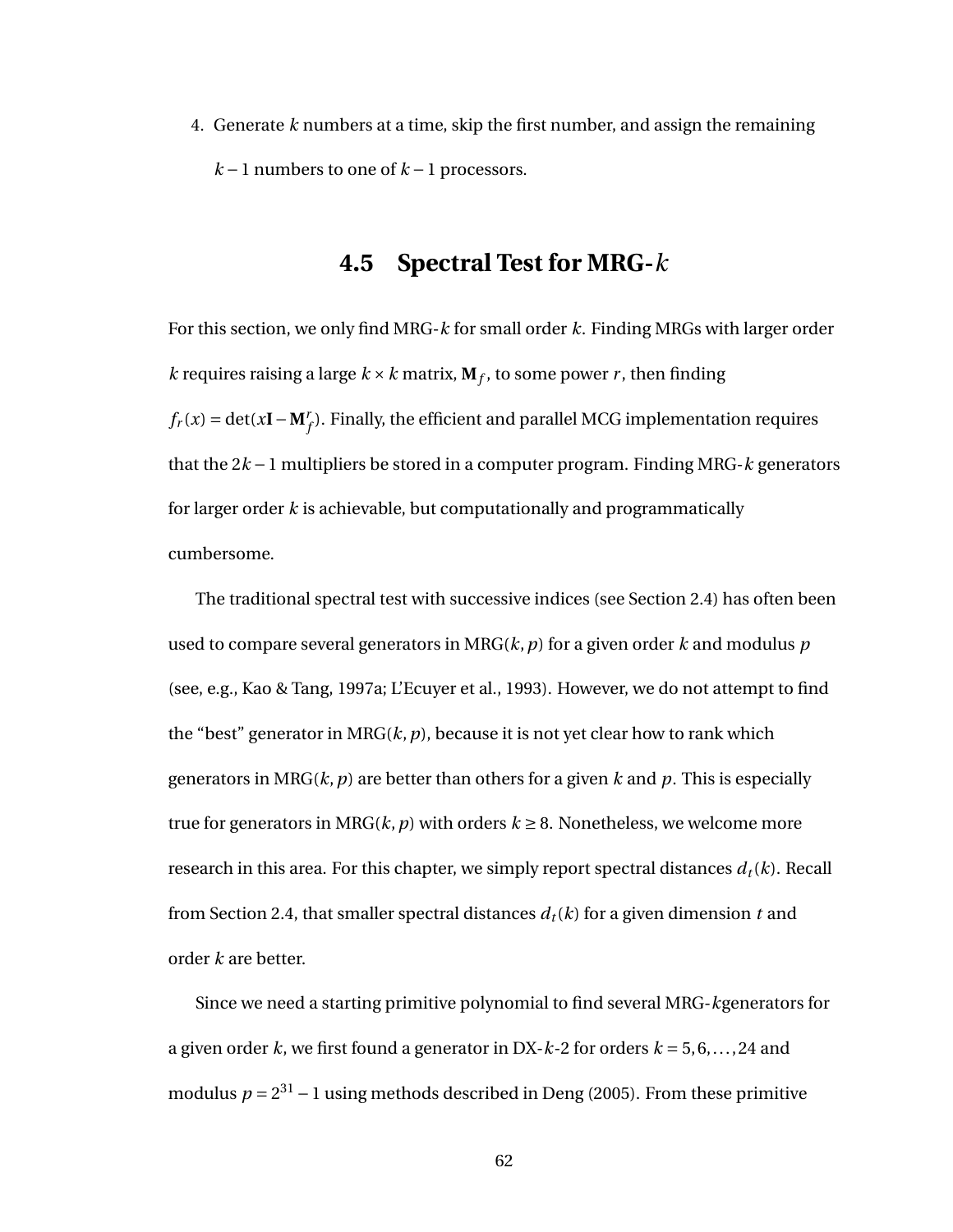polynomials, we found  $f_r(x) = \det(x\mathbf{I} - \mathbf{M}_{\text{DX}-k-2}^r)$  for several *r* and each order *k*, where **M**DX−*k*−<sup>2</sup> is the companion matrix to each corresponding DX-*k*-2 generator for each order *k*. From methods described in Chapter [3,](#page-36-0) we then calculated  $d_t(k)$  for dimensions  $t = k + 1$  and  $t = k + 10$  for each DX- $k$ -2 generator and each MRG- $k$ generator.

Table [5](#page-72-0) tabulates the ranges of  $d_{k+1}(k)$  and  $d_{k+10}(k)$  for the MRG- $k$ . For reference, the multiplier of each DX- $k$ -2 is included along with its corresponding  $d_{k+1}(k)$ . As explained in Chapter [3,](#page-36-0) we remark that  $d_{k+1}(k) = d_{k+10}(k)$  for each specified generator in classes DX-10-2 through DX-24-2. For each order *k*, Figures [2](#page-73-0) and [3](#page-74-0) use box plots to depict the spread of  $d_{k+1}(k)$  and  $d_{k+10}(k)$ , respectively, on a  $\log_{10}$  scale for the MRG-*k*. Thus, the minimum and maximum  $d_{k+1}(k)$  for each order  $k$  in Table [5](#page-72-0) are graphically represented in Figure [2](#page-73-0) (on a  $log_{10}$  scale). The same goes for  $d_{k+10}(k)$  and Figure [3.](#page-74-0)

First, note from Table [5](#page-72-0) that all the spectral distances  $d_{k+1}(k)$  for all generators in DX-*k*-2 were *O*(1e-05). Figures [2](#page-73-0) confirms the results of Kao and Tang (1997), that is, for every order *k* in the figure, DX-*k*-2 (with few nonzero terms) has much larger spectral distances  $d_{k+1}(k)$  than MRG- $k$  (with many nonzero terms).

Second, from the table and figures, we see a general trend: MRG-*k* for larger *k* tend to have smaller and more closely clustered  $d_{t\geq k}(k)$ , especially when you consider the  $\log_{10}$  scaling. Although not shown here, this trend persisted across  $d_{k+2}(k),...,d_{k+9}(k)$ . For a given order *k*, there are many MRG-*k* with small  $d_{t\geq k}(k)$ . Therefore, MRG-*k* (for a given *k*) tend to perform about the same on the spectral test.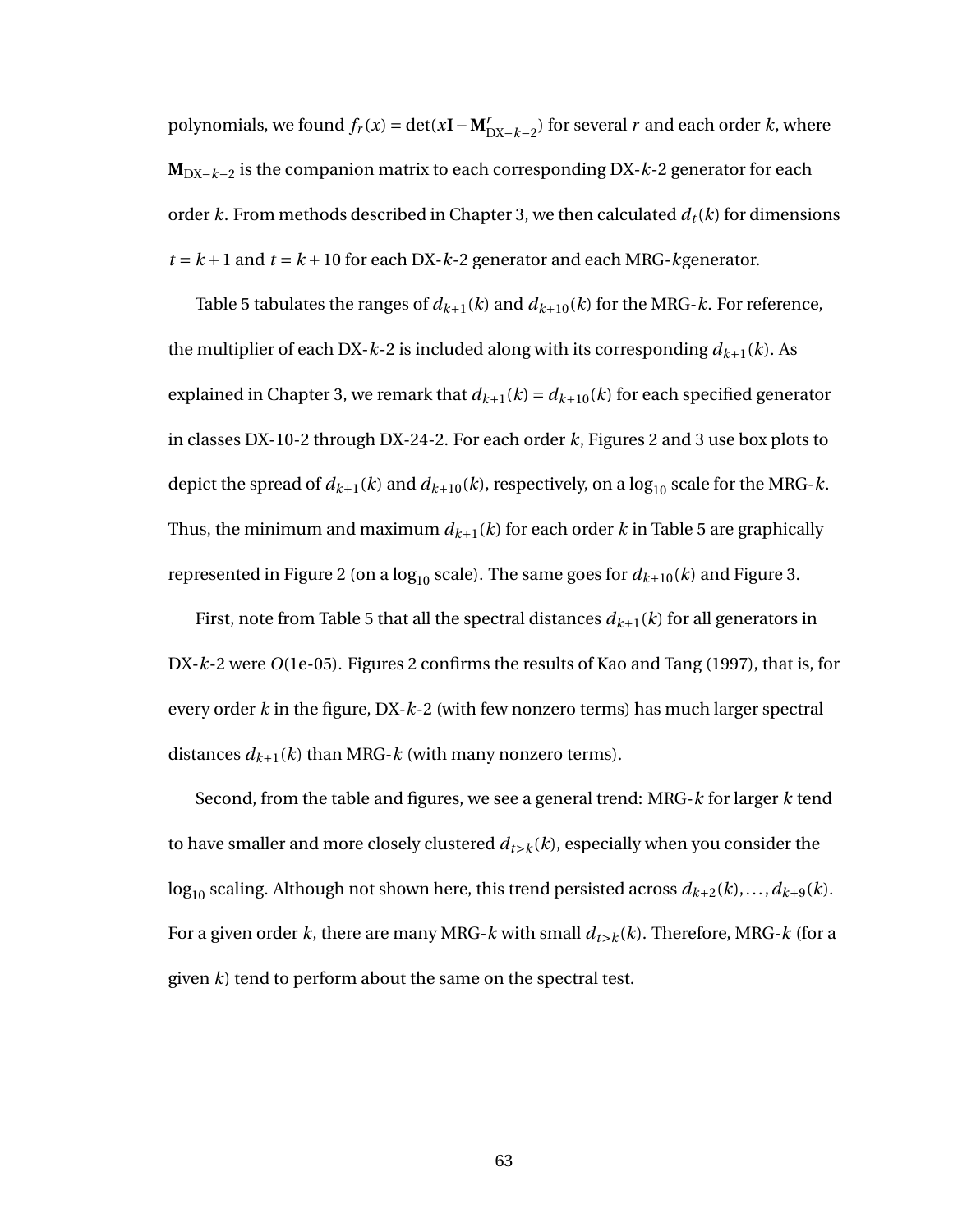|                  | $DX-k-2$ |              | $MRG-k$           |                   |                    |                    |  |  |  |
|------------------|----------|--------------|-------------------|-------------------|--------------------|--------------------|--|--|--|
| $\boldsymbol{k}$ | B        | $d_{k+1}(k)$ | $\min d_{k+1}(k)$ | $\max d_{k+1}(k)$ | $\min d_{k+10}(k)$ | $\max d_{k+10}(k)$ |  |  |  |
| 24               | 1011139  | 2.0169e-05   | 5.4681e-10        | 1.1147e-09        | 4.2325e-08         | 1.1493e-07         |  |  |  |
| 23               | 1010738  | 8.5545e-05   | 6.5150e-10        | 1.1357e-09        | 7.9450e-08         | 1.5698e-07         |  |  |  |
| 22               | 1010598  | 1.9042e-05   | 5.4479e-10        | 1.3708e-09        | 9.8564e-08         | 1.9183e-07         |  |  |  |
| 21               | 1010675  | 6.8704e-05   | 7.0677e-10        | 1.1904e-09        | 1.3134e-07         | 2.6068e-07         |  |  |  |
| 20               | 1011093  | 3.6123e-05   | 7.0100e-10        | 1.4115e-09        | 1.4896e-07         | 3.3066e-07         |  |  |  |
| 19               | 1011385  | 2.1093e-05   | 7.8290e-10        | 1.4744e-09        | 2.5707e-07         | 4.7395e-07         |  |  |  |
| 18               | 1010715  | 2.9729e-05   | 8.8826e-10        | 1.5527e-09        | 3.0252e-07         | 6.4520e-07         |  |  |  |
| 17               | 1010547  | 2.8752e-05   | $9.2199e-10$      | 2.1985e-09        | 4.6684e-07         | 9.0989e-07         |  |  |  |
| 16               | 1011236  | 3.1188e-05   | 1.0428e-09        | 2.1323e-09        | 6.8931e-07         | 1.2099e-06         |  |  |  |
| 15               | 1010677  | 4.3985e-05   | 1.2033e-09        | 2.0694e-09        | 9.1564e-07         | 1.7059e-06         |  |  |  |
| 14               | 1010568  | 2.6494e-05   | 1.3987e-09        | 2.9181e-09        | 1.6032e-06         | 2.7158e-06         |  |  |  |
| 13               | 1010667  | 4.2776e-05   | 1.6456e-09        | 2.8490e-09        | 2.4466e-06         | 4.6174e-06         |  |  |  |
| 12               | 1010866  | 9.3999e-05   | 1.7686e-09        | 3.2046e-09        | 4.1708e-06         | 6.2978e-06         |  |  |  |
| 11               | 1010397  | 2.6414e-05   | 2.3066e-09        | 3.4175e-09        | 6.5306e-06         | 1.4636e-05         |  |  |  |
| 10               | 1010571  | 3.4786e-05   | 3.0760e-09        | 5.8136e-09        | 1.1926e-05         | 1.9623e-05         |  |  |  |
| 9                | 1010274  | 2.0613e-05   | 3.6131e-09        | 8.2099e-09        | 2.3410e-05         | 3.4665e-05         |  |  |  |
| 8                | 1010661  | 3.9999e-05   | 4.5075e-09        | 8.1566e-09        | 4.5410e-05         | 9.0088e-05         |  |  |  |
| 7                | 1010167  | 1.9872e-05   | 6.1129e-09        | 1.2974e-08        | 8.7102e-05         | 0.00017899         |  |  |  |
| 6                | 1010233  | 1.7798e-05   | 1.0093e-08        | 2.0482e-08        | 0.00022300         | 0.00033965         |  |  |  |
| 5                | 1010152  | 3.3185e-05   | 1.6960e-08        | 3.7570e-08        | 0.00049972         | 0.00087323         |  |  |  |

Table 5: Range of  $d_t(k)$  for DX- $k$ -2 vs. MRG- $k$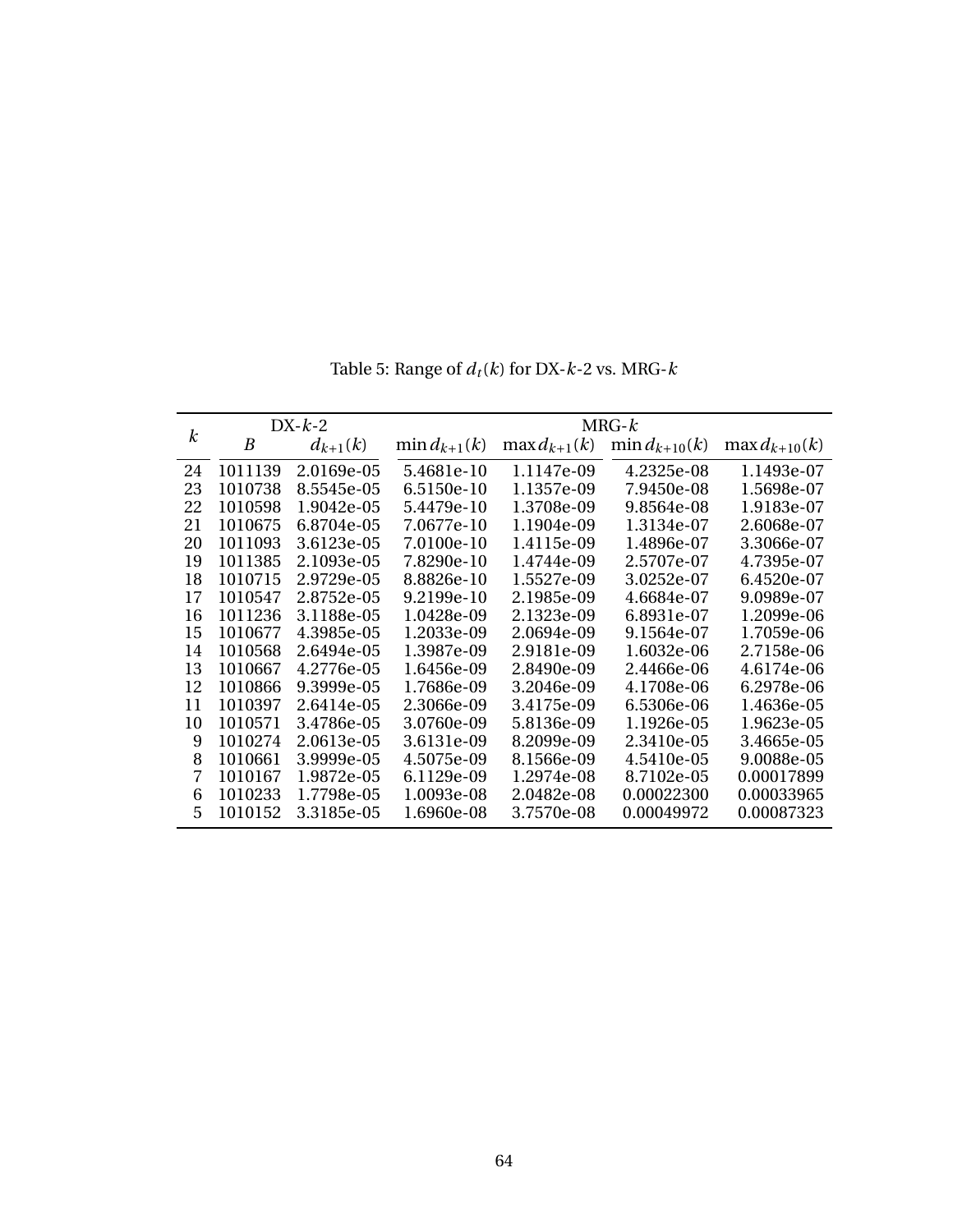

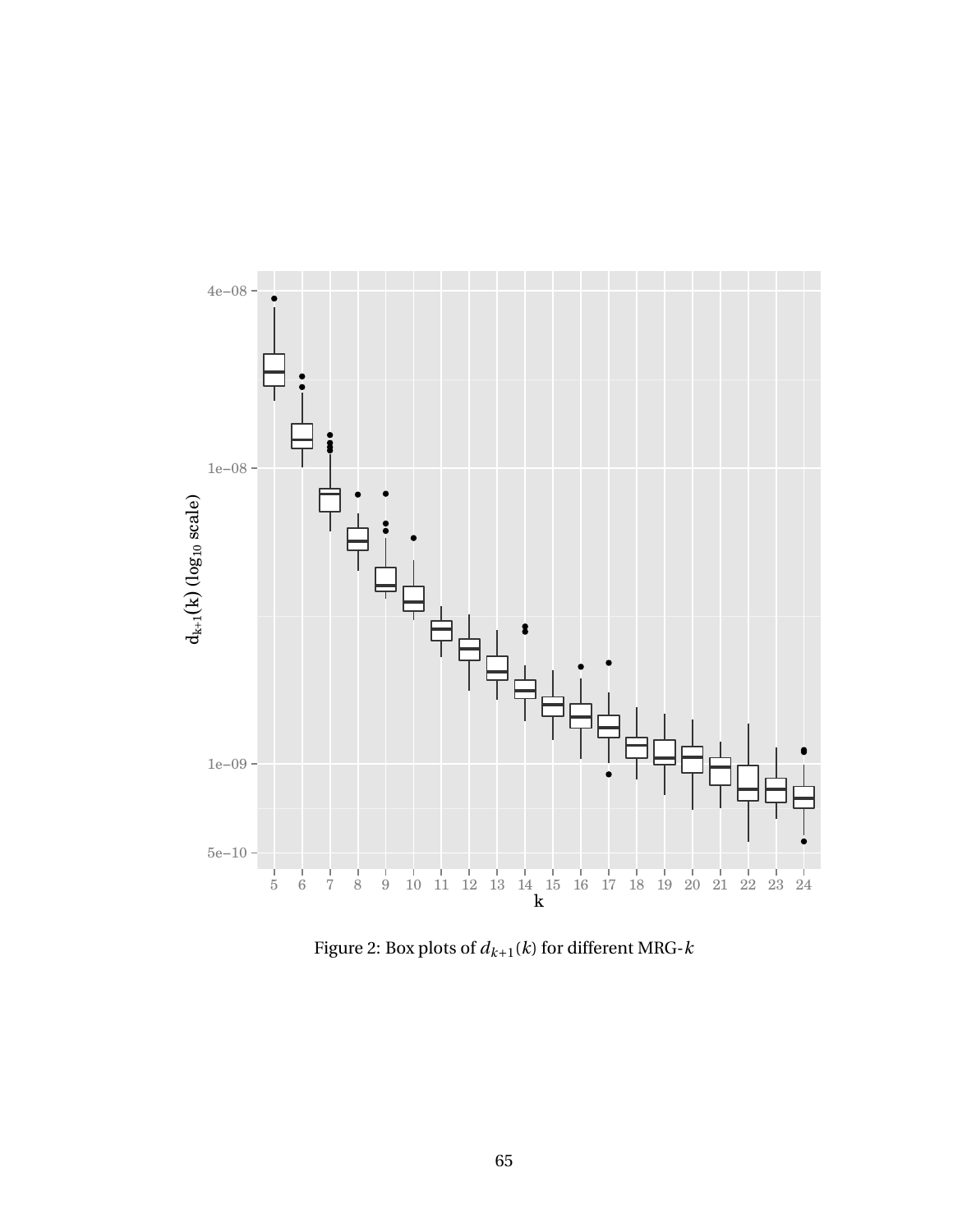

Figure 3: Box plots of *dk*+10(*k*) for different MRG-*k*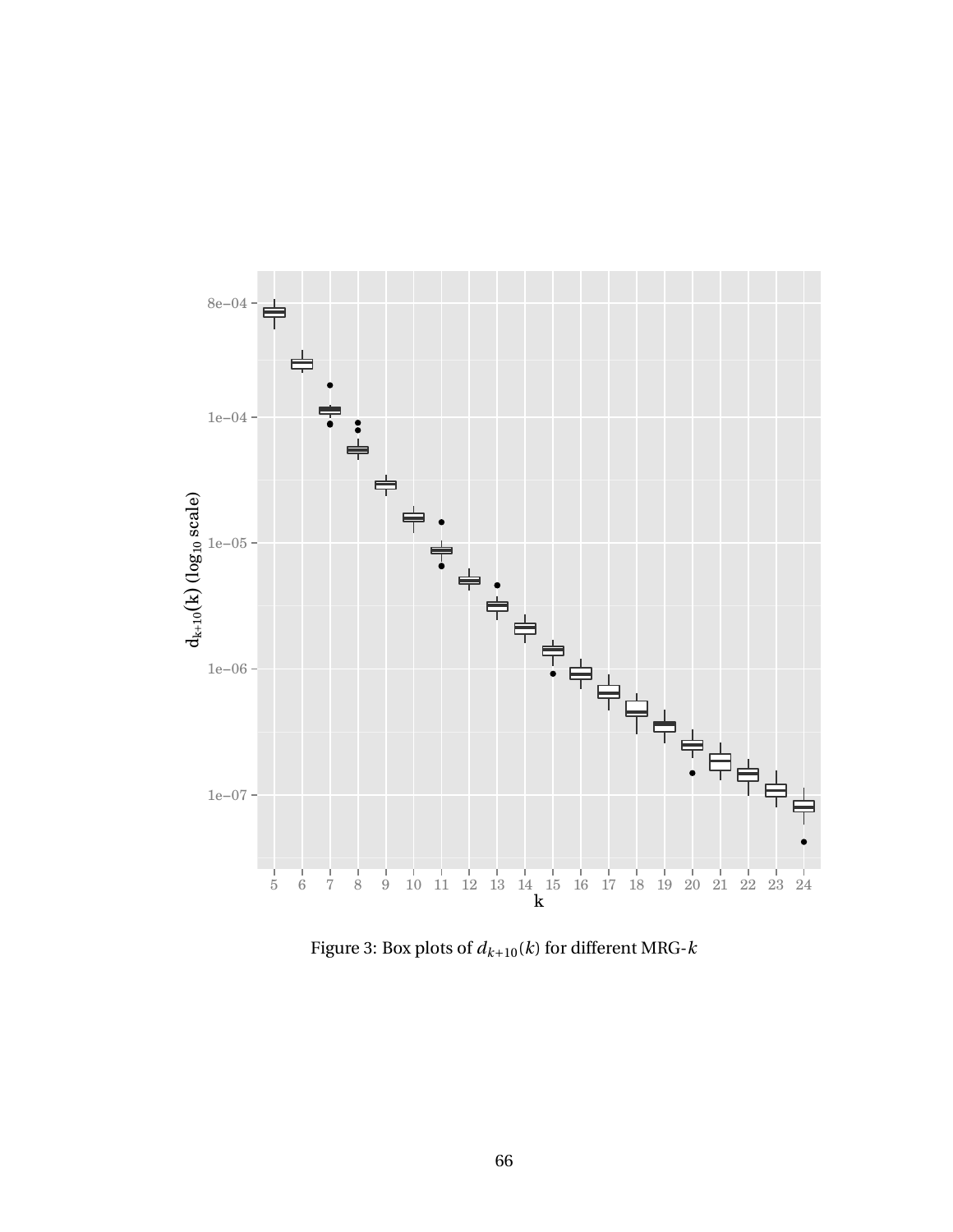## **4.6 Discussion**

The general maximum period MRG with many nonzero terms has all the qualities of a good random number generator except that its direct implementation is inefficient and parallel implementation grows increasingly difficult as the order *k* increases. Current maximum period MRGs utilize some simple structure in the multipliers to gain a significant increase in their efficiency. However, there is a trade off. These MRGs with few nonzero terms will have larger spectral distances than expected from a MRG with many nonzero terms.

Using a well known theorem (Theorem [1,](#page-30-0) Section [2.7\)](#page-26-0), this chapter shows how to find numerous general MRGs from one with a simple structure. This abundance source of general MRGs has remained untapped without an efficient and parallel implementation. To solve this problem, we give an efficient and parallel MCG implementation of MRGs with many nonzero terms.

As discussed in Section [4.5,](#page-70-0) this implementation requires raising a *k* ×*k* matrix to some power and then finding the determinant of another *k* ×*k* matrix. The efficient and parallel MCG implementation then requires that 2*k* −1 multipliers be stored in a computer program. For large order *k*, this method will certainly be time-consuming and computer intensive. Perhaps, this can be seen as a limitation to the method. However, the reward for all this work is a general maximum period MRG with an extremely long period and equi-distribution property up to large order *k*—a very desirable random number generator indeed!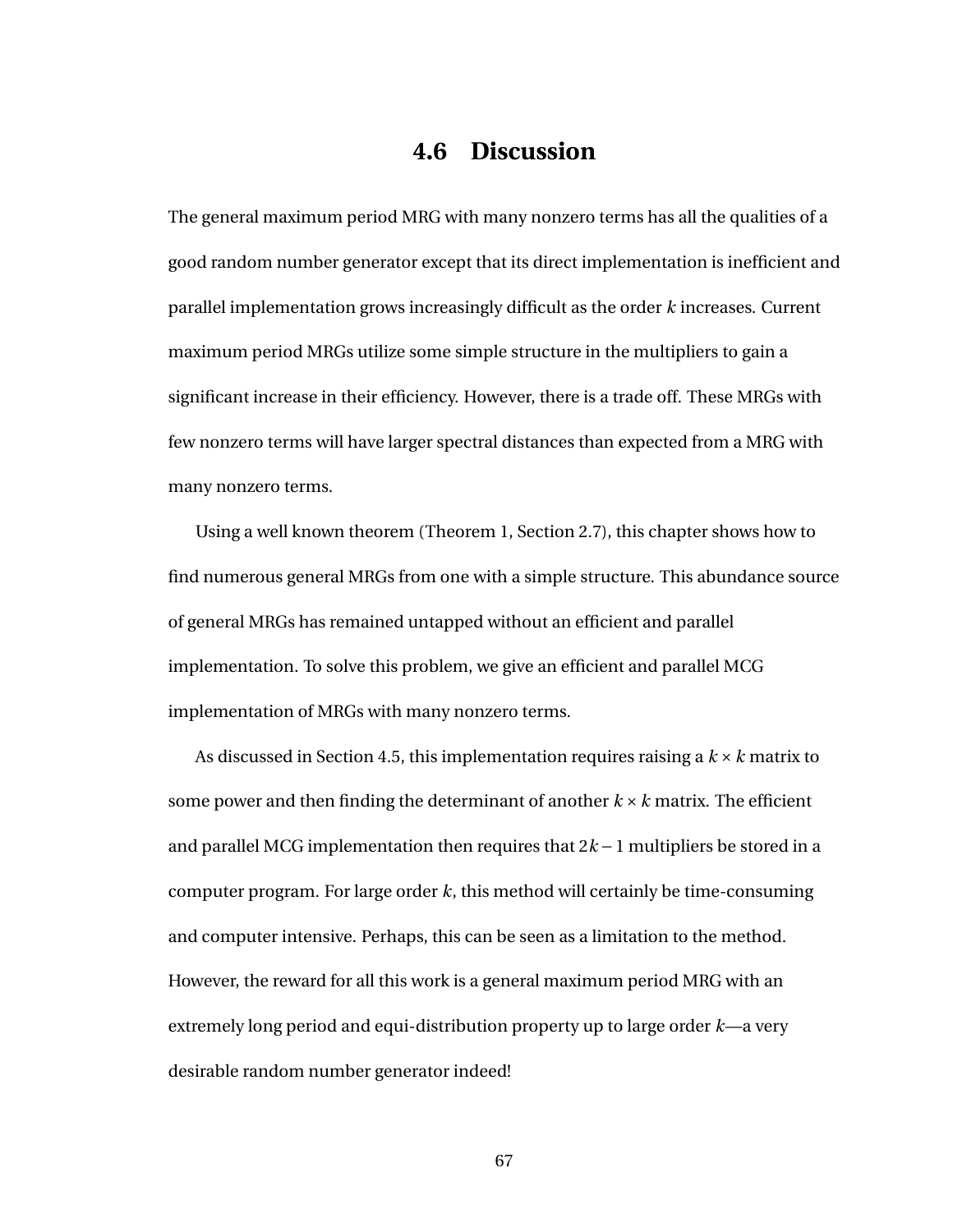General maximum period MRGs have long been hailed as the ideal random number generator if only they could be implemented efficiently and in parallel. This chapter outlines such an implementation.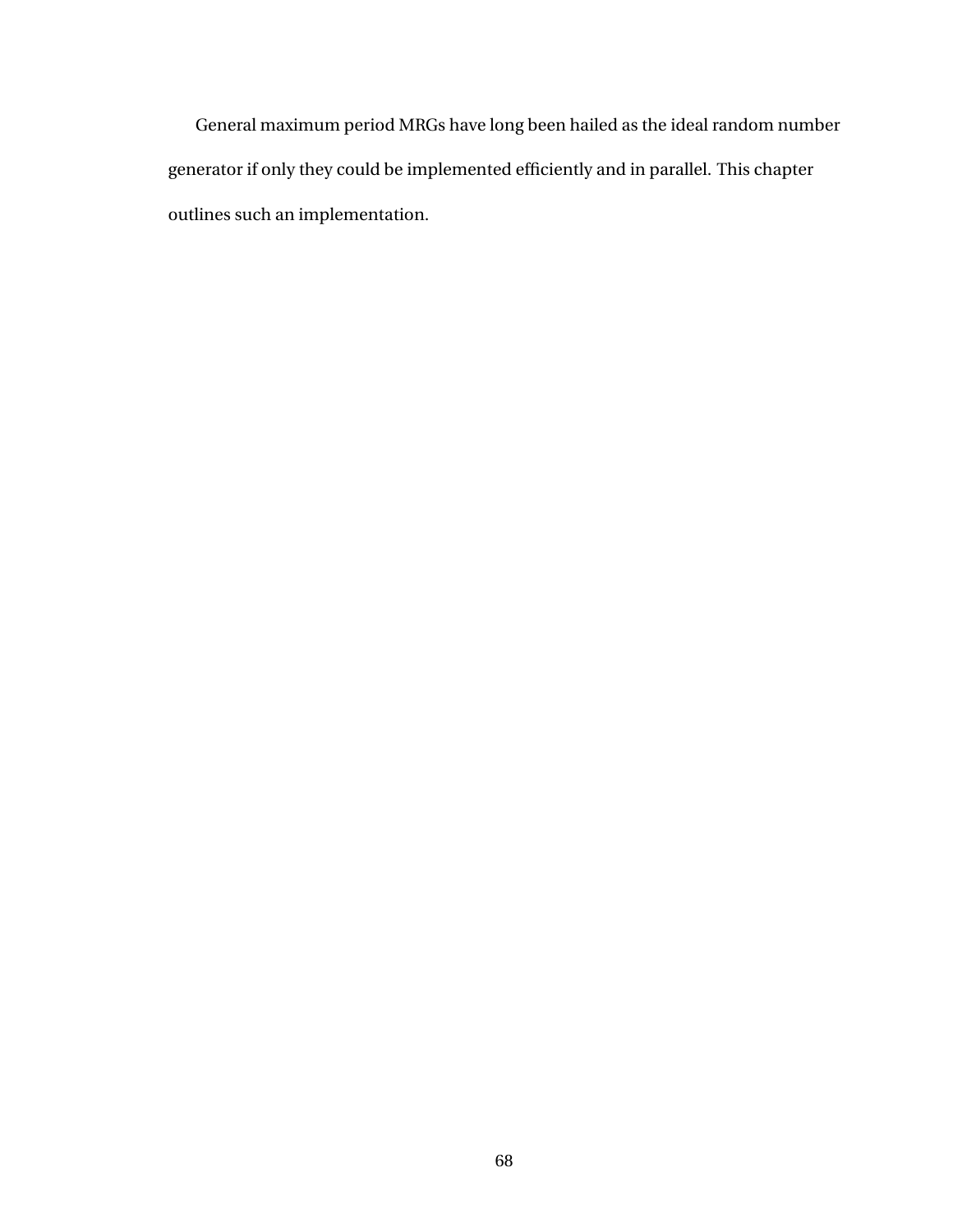## **Chapter 5**

# <span id="page-77-0"></span>**Design and Efficicent, Parallel Implementation of a Special Class of Large Order Multiple Recursive Generators with Many Nonzero Terms**

#### **5.1 Introduction**

In the previous chapter, we proposed implementing maximum period MRGs with many nonzero terms efficiently and in parallel by using a MCG constructed from the MRG. However, the method in Chapter [4](#page-63-0) demands raising a *k* ×*k* matrix to a power of *r* coprime to  $p^k − 1$ , then finding the determinant of a  $k × k$  matrix to obtain up to 2 $k − 1$ coefficients that will have to then be stored in a program. When *k* is large, this method is achievable but computationally and programmatically cumbersome. Therefore, there is a need for a special class of large order MRGs with many nonzero terms that also have an efficient and parallel implementation. In this chapter, we propose a such a class.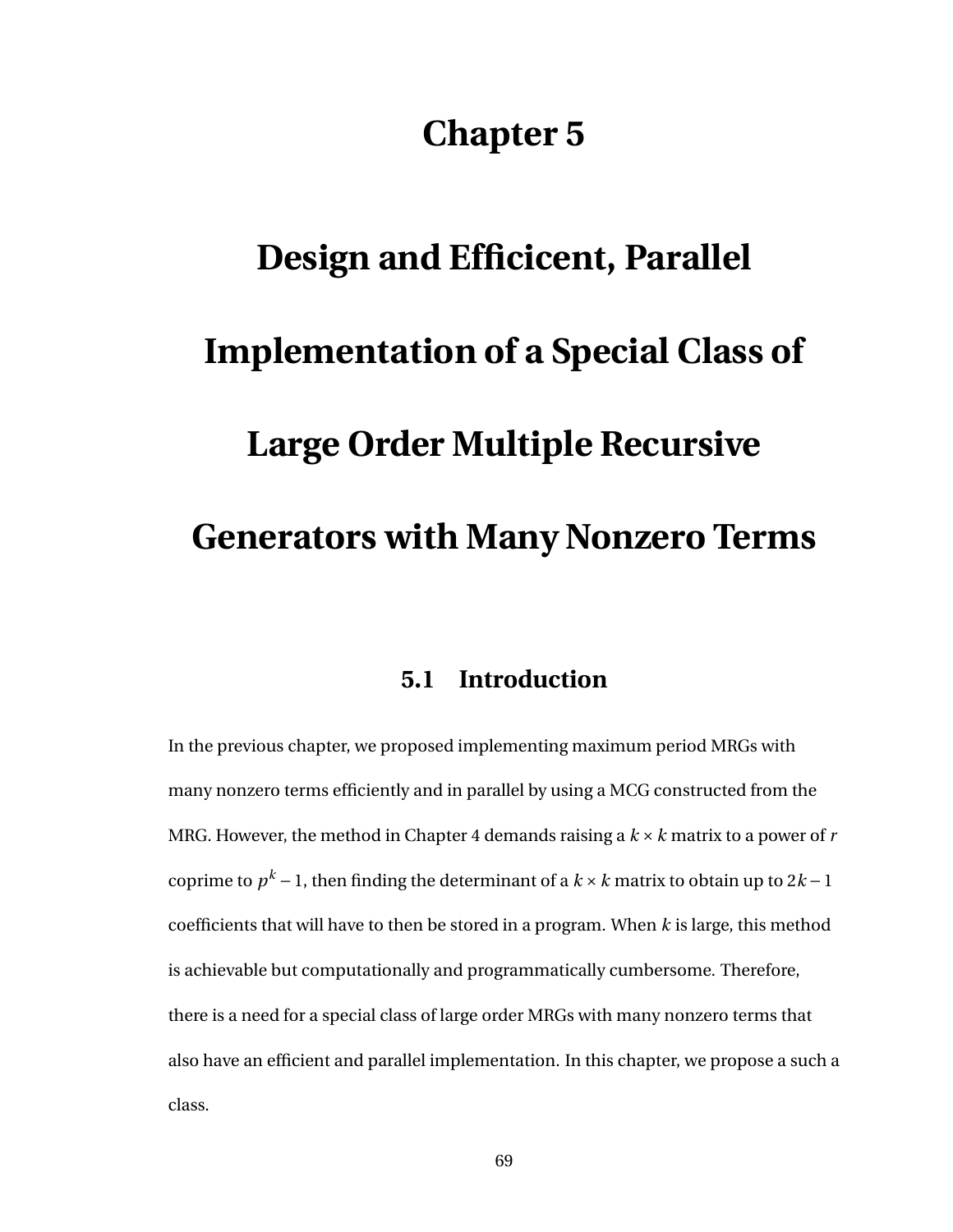#### **Notation**

Throughout this chapter, we let *p* be a large prime number and  $\mathbb{Z}_p = \{0, 1, 2, \cdots, p - 1\}$ be the finite field of *p* elements under the usual modulus operations of addition and multiplication. Also, all MRGs discussed in this chapter are of maximum period  $p^k$  – 1 for given order *k* and modulus *p*. Where appropriate, we will from time to time reemphasize that the MRG being discussed has maximum period.

## **5.2 Design of DW-***k***: a new class of large order general**

#### <span id="page-78-0"></span>**MRGs**

In this chapter, we consider a special class of large order MRGs with many nonzero terms defined by the following characteristic polynomial

$$
f(x) = (x - B)(x - C)^{k-1} - ABx^{k-2} \text{ mod } p
$$
 (5.1)

where *A*, *B*, and *C* are suitably chosen nonzero integers over  $\mathbb{Z}_p$  such that  $f(x)$  is a *k*-th degree primitive polynomial modulo *p*. By expanding this polynomial using the binomial theorem, we obtain many nonzero multipliers  $\alpha_1, \alpha_2, \ldots, \alpha_k$ , each of which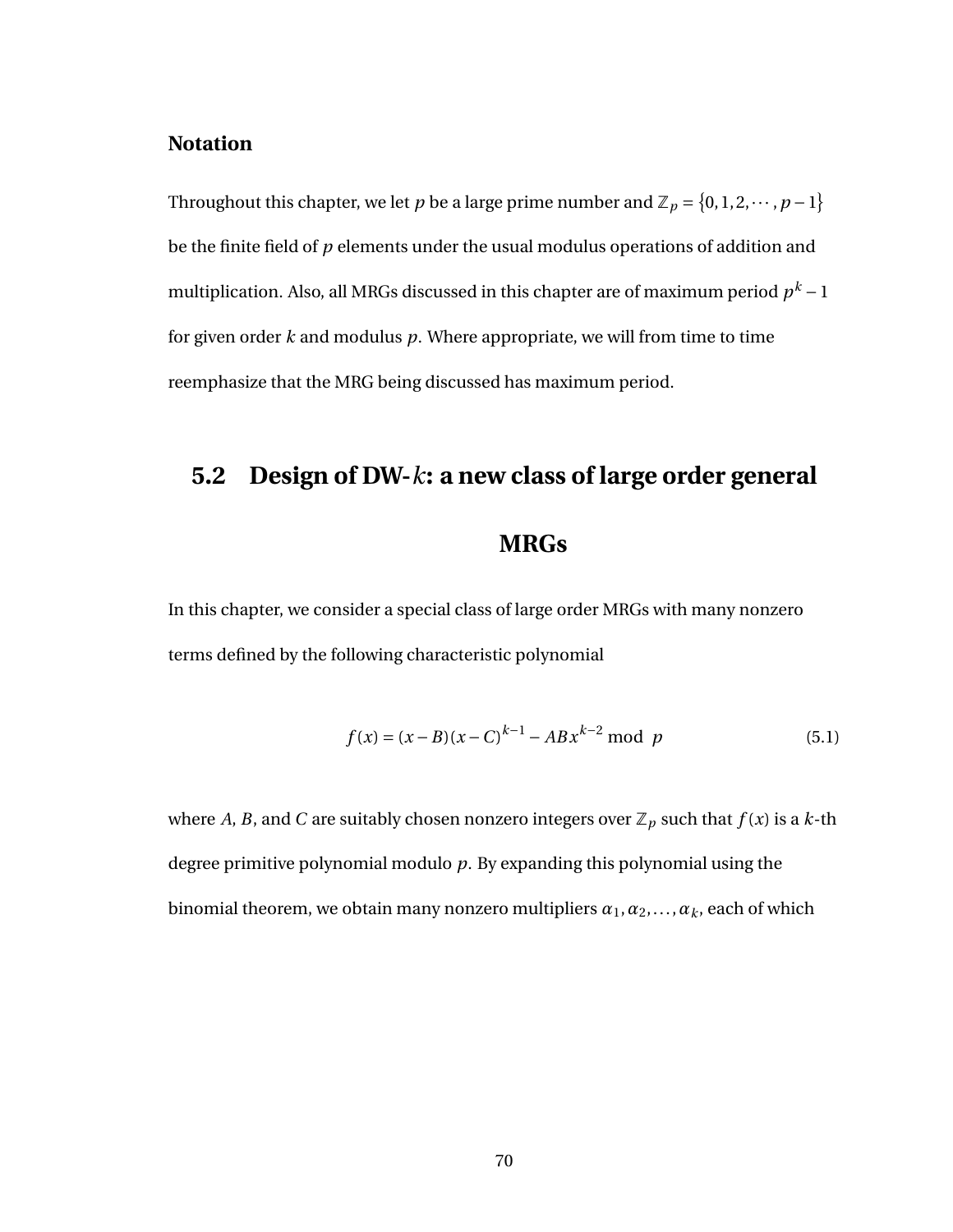will be a function of the order *k* and the parameters *A*, *B*, or *C* over  $\mathbb{Z}_p$ :

<span id="page-79-0"></span>
$$
\alpha_{i} = \begin{cases}\n((k-1)C + B) \mod p, & \text{for } i = 1 \\
(AB - {k-1 \choose 2}C^{2} - (k-1)BC) \mod p, & \text{for } i = 2 \\
\left((-1)^{i-1}({k-1 \choose i}C^{i} + {k-1 \choose i-1}BC^{i-1})\right) \mod p, & \text{for } i = 3, 4, ..., k-1 \\
(-1)^{k-1}BC^{k-1} \mod p, & \text{for } i = k\n\end{cases}
$$
\n(5.2)

We refer to this special class of large order MRGs with many nonzero terms defined by the characteristic polynomial  $f(x)$  in [\(5.1\)](#page-78-0) as DW- $k$  generators. Since the multipliers  $\alpha_1, \alpha_2, \ldots, \alpha_k$  are fully specified by the order *k* and the parameters *A*, *B*, *C*, we denote DW-*k* as DW(*k*; *A*,*B*,*C*;*p*) when specifying the order *k*, parameters *A*,*B*,*C*, and prime modulus *p*. To avoid confusion, we refer to *A*, *B*, *C* as the *parameters* of the  $\alpha_1, \alpha_2, \ldots, \alpha_k$ *multipliers*.

The characteristic polynomial of DW-*k* in [\(5.1\)](#page-78-0) has three special features. First, it yields many nonzero multipliers  $\alpha_1, \alpha_2, \ldots, \alpha_k$  for the MRG recursion in [\(2.1\)](#page-15-0). Second, there is an efficient MCG that shares the same characteristic polynomial of DW-*k*. In Section [5.3,](#page-80-0) we will define this MCG and will show that its characteristic polynomial is the same as DW-*k*. In Section [5.4,](#page-82-0) we will give this MCG's efficient implementation and will explain how to use it for an efficient and parallel implementation of DW-*k*. Lastly, only the multiplier  $\alpha_2$  in [\(5.2\)](#page-79-0) is a function of A. In Section [5.5,](#page-84-0) we capitalize on this feature to simplify the search for maximum period DW-*k*, and we list several DW-*k* for many orders *k* and moduli *p*. Section [5.6](#page-90-0) describes how to quickly find a new DW-*k* from one listed in Section [5.5.](#page-84-0) Finally, in Section [5.7,](#page-91-0) we evaluate DW-*k* in terms of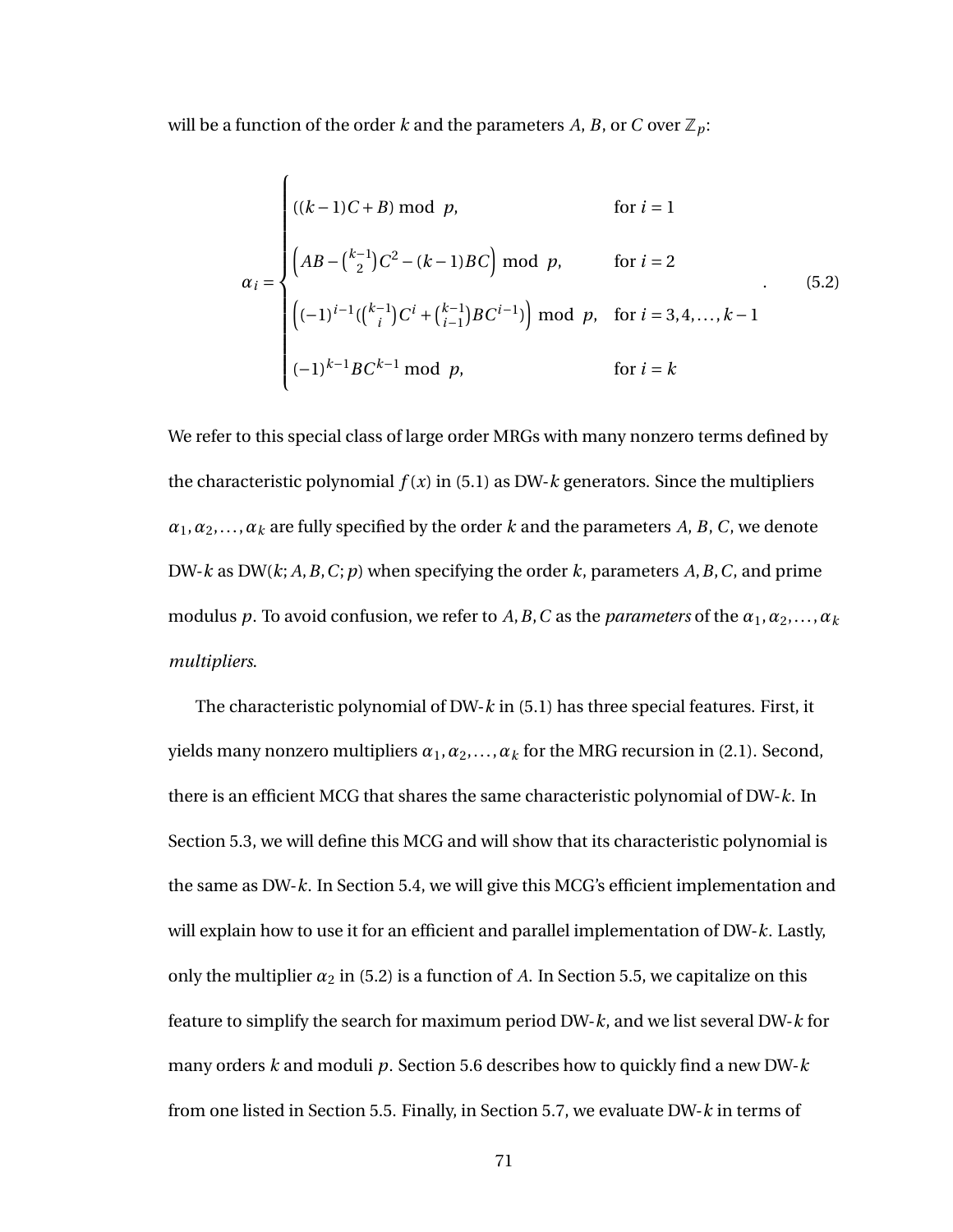<span id="page-80-0"></span>timing, empirical, and theoretical performance. We also offer some evidence that the MCG used to implement DW-*k* may have merits as a standalone generator.

#### **5.3 MCG Sharing Same Characteristic Polynomial as**

#### <span id="page-80-1"></span>**DW-***k*

In this section we will define the MCG that shares the same characteristic polynomial as DW-*k*. Consider a MCG with the following multiplier matrix

$$
\mathbf{B} = \begin{pmatrix} B & 0 & 0 & \dots & 0 & A \\ B & C & 0 & \dots & 0 & 0 \\ B & C & C & \dots & 0 & 0 \\ \vdots & \vdots & \vdots & \ddots & \vdots & \vdots \\ B & C & C & \dots & C & 0 \\ B & C & C & \dots & C & C \end{pmatrix}
$$
(5.3)

whose recursion is given in [\(2.22\)](#page-32-0) and whose characteristic polynomial is defined by  $f_{\bf{B}}(x) = \det(x{\bf{I}} - {\bf{B}}) \text{ mod } p \text{ in (2.23).}$  $f_{\bf{B}}(x) = \det(x{\bf{I}} - {\bf{B}}) \text{ mod } p \text{ in (2.23).}$  $f_{\bf{B}}(x) = \det(x{\bf{I}} - {\bf{B}}) \text{ mod } p \text{ in (2.23).}$ 

<span id="page-80-2"></span>Next, we will prove that the MCG used with multiplier matrix **B** in [\(5.3\)](#page-80-1) has the same corresponding characteristic polynomial  $f_{\mathbf{B}}(x)$  as the one that defines DW- $k$  in [\(5.1\)](#page-78-0). Before showing this, we first give the characteristic polynomial  $f_{\mathbf{M}}(x)$  of a more general matrix **M** of which **B** is a special case.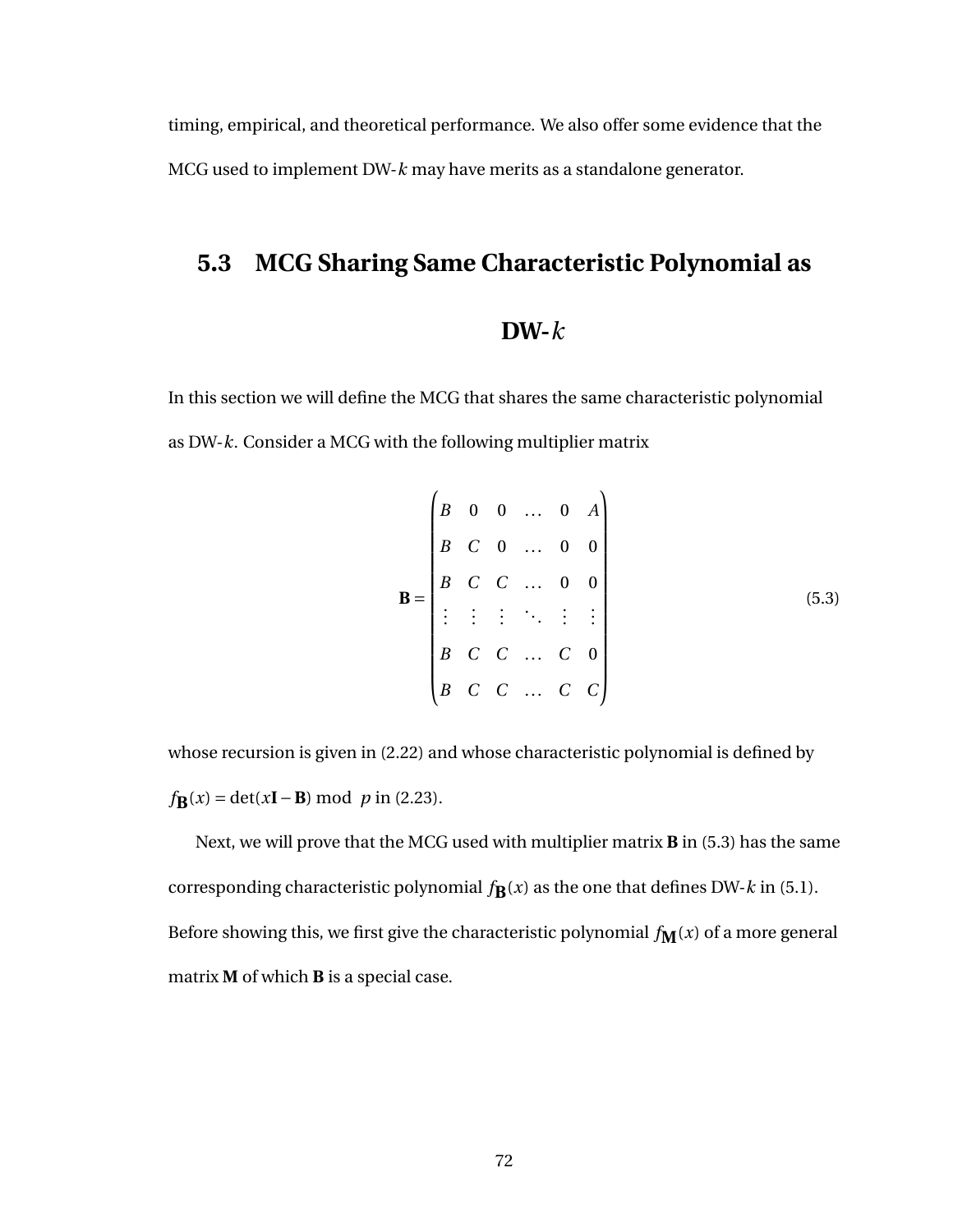**Lemma 2.** *For a given matrix* **M** *of the form*

<span id="page-81-0"></span>
$$
\mathbf{M} = \begin{pmatrix} M_1 & 0 & 0 & \cdots & 0 & A \\ M_1 & M_2 & 0 & \cdots & 0 & 0 \\ M_1 & M_2 & M_3 & \cdots & 0 & 0 \\ \vdots & \vdots & \vdots & \ddots & \vdots & \vdots \\ M_1 & M_2 & M_3 & \cdots & M_{k-1} & 0 \\ M_1 & M_2 & M_3 & \cdots & M_{k-1} & M_k \end{pmatrix}
$$
(5.4)

*where A and*  $M_i$  *(for*  $i = 1, ..., k$ *) are integers, the corresponding characteristic polynomial*  $f_{\mathbf{M}}(x) = \det(x\mathbf{I} - \mathbf{M})$  *is* 

$$
f_{\mathbf{M}}(x) = (x - M_1)(x - M_2) \cdots (x - M_k) - AM_1 x^{k-2}.
$$

*Proof.* Let  $f_{\mathbf{M}}(x) = \det(x\mathbf{I} - \mathbf{M})$ , then after expanding the first row,

$$
f_{\mathbf{M}}(x) = (x - M_1) \begin{vmatrix} x - M_2 & 0 & 0 & \cdots & 0 \\ -M_2 & x - M_3 & 0 & \cdots & 0 \\ -M_2 & x - M_3 & x - M_4 & \cdots & 0 \\ \vdots & \vdots & \vdots & \ddots & \vdots \\ -M_2 & -M_3 & -M_4 & \cdots & x - M_k \end{vmatrix}_{(k-1)\times (k-1)}
$$

$$
+(-1)^{k+1}(-A) \begin{vmatrix} -M_1 & x - M_2 & 0 & \cdots & 0 \\ -M_1 & -M_2 & x - M_3 & \cdots & 0 \\ \vdots & \vdots & \vdots & \ddots & \vdots \\ -M_1 & -M_2 & -M_3 & \cdots & x - M_{k-1} \\ -M_1 & -M_2 & -M_3 & \cdots & -M_{k-1} \end{vmatrix}_{(k-1)\times (k-1)}
$$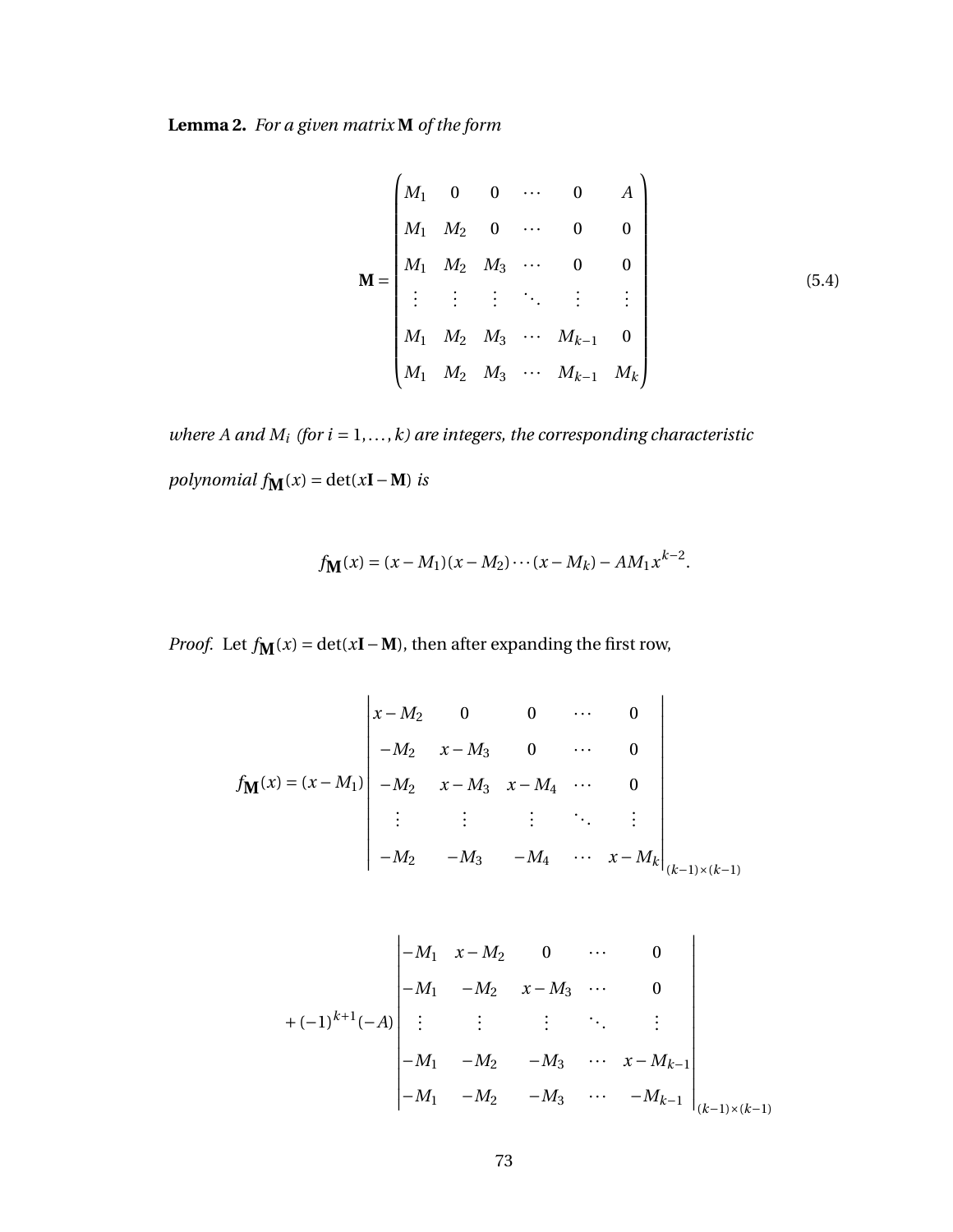The determinant of the first (lower triangular) matrix is simply the product of the diagonals. The second matrix can be transformed into an upper triangular matrix via row operations:  $R_i - R_{i-1} \rightarrow R_i$  for  $i = 2, ..., k - 1$ . Hence,

$$
f_{\mathbf{M}}(x) = (x - M_1)(x - M_2) \cdots (x - M_k)
$$

$$
+(-1)^{k+1}(-A) \begin{vmatrix} -M_1 & x - M_2 & 0 & \dots & 0 \\ 0 & -x & x - M_3 & \dots & 0 \\ \vdots & \vdots & \vdots & \ddots & \vdots \\ 0 & 0 & 0 & \dots & x - M_{k-1} \\ 0 & 0 & 0 & \dots & -x \end{vmatrix}_{(k-1)\times (k-1)}
$$

$$
= (x - M_1)(x - M_2) \cdots (x - M_k) - AM_1 x^{k-2}.
$$

<span id="page-82-1"></span>**Theorem 2.** *Given the matrix* **B** *defined in [\(5.3\)](#page-80-1), the corresponding characteristic polynomial*  $f_{\mathbf{B}}(x) = \det(x\mathbf{I} - \mathbf{B})$  *is* 

$$
f_{\mathbf{B}}(x) = (x - B)(x - C)^{k-1} - ABx^{k-2}.
$$

<span id="page-82-0"></span>*Proof.* The multiplier matrix **B** is a special case of **M** in [\(5.4\)](#page-81-0) where  $M_1 = B$  and  $M_i = C$ for  $i = 2, \ldots, M_k$  $i = 2, \ldots, M_k$  $i = 2, \ldots, M_k$ . Therefore, by Lemma 2, the result follows.  $\Box$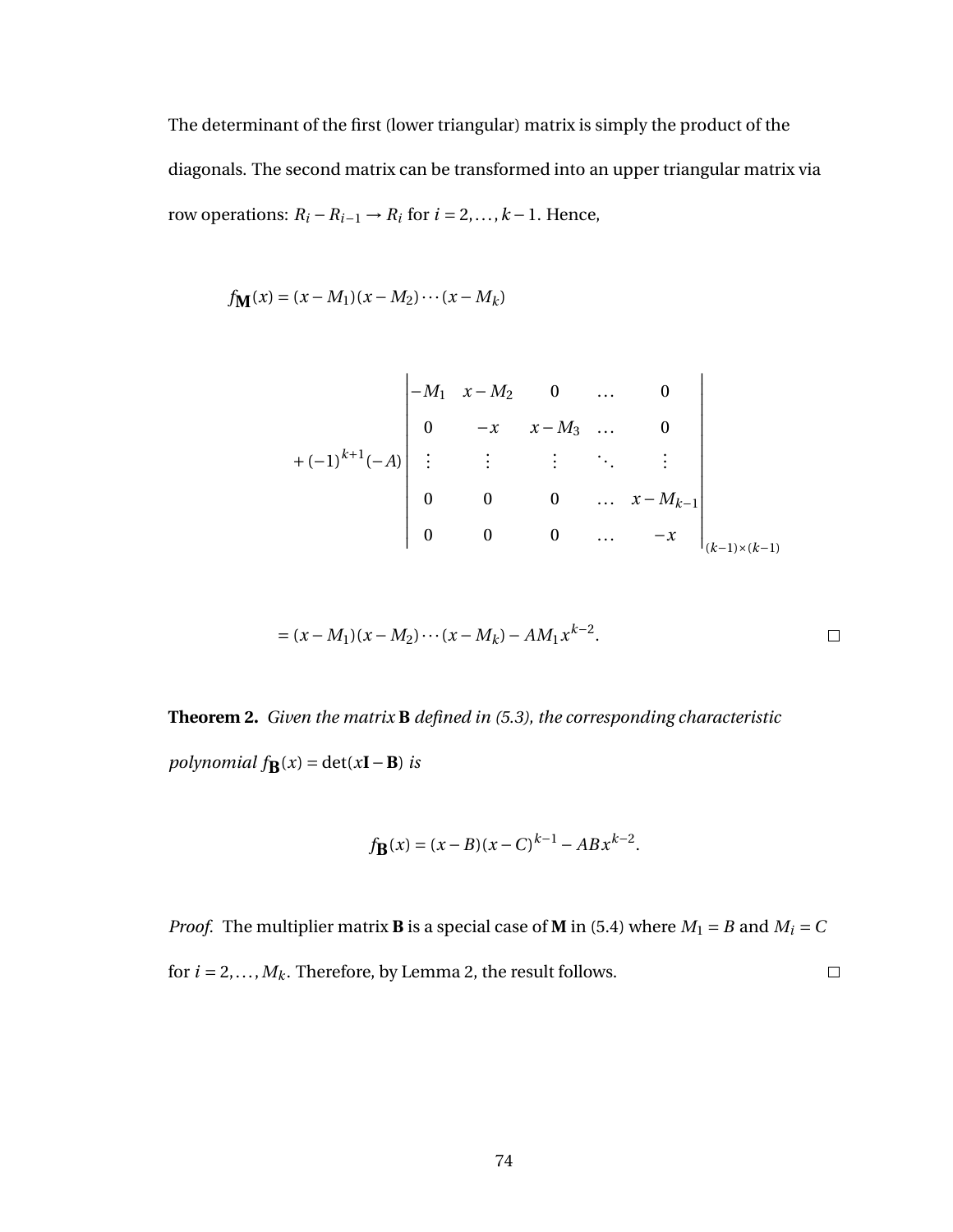#### **5.4 Efficient and Parallel MCG Implementation of DW-***k*

Now that we have proved that MCG defined by multiplier matrix **B** in [\(5.3\)](#page-80-1) shares the same characteristic polynomial as the one that defines DW-*k* in [\(5.1\)](#page-78-0), we will show in this section that DW-*k* can be implemented efficiently and in parallel using this MCG. Given the multiplier matrix **B** in [\(5.3\)](#page-80-1), the linear recursion in [\(2.22\)](#page-32-0) can be rewritten as

<span id="page-83-1"></span>
$$
\begin{pmatrix}\nX_{i,1} \\
X_{i,2} \\
X_{i,3} \\
\vdots \\
X_{i,k}\n\end{pmatrix} = \begin{pmatrix}\nBX_{i-1,1} + AX_{i-1,k} \\
BX_{i-1,1} + CX_{i-1,2} \\
BX_{i-1,1} + CX_{i-1,2} + CX_{i-1,3} \\
\vdots \\
BX_{i-1,1} + CX_{i-1,2} + \ldots + CX_{i-1,k}\n\end{pmatrix} \mod p, \quad i \ge 1
$$
\n(5.5)

and efficiently implemented as

<span id="page-83-0"></span>
$$
\begin{pmatrix}\nX_{i,1} \\
X_{i,2} \\
X_{i,3} \\
\vdots \\
X_{i,k}\n\end{pmatrix} =\n\begin{pmatrix}\nBX_{i-1,1} + AX_{i-1,k} \\
BX_{i-1,1} + CX_{i-1,2} \\
BX_{i,2} + CX_{i-1,3} \\
\vdots \\
X_{i,k-1} + CX_{i-1,k}\n\end{pmatrix}\n\mod p, \quad i \ge 1.
$$
\n(5.6)

Notice in [\(5.6\)](#page-83-0) that the generated output  $X_{i,1}$  and  $X_{i,2}$  are solely generated from numbers in the previously generated output vector  $\mathbf{X}_{i-1}$ . However,  $X_{i,j}$  for  $j = 3, 4, ..., k$ is the sum of the previous number just generated in the current output vector  $\mathbf{X}_i$  and a multiple of a number in the previous output vector  $X_{i-1}$ . Hence, the recursion in [\(5.6\)](#page-83-0) does not require as many multiplications and additions as the one in [\(5.5\)](#page-83-1). Also, we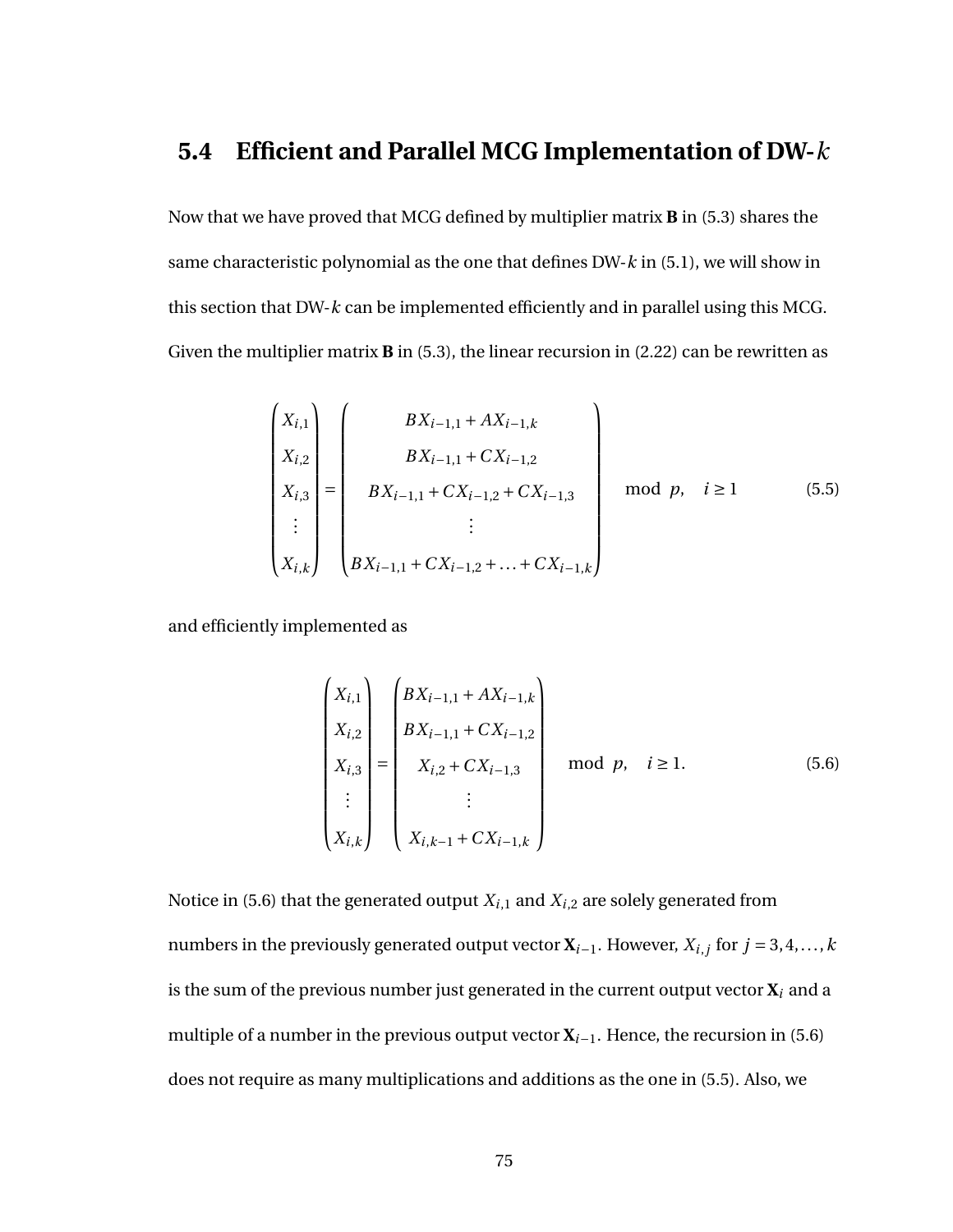note that additional efficiency on some compilers might be gained if we let *C* be a power of 2, that is, we can let  $C = 2^e$  for some positive integer *e*. If this approach is taken, it appears from empirical testing (not shown) that  $2^e$  for  $e \le 4$  should be avoided, which also implies that *C* in general should not be too small for given *A*, *B*, and order *k*.

As explained in Section [2.8,](#page-32-2) since the MCG defined by **B** in [\(5.3\)](#page-80-1) and DW-*k* share the same characteristic polynomial, then the generated vector sequence  $(X_i)_{i\geq0}$  from this MCG satisfies the recurrence for DW-*k*

<span id="page-84-1"></span>
$$
\mathbf{X}_{i} = \alpha_{1}\mathbf{X}_{i-1} + \alpha_{2}\mathbf{X}_{i-2} + \cdots + \alpha_{k}\mathbf{X}_{i-k} \text{ mod } p, \quad i \ge k,
$$
\n(5.7)

where the multipliers  $\alpha_1, \alpha_2, \ldots, \alpha_k$  are defined in [\(5.2\)](#page-79-0). Therefore, each of the *k* sequences taken from each of the *k* rows in [\(5.7\)](#page-84-1) can be viewed as *k* copies of the same DW-*k* with different starting seeds. Therefore, we recommend generating *k* numbers at a time from the efficient recursion in [\(5.6\)](#page-83-0) and assigning each number to one of *k* processors. As we will see in the Section [5.7,](#page-91-0) empirical performance suggests that the MCG defined by **B** in [\(5.3\)](#page-80-1) has its own merits as a standalone generator where numbers can be generated one number at a time.

<span id="page-84-0"></span>In the next section, we turn our attention to finding  $A, B, C$  such that  $f(x)$  is a primitive polynomial over  $\mathbb{Z}_p$ .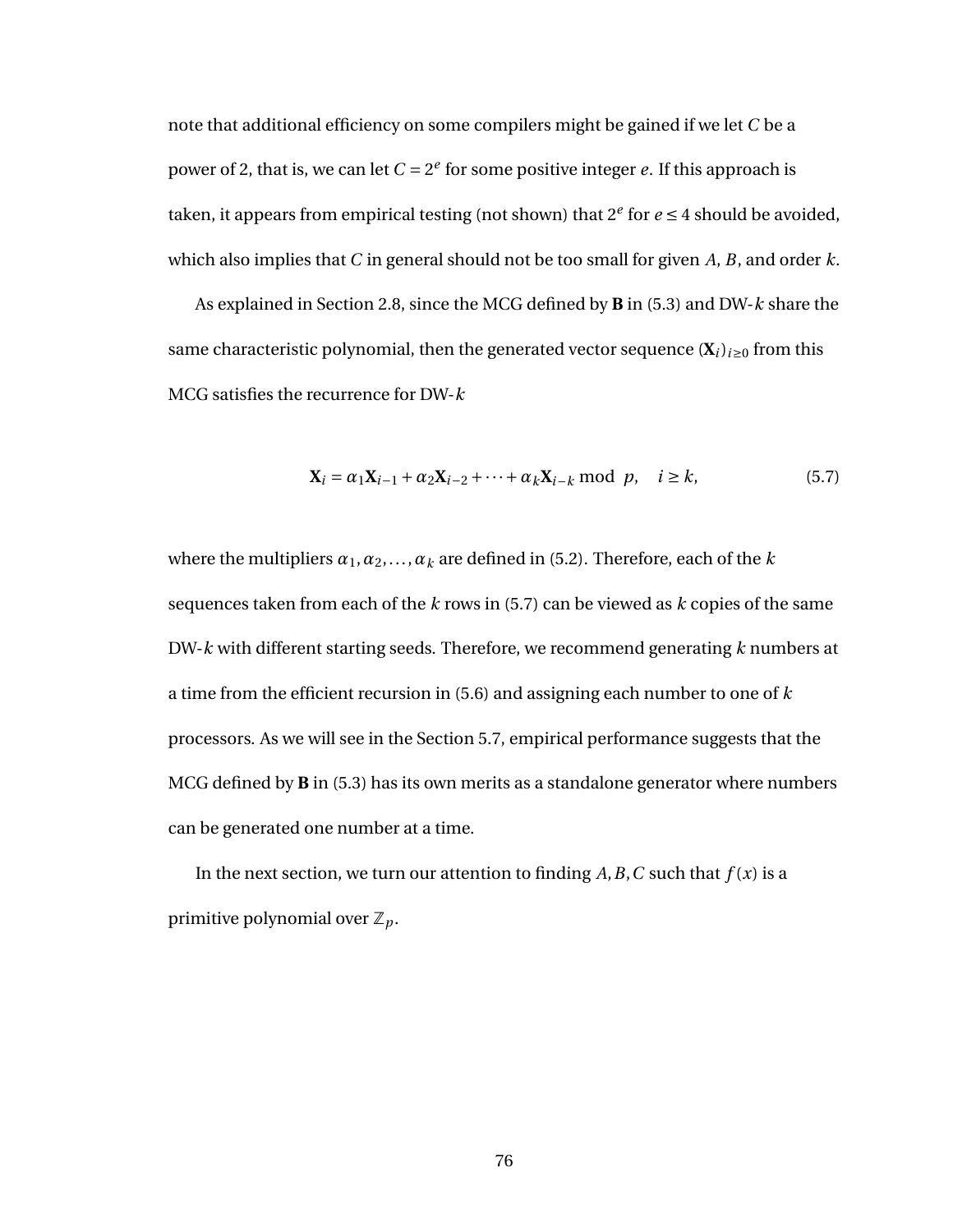#### **5.5 Search for DW-***k*

As explained in Section [2.5,](#page-20-0) Alanen and Knuth (1964) and Knuth (1998) gave necessary and sufficient conditions for determining whether  $f(x)$  is primitive or not. The main difficulty is finding the complete factorization of  $R(k, p) = (p^k - 1)/(p - 1)$  when  $k$  or  $p$ is large. There are two common approaches to by-pass the difficulty of the factorization: (a) for a given  $p$  one can find  $k$  such that  $R(k, p)$  is (relatively) easy to factor, usually because  $R(k, p)$  has only one huge prime factor and the rest are (relatively) small prime factors or (b) one can consider a prime order *k* and then find prime *p* such that  $R(k, p)$  is also a prime number.

Once we know the complete factorization of  $R(k, p) = (p<sup>k</sup> - 1)/(p - 1)$  for a given order *k* and modulus *p*, then we need only search for multipliers  $\alpha_1, \alpha_2, \ldots, \alpha_k$  such that the rest of the necessary and sufficient conditions of a primitive polynomial are met. For DW-k this process can be simplified. First, only multiplier  $\alpha_2$  is a function of order *k* and parameters *A*, *B*, and *C* over  $\mathbb{Z}_p$ . The rest are completely specified by order *k* and only parameters *B* and *C*. Therefore, for a given order *k* and modulus *p*, once we know  $\alpha_k$  = (−1)<sup>*k−*1</sup>*BC<sup>k−1</sup>* is a primitive root modulo *p*, we can fix multipliers  $\alpha_1, \alpha_3,...,\alpha_k$ and search for  $\alpha_2$  until the characteristic polynomial of DW- $k$  is primitive. Equivalently, once we we find *B* and  $C$  such that  $(-1)^{k-1}BC^{k-1}$  is a primitive root modulo  $p$ , we can fix *B* and *C* and just search for *A* until  $f(x)$  in [\(5.1\)](#page-78-0) is a primitive polynomial.

Deng (2005) and Deng et al. (2012b) found *k*-th degree primitive polynomials for *k* ∈ {47, 643, 1597, 7499, 20897} and modulus  $p = 2^{31} - 1$  such that  $R(k, p)$  is (relatively)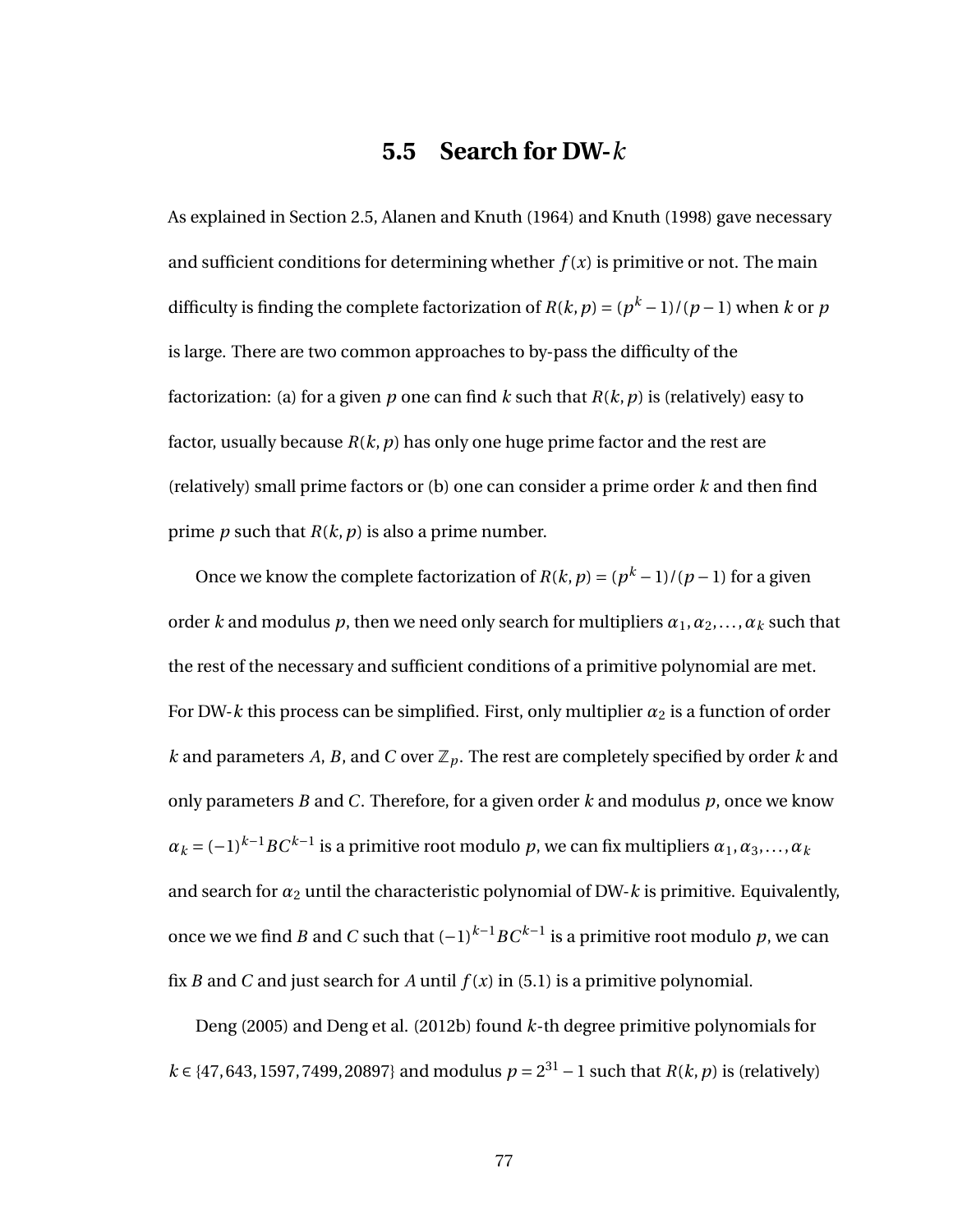easy to factor. This modulus is a popular choice, because the modulus operation can be replaced with more efficient logical operations. Furthermore, it is also the largest (signed) integer that can be stored in a 32-bit computer word. The largest period length for this modulus is approximately  $10^{195009.3}$  with equi-distribution up to 20897 dimensions. Following the methods described in these references, for order *k*, prime modulus *p* = 2<sup>31</sup> − 1, *C* in the form of 2<sup>*e*</sup> for 5 ≤ *e* ≤ 9 (for additional efficiency), and four values of *B*, we search for *A* such that DW(*k*; *A*,*B*,*C*;*p*) achieves the maximum-period. Table [6](#page-87-0) tabulates 100 DW( $k$ ;  $A$ ,  $B$ ,  $C$ ;  $p = 2^{31} - 1$ ): 5 values of  $k$ , 4 values of  $B$ , and 5 values of *C*.

Deng (2004, 2008) and Deng et al. (2012a) found different *k* ranging from 101 to 25013 and moduli of the form  $p = 2^{31} - w$ , where *w* is a positive integer, such that *R*(*k*, *p*) is also a prime. The largest period length,  $p<sup>k</sup> - 1$ , found so far has reached approximately  $10^{233361}$  with equi-distribution up to 25013 dimensions. Again, following the methods in these references, we search for DW(*k*; *A*,*B*,*C*;*p*) with the more flexible form modulus,  $p = 2^{31} - w$ . For order *k*, prime modulus  $p$ , *C* in the form of 2<sup>*e*</sup> for  $5 \le e \le 9$ , and one value of *B*, we search for *A* such that DW(*k*; *A*, *B*, *C*; *p*) achieves the maximum period. Tables [7,](#page-88-0) [8,](#page-89-0) and [9](#page-90-1) tabulate 265 DW(*k*; *A*, *B*, *C*; *p* = 2<sup>31</sup> – *w*): 53 values of *k* and 5 values of *C*.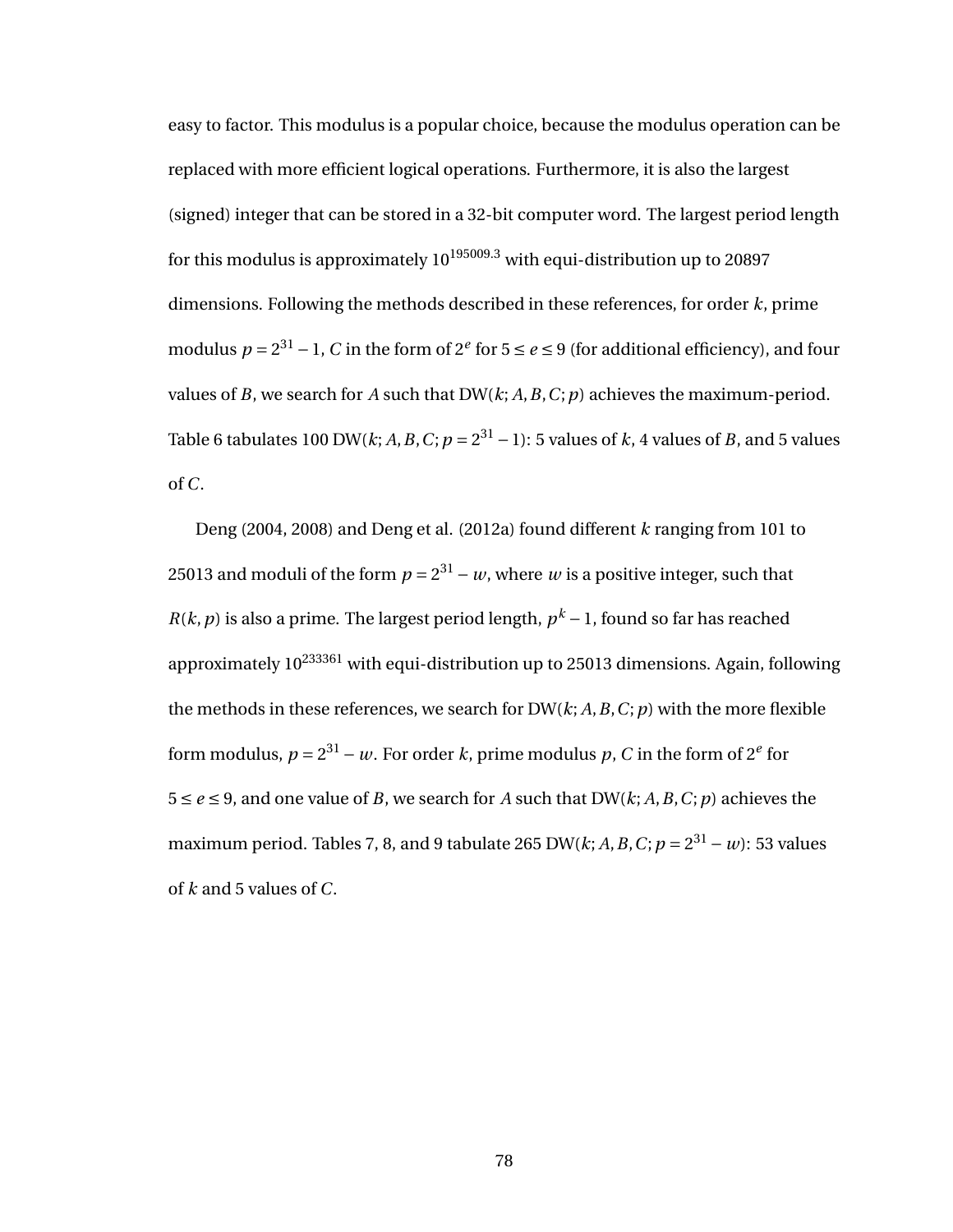| k     | B     | 32    | 64    | 128   | 56    | 512   |
|-------|-------|-------|-------|-------|-------|-------|
| 47    | 5005  | 65536 | 65524 | 65516 | 65490 | 65499 |
| 47    | 10001 | 65460 | 65434 | 65447 | 65461 | 65533 |
| 47    | 15090 | 65455 | 65519 | 65472 | 65505 | 65468 |
| 47    | 20006 | 65479 | 65457 | 65523 | 65445 | 65428 |
| 643   | 5005  | 65495 | 63564 | 64444 | 63932 | 62930 |
| 643   | 10001 | 65326 | 64001 | 64562 | 64797 | 65510 |
| 643   | 15090 | 65386 | 65480 | 64825 | 65406 | 64380 |
| 643   | 20006 | 63411 | 65239 | 64072 | 63090 | 64505 |
| 1597  | 5005  | 64577 | 65235 | 64934 | 65508 | 63884 |
| 1597  | 10001 | 63954 | 63471 | 64674 | 63495 | 65486 |
| 1597  | 15090 | 63832 | 65074 | 63227 | 65239 | 64294 |
| 1597  | 20006 | 65518 | 65014 | 64296 | 61968 | 65152 |
| 7499  | 5005  | 64797 | 59943 | 63816 | 61707 | 61396 |
| 7499  | 10001 | 58921 | 49795 | 52984 | 55685 | 60937 |
| 7499  | 15090 | 56680 | 53060 | 64547 | 64620 | 53885 |
| 7499  | 20006 | 62277 | 59547 | 58067 | 59030 | 50003 |
| 20897 | 5005  | 21951 | 59691 | 49564 | 33494 | 62280 |
| 20897 | 10001 | 27020 | 53061 | 35759 | 29904 | 37956 |
| 20897 | 15090 | 34619 | 36325 | 58692 | 49618 | 31093 |
| 20897 | 20006 | 47762 | 44292 | 57165 | 13979 | 62931 |

<span id="page-87-0"></span>Table 6: List of *A* for DW(*k*; *A*, *B*,  $C = 2^e$ ;  $p = 2^{31} - 1$ )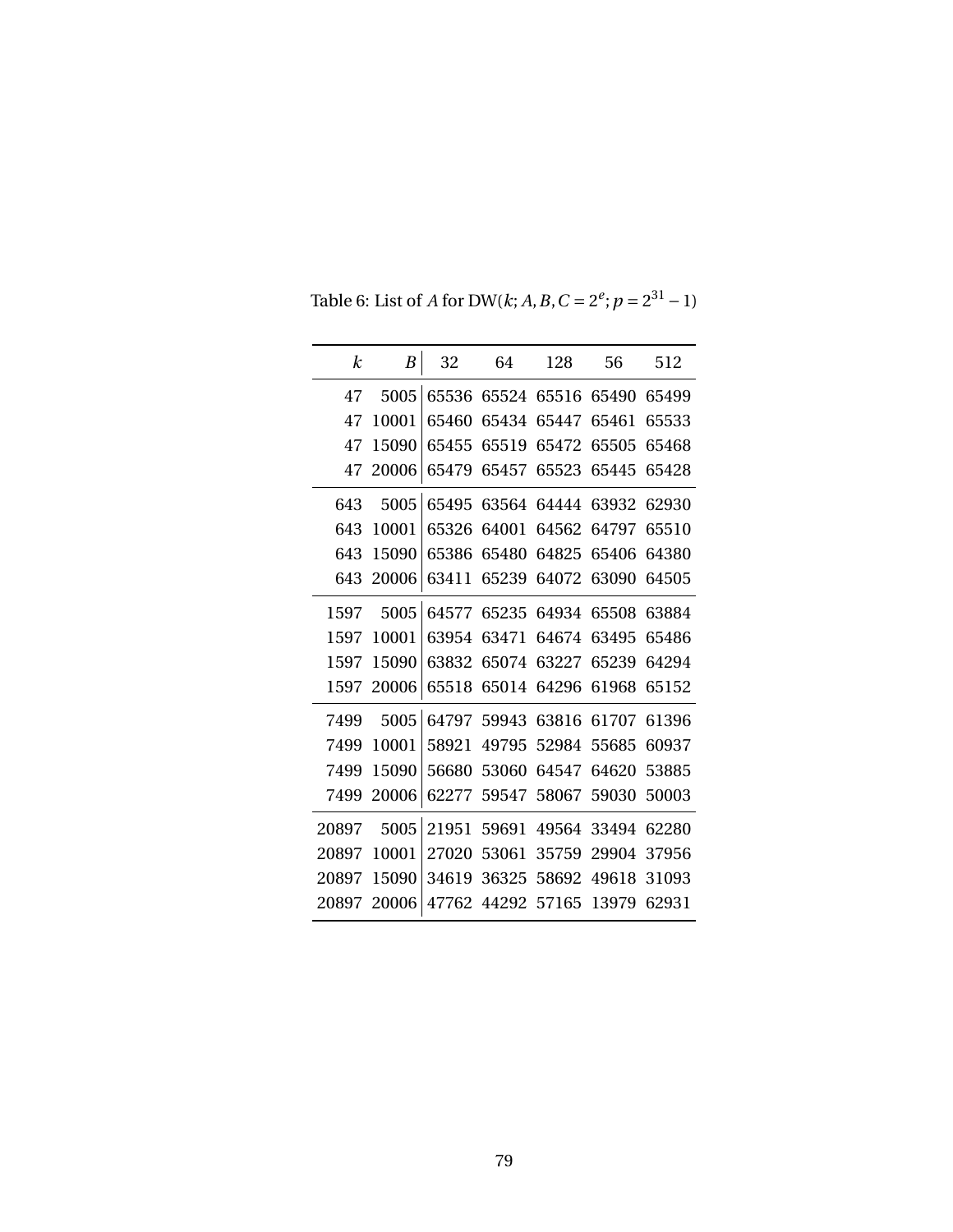<span id="page-88-0"></span>Table 7: List of *A* for DW(*k*; *A*, *B*, *C* =  $2^e$ ; *p* =  $2^{31}$  − *w*); *k* ≤ 2003

| $\boldsymbol{k}$ | $\boldsymbol{w}$ | B     | 32    | 64          | 128                     | 256   | 512   |
|------------------|------------------|-------|-------|-------------|-------------------------|-------|-------|
| 101              | 82845            | 20000 | 20028 | 20066       | 20093                   | 20050 | 20217 |
| 211              | 841329           | 20001 | 20227 | 20606       | 20052                   | 20205 | 20067 |
| 307              | 52545            | 20001 | 20077 | 20053       | 20809                   | 20303 | 20317 |
| 401              | 57189            | 20000 | 20184 | 20266       | 21862                   | 20106 | 20131 |
| 503              | 174489           | 20001 | 21144 | 22448       | 20179                   | 20286 | 20089 |
| 601              | 1327485          | 20000 |       | 20142 20937 | 20746                   | 21791 | 20870 |
| 701              | 220665           | 20002 | 20074 | 21035 20579 |                         | 20433 | 20172 |
| 809              | 2010789          | 20000 | 20744 | 21516       | 20558                   | 20820 | 20129 |
| 907              | 4400889          | 20004 |       | 22482 20986 | 20139                   | 20727 | 20295 |
| 1009             | 2368869          | 20000 | 20734 | 20258       | 22517                   | 21765 | 20255 |
| 1103             | 7316361          | 20002 | 20637 | 20813       | 21623                   | 20535 | 20201 |
| 1201             | 1113705          | 20005 | 21289 | 22405       | 21161                   | 20762 | 20793 |
| 1301             | 1070901          | 20000 | 22028 | 21108       | 21694                   | 20618 | 20511 |
| 1409             | 4320189          | 20000 | 21545 | 22719       | 22407                   | 20942 | 23501 |
| 1511             | 2771205          | 20000 | 21718 | 20724       | 22864                   | 21286 | 21147 |
| 1601             | 368961           | 20001 | 20877 | 21155       | 22095                   | 22037 | 20485 |
| 1709             | 1032441          | 20001 | 21518 | 20501       | 20504 20552             |       | 26690 |
| 1801             | 5789241          | 20002 | 21325 |             | 21222 20049             | 20892 | 21539 |
| 1901             | 267321           | 20002 | 20336 | 20779       | 21070                   | 20050 | 22125 |
| 2003             | 44961            | 20001 | 20499 |             | 20606 29363 27302 22033 |       |       |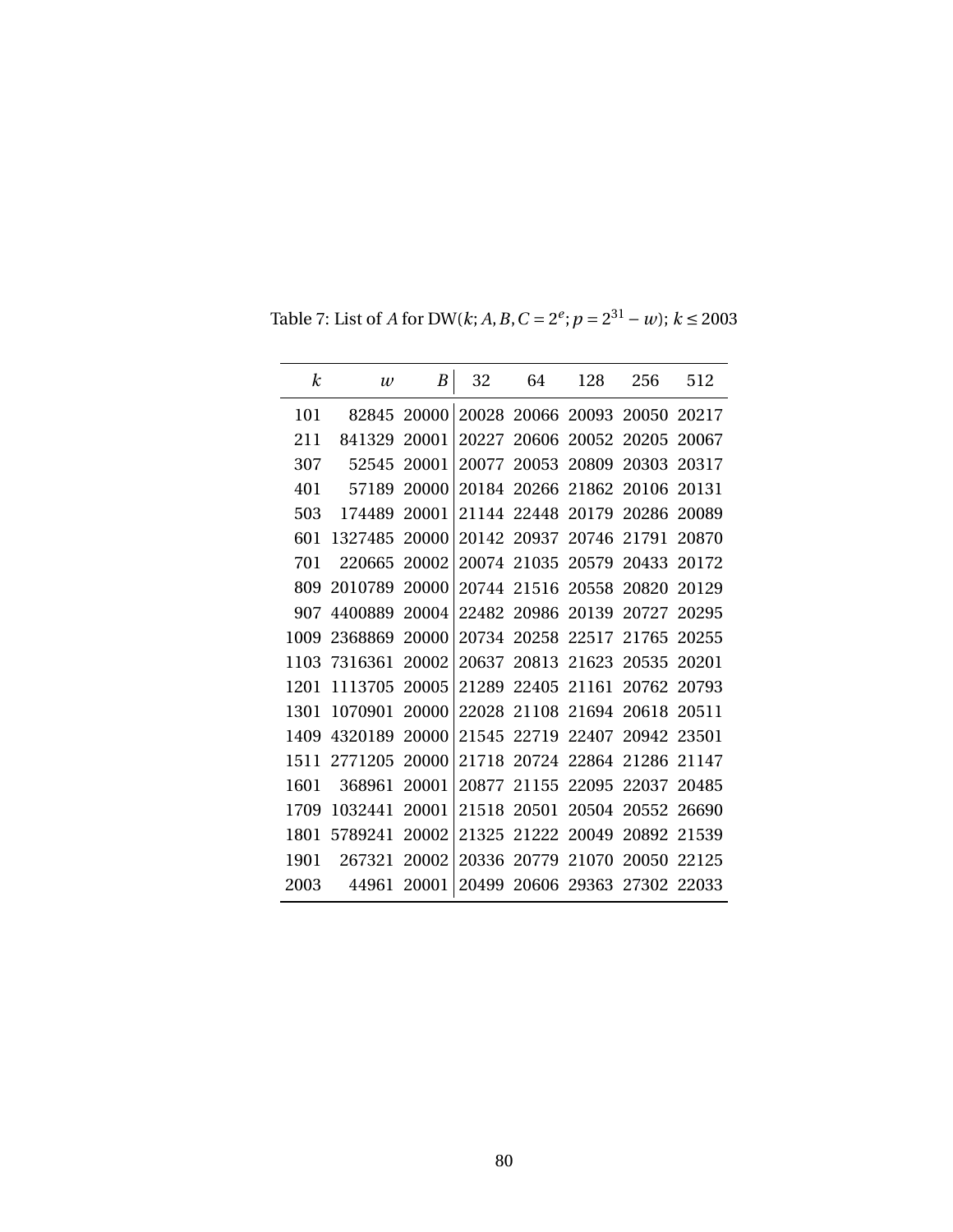| k    | $\mathcal{W}$ | B     | 32    | 64                | 128                           | 256         | 512    |
|------|---------------|-------|-------|-------------------|-------------------------------|-------------|--------|
| 2111 | 3536385 20005 |       |       |                   | 20326 21705 23674 20213 23241 |             |        |
| 2203 | 6043089       | 20002 | 23370 | 24475             | 25871                         | 24984       | 21072  |
| 2309 | 340185        | 20003 |       | 22094 20623       |                               | 20372 26437 | 22412  |
| 2411 | 9256449       | 20006 | 20975 | 21355             |                               | 22754 25674 | 20429  |
| 2503 | 13539249      | 20001 | 21325 | 20477             | 22106 21521                   |             | 25097  |
| 2609 | 8811681       | 20001 | 20761 | 22499             | 23285 21895                   |             | -20796 |
| 2707 | 1113585       | 20004 | 20521 |                   | 20016 20403 20994             |             | 24184  |
| 2801 | 1095609       | 20002 | 20363 | 25844             | 20090                         | 20993       | 25253  |
| 2903 | 14055825      | 20003 | 20159 |                   | 20246 23773 20718             |             | 23791  |
| 3001 | 3058401       | 20001 |       | 28132 20617 21599 |                               | 21230       | 23706  |
| 3109 | 6741129       | 20002 |       |                   | 20692 22733 23316 21300       |             | 25581  |
| 3203 | 4718889       | 20001 | 22833 | 25436             | 38018                         | 21850       | 21251  |
| 3301 | 14881185      | 20002 | 28598 |                   | 26152 20943 22581             |             | 20220  |
| 3407 | 6243009       | 20001 |       |                   | 20904 29014 31949             | 22005       | 20327  |
| 3511 | 1412961       | 20001 |       | 21747 25713 20470 |                               | 26032 23604 |        |
| 3607 | 1026585       | 20003 | 20773 | 22329             | 20577                         | 28986       | 29789  |
| 3701 | 11576625      | 20002 | 21346 |                   | 22672 29143 27596             |             | 21854  |
| 3803 | 32058129      | 20002 |       |                   | 21522 21082 20997             | 21753       | 27771  |
| 3907 | 17381649      | 20001 | 23800 | 20442 24531       |                               | 24191       | 20518  |
| 4001 | 4412481       | 20001 |       |                   | 24549 20465 24707 22823 20072 |             |        |

<span id="page-89-0"></span>Table 8: List of *A* for DW(*k*; *A*, *B*, *C* =  $2^e$ ; *p* =  $2^{31}$  − *w*); 2111 ≤ *k* ≤ 4001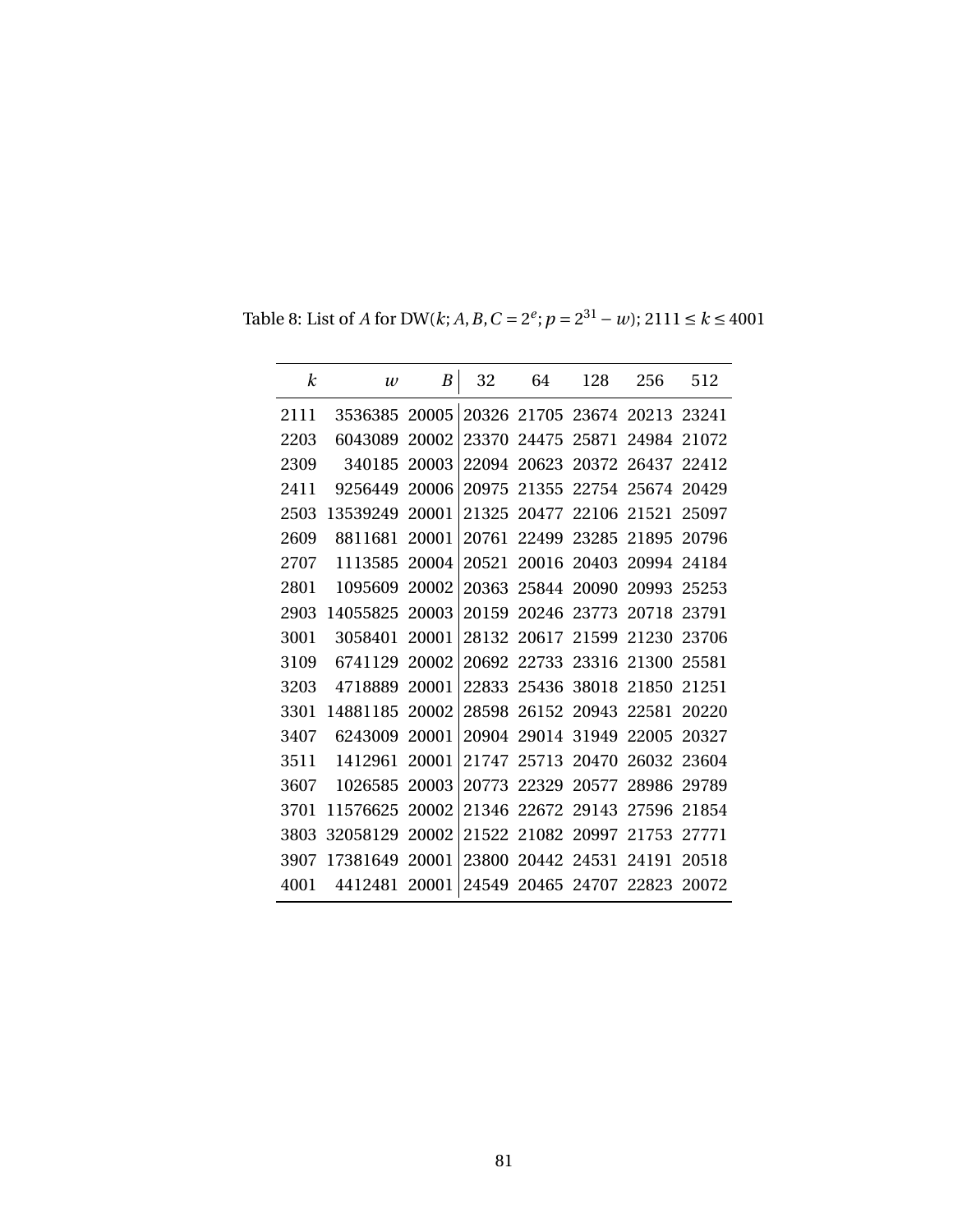<span id="page-90-1"></span>Table 9: List of *A* for DW(*k*; *A*, *B*, *C* = 2<sup>*e*</sup>; *p* = 2<sup>31</sup> − *w*); *k* ≥ 5003

| $\boldsymbol{k}$ | $\boldsymbol{w}$                                   | B | 32 | 64 128 256                    |  | 512 |
|------------------|----------------------------------------------------|---|----|-------------------------------|--|-----|
| 5003             | 1259289 20001 27764 20766 20859 24425 21082        |   |    |                               |  |     |
| 6007             | 9984705 20001 20113 24411 30649 21365 26515        |   |    |                               |  |     |
| 7001             | 610089 20003 23538 30769 31220 20721 24699         |   |    |                               |  |     |
| 8009             | 5156745 20001 24596 30764 29030 28750 26236        |   |    |                               |  |     |
| 9001             | 7236249 20002 34768 24425 22364 32772 24052        |   |    |                               |  |     |
| 10007            | 431745 20003 20258 63815 33089 47201 28169         |   |    |                               |  |     |
| 11003            | 1276425 20001 45421 51250 25568 21659 23189        |   |    |                               |  |     |
|                  | 12007 37532781 20000                               |   |    | 37739 27242 30994 34999 22036 |  |     |
|                  | 13001 71128005 20003                               |   |    | 52978 21790 24522 38227 28803 |  |     |
| 14009            | 626301 20000                                       |   |    | 63410 26334 29856 77138 27117 |  |     |
| 15013            | 8996265 20003 72834 22198 38433 37498 20490        |   |    |                               |  |     |
|                  | 20011 26131941 20000 43502 37043 31430 69099 24899 |   |    |                               |  |     |
|                  | 25013 11538909 20000 25118 24538 57529 87512 66488 |   |    |                               |  |     |

#### **5.6 Finding new DW-***k* **via AGM**

<span id="page-90-0"></span>Utilizing Deng's (2004) Automatic Generation Method (AGM) described in Section [2.7,](#page-26-0) once we know the parameters *A*, *B*, *C* for one DW-*k*, we can quickly find another DW-*k* of the same order *k* and modulus *p*. Recall that, starting with a *k*-th degree primitive polynomial, AGM quickly finds numerous *k*-th degree primitive polynomials with the same number of nonzero multipliers as the base primitive polynomial.

To use AGM to find new DW-*k*, first, choose the desired order *k* and modulus *p* and corresponding parameters *A*,*B*,*C*, from Tables [6](#page-87-0) through [9.](#page-90-1) A defining feature of DW-*k* is that its primitive characteristic polynomial  $f(x)$  in [\(5.1\)](#page-78-0) is equal to  $f$ **B**( $x$ ) = det( $x$ **I**−**B**)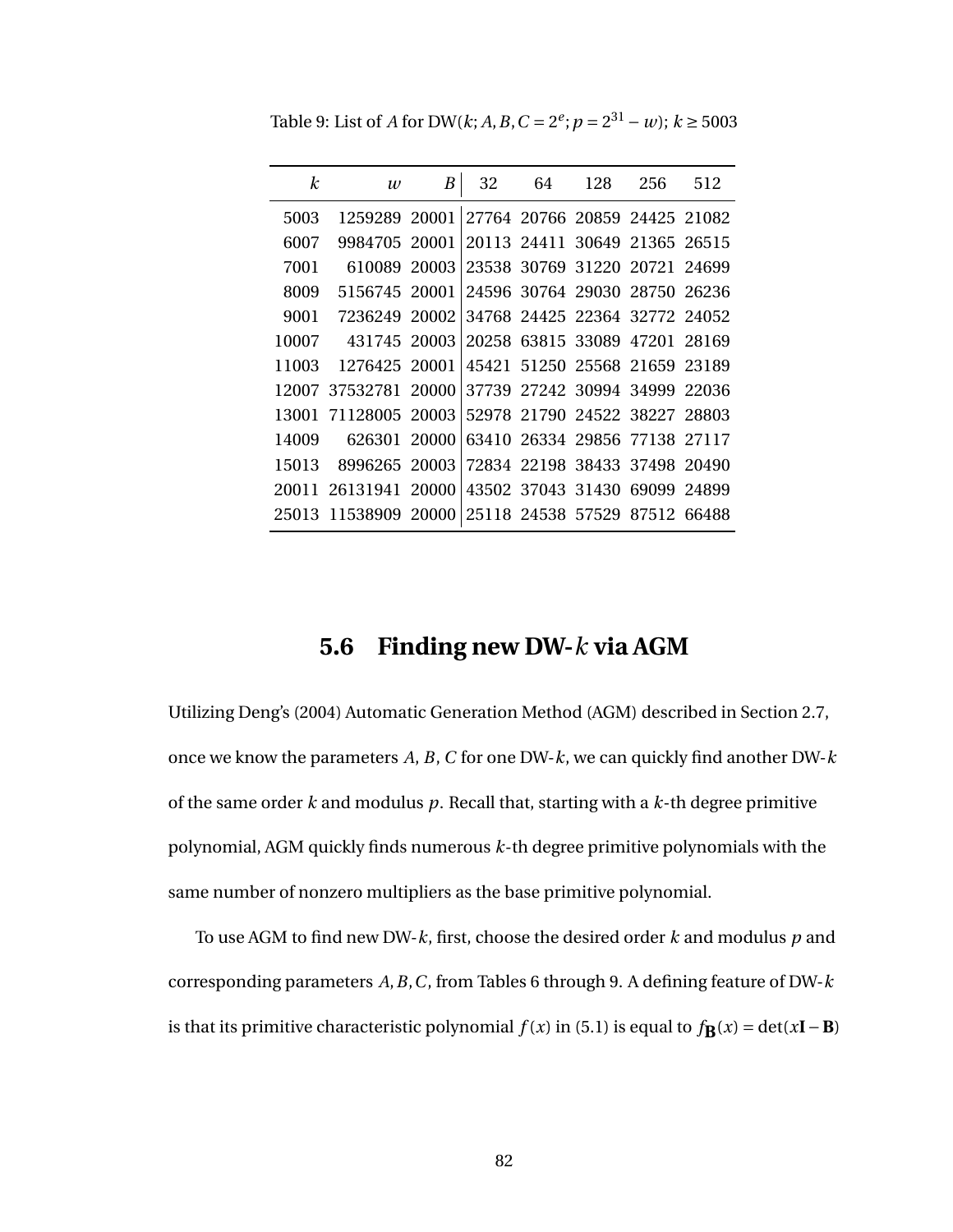where **B** is defined by [\(5.3\)](#page-80-1). For any nonzero integer  $z$  in  $\mathbb{Z}_p$ , define

$$
G_{\mathbf{B}}(x) = z^{k} f_{\mathbf{B}}(z^{-1}x) \bmod p
$$
  
=  $z^{k} \det(z^{-1}x\mathbf{I} - \mathbf{B}) \bmod p$   
=  $\det(x\mathbf{I} - z\mathbf{B}) \bmod p$   
=  $(x - zB)(x - zC)^{k-1} - (zA)(zB)x^{k-2}$  (by Theorem 2 for zB).

Letting  $A' = zA$ ,  $B' = zB$ , and  $C' = zC$ , then  $\alpha_1, \alpha_2, ..., \alpha_k$  are given in [\(5.2\)](#page-79-0). Specifically, if  $a_k = (-1)^{k-1} z^k BC^{k-1} \text{ mod } p$  is a primitive root modulo *p*, then  $G_{\mathbf{B}}(x)$  is the primitive characteristic polynomial of a new DW-*k* whose multipliers *α*1,*α*2,...,*α<sup>k</sup>* are defined by  $A$ <sup>'</sup>,  $B$ <sup>'</sup>,  $C$ <sup>'</sup> (Deng, 2004, Theorem 4). By the Cayley-Hamilton theorem, the new DW-*k* can be implemented efficiently and in parallel by generating numbers *k* at a time from the recursion in [\(5.6\)](#page-83-0). Since we know how many primitive roots exist, then for each modulus *p* and order *k*, we know that AGM can produce  $\phi(p-1)$  new DW-*k* from one base DW- $k$ , where  $\phi(x)$  denotes the Euler totient function, which gives number of integers between 1 and *x* that are relatively prime to *x*.

<span id="page-91-0"></span>One advantage of applying AGM to DW-*k* is that, for a given order *k* and modulus *p*, it gives the user the liberty to find a new DW-*k* if for some reason she needs more parameters in addition to those in Tables [6](#page-87-0) through [9.](#page-90-1)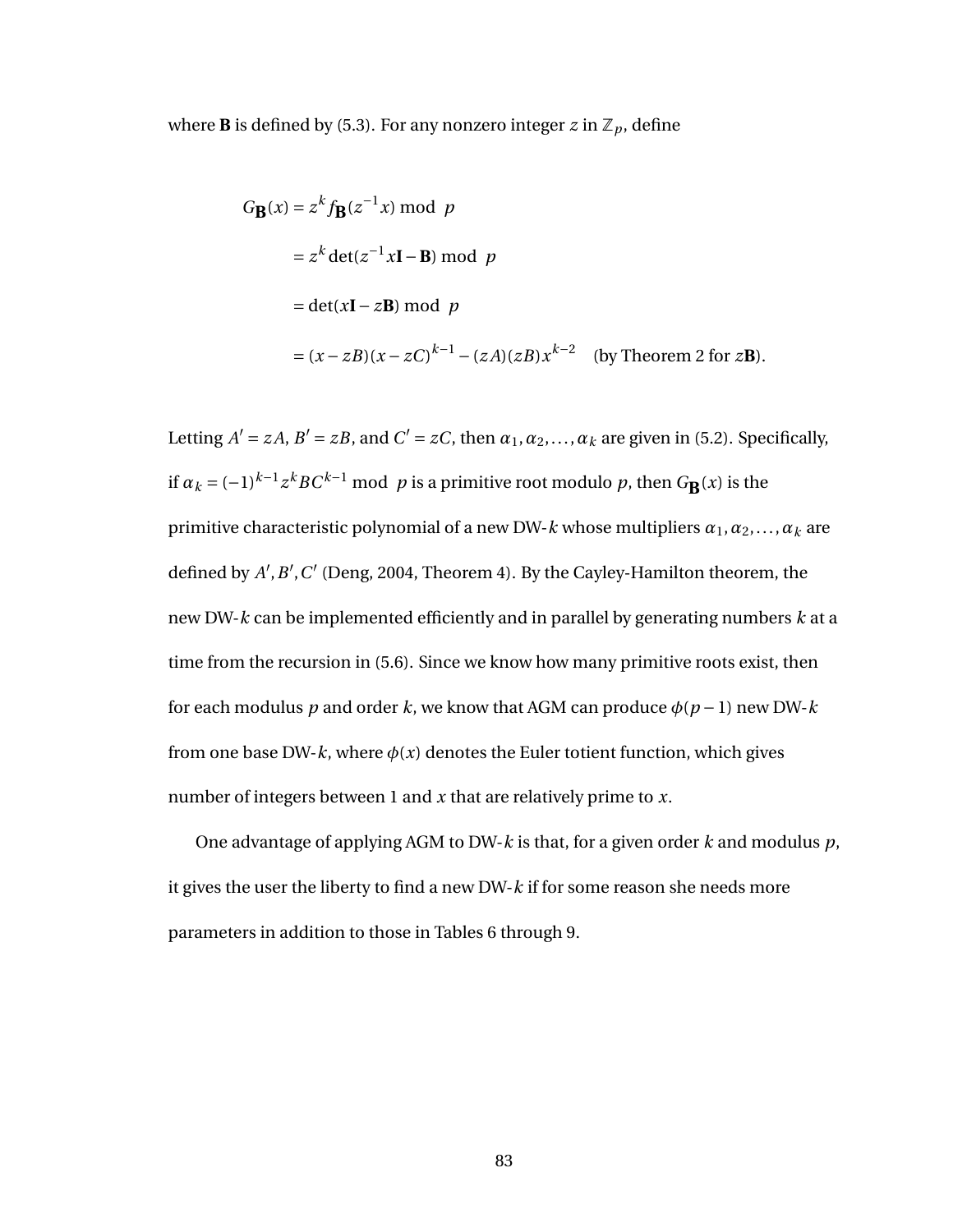### **5.7 Evaluation of DW-***k*

#### **Timing**

DW-*k* is very efficient. When the modulus is the largest 32-bit signed integer word,  $p = 2^{31} - 1$ , this class of generators can be employed even faster by replacing the modulus operation with logical operations (see, e.g., Deng & Xu, 2003). We compared the DW(20897; 62931, 20006, 512;  $2^{31} - 1$ ) against the Mersenne-Twister (MT19937; Matsumoto & Nishmura, 1998) and L'Ecuyer's (1999) combined MRG (MRG32k3a). Table [10](#page-93-0) tabulates the average of 100 timings (in seconds) to generate 100 million numbers for each generator. The starred version of DW(20897; 62931, 20006, 512;  $2^{31} - 1$ ) replaces the modulus operation with logical operations. The timings program was compiled using gcc and the -O3 optimizer flag on a 64-bit AMD Opteron 6274 16 core processor with clock speed of 2.2 GHz. When using the modulus operation, DW-*k* is approximately as fast as MT19937 and more than 3 times faster than MRG32k3a. However, when replacing the modulus operation with logical operations (for  $p = 2^{31} - 1$ ), DW-*k* is twice as fast as MT19937 and more than 6 times faster than MRG32k3a.

#### **Empirical Testing**

Efficiently implementing DW-*k* in parallel across *k* CPUs requires generating *k* numbers at a time from the recursion in [\(5.6\)](#page-83-0) and assigning each of these numbers to one of the *k* CPUs. It is widely known that maximum period MRGs have excellent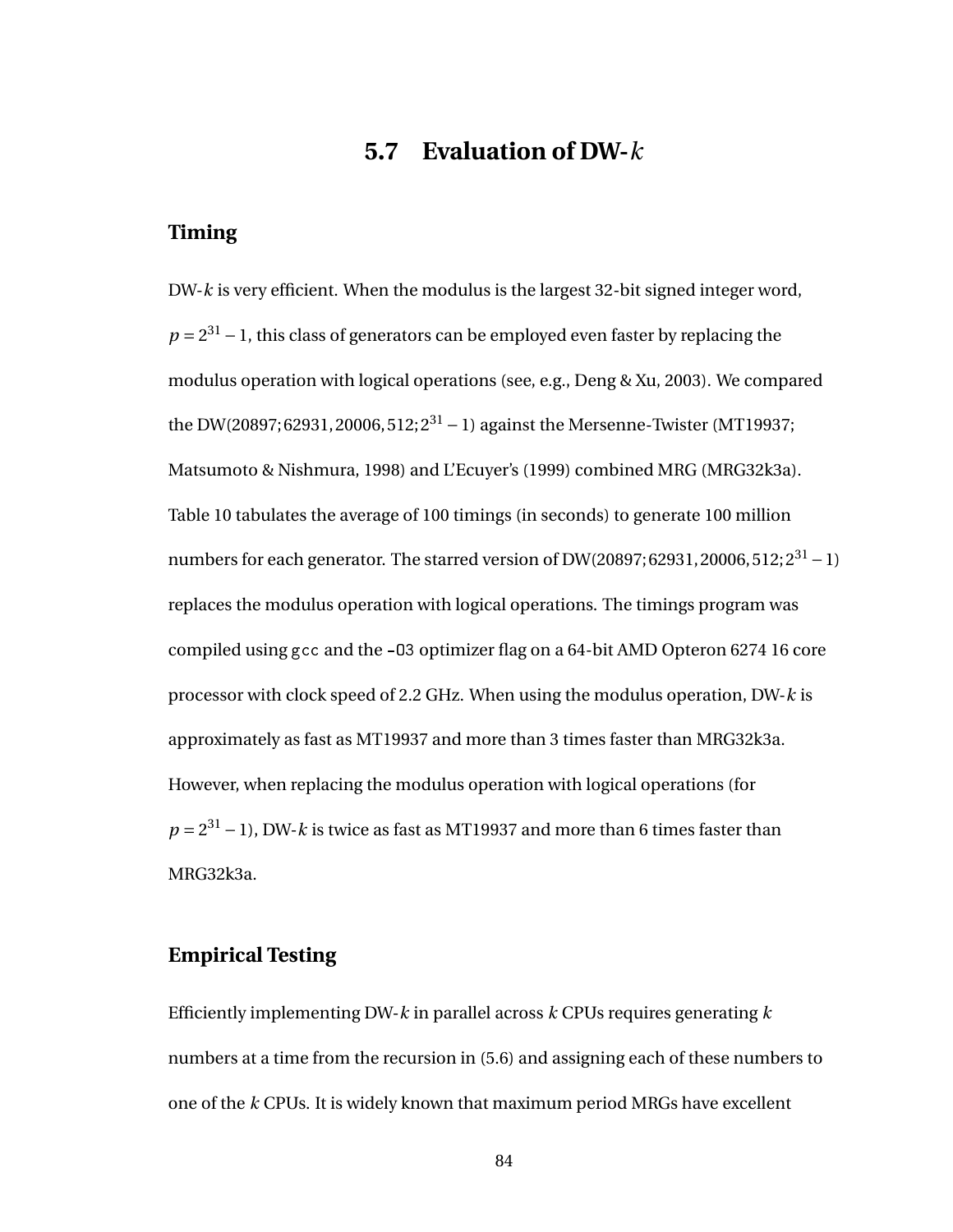| Random Number Generator                                    | C $(-03 \text{ flag})$ |
|------------------------------------------------------------|------------------------|
| DW(20897;62931,20006,512;2 <sup>31</sup> - 1)              | 0.97                   |
| DW(20897;62931,20006,512;2 <sup>31</sup> - 1) <sup>*</sup> | 0.52                   |
| MT19937                                                    | 0.93                   |
| MRG32k3a                                                   | 3.24                   |

<span id="page-93-0"></span>Table 10: Average of 100 timings (in seconds) to generate 100 million numbers

\* indicates modulus operations were replaced with logical operations

empirical performance when the generated output are taken in successive sequence. Indeed, these MRGs are one of a few kinds or random number generators that are able to pass all the empirical tests implemented in the TestU01 package (L'Ecuyer & Simard, 2007). Concerning output from general maximum period MRGs, Knuth (1998) noted that "all known evidence indicates that the result will be a very satisfactory source of random numbers." Therefore, the *k* sequences of DW-*k* has excellent empirical performance.

We note here that empirical performance is also satisfactory when generating numbers one at a time from the MCG recursion in [\(5.6\)](#page-83-0). For each combination of order *k*, modulus *p* and parameters *A*, *B*, *C*, listed in Table [6](#page-87-0) through Table [9,](#page-90-1) we generated the numbers one at a time and subjected the sequential output to the *Crush* battery of stringent empirical tests in the TestU01. For each generator tested, the battery produced 144 *p*-values from 144 statistical tests performed. Small *p*-values indicate that the generator fails that particular test. On the other hand, *p*-values is too close to 1 are considered "too good to be truly random" (L'Ecuyer & Simard, 2007). At the end of each test, those 144 *p*-values produced outside the range of  $[10^{-3}, 1 - 10^{-3}]$  are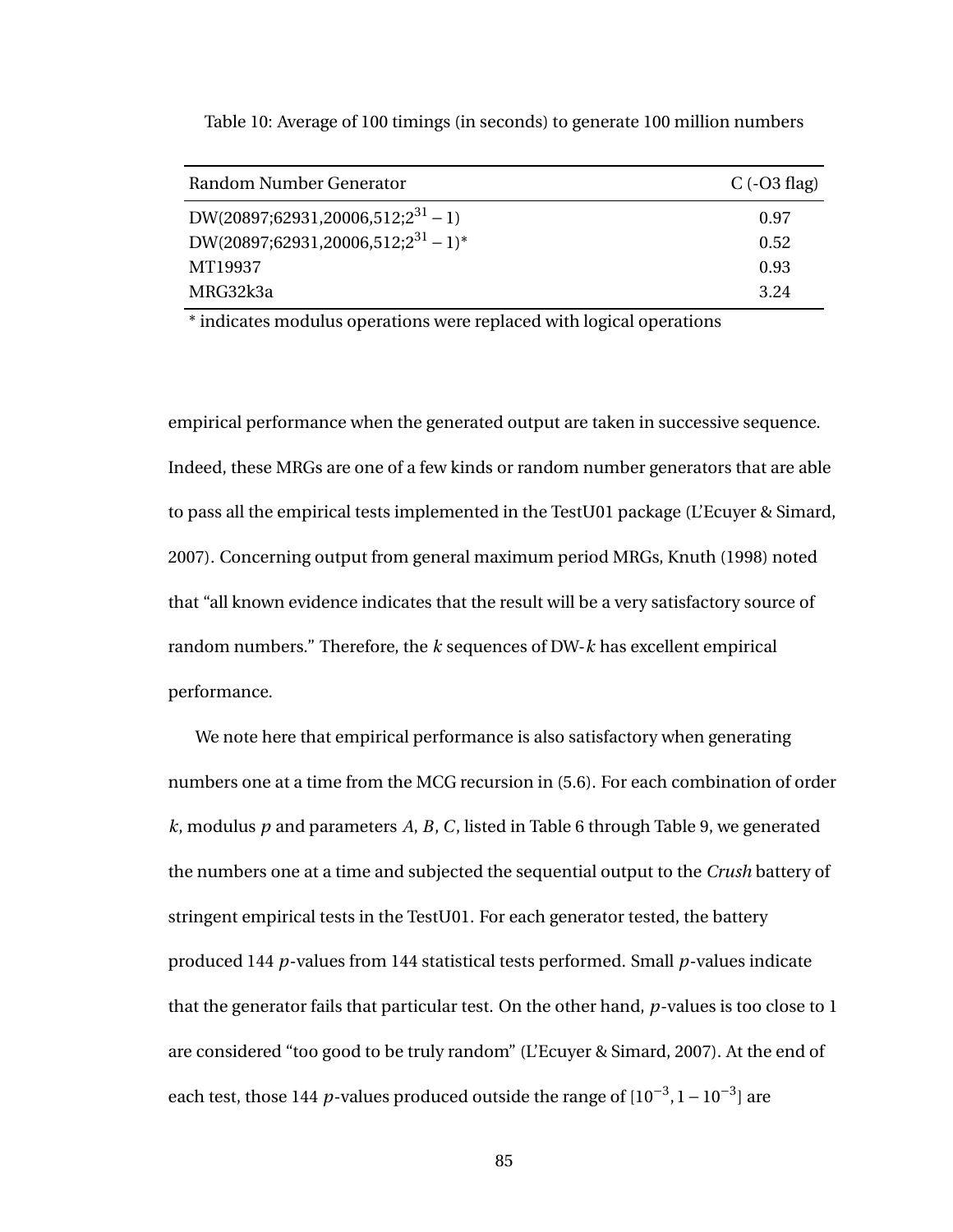<span id="page-94-0"></span>Table 11: Percentages of *p*-values (in specified ranges) of *Crush* tests on DW( $k$ ;  $A, B, C$ ;  $2^{31} - 1$ ) listed in Table [6](#page-87-0)

|  |  | 47 0.00000 0.00007 0.00014 0.00125 0.00083 0.00014 0.00014 0.00014              |  |  |
|--|--|---------------------------------------------------------------------------------|--|--|
|  |  | 643 $\big 0.00000 0.00000 0.00000 0.00014\big  0.00014 0.00000 0.00000 0.00000$ |  |  |
|  |  | 1597 0.00000 0.00000 0.00007 0.00035 0.00021 0.00000 0.00000 0.00000            |  |  |
|  |  | 7499 0.00000 0.00000 0.00007 0.00090 0.00104 0.00007 0.00000 0.00000            |  |  |
|  |  | 20897 0.00000 0.00000 0.00021 0.00139 0.00111 0.00014 0.00014 0.00014           |  |  |

reported.

For the prime modulus of  $p = 2^{31} - 1$ , the total number of runs for for the 100 generators in Table [6](#page-87-0) is 500: each of the 100 generators was tested with 5 different starting seeds. The total number of *p*-values produced for generators in Table [6](#page-87-0) is  $72000 = 100 \times 5 \times 144$  and the percentages of these p-values in the specified ranges are summarized in Table [11.](#page-94-0) Similarly, for the prime modulus of  $p = 2^{31} - w$  with  $(p<sup>k</sup> - 1)/(p - 1)$  also a prime, the total number of runs for generators in Tables [7,](#page-88-0) [8,](#page-89-0) and [9](#page-90-1) is 1325: each of the 265 generators was tested with 5 different starting seeds. The total number of *p*-values produced for generators in Tables [7,](#page-88-0) [8,](#page-89-0) and [9](#page-90-1) is 190800 =  $265 \times 5 \times 144$  and the percentages of these p-values in the specified ranges are summarized in Table [12.](#page-95-0)

From these tables, we have strong empirical evidence that even generating numbers one at a time from the MCG recursion in [\(5.6\)](#page-83-0) yields a satisfactory source of uniform random numbers. However, to implement DW-*k*, numbers must be generated *k* at a time. Therefore, we recommend only generating numbers *k* at a time.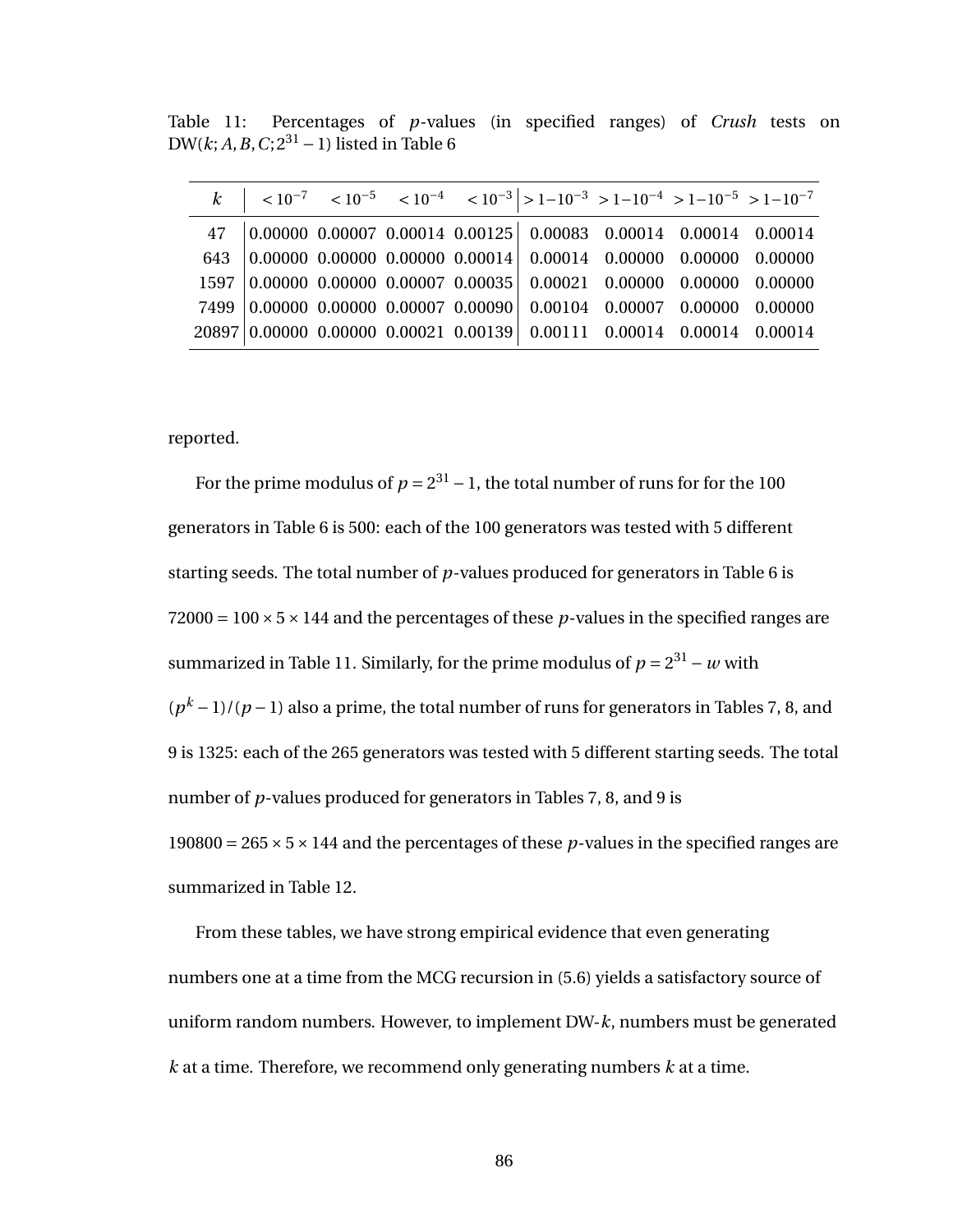<span id="page-95-0"></span>Table 12: Percentages of *p*-values (in specified ranges) of *Crush* tests on DW( $k$ ; *A*, *B*, *C*;  $2^{31} - w$ ) listed in Tables [7](#page-88-0) through [9](#page-90-1)

|  |  |  |                                                                       | $C$   $\langle 10^{-7}$ $\langle 10^{-5}$ $\langle 10^{-4}$ $\langle 10^{-3}   > 1 - 10^{-3}$ $> 1 - 10^{-4}$ $> 1 - 10^{-5}$ $> 1 - 10^{-7}$ |
|--|--|--|-----------------------------------------------------------------------|-----------------------------------------------------------------------------------------------------------------------------------------------|
|  |  |  | $32 0.00000 0.00000 0.00021 0.00144 0.00077 0.00010 0.00005 0.00005$  |                                                                                                                                               |
|  |  |  | $64 0.00000 0.00005 0.00026 0.00136 0.00100 0.00013 0.00008 0.00008$  |                                                                                                                                               |
|  |  |  | $128 0.00000 0.00000 0.00008 0.00141 0.00116 0.00021 0.00008 0.00008$ |                                                                                                                                               |
|  |  |  | $256 0.00000 0.00000 0.00008 0.00095 0.00095 0.00026 0.00013 0.00013$ |                                                                                                                                               |
|  |  |  | $512 0.00000 0.00003 0.00008 0.00116 0.00080 0.00021 0.00010 0.00010$ |                                                                                                                                               |

#### **Theoretical Testing**

The spectral test for a MRG as described in Section [2.4](#page-16-0) is a theoretical test that gives some measure of uniformity in dimensions beyond order *k*. For dimensions *t* < *k*, the equi-distribution property for maximum period MRGs guarantees very good uniformity. As described in Chapter [3,](#page-36-0) current methods for computing the spectral test in dimension  $t = k + d$  can be very inefficient when order k is as large as many of those in Tables [6](#page-87-0) through [9.](#page-90-1) Furthermore, since DW-*k* has many nonzero terms, it is unlikely that the proposed method in Chapter [3](#page-36-0) will be any more efficient. Therefore, computing the spectral test for large order MRGs with many nonzero terms is computationally intensive.

For maximum period MRGs with good spectral test performance in dimensions beyond *k*, L'Ecuyer (1997) stated a necessary but not sufficient condition that the sum of the squares of the multipliers,  $\sum_{i=1}^{k} \alpha_i^2$ *i* , should be large. Given that DW-*k* has many nonzero multipliers, then it is likely to have excellent spectral test performance.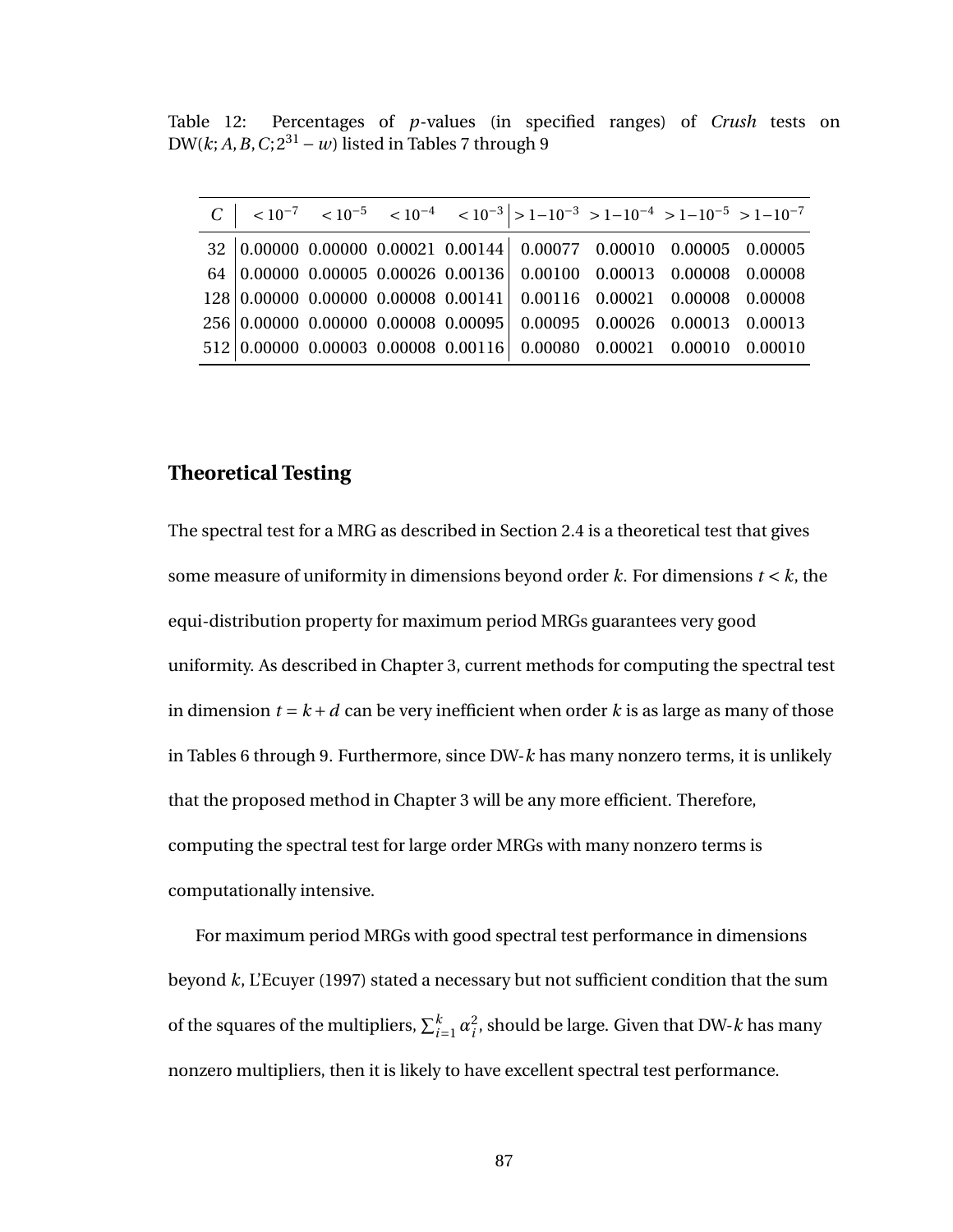Furthermore, we remark that since there is no simple relationship among these nonzero multipliers and since *k* copies of DW-*k* are implemented in parallel, it appears very difficult to find a lacunary index set (see Section [2.4\)](#page-16-0) such that the *k* copies perform poorly on the spectral test.

### **5.8 Discussion**

This chapter defines DW-*k*, a special class of large order MRGs with many nonzero terms whose recurrence can be efficiently implemented in parallel via a *k*-th order MCG sharing the same characteristic polynomial. The implementation requires generating *k* numbers at a time from the MCG recurrence in [\(5.6\)](#page-83-0) and assigning each number to one of *k* CPUs. For DW-*k* with modulus  $p = 2^{31} - 1$ , the implementation is twice as fast as MT19937 and six times as fast as MRG32K3A; for other DW-*k* the implementation is about as fast as MT19937 and three times faster than MRG32k3a. Of the DW- $k$  given, DW-25013 has the longest period length of  $10^{233361}$  with equi-distribution up to 25013 dimensions. Furthermore, new DW-*k* can be quickly found by applying Deng's (2004) Automatic Generation Method (AGM) to a base DW-*k*.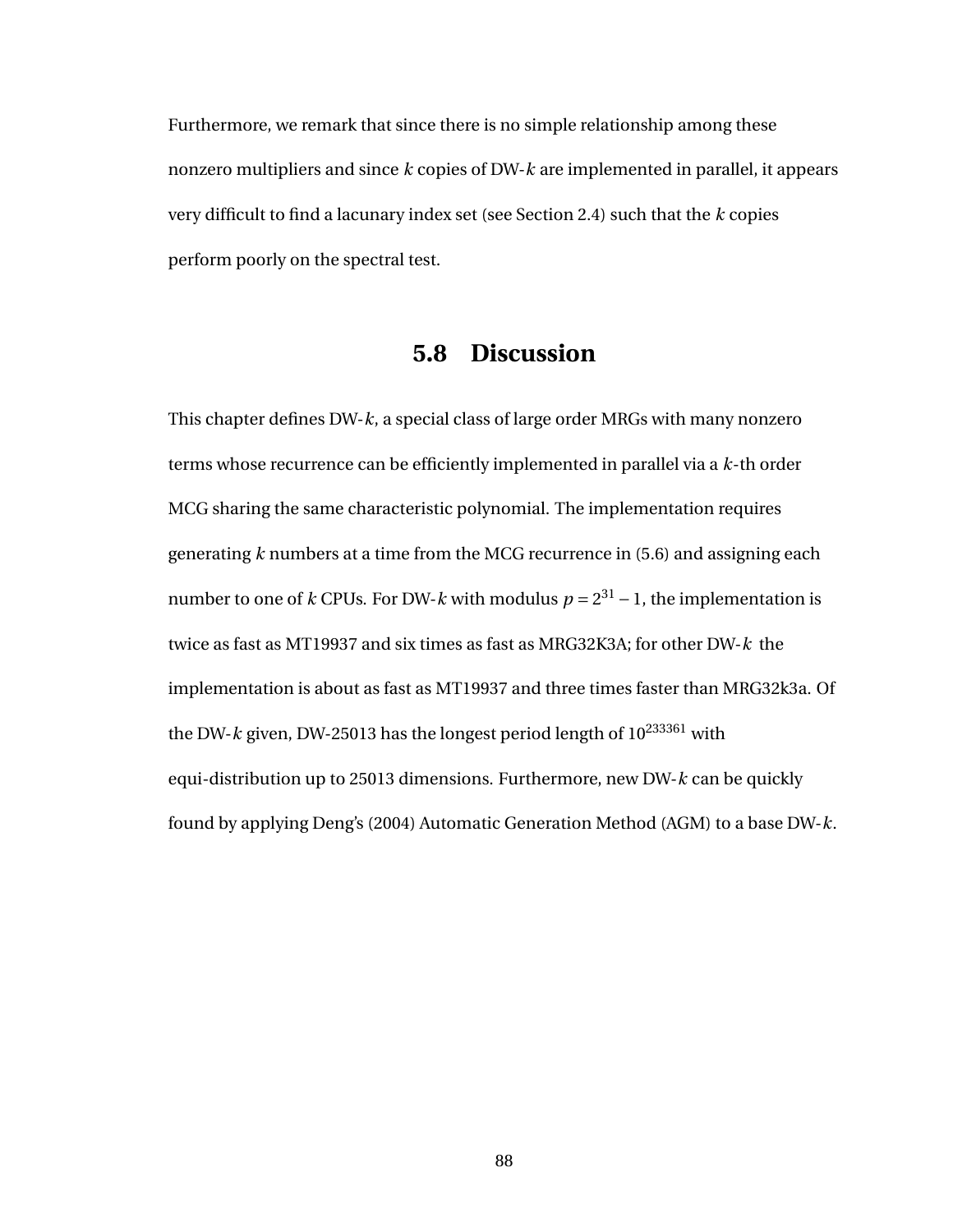# **Chapter 6**

## **Conclusion**

The general maximum period MRG with many nonzero terms has all the qualities of a good random number generator except that its direct implementation is inefficient and parallel implementation grows increasingly difficult as the order *k* increases. To significantly increase efficiency, current maximum period MRGs usually have few nonzero terms or can be implemented by a higher order maximum period MRG with few nonzero terms. However, the spectral test performance of these MRGs with few nonzero terms is poorer than would be expected from a MRG with many nonzero terms.

The current method for computing the spectral test requires raising a  $k \times k$  matrix to some power, and it is unclear how this method relates to the spectral distance. In Chapter [3,](#page-36-0) we offer a geometric, intuitive, and easier method for calculating the spectral test. Using this procedure, we list "better" FMRG-*k* and DX-*k*-*s* generators with respect to performance on the spectral test.

Chapter [4](#page-63-0) illustrates that *k*-th ordered MRGs with few nonzero terms indeed have larger spectral distances than those of *k*-th ordered MRGs with many nonzero terms. Furthermore, a method is provided (a) for finding numerous MRGs with many nonzero terms from one with few nonzero terms and (b) for implementing these MRGs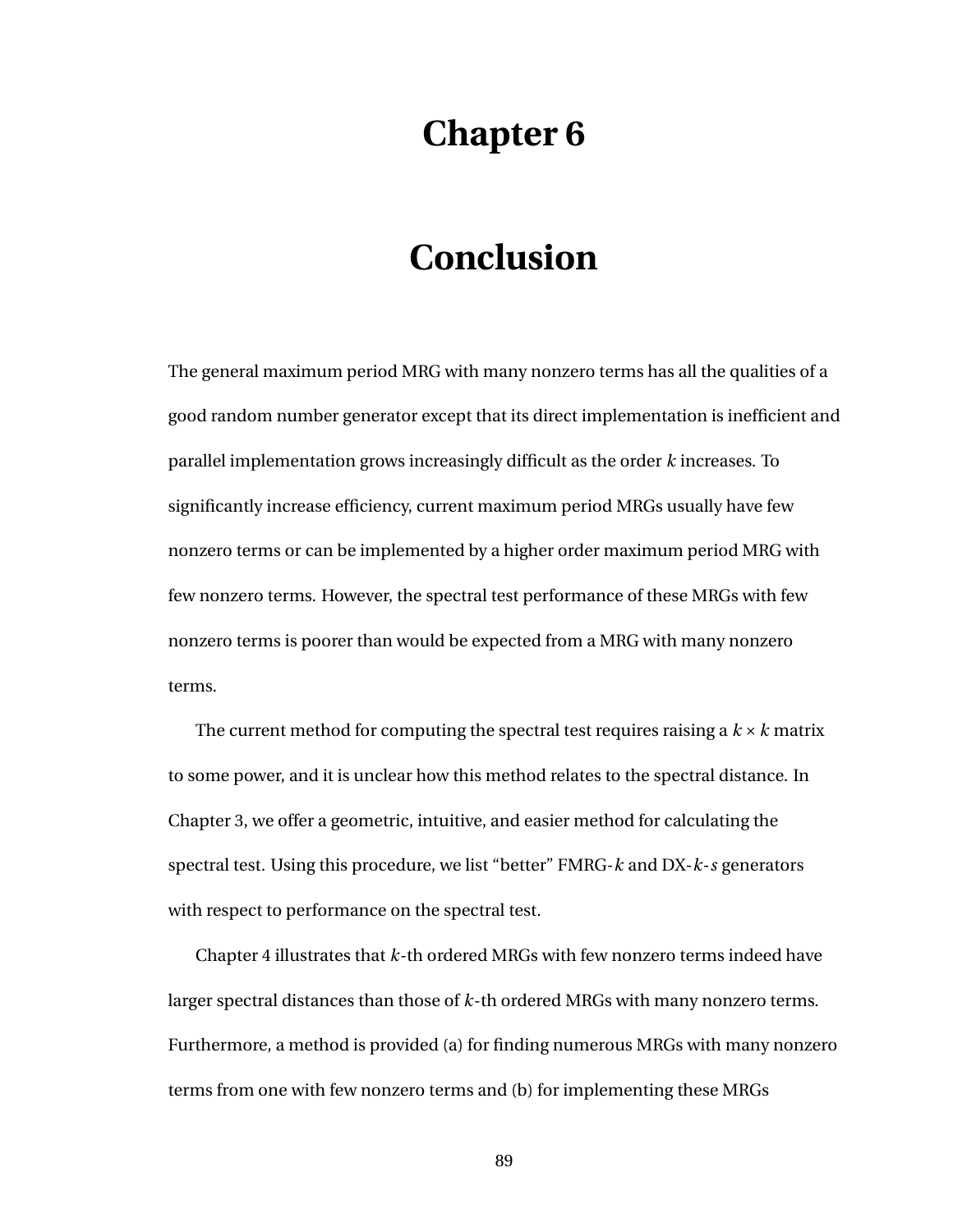efficiently and in parallel using a MCG.

This implementation requires raising a  $k \times k$  matrix to some power and then finding the determinant of another  $k \times k$  matrix. Finally,  $2k-1$  multipliers must be stored in a computer program. For large order *k*, this method will certainly be time-consuming and computer intensive for large order *k*. This method works well for small or moderate order *k*. When *k* is large, this method is still achievable but computationally and programmatically cumbersome.

To extend efficient and parallel MCG implementation to large order, maximum period MRGs with many nonzero terms, Chapter [5](#page-77-0) proposes a new class of MRGs called DW-*k*. This class of MRGs has a unique characteristic polynomial that yield many nonzero terms and directly corresponds to an efficient and parallel MCG implementation.

In the past, computing spectral test for large order MRGs was tedious and non-intuitive. Also, maximum period MRGs with many nonzero terms were thought to be good random number generators if only they could be implemented efficiently and in parallel. For the former, the dissertation describe an easier, more intuitive way to compute spectral tests of MRGs. For the latter, this dissertation proposes a solution: the efficient and parallel MCG implementation of a maximum period MRG with many nonzero terms for small to large order *k*.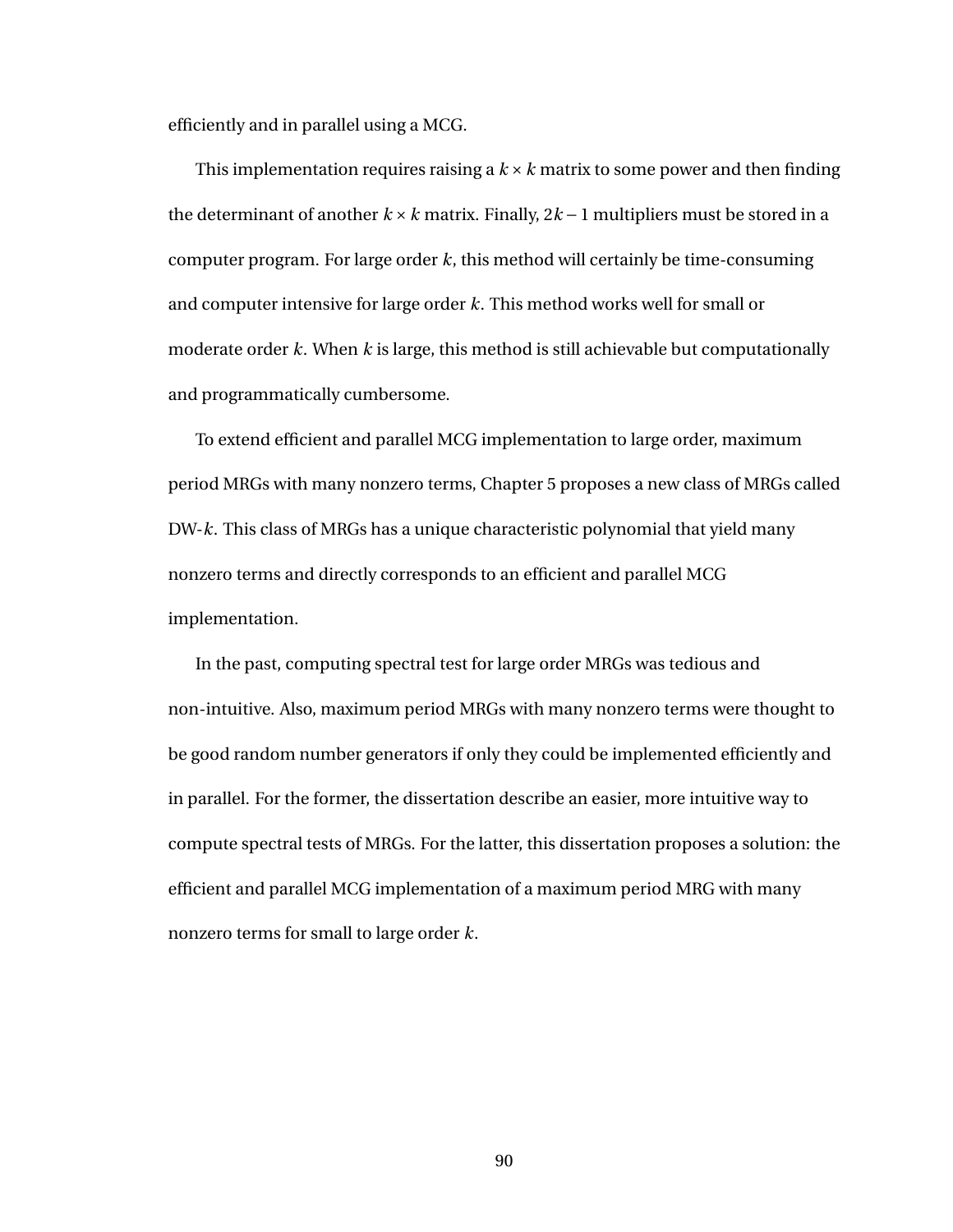# **References**

- 1. ALANEN, J. D., AND KNUTH, D. E. (1964). Tables of finite fields. *Sankhyā*, *Series A*, *26*, 305–328.
- 2. COHEN, H. (1993). *A Course in Computational Algebraic Number Theory* (Vol. 138). Springer-Verlag.
- 3. DENG, L. Y. (2004). Generalized Mersenne Prime Number and Its Application to Random Number Generation, in *Monte Carlo and Quasi-Monte Carlo Methods 2002* (H. Niederreiter, ed.), Springer-Verlag, 167–180.
- 4. DENG, L. Y. (2005). Efficient and portable multiple recursive generators of large order, *ACM Transactions on Modeling and Computer Simulation, 15*(1), 1–13.
- 5. DENG, L. Y. (2008). Issues on computer search for large order multiple recursive generators. in *Monte Carlo and Quasi-Monte Carlo Methods 2006* (S. Heinrich, A. Keller, and H. Niederreiter, eds.), Springer-Verlag, 251–261.
- 6. DENG, L. Y. AND GEORGE, E. O. (1990). Generation of uniform variates from several nearly uniform distributed variables. *Communications in Statistics-Simulation and Computing, 19*(1), 145–154.
- 7. DENG, L. Y., LI, H. AND SHIAU, J.J.H. (2009a). Scalable parallel multiple recursive generators of large order, *Parallel Computing, 35*, 29–37.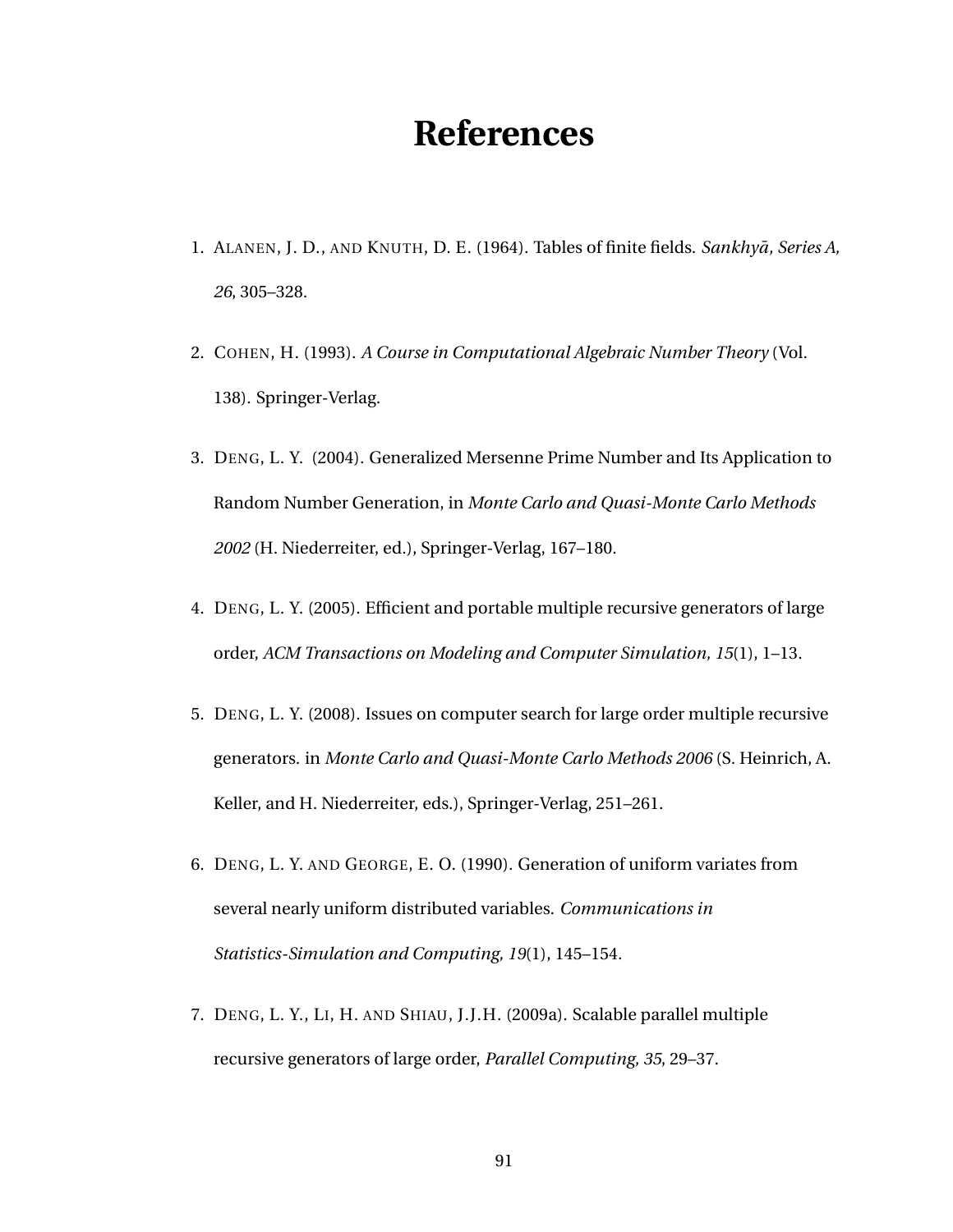- 8. DENG, L. Y., LI, H., SHIAU, J. J. H., AND TSAI, G. H. (2008). Design and implementation of efficient and portable multiple recursive generators with few zero coefficients. In *Monte Carlo and Quasi-Monte Carlo Methods 2006* (pp. 263-273). Springer Berlin Heidelberg.
- 9. DENG, L. Y., AND LIN, D. K. J. (2000). Random number generation for the new century. *American Statistician, 54*, 145–150.
- 10. DENG, L. Y., LIN, D. K. J., WANG, J., AND YUAN, Y. (1997). Statistical justification of combination generators. *Statistica Sinica, 7*, 993–1003.
- 11. DENG, L. Y., SHIAU, J. J. H. AND LU, H. H. S. (2012a). Efficient computer search of large-order multiple recursive generators for pseudo-random number generators, *Journal of Computational and Applied Mathematics, 236*, 3228–3237.
- 12. DENG, L. Y., SHIAU, J. J. H. AND LU, H. H. S. (2012b). Large-order multiple recursive generators with modulus 2<sup>31</sup> −1, *INFORMS Journal on Computing, 24*, 636–647.
- 13. DENG, L. Y., SHIAU, J. J. H., AND TSAI, G.H. (2009b). Parallel random number generators based on large order multiple recursive generators. In *Monte Carlo and Quasi-Monte Carlo Methods 2008* (pp. 289–296). Springer Berlin Heidelberg.
- 14. DENG, L. Y., AND XU, H. (2003). A system of high-dimensional, efficient, long-cycle and portable uniform random number generators, *ACM Transactions on Modeling and Computer Simulation, 13*(4), 299–309.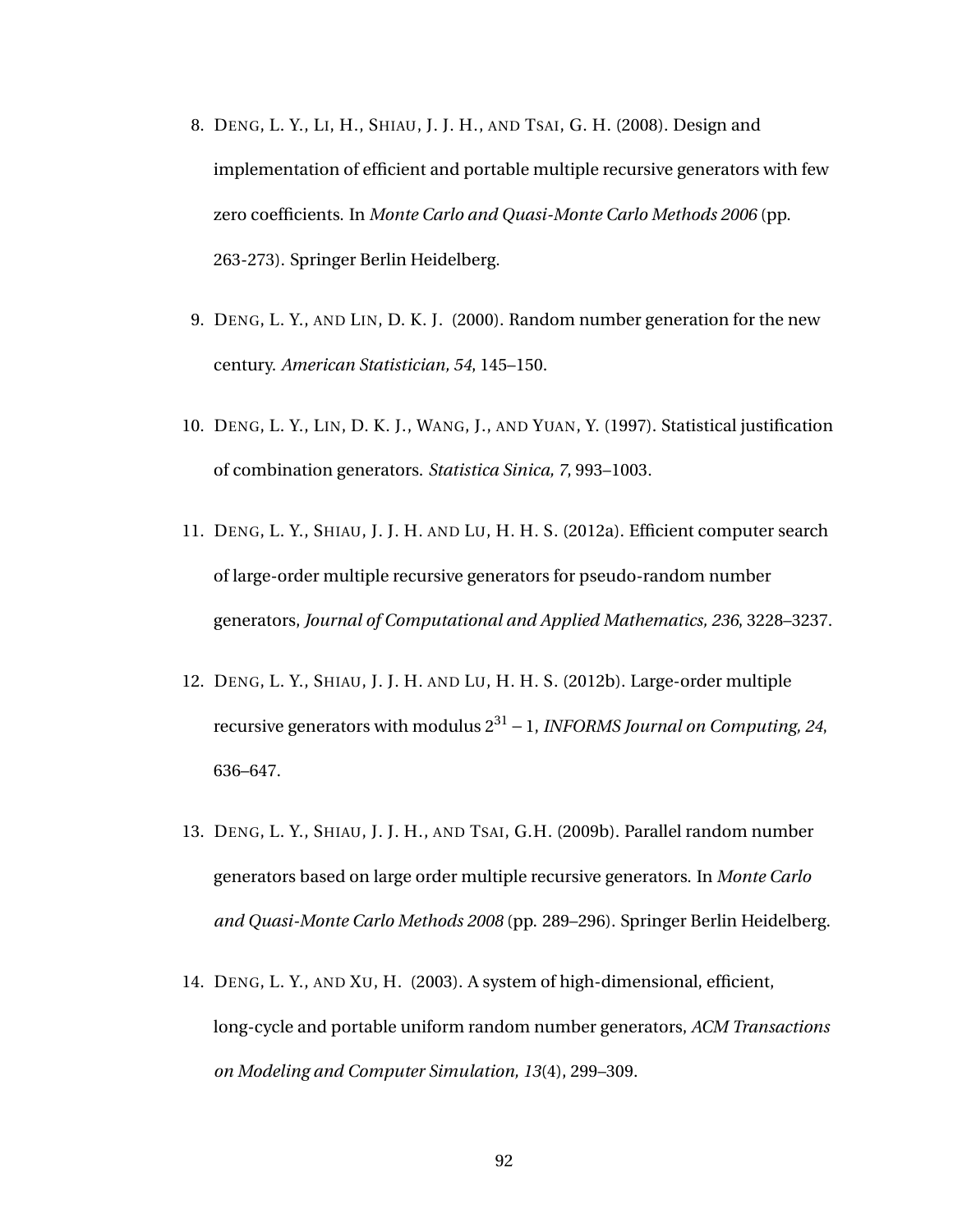- 15. ENTACHER, K., SCHELL, T., UHL, A. (2002). Efficient lattice assessment for LCG and GLP parameter searches. *Mathematics of Computation, 71*(239), 1231–1242.
- 16. ENTACHER, K., SCHELL, T., UHL, A. (2005). Bad lattice points. *Computing, 75*, 281–295.
- 17. FINCKE, U. AND POHST M. (1985). Improved methods for calculating vectors of short length in a lattice, including a complexity analysis. *Mathematics of Computation, 44*(170), 463–471.
- 18. GOLOMB, S. W. (1967). *Shift Register Sequences*, Holden-Day, San Francisco, CA.
- 19. GROTHE, H. (1987). Matrix generators for pseudo-random vector generation, *Statist. Papers, 28*, 233–238.
- 20. GRUBE, A. (1978). Mehrfach rekursiv-erzeugte Pseudo-Zufallszahlen. *Zeitschrift für Angewandte Mathematik und Mechanik, 53*, 223–225.
- 21. HELLEKALEK, P. (1998). Good random number generators are (not so) easy to find. *Mathematics and Computers in Simulation, 46*, 485–505.
- 22. KAO, C., AND TANG, H. C. (1997a). Upper bounds in spectral test for multiple recursive random number generators with missing terms. *Computers and Mathematical Applications, 33*, 119–125.
- 23. KAO, C., AND TANG, H. C. (1997b). Systematic searches for good multiple recursive random number generators. *Computers and Operations Research, 24*, 899–905.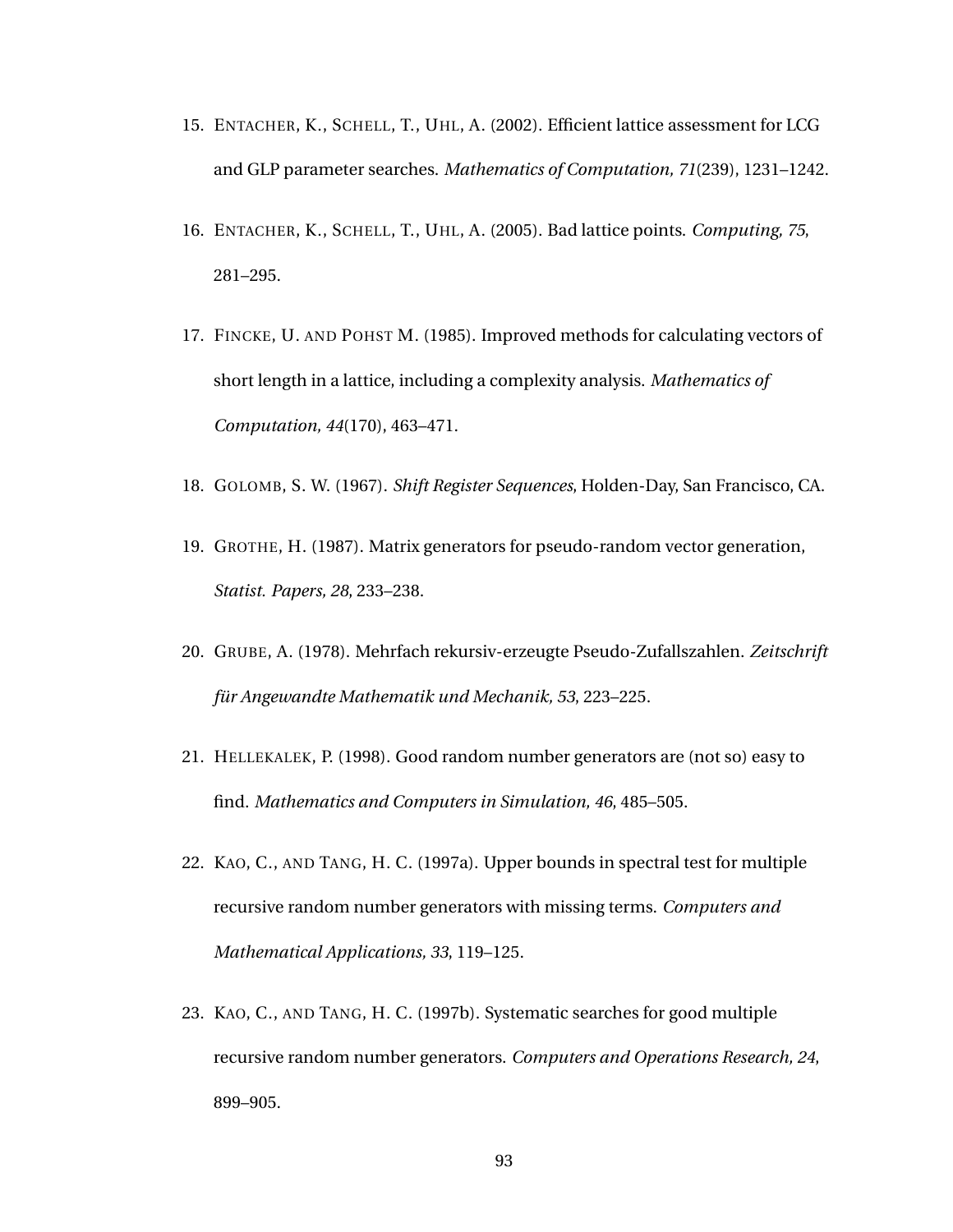- 24. KNUTH, D. E. (1981). *The Art of Computer Programming, Vol 2: Seminumerical Algorithms.* 2nd ed. Addison-Wesley, Reading, MA.
- 25. KNUTH, D. E. (1998). *The Art of Computer Programming, Vol 2: Seminumerical Algorithms.* 3rd ed. Addison-Wesley, Reading, MA.
- 26. L'ECUYER, P. (1990). Random numbers for simulation, *Communications of the ACM, 33*, 85–97.
- 27. L'ECUYER, P. (1997). Bad lattice structures for vectors of nonsuccessive values produced by some linear recurrences. *INFORMS Journal on Computing, 9*(1), 57–60.
- 28. L'ECUYER, P. (1999). Good parameters and implementations for combined multiple recursive random number generators, *Operations Research, 47*, 159–164.
- 29. L'ECUYER, P. AND BLOUIN, F. (1988). Linear congruential generators of order k > 1. In *Winter Simulation Conference: Proceedings of the 20th conference on Winter simulation* . (Vol. 12, No. 14, pp. 432–439).
- 30. L'ECUYER, P., BLOUIN, F., AND COUTURE, R. (1993). A search for good multiple recursive random number generators. *ACM Transactions on Modeling and Computer Simulation, 3*(2), 87–98.
- 31. L'ECUYER, P. AND COUTURE, R. (1997). An implementation of the lattice and spectral tests for multiple recursive linear random number generators, *INFORMS Journal on Computing, 9*, 206–217.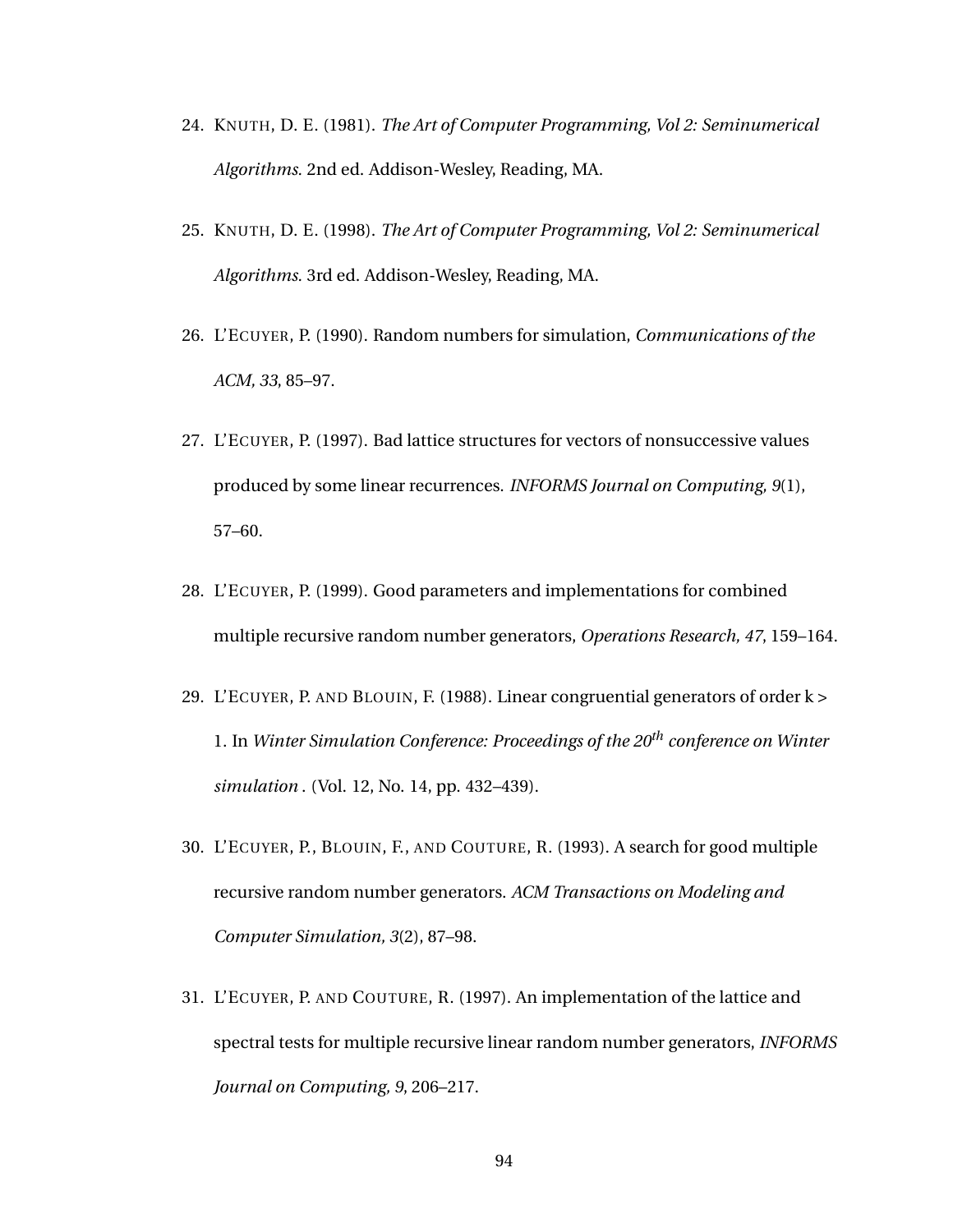- 32. L'ECUYER, P. AND SIMARD, R. (2007). TestU01: A C library for empirical testing of random number generators. *ACM Transactions on Mathematical Software, 33*(4), Article 22, 1–40.
- 33. L'ECUYER, P. AND SIMARD, R. (2014). On the Lattice Structure of a Special Class of Multiple Recursive Random Number Generators. *INFORMS Journal on Computing*, to appear.
- 34. L'ECUYER, P., SIMARD, R., CHEN, E.J., AND KELTON, W.D. (2002). An object-oriented random-number package with many long streams and substreams, *Operations Research, 50*, 1073–1075.
- 35. L'ECUYER, P. AND TOUZIN, R. (2004). On the Deng-Lin random number generators and related methods. *Statistics and Computing, 14*(1), 5–9.
- 36. LEHMER, D. H. (1951). Mathematical methods in large-scale computing units. *Proceedings of the Second Symposium on Large Scale Digital Computing Machinery*, Harvard University Press, Cambridge, MA, 141–146.
- 37. LENSTRA, A.K. LENSTRA, H.W. JR., LOVASZ, L. (1982). Factoring polynomials with rational coefficients, *Mathematische Annalen, 261*, 515–534.
- 38. LIDL, R., AND NIEDERREITER, H. (1994). *Introduction to Finite Fields and Their Applications*. Revised Edition. Cambridge University Press, Cambridge, MA.
- 39. MARSAGLIA, G. (1968). Random numbers fall mainly in the planes. *Proceedings of the National Academy of Sciences, 61*, 25–28.